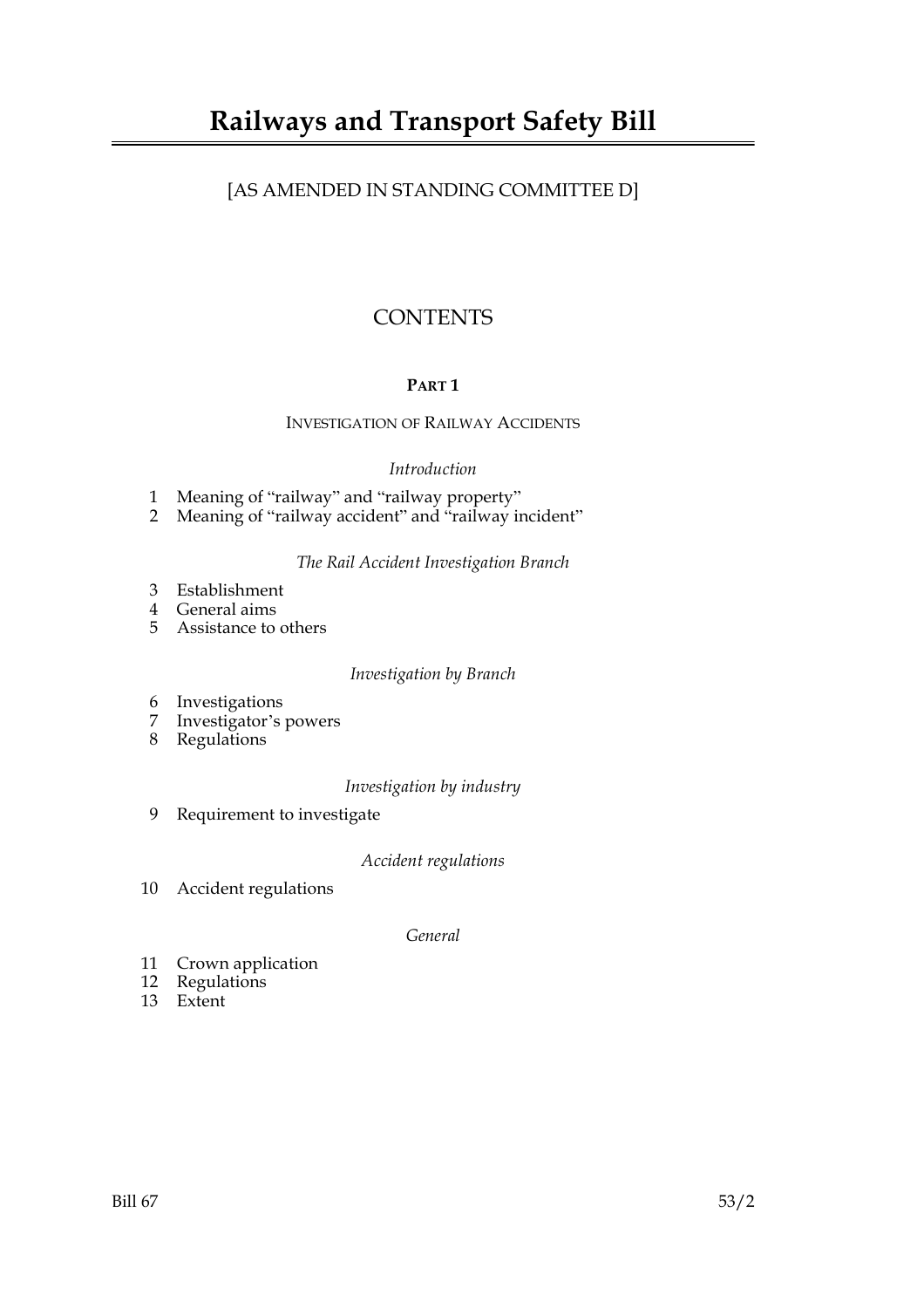## **PART 2**

#### OFFICE OF RAIL REGULATION

- 14 Establishment
- 15 Transfer of functions
- 16 Extent

#### **PART 3**

#### BRITISH TRANSPORT POLICE

#### *Police Authority*

- 17 The British Transport Police Authority
- 18 Exercise of functions

#### *Police Force*

- 19 Establishment of Police Force
- 20 Chief Constable
- 21 Deputy Chief Constable
- 22 Assistant Chief Constables
- 23 Constables
- 24 Special constables
- 25 Cadets
- 26 Civilian employees
- 27 Terms of employment
- 28 Trade union membership

#### *Jurisdiction*

- 29 Jurisdiction
- 30 Prosecution

#### *Police Services Agreements*

- 31 Police services agreement
- 32 Compulsory police services agreement
- 33 Arbitration by Secretary of State

#### *Regulation of Police Force*

- 34 Police regulations: general<br>35 Police regulations: special
- Police regulations: special constables
- 36 Police regulations: cadets<br>37 British Transport Police F
- 37 British Transport Police Federation
- 38 Regulations: approval in draft<br>39 Police regulations: direction to
- Police regulations: direction to Authority
- 40 Police regulations by Secretary of State
- 41 Regulations: further appeal
- 42 Equipment regulations<br>43 Regulation of procedur
- Regulation of procedure and practice
- 44 Code of practice: Authority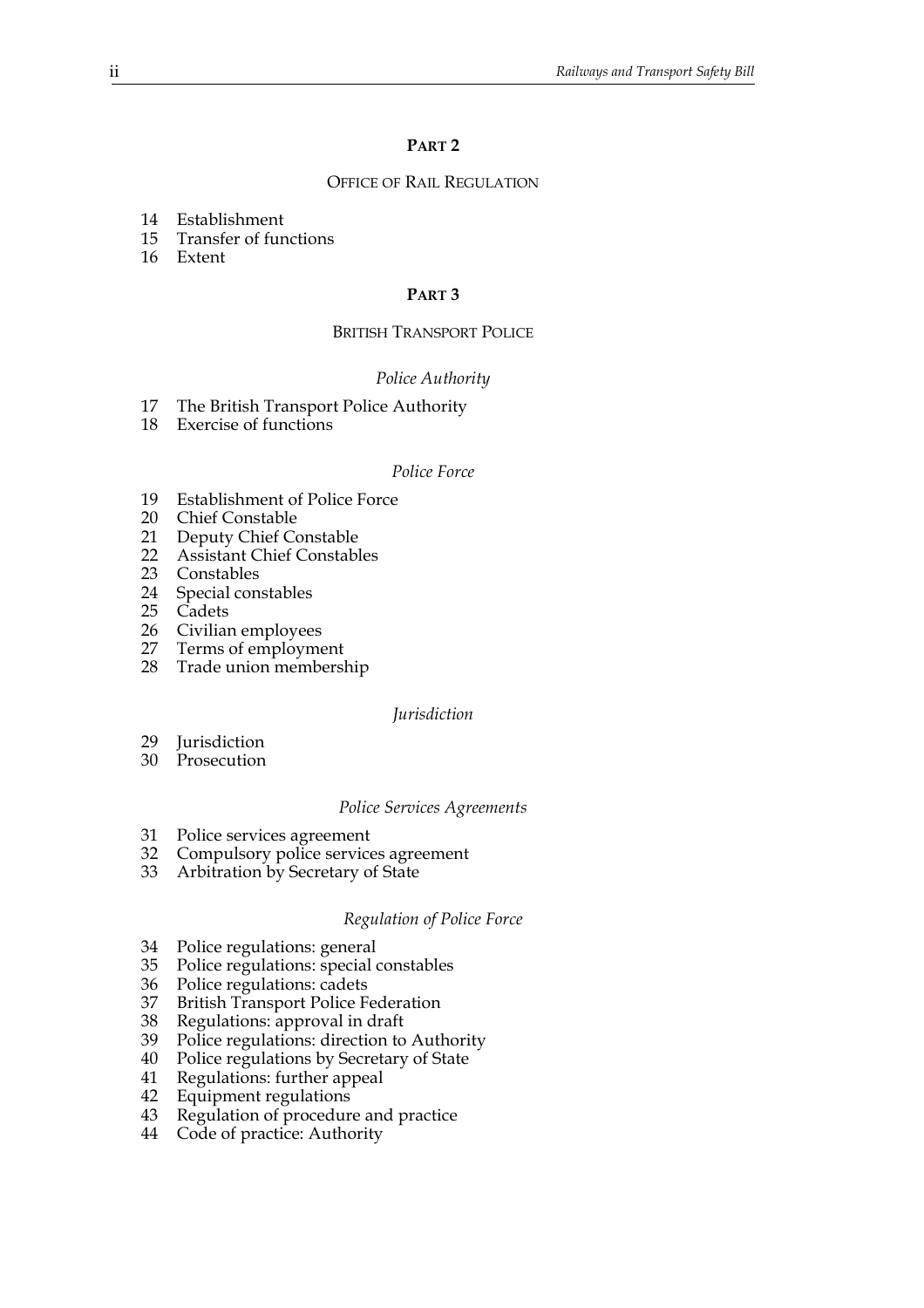- 45 Code of practice: Chief Constable
- 46 Service outside Police Force

#### *Planning*

- 47 Policing objectives: Authority<br>48 Policing objectives: Secretary
- Policing objectives: Secretary of State
- 49 Railways policing plan
- 50 Performance targets
- Performance directions
- 52 Three-year strategy plan

#### *Information, &c.*

- 53 Reports by Chief Constable
- 54 Annual report by Authority
- 55 Other reports to Secretary of State
- 56 Statistics
- 57 Inquiry
- 58 Inquiry: supplemental
- 59 Public consultation

#### *Inspection*

- 60 Inspection
- 61 Action after adverse inspection report
- 62 Remedial direction
- 63 Action plan
- 64 Senior appointment: delegation of function

#### *Miscellaneous*

- 65 Offences
- 66 Part III of the Road Traffic Offenders Act 1988 (c. 53)
- 67 International assistance
- 68 Exercise of functions by Secretary of State

#### *General*

- 69 Crown application<br>70 Consequential, tran
- 70 Consequential, transitional and incidental provision
- 71 Regulations and orders
- 72 Interpretation
- 73 Index of defined expressions
- 74 Extent

#### **PART 4**

#### SHIPPING: ALCOHOL AND DRUGS

#### *Offences*

- 75 Professional staff on duty
- 76 Professional staff off duty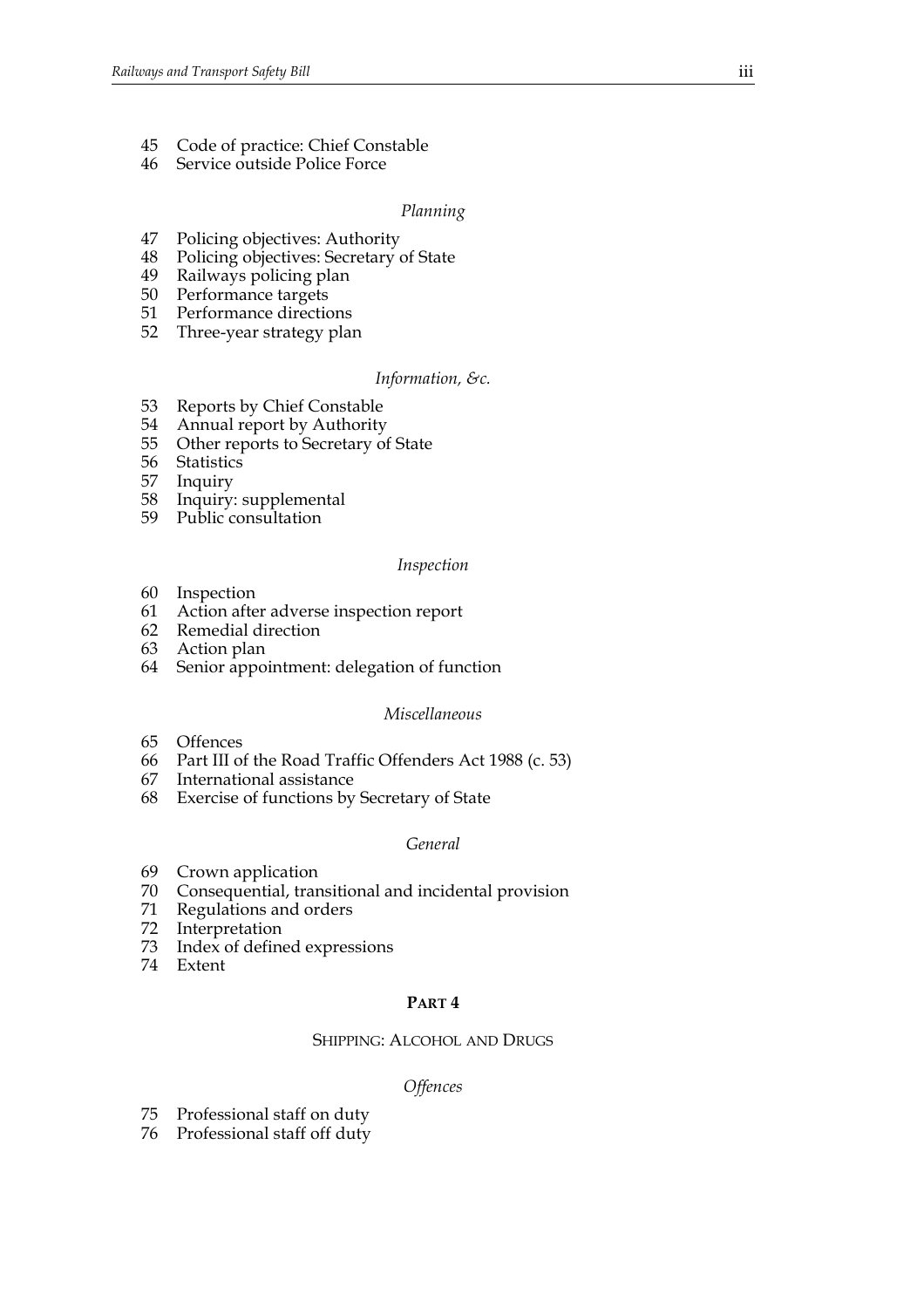- 77 Non-professionals
- 78 Prescribed limit

#### *Enforcement*

79 Penalty

#### 80 Specimens, &c.

- 81 Detention pending arrival of police
- 82 Arrest without warrant
- 83 Right of entry

#### *General*

- 84 Consequential repeal
- 85 Orders and regulations
- 86 Interpretation
- 87 Crown application
- 88 Territorial application

#### **PART 5**

#### AVIATION: ALCOHOL AND DRUGS

#### *Offences*

- 89 Being unfit for duty<br>90 Prescribed limit
- Prescribed limit
- 91 Aviation functions

#### *Enforcement*

- 92 Penalty<br>93 Specime
- Specimens, &c.
- 94 Arrest without warrant
- 95 Right of entry

#### *General*

- 96 Regulations<br>97 Crown appli
- Crown application
- 98 Military application
- 99 Territorial application

#### **PART 6**

#### **MISCELLANEOUS**

- 100 Convention on International Carriage by Rail
- 101 Office of Rail Regulation: general duties
- 102 Railways safety levy
- 103 Railway security services
- 104 Road traffic: fixed penalty<br>105 Seat belts: delivery drivers
- Seat belts: delivery drivers
- 106 Shipping legislation: application to structures, craft, &c.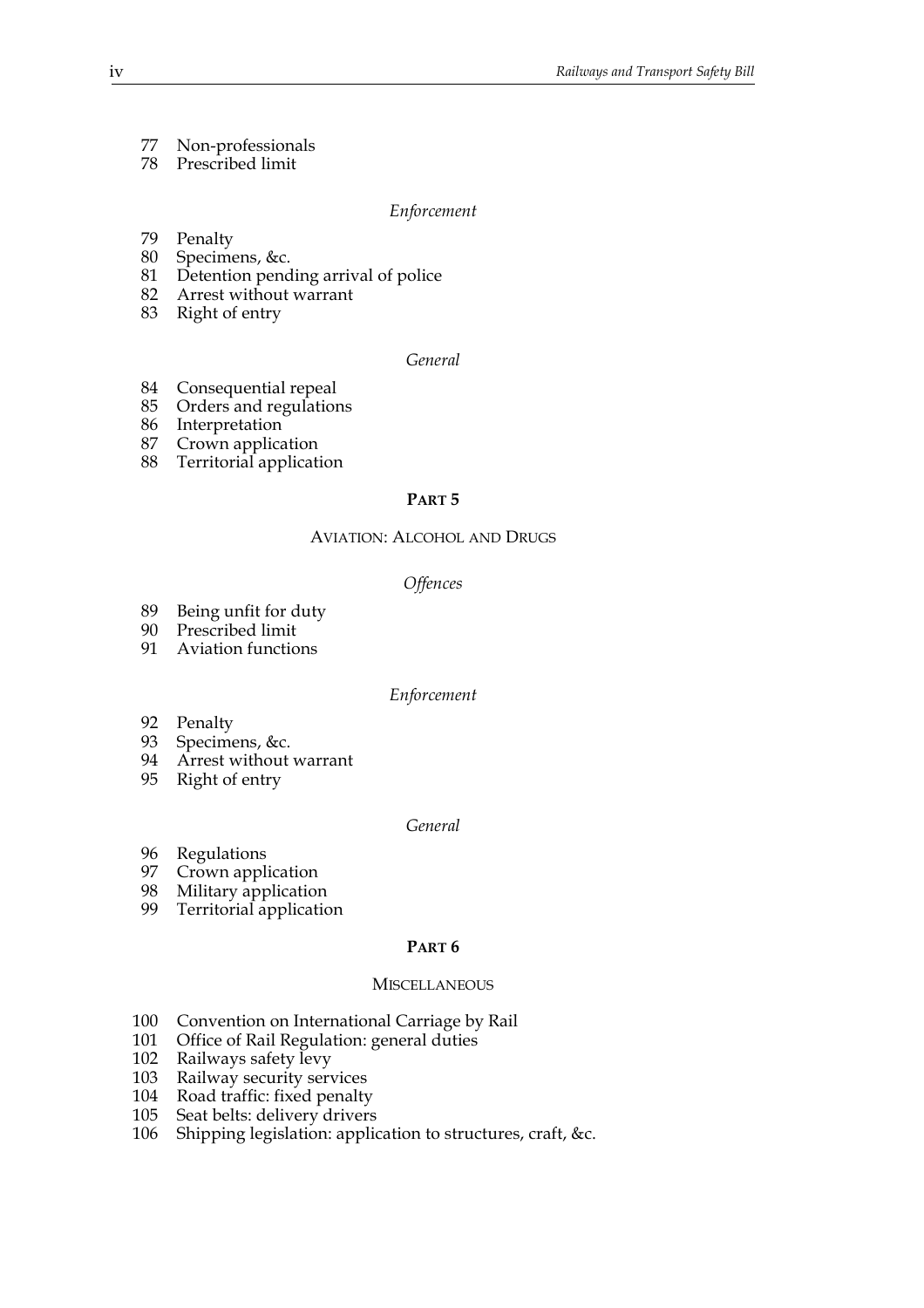- 107 Maritime security services
- 108 Railways in London: transfers
- 109 Railways in London: information

#### **PART 7**

#### **GENERAL**

- 110 Schedules 1 and 4: sequestration, &c. in Scotland
- 111 Repeals
- 112 Money<br>113 Comme
- Commencement
- 114 Extent
- 115 Short title
	- Schedule 1 Office of Rail Regulation
	- Schedule 2 Abolition of Rail Regulator: Consequential Amendments
		- Part 1 Railways Act 1993 (c. 43)
		- Part 2 Other Ácts
	- Schedule 3 Abolition of Rail Regulator: Savings, &c.
	- Schedule 4 British Transport Police Authority
		- Part 1 Membership
		- Part 2 Proceedings
		- Part 3 Money and property
		- Part 4 Miscellaneous
	- Schedule 5 British Transport Police: Consequential Amendments
	- Schedule 6 Convention on International Carriage by Rail
	- Schedule 7 Repeals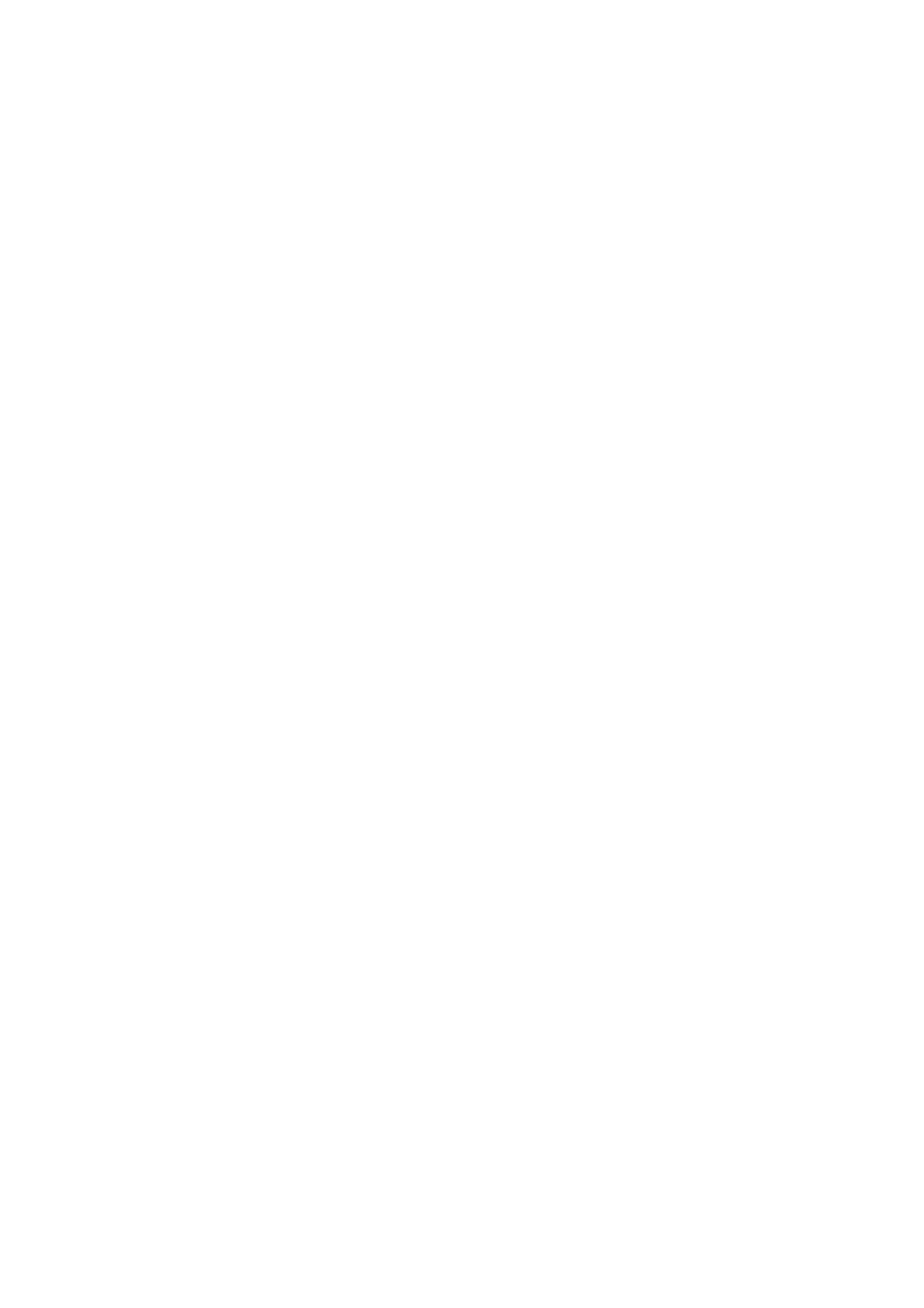# A **BILL**

# [AS AMENDED IN STANDING COMMITTEE D]

TO

Make provision about railways, including tramways; to make provision about transport safety; and for connected purposes.

E IT ENACTED by the Queen's most Excellent Majesty, by and with the advice and consent of the Lords Spiritual and Temporal, and Commons, in this present Parliament assembled, and by the authority of the same, as follows: - $\mathbf{B}_{\text{rel}}$ 

# **PART 1**

#### INVESTIGATION OF RAILWAY ACCIDENTS

#### *Introduction*

# **1 Meaning of "railway" and "railway property"**

(1) In this Part—

"railway" means a railway or tramway within the meaning given by section 67 of the Transport and Works Act 1992 (c. 42), and

- "railway property" means anything which falls within the definition of "light maintenance depot", "network", "rolling stock", "station" or "track" in section 83 of the Railways Act 1993 (c. 43), or which falls within the equivalent of any those definitions in relation to a tramway.
- (2) The Secretary of State may by regulations amend this section.
- (3) This section is subject to section 13(2).

# **2 Meaning of "railway accident" and "railway incident"**

(1) In this Part a reference to a railway accident or railway incident is a reference to an accident or incident which occurs on railway property in so far as it is or may be relevant to the operation of the railway. *15*

1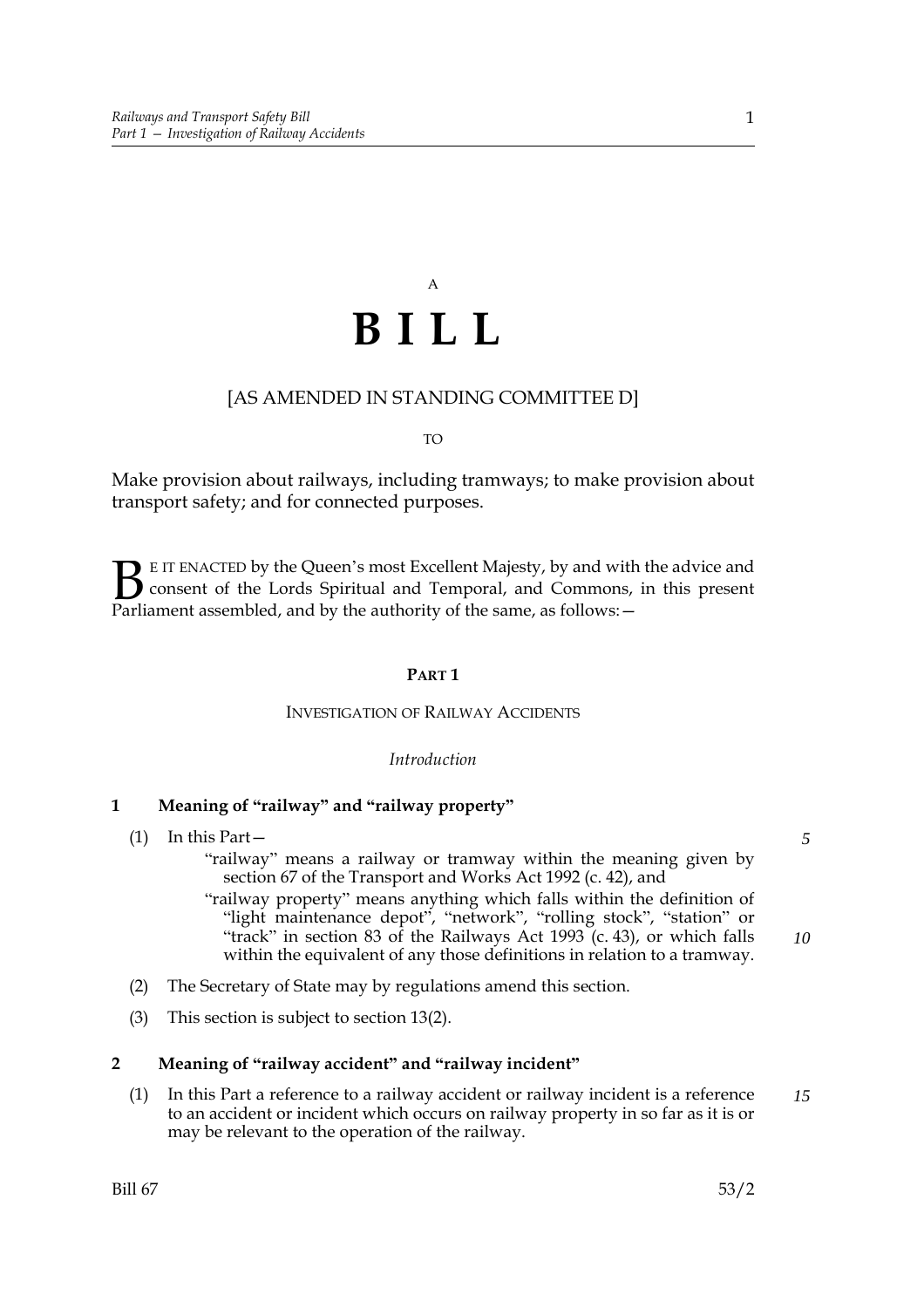- (2) The Secretary of State may by regulations—
	- (a) make provision about what is to be or not to be treated as an accident or incident for the purposes of this Part;
	- (b) make provision about circumstances in which an accident or incident is to be or not to be treated as being relevant to the operation of a railway for the purposes of this Part;
	- (c) make provision about when an accident is to be treated as serious for the purposes of this Part.
- (3) Regulations under subsection (2) may, in particular, make provision by reference to the exercise of a discretion by the Chief Inspector of Rail Accidents.
- (4) Regulations under subsection (2) making provision about what is to be treated as an incident may, in particular, include an event or omission which does not cause damage or loss but which might cause damage or loss in different circumstances.

*The Rail Accident Investigation Branch*

**3 Establishment**

- (1) The Secretary of State shall appoint persons as inspectors of rail accidents.
- (2) The Secretary of State shall appoint one of the inspectors as the Chief Inspector of Rail Accidents.
- (3) The inspectors appointed under this section may be referred to as the Rail Accident Investigation Branch (being a branch of the department of the Secretary of State who appoints them). *20*
- (4) An inspector of rail accidents shall carry out such of the functions of the Rail Accident Investigation Branch as may be assigned to him by the Chief Inspector of Rail Accidents.

# **4 General aims**

In exercising their functions the Rail Accident Investigation Branch shall have regard to the desirability of—

- (a) improving the safety of railways, and
- (b) preventing railway accidents and railway incidents.

# **5 Assistance to others**

The Chief Inspector of Rail Accidents may arrange for the Rail Accident Investigation Branch to assist any person; in particular, assistance—

- (a) may be provided with or without charge;
- (b) may be provided inside or outside the United Kingdom. *35*

*Investigation by Branch*

# **6 Investigations**

- (1) The Rail Accident Investigation Branch—
	- (a) shall investigate any serious railway accident,

*10*

*15*

*5*

*25*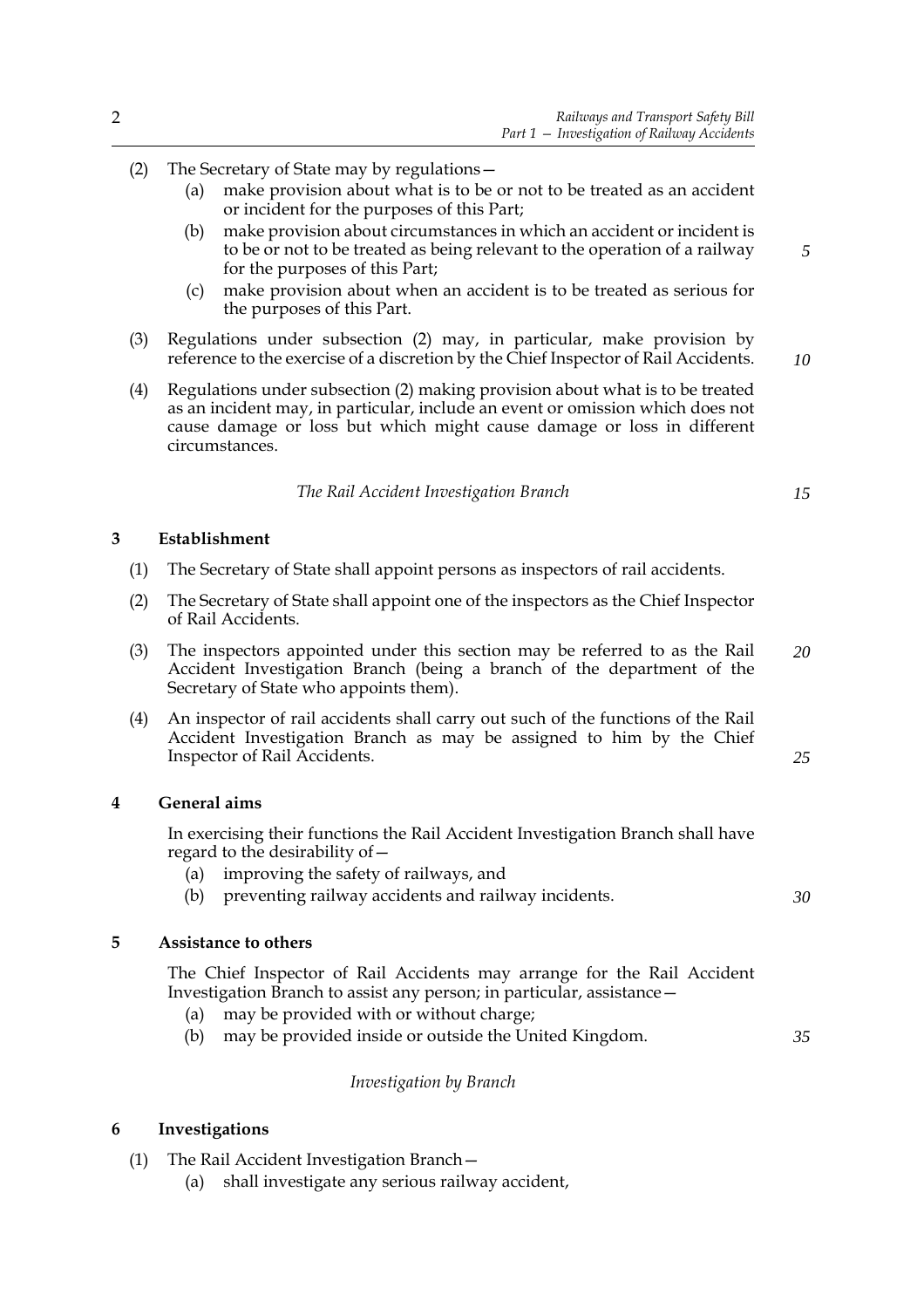- (b) may investigate a non-serious railway accident or a railway incident, and
- (c) shall investigate a non-serious railway accident or a railway incident if required to do so by or in accordance with regulations made by the Secretary of State.
- (2) For the purposes of subsection  $(1)(a)$  a tramway shall not be treated as a railway (despite section 1(1)).
- (3) In investigating an accident or incident the Branch shall try to determine what caused it.
- (4) On completion of an investigation the Branch shall report to the Secretary of State. *10*
- (5) In performing a function in relation to an accident or incident the Branch—
	- (a) shall not consider or determine blame or liability, but
	- (b) may determine and report on a cause of an accident or incident whether or not blame or liability is likely to be inferred from the determination or report.
- (6) The Branch may conduct an investigation and report whether or not civil or criminal proceedings are in progress or may be instituted (but this subsection is without prejudice to the operation of the law of contempt of court).
- (7) The Chief Inspector of Rail Accidents may apply to the High Court or the Crown Court for a declaration that the making of a report in connection with a specified accident or incident will not amount to a contempt of court in relation to civil or criminal proceedings which have been or may be instituted in connection with the accident or incident. *20*
- (8) The Chief Inspector of Rail Accidents may reopen an investigation if he believes that significant new evidence may be available. *25*

# **7 Investigator's powers**

- (1) For the purpose of conducting an investigation by virtue of section 6 an inspector of rail accidents may, provided that he produces evidence of his identity if asked to do so—
	- (a) enter railway property;
	- (b) enter land (which may include a dwelling-house) which adjoins or abuts railway property;
	- (c) enter a vehicle or structure which is on railway property or which is on land which could be entered under paragraph  $(b)$ ;
	- (d) enter land which does not fall within paragraph (a), (b) or (c) if  $$ 
		- it is used wholly or partly for the purposes of or in connection with anything done on or with railway property, or
		- (ii) the inspector reasonably believes that it may contain evidence relating to an accident or incident;
	- (e) in entering anything under paragraph (a), (b), (c) or (d), be accompanied by one or more persons authorised by the Chief Inspector of Rail Accidents for that purpose (whether generally or specifically);
	- (f) in entering anything under paragraph (a), (b), (c) or (d), make arrangements to have with him equipment or materials.

*15*

3

*35*

*30*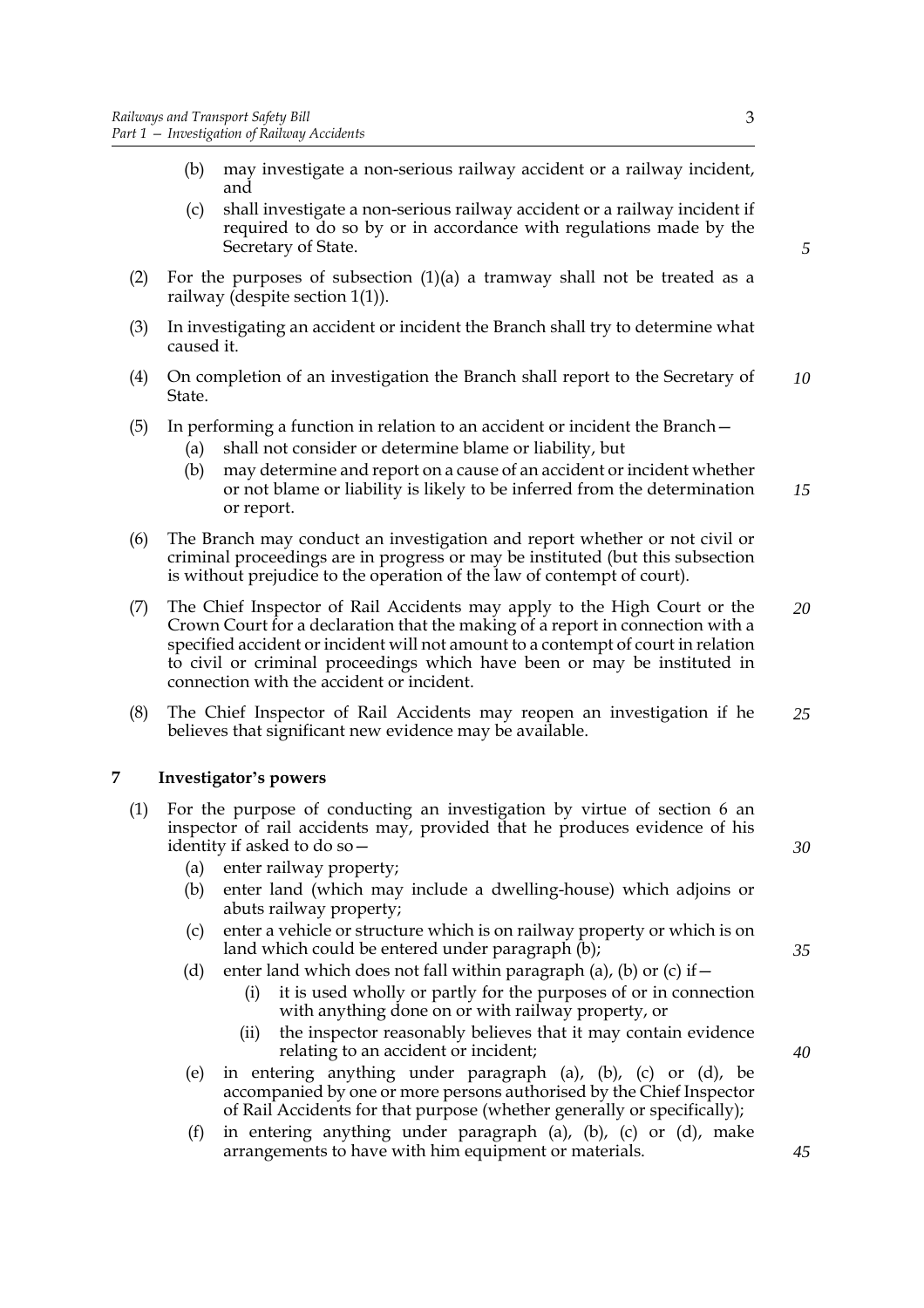- (2) For the purpose of conducting an investigation by virtue of section 6 an inspector of rail accidents may—
	- (a) make a written, electronic, photographic or other record;
	- (b) remove and retain samples;
	- (c) arrange for anything to be removed and retained for the purpose of analysis or other examination or for the purpose of preserving evidence; *5*
	- (d) require access to a record or to recording equipment;
	- (e) require a person to answer a question;
	- (f) require a person to provide information;
	- (g) require a person to disclose a record;
	- (h) require a person to provide a copy of a record;
	- (i) require disclosure of the result of an examination of a person, body or thing;
	- (j) require a person to certify the truth, accuracy or authenticity of a statement made, of information or a document provided or of a record disclosed. *15*
- (3) A person commits an offence if without reasonable excuse he—
	- (a) fails to comply with a requirement imposed by an inspector of rail accidents for the purpose of an investigation by virtue of section 6,
	- (b) makes a statement for the purpose of an investigation by virtue of section 6 knowing or suspecting that the statement is inaccurate or misleading,
	- (c) provides information or a record for the purpose of an investigation by virtue of section 6 knowing or suspecting that the information or record is inaccurate or misleading, *25*
	- (d) obstructs an inspector of rail accidents in the course of his conduct of an investigation by virtue of section 6,
	- (e) obstructs a person accompanying an inspector of rail accidents under subsection  $(1)(e)$ , or
	- (f) obstructs a person exercising a power of an inspector by virtue of regulations under section  $8(1)(d)$ .
- (4) A person who is guilty of an offence under subsection (3) shall be liable on summary conviction to—
	- (a) imprisonment for a term not exceeding 51 weeks,
	- (b) a fine not exceeding level 5 on the standard scale, or
	- (c) both.
- (5) Subsection (6) applies where—
	- (a) the Rail Accident Investigation Branch is conducting an investigation by virtue of section 6 in respect of an accident or incident, and
	- (b) a question arises as to the desirability of action which any other person proposes to take for the purpose of investigating the accident or incident.
- (6) The question may be determined by  $-$ 
	- (a) the Chief Inspector of Rail Accidents, or
	- (b) an inspector of rail accidents acting on behalf of the Chief Inspector.

*40*

*45*

*10*

*20*

*30*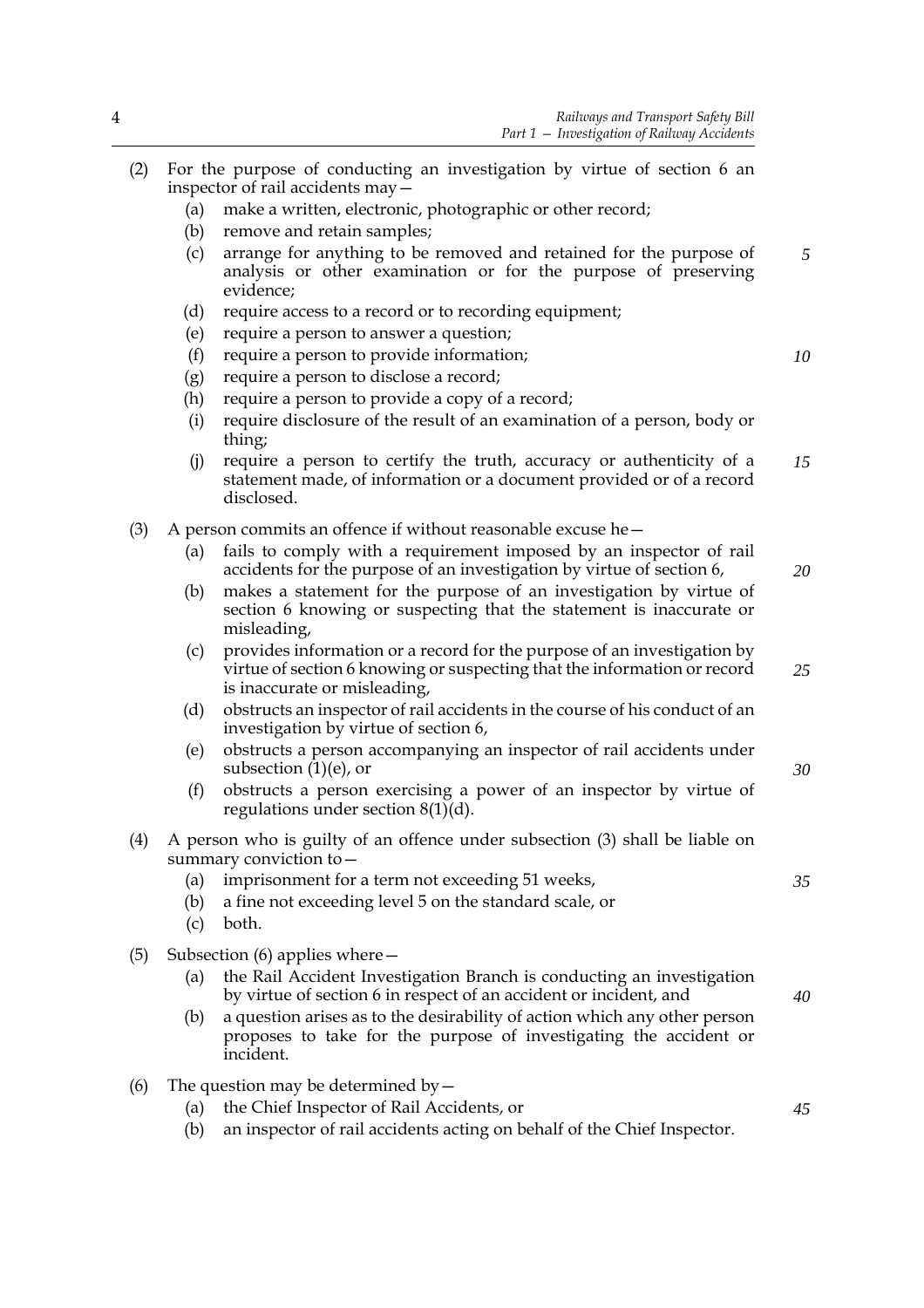# **8 Regulations**

- (1) The Secretary of State may make regulations about the conduct of investigations by the Rail Accident Investigation Branch; in particular, the regulations may—
	- (a) confer a function on the Chief Inspector of Rail Accidents or on the Branch;
	- (b) make provision about the way in which a function of the Chief Inspector or the Branch is to be performed;
	- (c) permit or require the Chief Inspector to appoint a person to conduct or participate in an investigation;
	- (d) provide for a power of an inspector to be exercisable by a person conducting or participating in an investigation by virtue of paragraph  $(c)$ ;
	- (e) permit or require the Chief Inspector to request assistance from another person;
	- (f) permit or require another person to assist the Chief Inspector.
- (2) The regulations may make provision about the preparation, form, content and publication of a report made by the Branch under section 6; in particular, the regulations may—
	- (a) require a report to address the question of what caused an accident or incident; *20*
	- (b) require or permit a report to make, or not to make, a recommendation;
	- (c) require or permit the preparation and publication by the Branch of an interim report;
	- (d) require the Branch to give an opportunity to a person interested in an investigation to comment on a draft report or draft interim report; *25*
	- (e) require the Branch to notify a person of the content of a report or interim report before publication;
	- (f) require the Branch to give a copy of a report or interim report to a person;
	- (g) make provision about the timing of publication.
- (3) A reference to a report by the Branch in section 6 includes a reference to an interim report permitted or required by virtue of subsection (2) above.
- (4) The Secretary of State may make regulations about the use, disclosure and destruction of information acquired by the Branch; in particular, the regulations may— *35*
	- (a) prohibit the disclosure of information in specified circumstances;
	- (b) permit the disclosure of information in specified circumstances;
	- (c) require the disclosure of information in specified circumstances;
	- (d) make provision by reference to whether or not a person consents to a disclosure which relates to him. *40*
- (5) Regulations under this section may—
	- (a) create an offence (but not an offence punishable by imprisonment);
	- (b) confer a discretionary function;
	- (c) confer jurisdiction on a court or tribunal.

*10*

*15*

*30*

*45*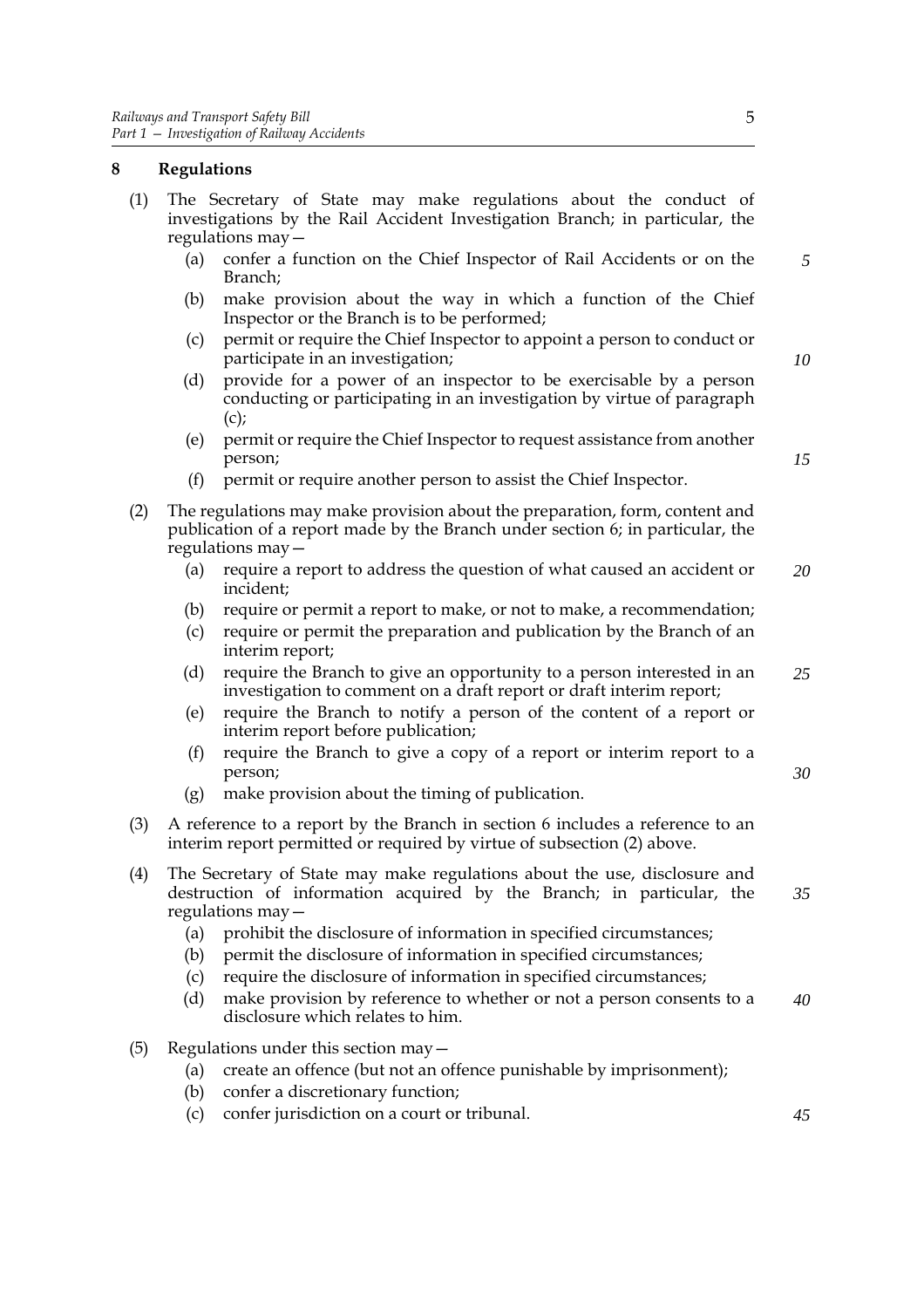# *Investigation by industry*

# **9 Requirement to investigate**

- (1) The Chief Inspector of Rail Accidents may direct that any railway accident or railway incident of a specified kind or which occurs in specified circumstances shall be investigated by each person who manages or controls, or participates in managing or controlling, all or any part of railway property—
	- (a) on which the accident or incident takes place, or
	- (b) which is involved in the accident or incident.
- (2) A direction—
	- (a) shall specify the manner in which the investigation is to be conducted, and *10*
	- (b) may make provision for a case where more than one person would be required to conduct an investigation, whether by requiring a joint investigation or by requiring or enabling one or more persons to conduct an investigation on behalf of others.
- (3) A person to whom a direction under subsection (1) applies commits an offence if he fails to comply with it.
- (4) A person guilty of an offence under subsection (3) shall be liable—
	- (a) on summary conviction, to a fine not exceeding the statutory maximum, or

*20*

*30*

*15*

*5*

- (b) on conviction on indictment, to a fine.
- (5) The Chief Inspector shall publish a direction issued by him under subsection (1) in a manner which he considers will bring it to the attention of each person who is likely to be required to comply with it.
- (6) But in proceedings against a person for an offence under subsection (3) of failing to comply with a direction it shall not be necessary to prove that he was aware of the direction. *25*
- (7) A direction under subsection  $(1)$ 
	- (a) may make provision which applies generally or only in specified circumstances,
	- (b) may make different provision for different cases or circumstances, and
	- (c) may be varied or revoked by a further direction.

#### *Accident regulations*

# **10 Accident regulations**

- (1) The Secretary of State may make regulations in connection with the investigation of railway accidents and railway incidents. *35*
- (2) The regulations may, in particular—
	- (a) require a person to notify the Rail Accident Investigation Branch of a railway accident or railway incident, and
	- (b) make provision about the timing, form and content of notice given by virtue of paragraph (a). *40*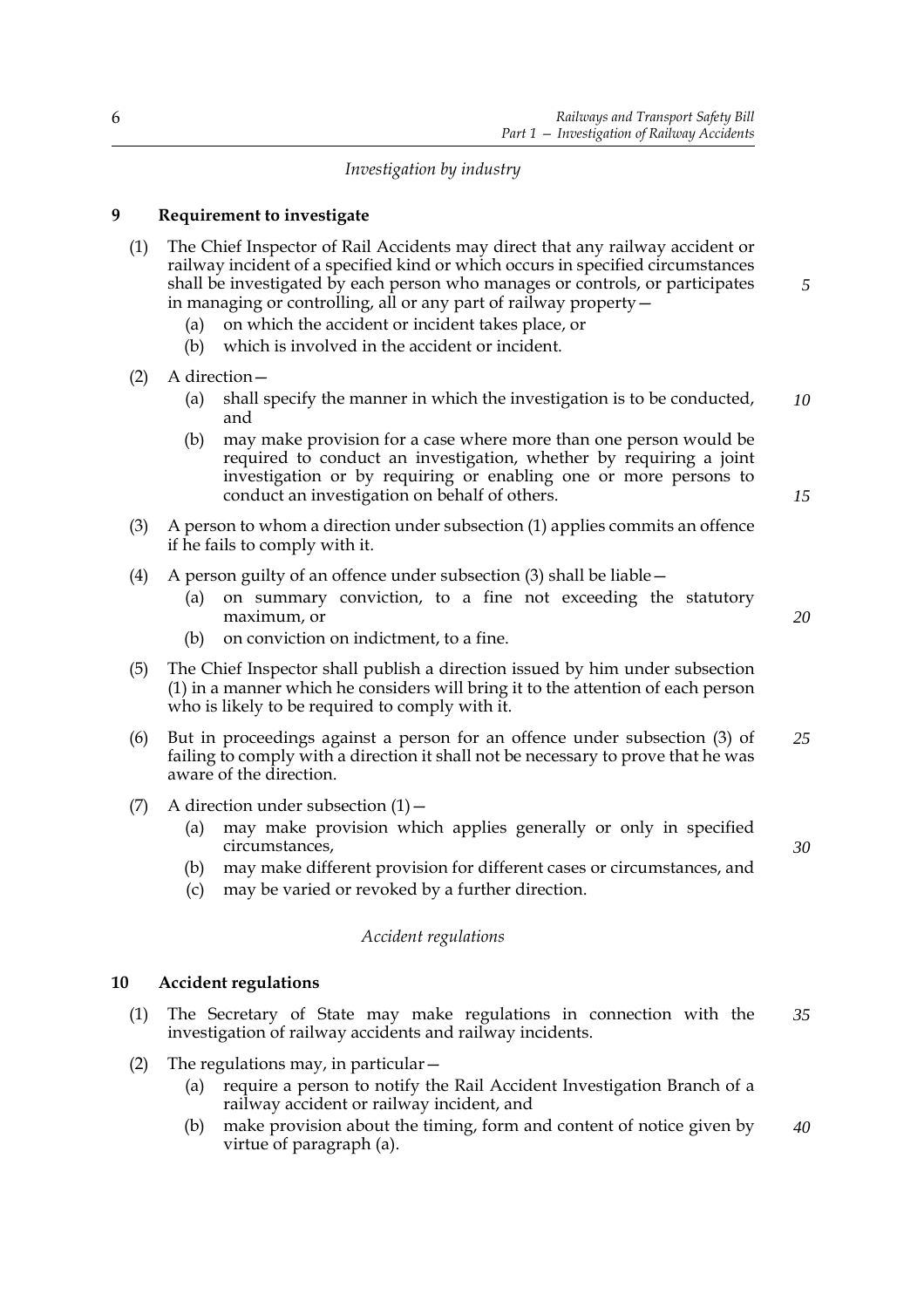- (3) The regulations may, in particular, require a person to take or not to take specified action following an accident or incident—
	- (a) pending the commencement of an investigation, or
	- (b) during the process of an investigation.

# (4) The regulations may— (a) create an offence (but not an offence punishable by a term of imprisonment exceeding the maximum term which may be imposed by a magistrates' court in accordance with section 78 of the Powers of Criminal Courts (Sentencing) Act 2000 (c. 6));

- (b) confer a discretionary function;
- (c) confer jurisdiction on a court or tribunal.

#### *General*

# **11 Crown application**

This Part applies in relation to property irrespective of whether it belongs to or is used for the purposes of the Crown or a Duchy.

# **12 Regulations**

- (1) Regulations under this Part—
	- (a) may make provision which applies generally or only in specified cases or circumstances,
	- (b) may make different provision for different cases or circumstances, and *20*
	- (c) may include transitional, consequential or incidental provision.
- (2) Regulations under this Part shall be made by statutory instrument.
- (3) Regulations under section 1(2) shall not be made unless a draft has been laid before and approved by resolution of each House of Parliament.
- (4) Other regulations under this Part shall be subject to annulment in pursuance of a resolution of either House of Parliament. *25*

# **13 Extent**

- (1) This Part extends to the whole of the United Kingdom.
- (2) In the application of this Part in relation to Scotland any reference to a tramway shall be disregarded.
- (3) In the application of this Part in relation to Northern Ireland the maximum term for the purposes of sections 7(4)(a) and 10(4)(a) shall be 12 months.

#### **PART 2**

#### OFFICE OF RAIL REGULATION

# **14 Establishment**

*30*

- (1) There shall be a body corporate to be known as the Office of Rail Regulation.
- (2) Schedule 1 (which makes provision about the Office) shall have effect.

*5*

*10*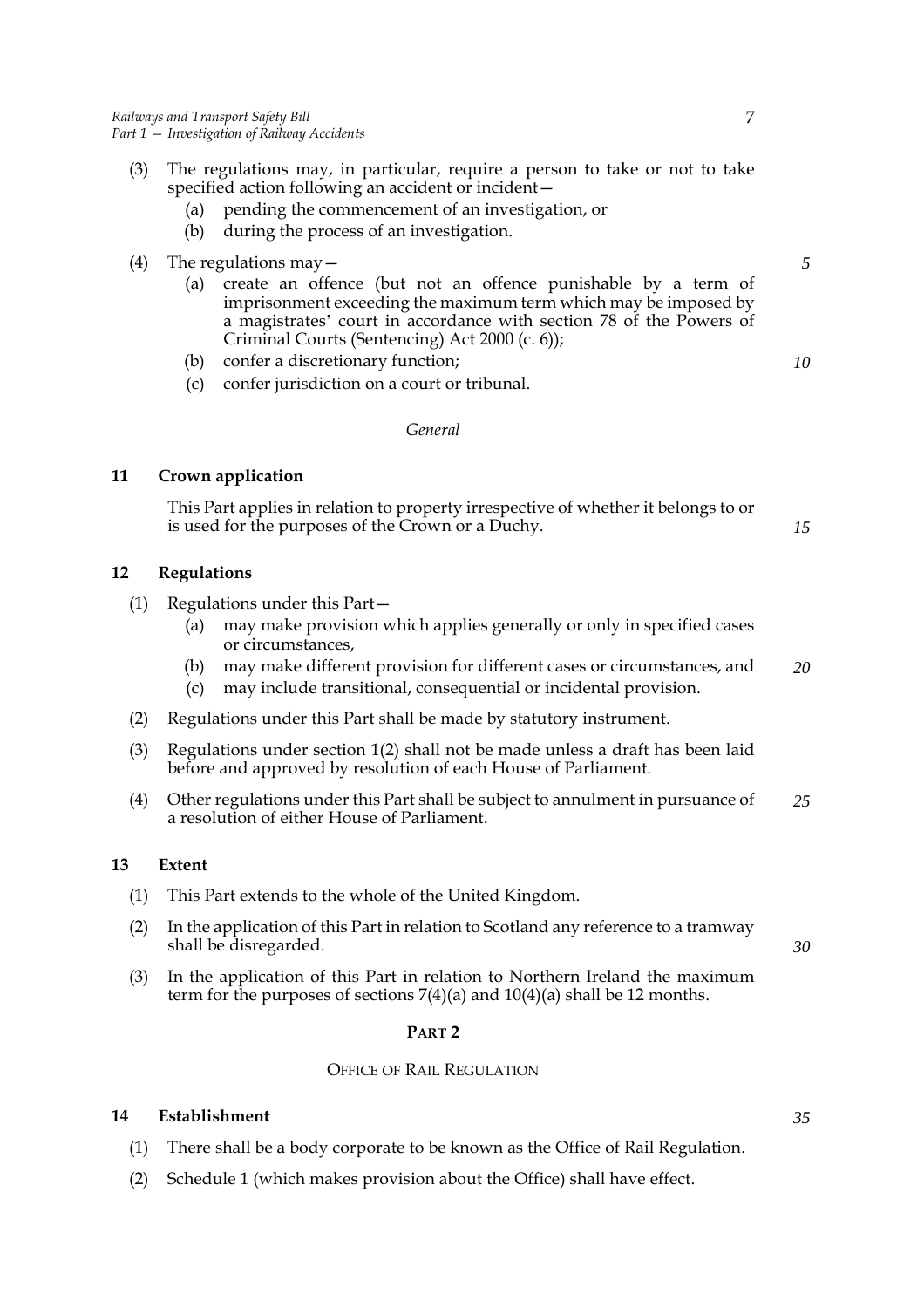# **15 Transfer of functions**

- (1) The functions of the Rail Regulator are hereby transferred to the Office of Rail Regulation.
- (2) Subsection (1) applies to a function whether conferred by an enactment, by an agreement or otherwise.
- (3) All property, rights and liabilities to which the Rail Regulator is entitled or subject at the coming into force of this section (including rights and liabilities relating to staff) are hereby transferred to the Office of Rail Regulation.
- (4) The office of the Rail Regulator is hereby abolished.
- (5) Schedules 2 (consequential amendments) and 3 (savings, &c.) shall have effect. *10*

# **16 Extent**

This Part shall extend only to—

- (a) England and Wales, and
- (b) Scotland.

#### **PART 3**

BRITISH TRANSPORT POLICE

*Police Authority*

# **17 The British Transport Police Authority**

| (1) There shall be a body corporate to be known as the British Transport Police<br>Authority. | 20 |
|-----------------------------------------------------------------------------------------------|----|
| (2) Schedule 4 (which makes provision about the Authority) shall have effect.                 |    |

(3) In this Part "the Authority" means the British Transport Police Authority.

# **18 Exercise of functions**

In performing its functions the Authority shall aim to ensure the efficient and effective policing of the railways and shall, in particular, have regard— (a) to any objective set by the Authority under section 47, *25*

- (b) to any objective set by the Secretary of State under section 48,
- (c) to any railways policing plan issued by the Authority under section 49,
- (d) to any performance target set by the Authority under section 50,
- (e) to any code of practice issued by the Secretary of State, or having effect in relation to the Authority, under section 44, and *30*
- (f) in relation to a particular year, to the National Policing Plan for that year.

*5*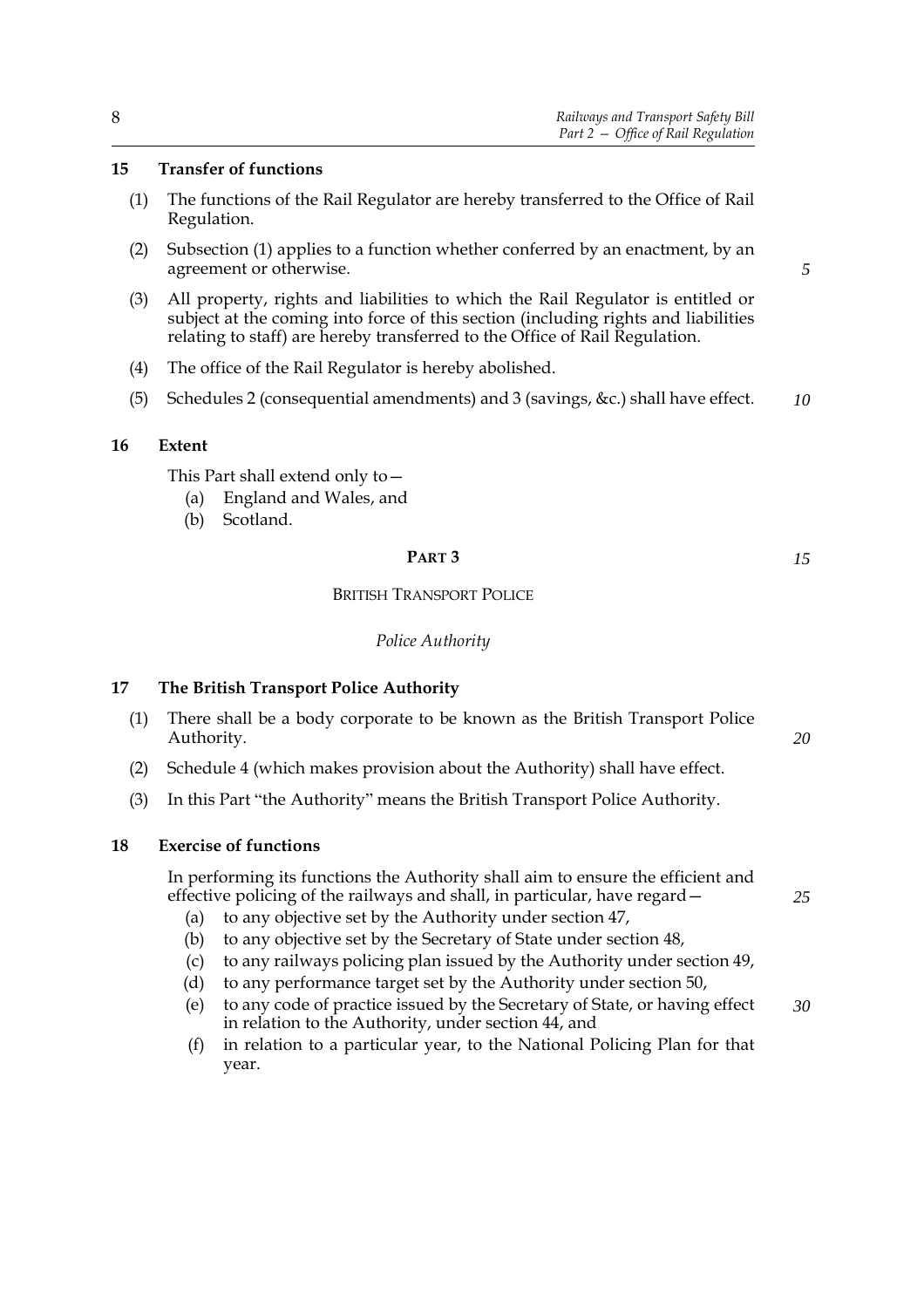# *Police Force*

| 19  | <b>Establishment of Police Force</b>                                                                                                                                                                                                                                                                                                                                      |    |
|-----|---------------------------------------------------------------------------------------------------------------------------------------------------------------------------------------------------------------------------------------------------------------------------------------------------------------------------------------------------------------------------|----|
| (1) | The Authority shall secure the maintenance of an efficient and effective police<br>$force -$                                                                                                                                                                                                                                                                              |    |
|     | (a)<br>to be known as the British Transport Police Force, and<br>to police the railways.<br>(b)                                                                                                                                                                                                                                                                           | 5  |
| (2) | In particular, the Authority shall defray the expenses of the Police Force.                                                                                                                                                                                                                                                                                               |    |
| (3) | In this Part "the Police Force" means the British Transport Police Force.                                                                                                                                                                                                                                                                                                 |    |
| 20  | <b>Chief Constable</b>                                                                                                                                                                                                                                                                                                                                                    |    |
| (1) | The Authority shall appoint a Chief Constable of the Police Force.                                                                                                                                                                                                                                                                                                        | 10 |
| (2) | An appointment under subsection $(1)$ may be made only $-$<br>with the approval of the Secretary of State, and<br>(a)<br>in accordance with regulations under section 34.<br>(b)                                                                                                                                                                                          |    |
| (3) | In performing his functions the Chief Constable shall have regard to -<br>any relevant code of practice issued or having effect under section 45,<br>(a)<br>any relevant plan issued under section 49, and<br>(b)<br>any relevant plan issued under section 52.<br>(c)                                                                                                    | 15 |
| (4) | The Secretary of State may make regulations about the suspension and<br>removal of the Chief Constable.                                                                                                                                                                                                                                                                   |    |
| (5) | Regulations under subsection $(4)$ –<br>may apply (with or without modification) or make provision similar to<br>(a)<br>a provision made by or under the Police Act 1996 (c. 16),                                                                                                                                                                                         | 20 |
|     | may confer a function on the Secretary of State (which may include a<br>(b)<br>discretionary function or a function of requiring the Authority to act),<br>may permit the Secretary of State to delegate a function or to confer a<br>(c)<br>function (which may include a discretionary function) on a person or<br>group, and<br>may make provision about costs.<br>(d) | 25 |
| (6) | Regulations under subsection (4) which deal with a matter addressed by a<br>provision made by or under the Police Act 1996 may differ from that provision<br>only so far as necessary to reflect the structure and circumstances of the Police<br>Force.                                                                                                                  | 30 |
| (7) | Before making regulations under subsection (4) the Secretary of State shall<br>consult –<br>the Authority,<br>(a)<br>the Chief Constable, and<br>(b)<br>such other persons as he thinks fit.<br>(c)                                                                                                                                                                       | 35 |
|     | C1: C1: C1                                                                                                                                                                                                                                                                                                                                                                |    |

(8) In this Part "the Chief Constable" means the Chief Constable of the Police Force.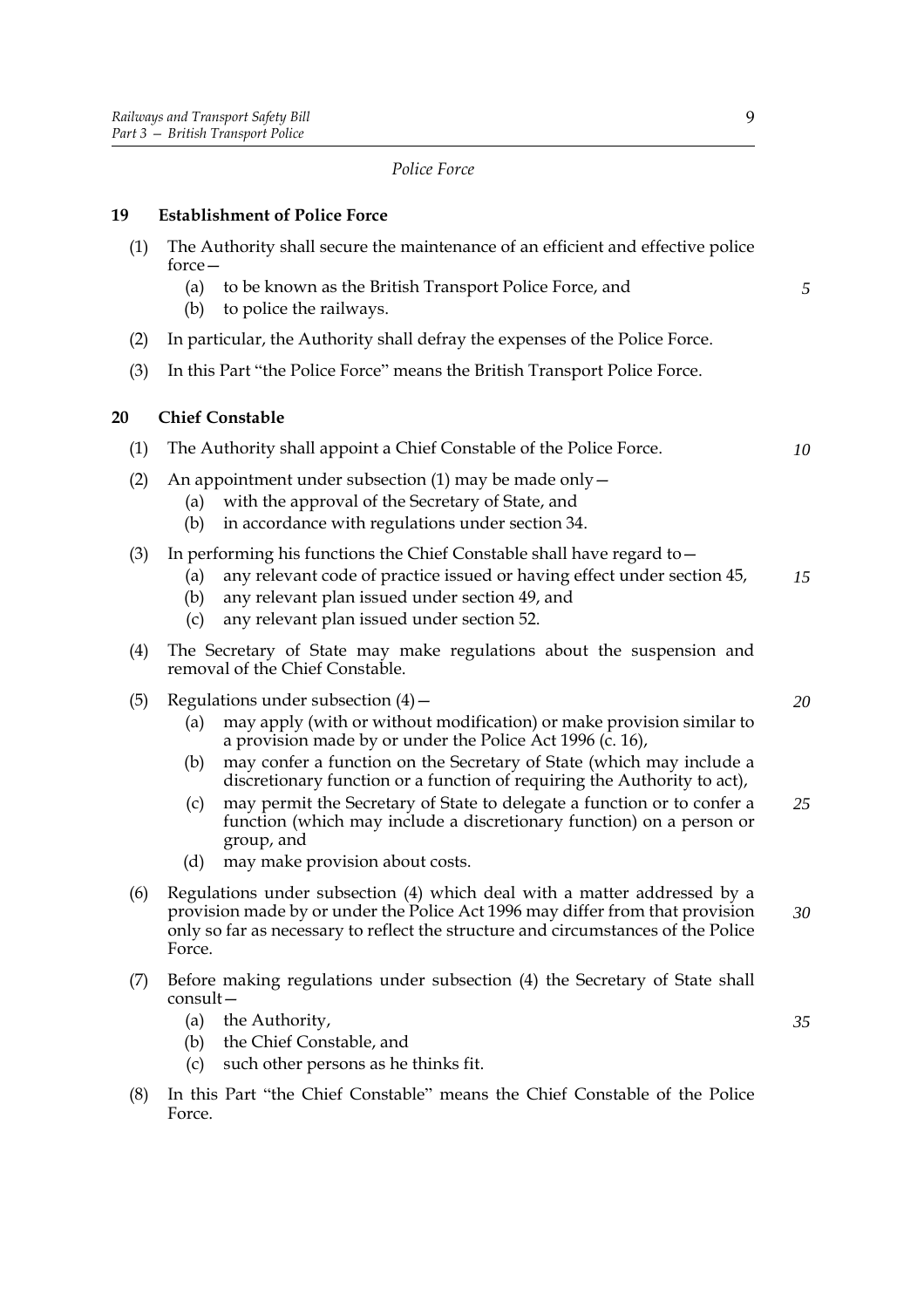# **21 Deputy Chief Constable**

- (1) The Authority shall appoint a deputy Chief Constable of the Police Force.
- (2) An appointment under subsection (1) may be made only  $-$ 
	- (a) with the approval of the Secretary of State, and
	- (b) in accordance with regulations under section 34.
- (3) The deputy Chief Constable may perform a function of the Chief Constable—
	- (a) while the Chief Constable is unable to act or unavailable,
	- (b) during a vacancy in the office of Chief Constable, or
	- (c) with the consent (which may be general or specific) of the Chief Constable.
- (4) The power to act by virtue of subsection (3)(a) or (b) shall not be exercisable for a continuous period exceeding three months without the consent of the Secretary of State.
- (5) The Secretary of State may make regulations about the suspension and removal of the deputy Chief Constable.
- (6) Regulations under subsection  $(5)$  -
	- (a) may apply (with or without modification) or make provision similar to a provision made by or under the Police Act 1996 (c. 16),
	- (b) may confer a function on the Secretary of State (which may include a discretionary function or a function of requiring the Authority to act),
	- (c) may permit the Secretary of State to delegate a function or to confer a function (which may include a discretionary function) on a person or group, and
	- (d) may make provision about costs.
- (7) Regulations under subsection (5) which deal with a matter addressed by a provision made by or under the Police Act 1996 may differ from that provision only so far as necessary to reflect the structure and circumstances of the Police Force. *25*
- (8) Before making regulations under subsection (5) the Secretary of State shall consult—
	- (a) the Authority,
	- (b) the Chief Constable, and
	- (c) such other persons as he thinks fit.

# **22 Assistant Chief Constables**

- (1) The Authority shall appoint at least one assistant Chief Constable.
- (2) An appointment under subsection (1) may be made only  $-$ 
	- (a) with the approval of the Secretary of State, and
	- (b) in accordance with regulations under section 34.
- (3) The Authority may permit an assistant Chief Constable to perform a function of the Chief Constable—
	- (a) while the Chief Constable and the deputy Chief Constable are unable to act or unavailable, or
	- (b) during a vacancy in the offices of Chief Constable and deputy Chief Constable.

*15*

*5*

*10*

*20*

*30*

*35*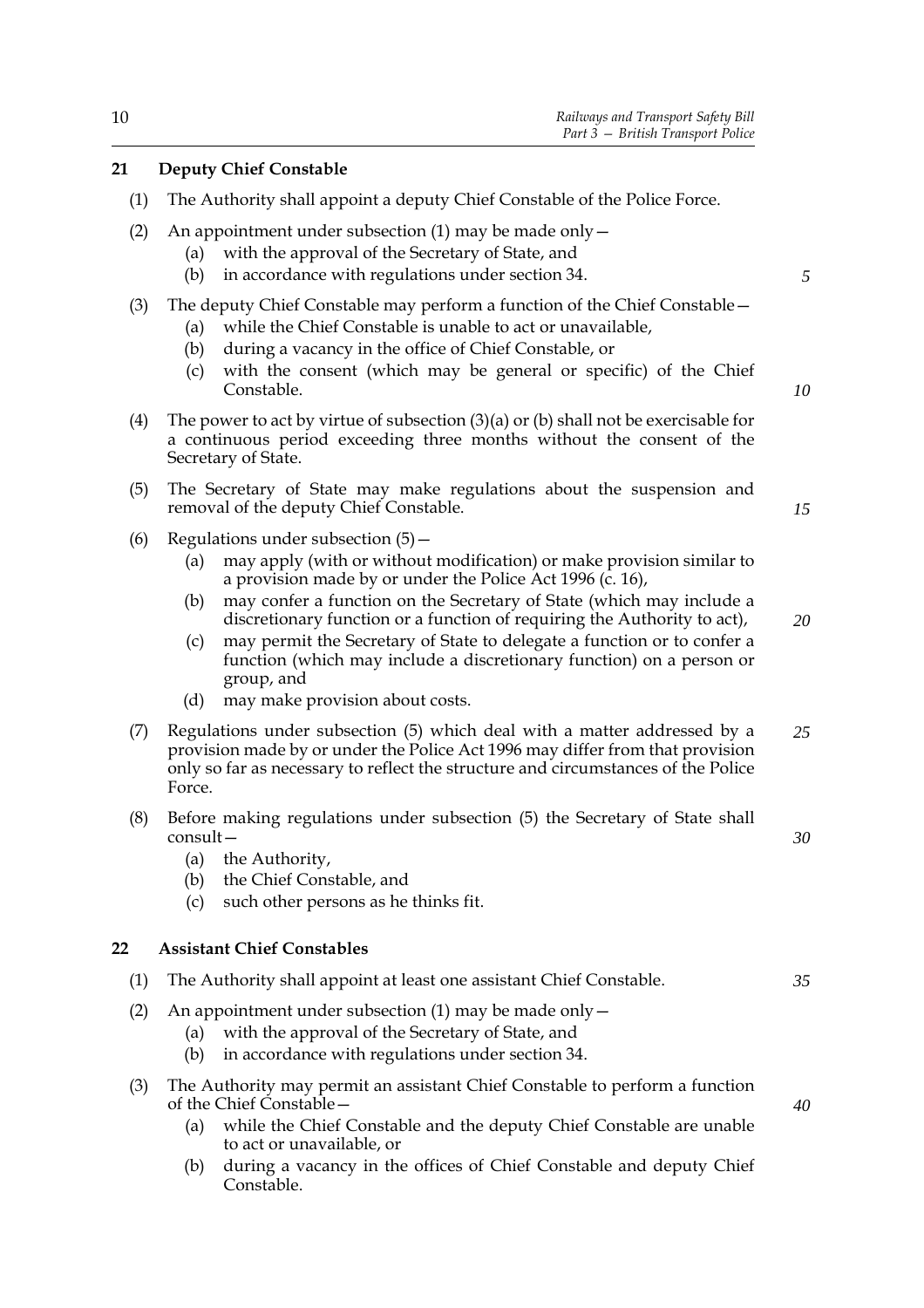- (4) Permission under subsection (3) may not have effect for a continuous period exceeding three months without the consent of the Secretary of State.
- (5) Secretary of State may make regulations about the suspension and removal of an assistant Chief Constable.
- (6) Regulations under subsection  $(5)$  -
	- (a) may apply (with or without modification) or make provision similar to a provision made by or under the Police Act 1996 (c. 16),
	- (b) may confer a function on the Secretary of State (which may include a discretionary function or a function of requiring the Authority to act),
	- (c) may permit the Secretary of State to delegate a function or to confer a function (which may include a discretionary function) on a person or group, and *10*
	- (d) may make provision about costs.
- (7) Regulations under subsection (5) which deal with a matter addressed by a provision made by or under the Police Act 1996 may differ from that provision only so far as necessary to reflect the structure and circumstances of the Police Force. *15*
- (8) Before making regulations under subsection (5) the Secretary of State shall consult—
	- (a) the Authority,
	- (b) the Chief Constable, and
	- (c) such other persons as he thinks fit.

# **23 Constables**

- (1) The Authority shall appoint and employ constables of the Police Force.
- (2) A constable of the Police Force shall be under the direction and control of the Chief Constable. *25*
- (3) Section 29 of the Police Act 1996 (attestation) shall apply to a constable of the Police Force appointed in England or Wales (with the omission of the words in paragraph (b) "having jurisdiction within the police area").
- (4) Section 16 of the Police (Scotland) Act 1967 (c. 77) (declaration) shall apply to a constable of the Police Force appointed in Scotland (with the substitution of the words "faithfully to execute" for "in such terms as may be prescribed concerning the proper discharge of"). *30*

# **24 Special constables**

- (1) The Chief Constable may appoint special constables of the Police Force.
- (2) A special constable of the Police Force—
	- (a) shall be under the direction and control of the Chief Constable,
	- (b) may be dismissed by the Chief Constable, and
	- (c) shall be an employee of the Authority.
- (3) Section 29 of the Police Act 1996 (attestation) shall apply to a special constable of the Police Force appointed in England or Wales (with the omission of the words in paragraph (b) "having jurisdiction within the police area"). *40*

*5*

*20*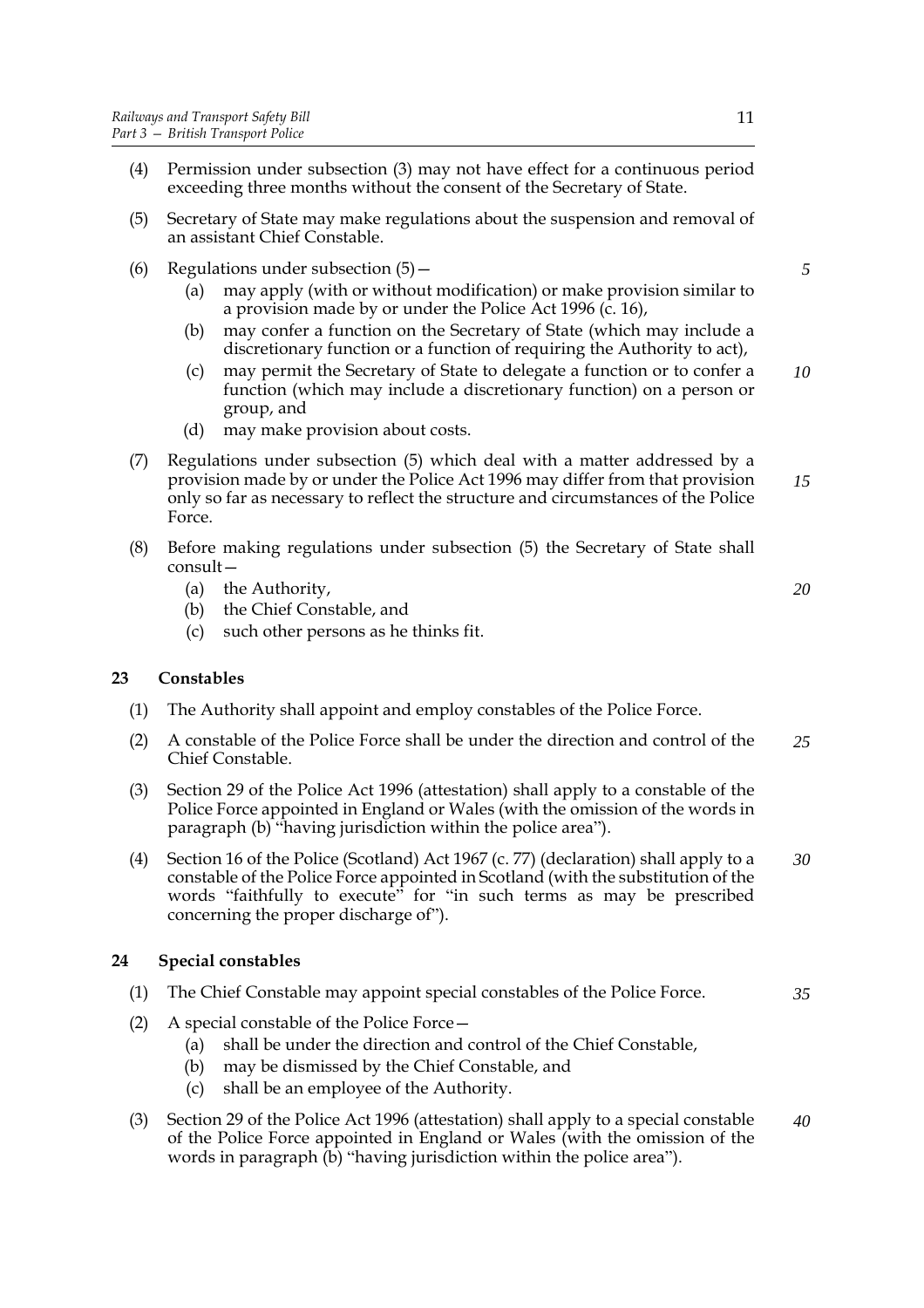- (4) Section 16 of the Police (Scotland) Act 1967 (c. 77) (declaration) shall apply to a special constable of the Police Force appointed in Scotland (with the substitution of the words "faithfully to execute" for "in such terms as may be prescribed concerning the proper discharge of").
- (5) A reference in this Part to a constable of the Police Force includes a reference to a special constable of the Police Force.

# **25 Cadets**

- (1) The Chief Constable may appoint cadets to undergo training with a view to becoming constables of the Police Force.
- (2) A cadet of the Police Force—
	- (a) shall be under the direction and control of the Chief Constable,
	- (b) may be dismissed by the Chief Constable, and
	- (c) shall be an employee of the Authority (subject to regulations under section 36).

# **26 Civilian employees**

- (1) The Authority may employ persons to assist the Police Force.
- (2) A person appointed under this section shall be under the direction and control of either the Chief Constable or the Authority, in accordance with his terms of employment.

# **27 Terms of employment**

(1) In relation to the terms and conditions of employment of constables and other persons employed in the service of the Police Force, the Authority shall comply with rules or principles contained in any document issued to them for the purpose by the Secretary of State.

# (2) Rules or principles under subsection (1) may, in particular—

- (a) require the adoption of specified scales or ranges of pay or allowances;
- (b) require a specified class of employee to be treated for specified purposes in the same way as another specified class of employee (whether of the Authority or not) or office-holder;
- (c) require the approval of the Secretary of State for changes in the policy or practice of the Authority; *30*
- (d) require compliance with rules or principles specified or to be specified in another document.

# **28 Trade union membership**

- (1) A constable or cadet of the Police Force may not be a member of a trade union (within the meaning given by section 1 of the Trade Union and Labour Relations (Consolidation) Act 1992 (c. 52)). *35*
- (2) Subsection (1) shall not prevent—
	- (a) membership of the British Transport Police Federation, or
	- (b) retention, with the consent of the Chief Constable, of a membership status acquired by a person before he joined the Police Force. *40*

*20*

*5*

*10*

*15*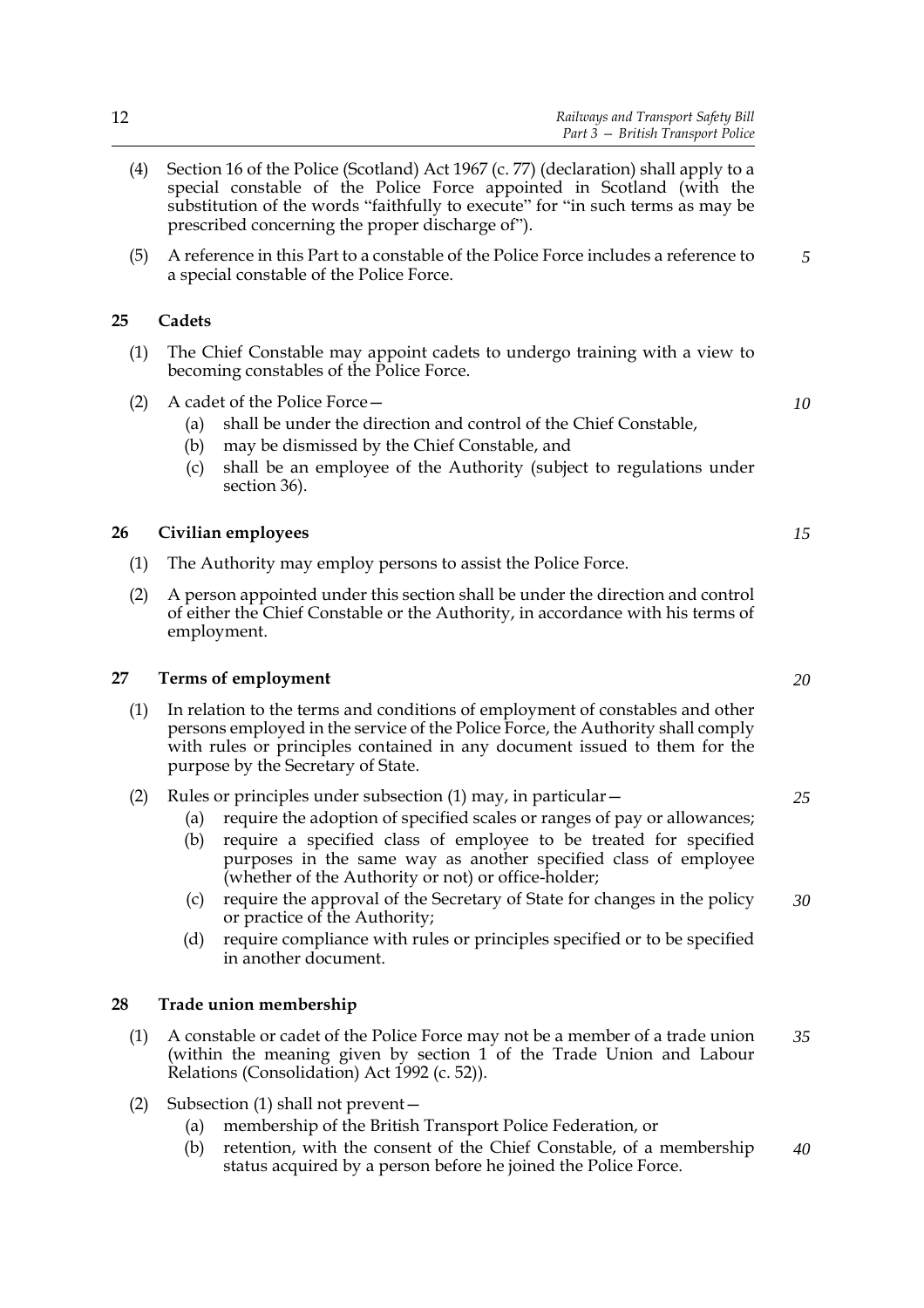#### *Jurisdiction*

# **29 Jurisdiction**

| (1) | constable-  | A constable of the Police Force shall have all the powers and privileges of a                                             |    |
|-----|-------------|---------------------------------------------------------------------------------------------------------------------------|----|
|     | (a)         | on track,                                                                                                                 | 5  |
|     | (b)         | on network,                                                                                                               |    |
|     | (c)         | in a station,                                                                                                             |    |
|     | (d)         | in a light maintenance depot,                                                                                             |    |
|     | (e)         | on other land used for purposes of or in relation to a railway,                                                           |    |
|     | (f)         | on other land in which a person who provides railway services has a<br>freehold or leasehold interest, and                | 10 |
|     | (g)         | throughout Great Britain for a purpose connected to a railway or to<br>anything occurring on or in relation to a railway. |    |
| (2) |             | A constable of the Police Force may enter property which is or forms part of<br>anything specified in subsection $(3)$ –  | 15 |
|     | (a)         | without a warrant,                                                                                                        |    |
|     | (b)         | using reasonable force if necessary, and                                                                                  |    |
|     | (c)         | whether or not an offence has been committed.                                                                             |    |
| (3) |             | Those things are $-$                                                                                                      |    |
|     | (a)         | track,                                                                                                                    | 20 |
|     | (b)         | a network,                                                                                                                |    |
|     | (c)         | a station,                                                                                                                |    |
|     | (d)         | a light maintenance depot, and                                                                                            |    |
|     | (e)         | a railway vehicle.                                                                                                        |    |
| (4) |             | In this section "powers" includes powers under an enactment whenever<br>passed or made.                                   | 25 |
| 30  | Prosecution |                                                                                                                           |    |

Where the Police Force investigates an offence in the course of the exercise of its functions, the Chief Constable may institute criminal proceedings in England and Wales in respect of the offence.

*Police Services Agreements*

# **31 Police services agreement**

- (1) The Authority may enter into an agreement under this section (to be known as a police services agreement) with any person ("the customer") which provides—
	- (a) for the Police Force to police a railway or railway property in connection with which the customer provides railways services, in accordance with the objectives, plans, targets and directions set under sections 47 to 52,
	- (b) for the Police Force to provide such additional policing services as may be specified in the agreement, and *40*
	- (c) for such incidental or ancillary matters as the parties think appropriate.

*35*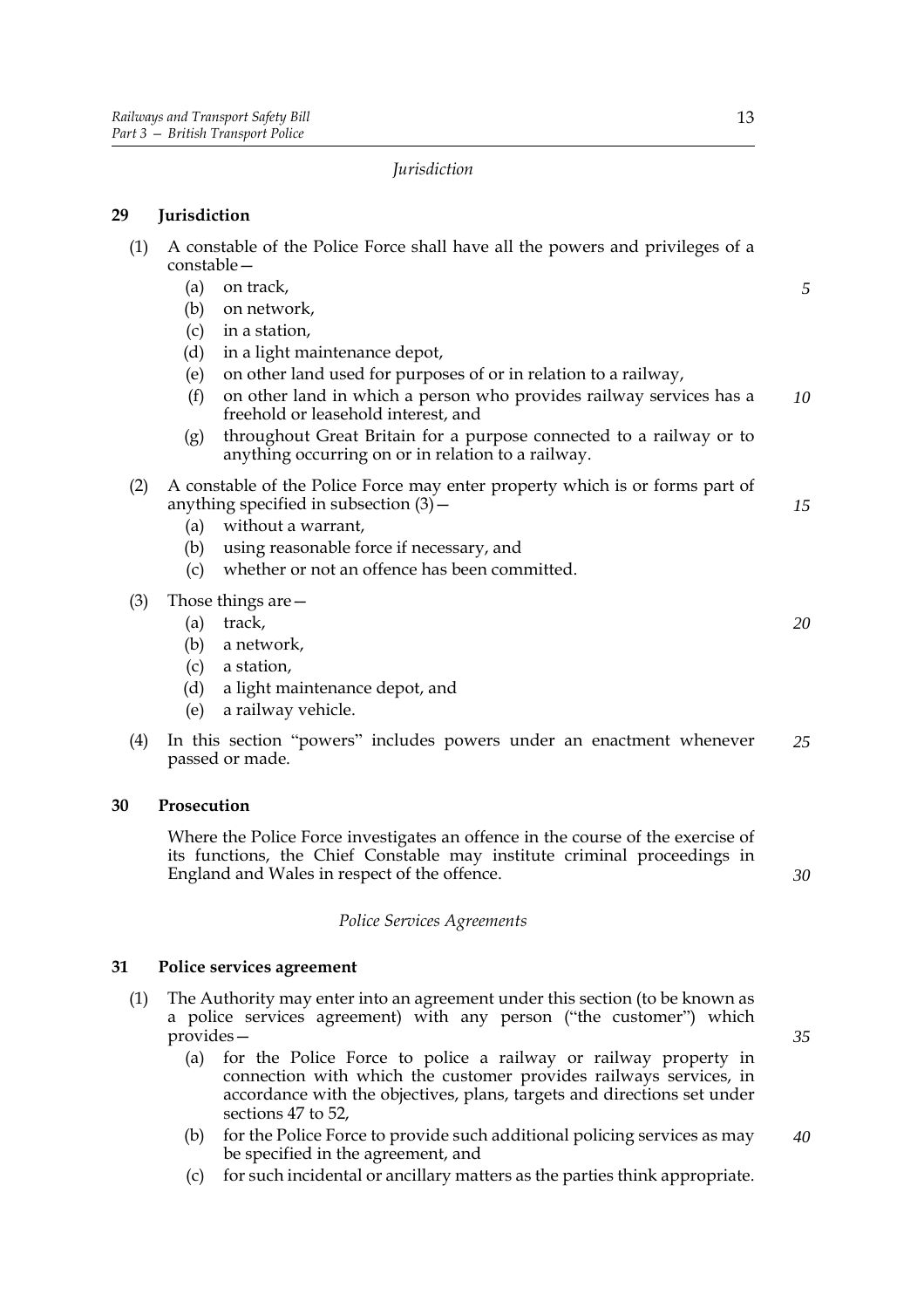- (2) The Authority may not enter into a police services agreement unless a draft is approved in writing by the Secretary of State.
- (3) A police services agreement shall include provision requiring the customer to make payments to the Authority, which may be payments of  $-$ 
	- (a) specified sums, or
	- (b) sums assessed in a specified manner (which may include reference to amounts paid, or expected to be paid, by the Authority).
- (4) In determining the terms in a police services agreement of provision about payment the Authority shall aim to ensure that—
	- (a) in each financial year the expenses of the Authority, including those incurred in defraying the expenses of the Police Force, are as nearly as possible equivalent to the income of the Authority, and *10*
	- (b) the amount of the contribution to the expenses of the Authority made by each customer in a financial year approximately reflects the nature and extent of the functions likely to be undertaken in that year in accordance with the customer's police service agreement. *15*
- (5) But subsection (4) does not prevent the Authority from setting a customer's contribution at a level which—
	- (a) reflects a surplus of income over expenses in a previous financial year (whether or not relating wholly or partly to functions carried out in respect of the customer); *20*
	- (b) reflects a deficit in a previous financial year (whether or not relating wholly or partly to functions carried out in respect of the customer);
	- (c) reflects the need to reserve funds for contingencies.

# **32 Compulsory police services agreement**

- (1) The Secretary of State may by order—
	- (a) require a person who provides railway services to enter into a police services agreement;
	- (b) require each member of a class of persons providing railway services to enter into a police services agreement.
- (2) A person commits an offence if—
	- (a) he is subject to a requirement under subsection (1), and
	- (b) he provides railway services without having entered into a police services agreement in respect of the railway or railway property in connection with which he provides the services.
- (3) A person who is guilty of an offence under subsection (2) shall be liable—
	- (a) on summary conviction, to a fine not exceeding the statutory maximum, or
	- (b) on conviction on indictment, to a fine.
- (4) The Authority shall take reasonable steps to facilitate compliance by a person with a requirement imposed under subsection  $(1)$ . *40*
- (5) Before imposing a requirement on a person or class under subsection (1) the Secretary of State shall consult the person or each member of the class.

*25*

*5*

*30*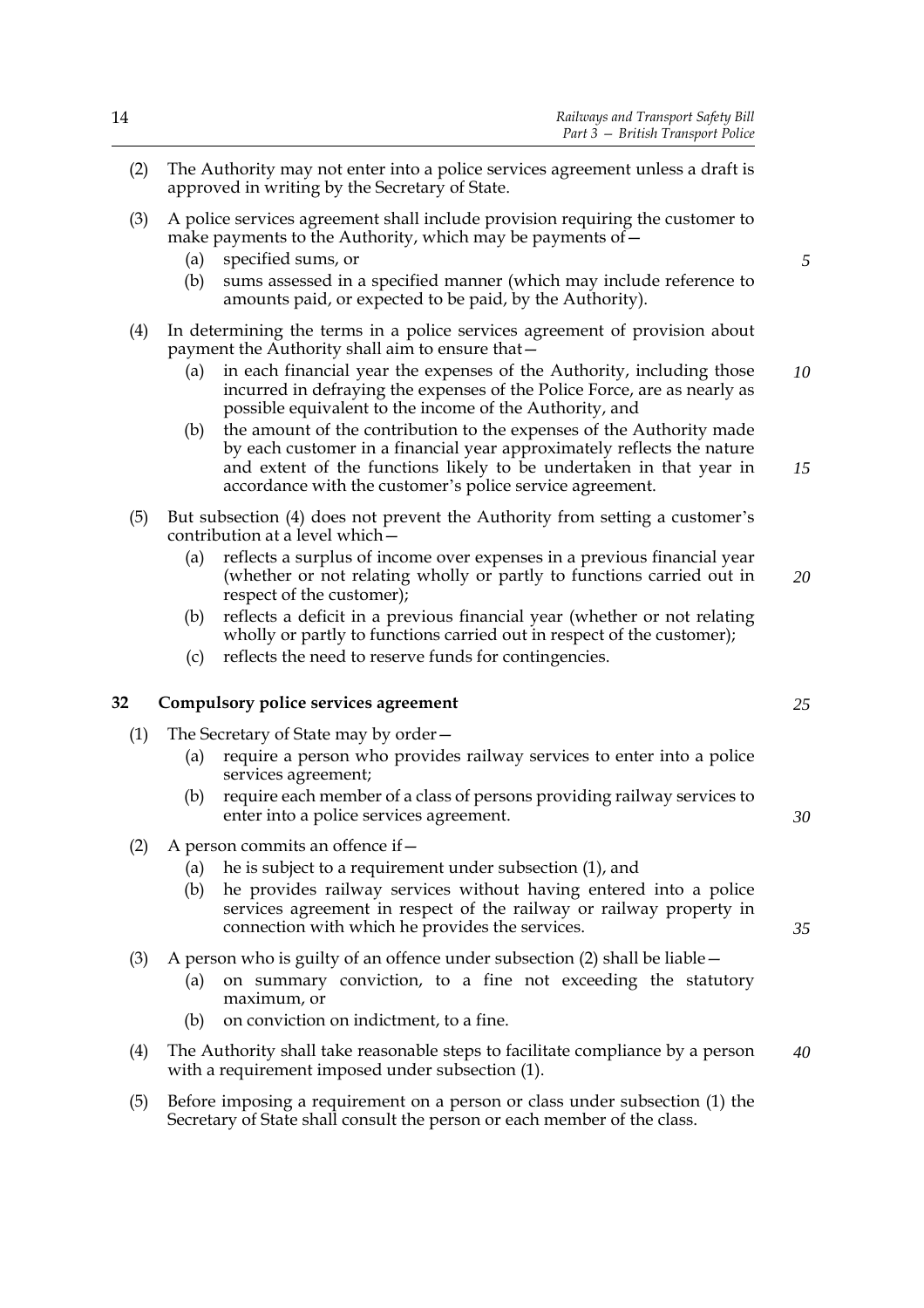# **33 Arbitration by Secretary of State**

- (1) This section applies to a dispute between the Authority and a person who has entered into a police services agreement, where the dispute is about the terms, construction or operation of the agreement.
- (2) Either party to the dispute may refer it to the Secretary of State.
- (3) The Secretary of State may—
	- (a) determine the dispute, or
	- (b) nominate a person to determine the dispute.
- (4) The Secretary of State shall determine the procedure to be followed in determining a dispute under this section.
- (5) In particular, the Secretary of State or nominated person shall give each party to the dispute an opportunity to make representations.
- (6) In determining a dispute the Secretary of State or a nominated person may—
	- (a) give a declaration about how a provision of a police services agreement is to be construed or operated;
	- (b) vary the terms of a police services agreement;
	- (c) determine that one party is obliged in accordance with a police services agreement to pay a specified sum, or a sum to be assessed in a specified manner, to the other party;
	- (d) make an order about costs.
- (7) Where a dispute is determined under this section—
	- (a) a party may appeal to the High Court on a point of law;
	- (b) the determination may, with the permission of the High Court, be enforced as if it were a judgment of the High Court (and may, in particular, be enforced by the use of powers in relation to contempt of court).
- (8) Where it is agreed by the parties that Scots law applies to the police services agreement, a reference in subsection (7) to the High Court shall be treated as a reference to the Court of Session.

*Regulation of Police Force*

*30*

*40*

# **34 Police regulations: general**

- (1) The Authority may make regulations about the government, administration and conditions of constables or other persons employed in the service of the Police Force which—
	- (a) apply with or without modification regulations under section 50 of the Police Act 1996 (c. 16) (police force regulations); *35*
	- (b) deal with matters that could be dealt with by those regulations.
- (2) The Authority shall also make regulations similar to the provision made by and under sections 84 and 85 of that Act (representation at disciplinary proceedings, and appeal).
- (3) Regulations under this section which deal with a matter addressed by regulations under section 50 of that Act may differ from the regulations under

*5*

*10*

*15*

*20*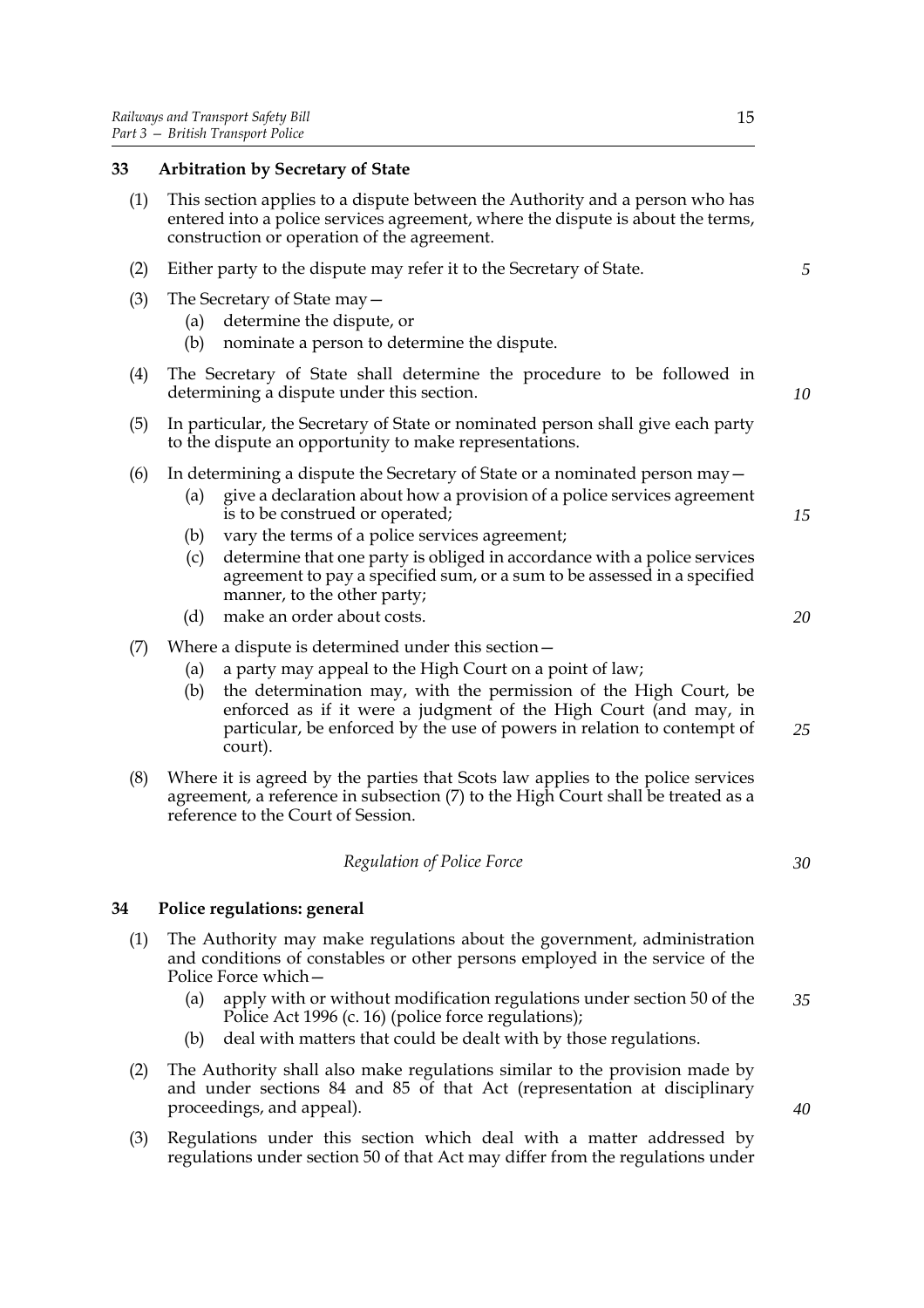that section only so far as necessary to reflect the structure and circumstances of the Police Force.

- (4) The Authority may make provision about the terms and conditions of employment of constables or other persons employed in the service of the Police Force otherwise than by regulations under this section—
	- (a) whether or not equivalent provision is made by regulations under section 50 of the Police Act 1996 (c. 16), but
	- (b) subject to any regulations made under this section.
- (5) This section does not apply in relation to special constables or cadets.

#### **35 Police regulations: special constables**

- (1) The Authority may make regulations about the government, administration and conditions of service of special constables of the Police Force which—
	- (a) apply with or without modification regulations under section 51 of the Police Act 1996 (police force regulations);
	- (b) deal with matters that could be dealt with by those regulations.
- (2) Regulations under this section which deal with a matter addressed by regulations under section 51 of that Act may differ from the regulations under that section only so far as necessary to reflect the structure and circumstances of the Police Force.

#### **36 Police regulations: cadets**

- (1) The Authority may make regulations about the government, administration and conditions of service of cadets of the Police Force which—
	- (a) apply with or without modification regulations under section 52 of the Police Act 1996 (police force regulations);
	- (b) deal with matters that could be dealt with by those regulations.
- (2) Regulations under this section which deal with a matter addressed by regulations under section 52 of that Act may differ from the regulations under that section only so far as necessary to reflect the structure and circumstances of the Police Force.

#### **37 British Transport Police Federation**

- (1) The Authority may make regulations about a body to be known as the British Transport Police Federation and having the function of representing persons employed in the service of the Police Force in matters affecting their welfare and efficiency except for questions about—
	- (a) the promotion of specified persons, or
	- (b) the discipline of specified persons (but this paragraph is subject to subsection (3)).
- (2) Regulations under this section must make provision similar to that made by regulations under section 60 of the Police Act 1996 (police federations) subject to such modifications as may be necessary to reflect the structure and circumstances of the Police Force.

*5*

*10*

*15*

*20*

*25*

*35*

*40*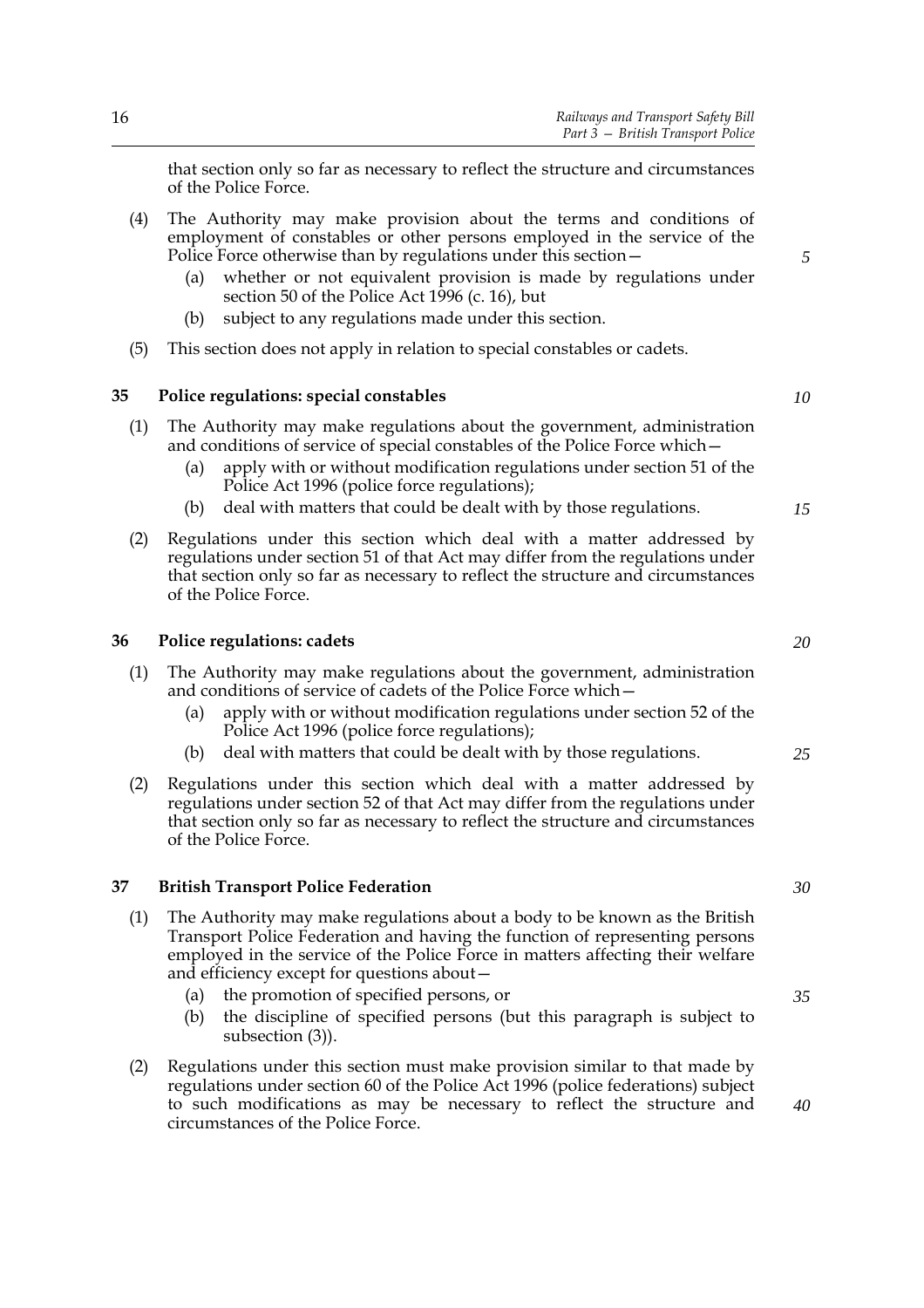- (3) Regulations under this Part may permit an official of the British Transport Police Federation to act for a person employed in the service of the Police Force in proceedings arising under the regulations.
- (4) The British Transport Police Federation—
	- (a) may not become or remain connected with any other body without the approval of the Secretary of State (which may be given conditionally or unconditionally, and may be varied or withdrawn), but
	- (b) may employ in an administrative or advisory capacity a person who is not employed in the service of the Police Force.

# **38 Regulations: approval in draft**

- (1) This section applies to regulations under section 34, 35, 36 or 37.
- (2) The Authority may not make regulations unless a draft has been approved  $by -$ 
	- (a) the Chief Constable,
	- (b) the staff associations, and
	- (c) the Secretary of State.
- (3) The Secretary of State may on the application of the Authority dispense with a requirement for approval under subsection  $(2)(a)$  or (b) in respect of specified draft regulations.
- (4) Before dispensing under subsection (3) with a requirement for a person's approval the Secretary of State shall consult the person. *20*
- (5) In subsection (2)(b) "the staff associations" means such associations representing persons employed in the service of the Police Force as may be prescribed by order of the Secretary of State.

# **39 Police regulations: direction to Authority**

The Secretary of State may direct the Authority to—

- (a) prepare draft regulations under section 34, 35, 36 or 37 for a specified purpose,
- (b) submit them for approval under section 38(2) (whether or not as modified in accordance with section 38(3)), and
- (c) make them if approved.

# **40 Police regulations by Secretary of State**

- (1) The Secretary of State may by regulations make provision in relation to the Police Force in respect of any matter about which he could make regulations under section 50, 51, 52 or 60 of the Police Act 1996 (c. 16) (general regulations, special constables, cadets and police federations).
- (2) Regulations under section 34, 35, 36 or 37 above shall have no effect in so far as they are inconsistent with regulations under this section.
- (3) If regulations under this section make provision for a matter specified in section 50(3) of the Police Act 1996 (disciplinary proceedings) they must also make provision similar to that made by and under sections 84 and 85 of that Act (representation at disciplinary proceedings, and appeal).

*5*

*10*

*15*

*25*

*30*

*35*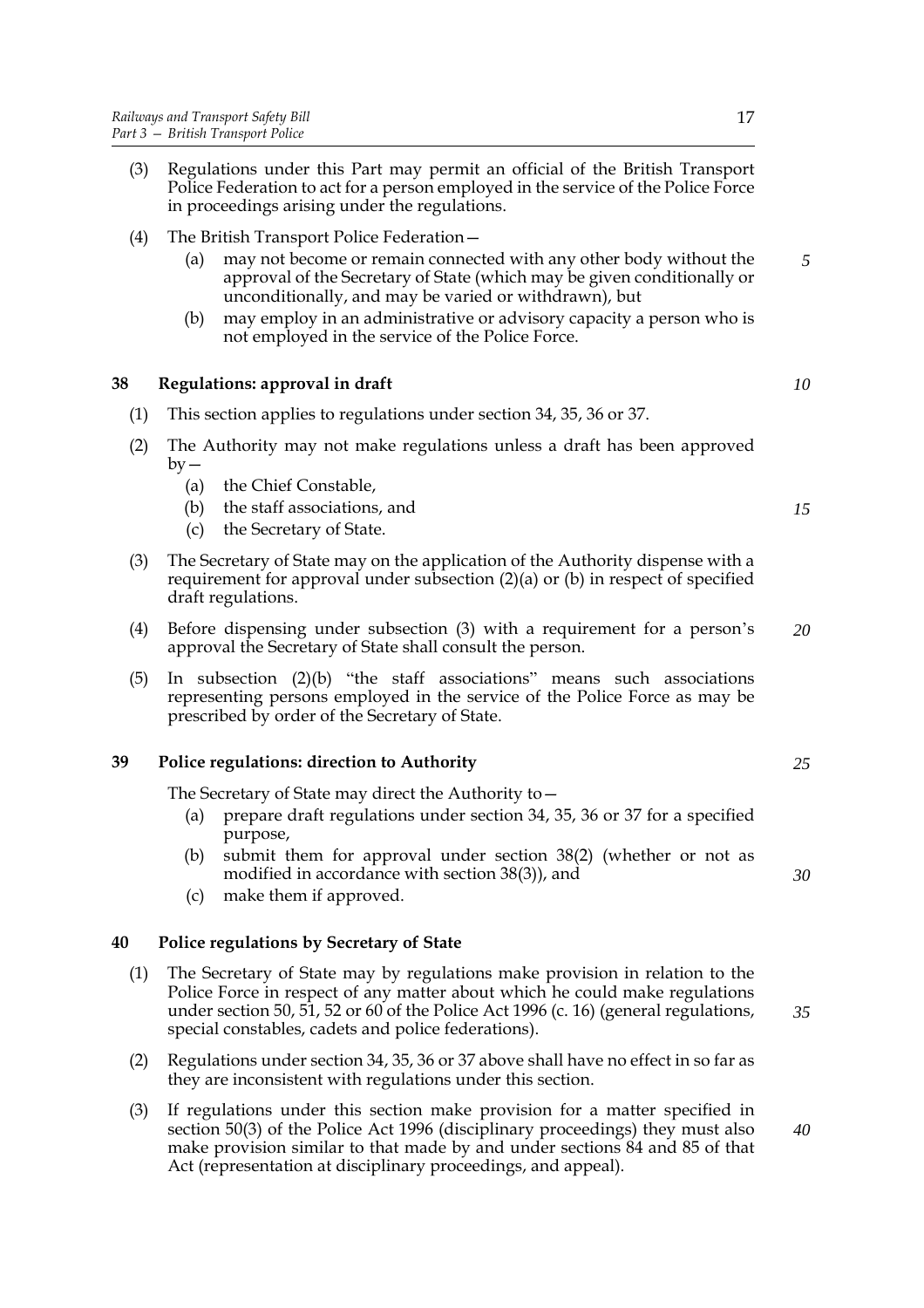- (4) Before making regulations under this section the Secretary of State shall consult—
	- (a) the Authority,
	- (b) the Chief Constable, and
	- (c) the staff associations (within the meaning of section 38).

# **41 Regulations: further appeal**

- (1) The Secretary of State may make regulations providing for a further appeal in connection with proceedings under regulations under section 34 or 35.
- (2) Regulations under this section may, in particular, confer jurisdiction on a court or tribunal.

**42 Equipment regulations**

- (1) The Secretary of State may make regulations under section 53 of the Police Act 1996 (c. 16) (standard of equipment) which have effect (whether wholly or partly and whether with modifications or not) in relation to the Police Force (including in relation to Scotland).
- (2) Before making regulations by virtue of this section the Secretary of State shall consult (in addition to any consultation required by section 53)—
	- (a) the Authority, and
	- (b) the Chief Constable.

# **43 Regulation of procedure and practice**

- (1) The Secretary of State may make regulations under section 53A of the Police Act 1996 (regulation of procedure and practice for purpose of facilitating interforce co-operation) which have effect (whether wholly or partly and whether with modifications or not) in relation to the Police Force (including in relation to Scotland).
- (2) For the purpose of regulations made by virtue of this section, section 53A shall have effect as if—
	- (a) a reference to a police authority included a reference to the Authority,
	- (b) a reference to chief officers of police included a reference to the Chief Constable, and
	- (c) a reference to a police force included a reference to the Police Force.

# **44 Code of practice: Authority**

- (1) The Secretary of State may issue a code of practice relating to the performance by the Authority of any of its functions.
- (2) The Secretary of State may revise a code issued under subsection (1).
- (3) A code of practice issued under section 39 of the Police Act 1996 shall have effect in relation to the Authority—
	- (a) with any necessary modifications, and
	- (b) subject to the provisions of a code issued under this section.
- (4) Where the Secretary of State issues or revises a code under this section he shall lay before Parliament the code or revision. *40*

*15*

*5*

*10*

# *20*

*25*

*35*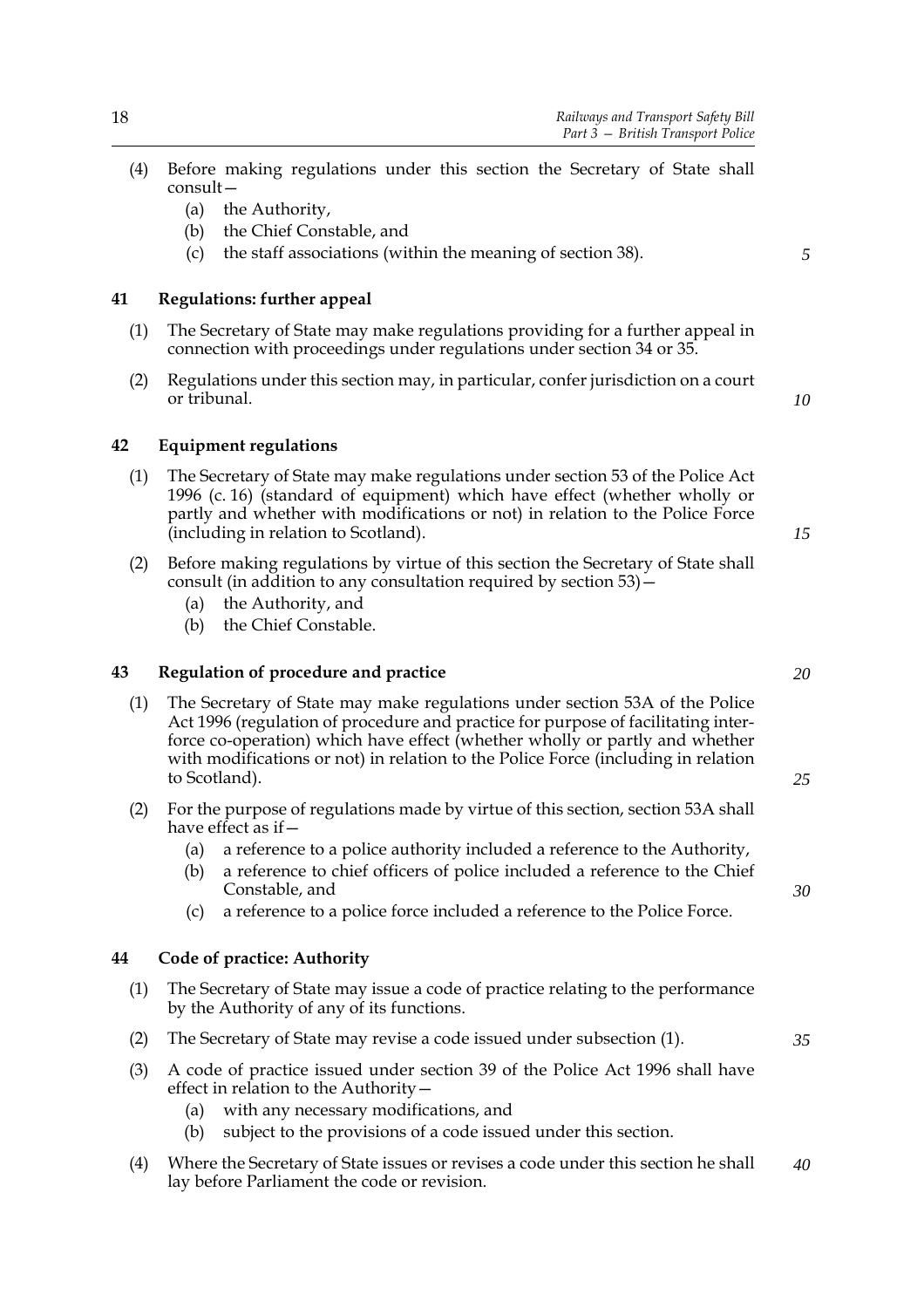# **45 Code of practice: Chief Constable**

- (1) The Secretary of State may issue a code of practice relating to the performance by the Chief Constable of any of his functions.
- (2) The Secretary of State may revise a code issued under subsection (1).
- (3) A code of practice issued under section 39A of the Police Act 1996 (c. 16) shall have effect in relation to the Chief Constable—
	- (a) with any necessary modifications, and
	- (b) subject to the provisions of a code issued under this section.
- (4) Where the Secretary of State issues or revises a code under this section he shall lay before Parliament the code or revision.
- (5) But subsection (4) shall not oblige the Secretary of State to lay before Parliament anything if he thinks that its publication—
	- (a) would be against the interests of national security,
	- (b) could prejudice the prevention or detection of crime or the apprehension or prosecution of offenders, or
	- (c) could jeopardise a person's safety.

# **46 Service outside Police Force**

- (1) The Secretary of State may make regulations about the treatment by the Authority of a person who—
	- (a) is or was a constable of the Police Force, and
	- (b) is or was engaged in service outside the Police Force of a specified kind.
- (2) The regulations shall, in particular, make provision similar to that of section 97 of the Police Act 1996 (service by police officer outside his force) subject to any modification necessary to reflect the structure and circumstances of the Police Force.

#### *Planning*

# **47 Policing objectives: Authority**

- (1) Before the beginning of each financial year the Authority shall set objectives for policing the railways during that year.
- (2) The objectives—
	- (a) may relate to a matter addressed by objectives set by the Secretary of State under section 48, and
	- (b) must be consistent with those objectives.
- (3) In setting the objectives for a year the Authority shall—
	- (a) consult the Chief Constable,
	- (b) have regard to opinions expressed in accordance with section 59,
	- (c) have regard to objectives set for that year by the Secretary of State under section 37 of the Police Act 1996, and
	- (d) have regard to the National Policing Plan for that year.

*5*

*10*

*15*

*20*

*25*

*30*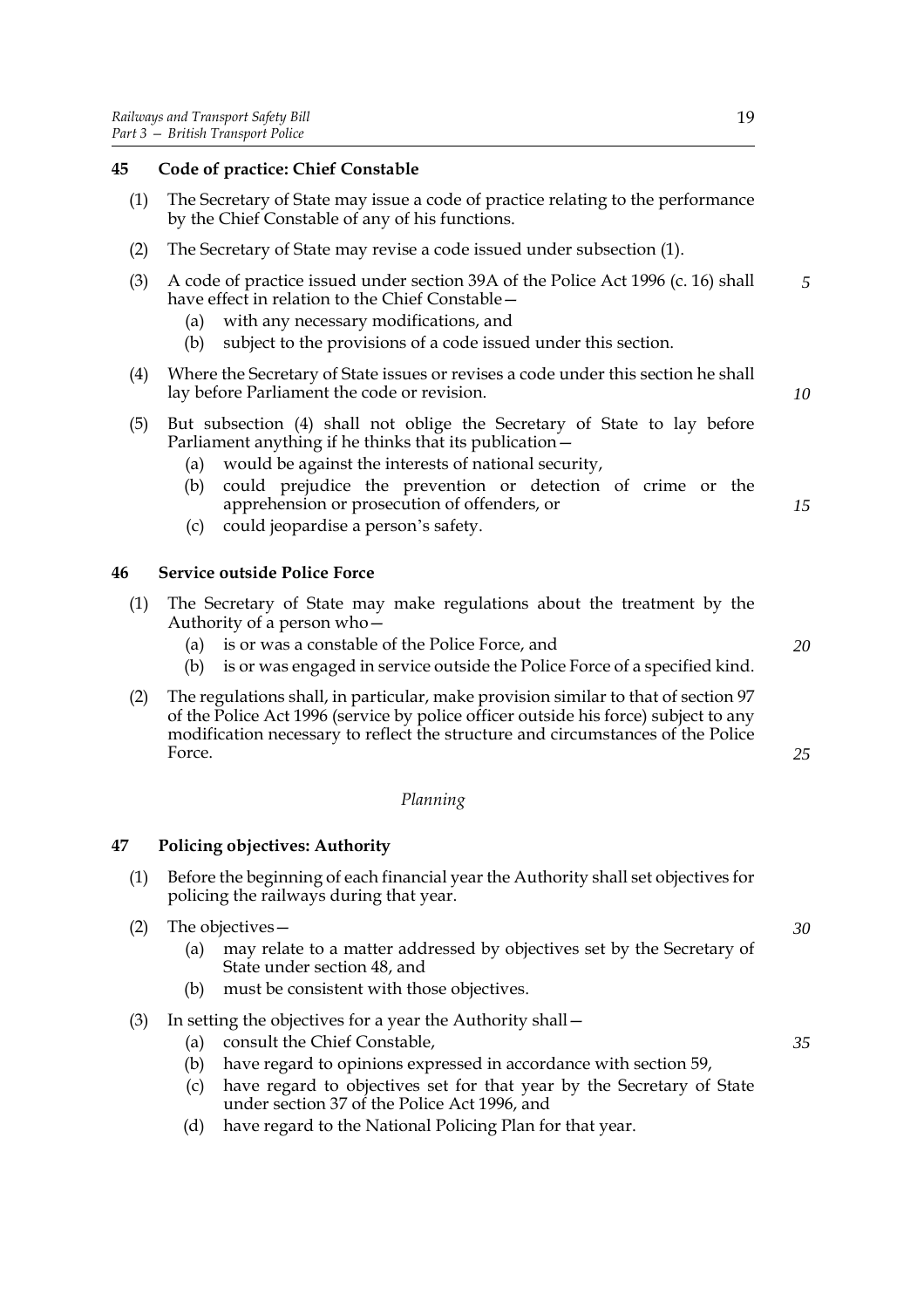# **48 Policing objectives: Secretary of State**

- (1) The Secretary of State may by direction to the Authority set objectives for policing the railways during a financial year.
- (2) The Secretary of State shall publish a direction under this section.
- (3) Before giving a direction under this section the Secretary of State shall consult— *5*
	- (a) the Authority, and
	- (b) the Chief Constable.
- (4) Before giving a direction under this section the Secretary of State shall consider any representations made to him by the Scottish Ministers on the matter of objectives for policing the railways in Scotland.

# **49 Railways policing plan**

- (1) Before the beginning of each financial year the Authority shall issue a plan setting out the proposed arrangements for policing the railways during that year.
- (2) The plan for a year must include a statement of  $-$ 
	- (a) the Authority's priorities for the year,
	- (b) the financial resources which the Authority expects to be available, and
	- (c) the proposed allocation of resources.
- (3) The plan for a year must specify  $-$ 
	- (a) any objective set by the Authority for that year under section 47,
	- (b) any objective by the Secretary of State for the year under section 48, and
	- (c) any performance target set by the Authority in relation to the achievement of an objective for that year (whether set under section 50 or otherwise).
- (4) A plan for a year must be consistent with the relevant three-year strategy plan issued by the Authority under section 52.
- (5) The Chief Constable shall submit to the Authority a draft plan for each financial year.
- (6) Before issuing a plan which differs from the Chief Constable's draft the Authority shall consult him. *30*
- (7) In preparing a plan the Chief Constable and the Authority shall have regard to any guidance given by the Secretary of State about local policing plans under section 8(4A) of the Police Act 1996 (c. 16).
- (8) The Authority shall—
	- (a) publish each plan under this section, and
	- (b) send a copy of each plan under this section to the Secretary of State.

# **50 Performance targets**

- (1) The Secretary of State may by direction to the Authority require it to set a target in relation to the achievement of an objective set under section 48.
- (2) A direction may specify a condition which a target must satisfy.

*20*

*15*

*10*

*25*

*35*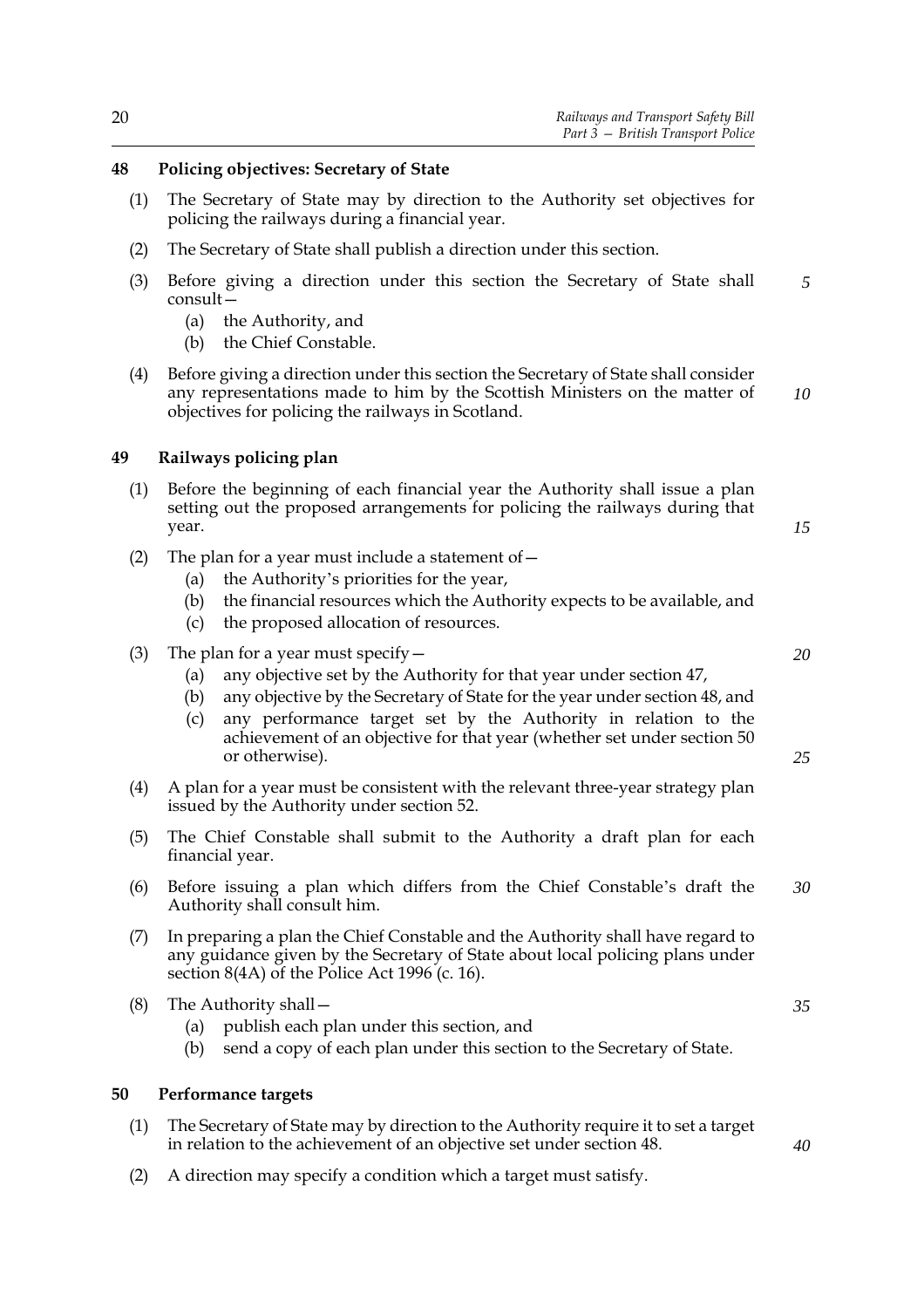- (3) The Secretary of State shall publish a direction under this section.
- (4) Before giving a direction under this section the Secretary of State shall consider any representations made to him by the Scottish Ministers on the matter of targets for policing the railways in Scotland.

# **51 Performance directions**

- (1) The Secretary of State may give a direction to the Authority containing provision of a kind which he could make in respect of a best value authority—
	- (a) by order under section 4 of the Local Government Act 1999 (c. 27) (performance indicators and standards), or
	- (b) in guidance under section 5(6) of that Act (performance targets and plans of action). *10*
- (2) The Secretary of State shall publish a direction under this section.
- (3) Before giving a direction the Secretary of State shall consult—
	- (a) the Authority, and
	- (b) any other person that he thinks appropriate.

#### **52 Three-year strategy plan**

- (1) The Authority shall before the beginning of each consecutive period of three financial years issue a plan which sets out the authority's medium-term and long-term strategies for policing the railways during that period.
- (2) For the purposes of this section—
	- (a) subsections (2) to (12), (14) and (15) of section 6A of the Police Act 1996 (c. 16) (three-year strategy plans) shall have effect (with any necessary modification), and
	- (b) guidance and regulations made under that section shall, in the absence of special provision, be taken to apply (with any necessary modification).
- (3) In the application of section 6A(5) and (10) of that Act to this section the reference to the National Policing Plan shall be taken to include a reference to any objective or performance target set under section 48 or 50 of this Act.

*Information, &c.*

#### **53 Reports by Chief Constable**

- (1) As soon as is reasonably practicable after the end of each financial year the Chief Constable shall submit to the Authority a report about the policing of the railways in that year.
- (2) The Chief Constable shall publish a report submitted by him under subsection (1). *35*
- (3) The Authority may require the Chief Constable to submit a report on specified matters connected with the performance of his functions.
- (4) The Authority may publish, or require the Chief Constable to publish, a report submitted under subsection (3).

*20*

*25*

*15*

*5*

*30*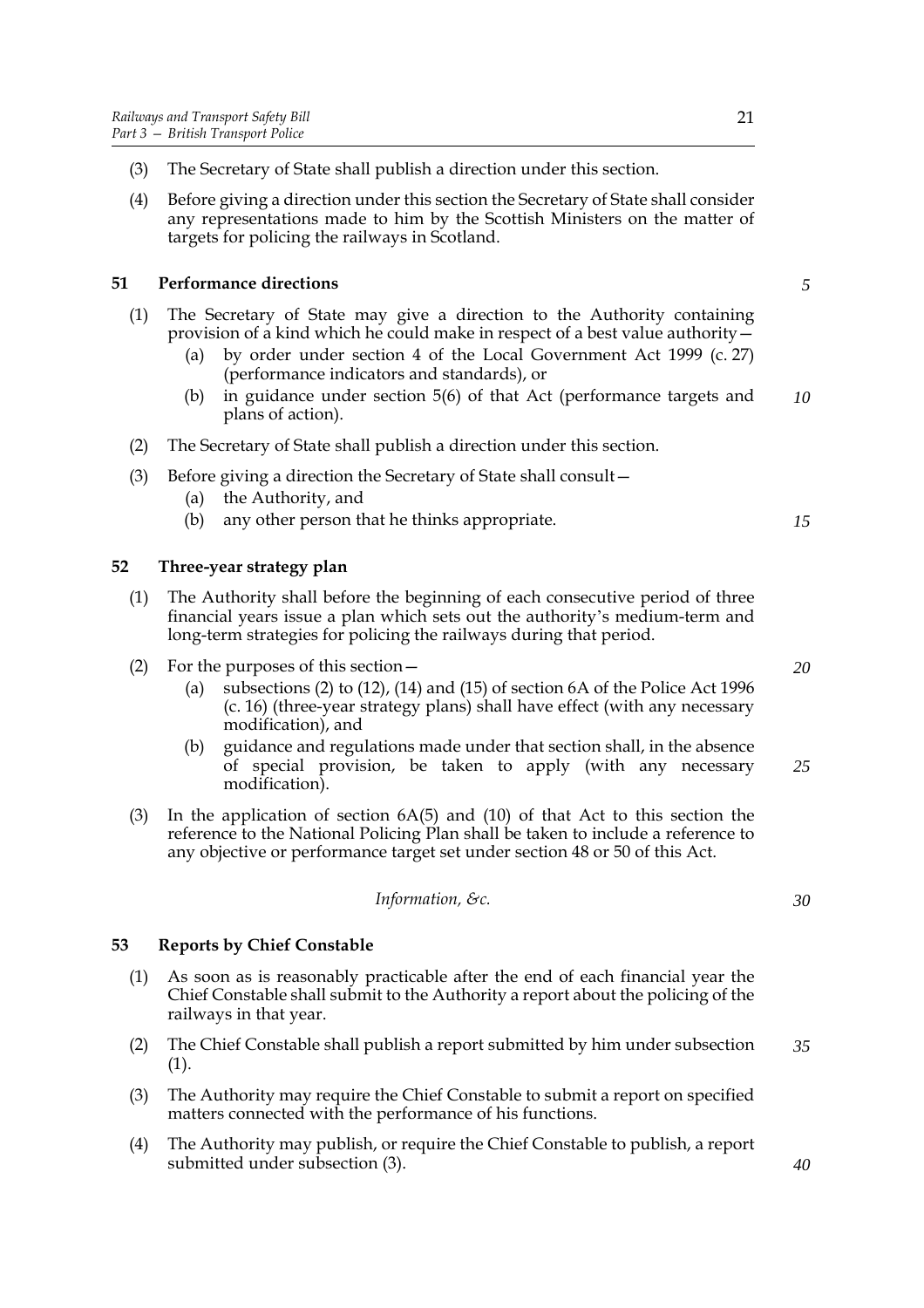*5*

*10*

*15*

- (5) But if the Chief Constable thinks that publication of all or part of a report under subsection (3) would be unnecessary, or undesirable for reasons of public interest—
	- (a) he may require the Authority to refer to the Secretary of State the question whether that report or part should be published, and
	- (b) the report or part shall be published only if the Secretary of State directs that it should be published.

# **54 Annual report by Authority**

- (1) As soon as is reasonably practicable after the end of each financial year the Authority shall issue a report about the policing of the railways in that year.
- (2) The Authority's report for a year must include an assessment of the extent to which—
	- (a) the objectives set for the year under section 47 have been achieved,
	- (b) the arrangements set out in the railways policing plan for the year under section 49 have been implemented, and
	- (c) the strategies set out in the relevant three-year strategy plan under section 52 have been implemented.
- (3) The Authority shall—
	- (a) publish each report under this section, and
	- (b) send a copy of each report under this section to the Secretary of State. *20*

#### **55 Other reports to Secretary of State**

- (1) The Secretary of State may by direction require the Authority to submit a report on specified matters connected with the performance of its functions.
- (2) The Secretary of State may by direction require the Chief Constable to submit a report on specified matters connected with the performance of his functions. *25*
- (3) The Authority or Chief Constable shall submit a report required by direction under this section—
	- (a) in such form as may be specified in the direction, and
	- (b) within such period as may be specified in the direction.
- (4) The Secretary of State may—
	- (a) publish a report received under this section;
	- (b) require the author of the report to arrange for its publication.

#### **56 Statistics**

- (1) The Secretary of State may require the Chief Constable to supply information about matters relating to crime committed on or in connection with the railways. *35*
- (2) In particular, the Secretary of State may require information about—
	- (a) offences committed;
	- (b) offenders;
	- (c) criminal proceedings.
- (3) The Chief Constable shall supply information required under this section at such times and in such form as the Secretary of State requires.

*40*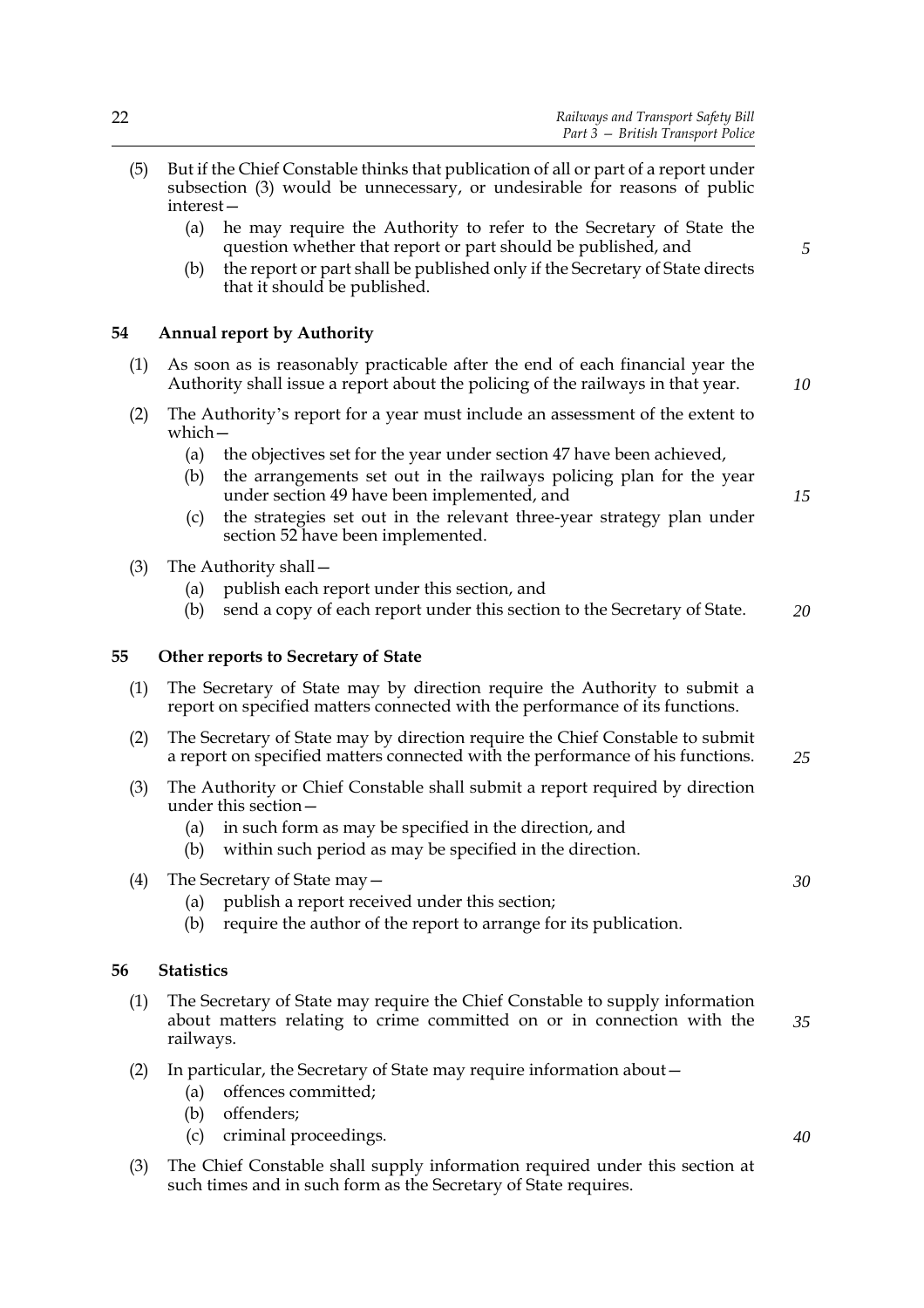(4) Where the Secretary of State receives information under this section he shall lay it or a summary of it before Parliament.

# **57 Inquiry**

- (1) The Secretary of State may appoint a person to inquire into a matter connected with the Police Force.
- (2) The Secretary of State may require a person appointed under this section to conduct the inquiry in public or in private.
- (3) A person appointed under this section may summon a person to attend at a specified time and place—
	- (a) to give evidence;
	- (b) to produce a document.
- (4) Where the Secretary of State receives a report of an inquiry under this section he shall, in so far as he thinks it in the public interest, publish a summary of the report.
- (5) In the application of this section to an inquiry held in Scotland subsection (3) shall have effect as if for "summon" there were substituted "cite". *15*

# **58 Inquiry: supplemental**

- (1) A person appointed under section 57 may—
	- (a) require evidence to be given on oath, and
	- (b) for that purpose, administer an oath.
- (2) A person appointed under section 57 may not require the production of a document relating to the title of land which is not the property of the Authority.
- (3) A person commits an offence if without reasonable excuse he—
	- (a) fails to comply with a summons under section 57, or
	- (b) obstructs or fails to co-operate with an inquiry under that section.
- (4) A person has a reasonable excuse for failure to comply with a summons if he is not offered payment of the reasonable costs of compliance.
- (5) A person who is guilty of an offence under subsection (3) shall be liable on summary conviction to—
	- (a) a fine not exceeding level 3 on the standard scale,
	- (b) imprisonment for a term not exceeding 51 weeks, or
	- (c) both.
- (6) The Secretary of State may direct the Authority to pay all or part of the costs incurred by a person in connection with an inquiry under section 57.
- (7) A direction under subsection (6) may include provision for taxation of costs.
- (8) In the application of this clause in relation to an inquiry held in Scotland subsections (3) and (4) shall have effect as if for "summons" there were substituted "citation".

*20*

*25*

*5*

*10*

*30*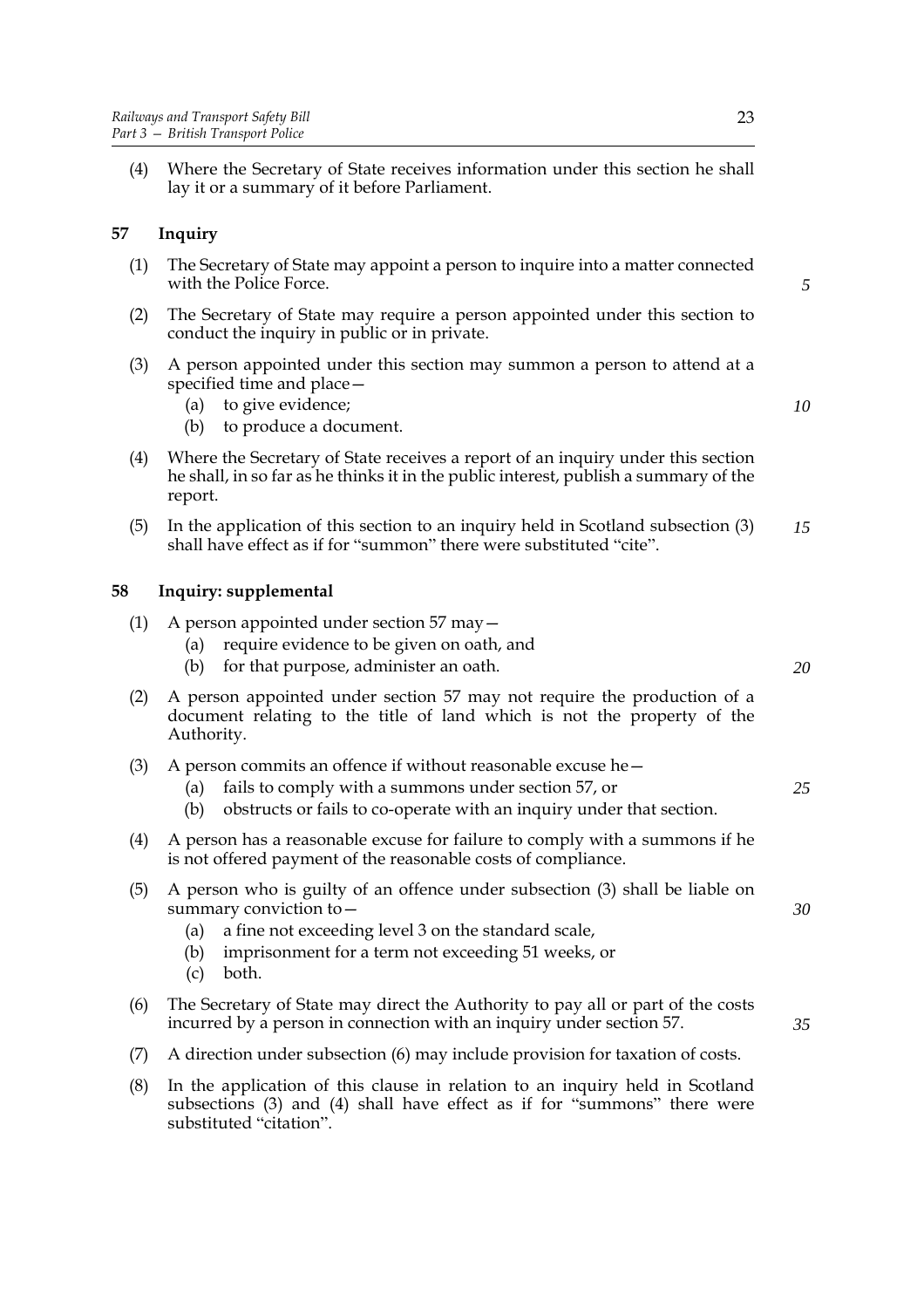# **59 Public consultation**

| (1) | The Authority shall make, and review from time to time, arrangements to<br>obtain the opinions about the policing of the railways of -                                                                                                                                                                                                                                                                                                                    |          |
|-----|-----------------------------------------------------------------------------------------------------------------------------------------------------------------------------------------------------------------------------------------------------------------------------------------------------------------------------------------------------------------------------------------------------------------------------------------------------------|----------|
|     | passengers on the railways,<br>(a)<br>groups of persons representing passengers on the railways,<br>(b)<br>persons providing railway services,<br>(c)                                                                                                                                                                                                                                                                                                     | 5        |
|     | organisations representing persons providing railway services,<br>(d)<br>the Scottish Ministers,<br>(e)                                                                                                                                                                                                                                                                                                                                                   |          |
|     | the National Assembly for Wales,<br>(f)<br>organisations representing local authorities in England,<br>(g)<br>the Strategic Rail Authority,<br>(h)<br>the Office of Rail Regulation,<br>(i)<br>the Rail Accident Investigation Branch,<br>(j)<br>the Health and Safety Commission,<br>(k)<br>the Health and Safety Executive, and<br>(1)<br>other persons with an interest in the railways whom the Authority<br>(m)<br>thinks it appropriate to consult. | 10<br>15 |
| (2) | The Authority shall make, and review from time to time, arrangements to<br>invite the co-operation of the persons listed in subsection (1) in preventing<br>crime on the railways.                                                                                                                                                                                                                                                                        | 20       |
| (3) | Before making or reviewing arrangements under this section the Authority<br>$shall -$<br>consult the Chief Constable, and<br>(a)<br>have regard to any guidance issued by the Secretary of State.<br>(b)                                                                                                                                                                                                                                                  |          |
| (4) | The Secretary of State $may -$<br>issue guidance about arrangements under this section;<br>(a)<br>require the Authority to report to him on arrangements under this<br>(b)<br>section;<br>require the Authority to review arrangements under this section.<br>(c)                                                                                                                                                                                         | 25       |
|     | Inspection                                                                                                                                                                                                                                                                                                                                                                                                                                                | 30       |
| 60  | Inspection                                                                                                                                                                                                                                                                                                                                                                                                                                                |          |
| (1) | Her Majesty's Inspectors of Constabulary shall inspect the Police Force from<br>time to time.                                                                                                                                                                                                                                                                                                                                                             |          |
| (2) | Her Majesty's Inspectors of Constabulary shall also inspect the Police Force if<br>requested by the Secretary of State to inspect the force -<br>generally, or<br>(a)<br>in respect of a particular matter.<br>(b)                                                                                                                                                                                                                                        | 35       |
| (3) | Following an inspection the inspectors shall report to the Secretary of State on<br>the efficiency and effectiveness of the force -<br>generally, or<br>(a)<br>in the case of an inspection under subsection $(2)(b)$ , in respect of the<br>(b)<br>matters to which the inspection related.                                                                                                                                                              | 40       |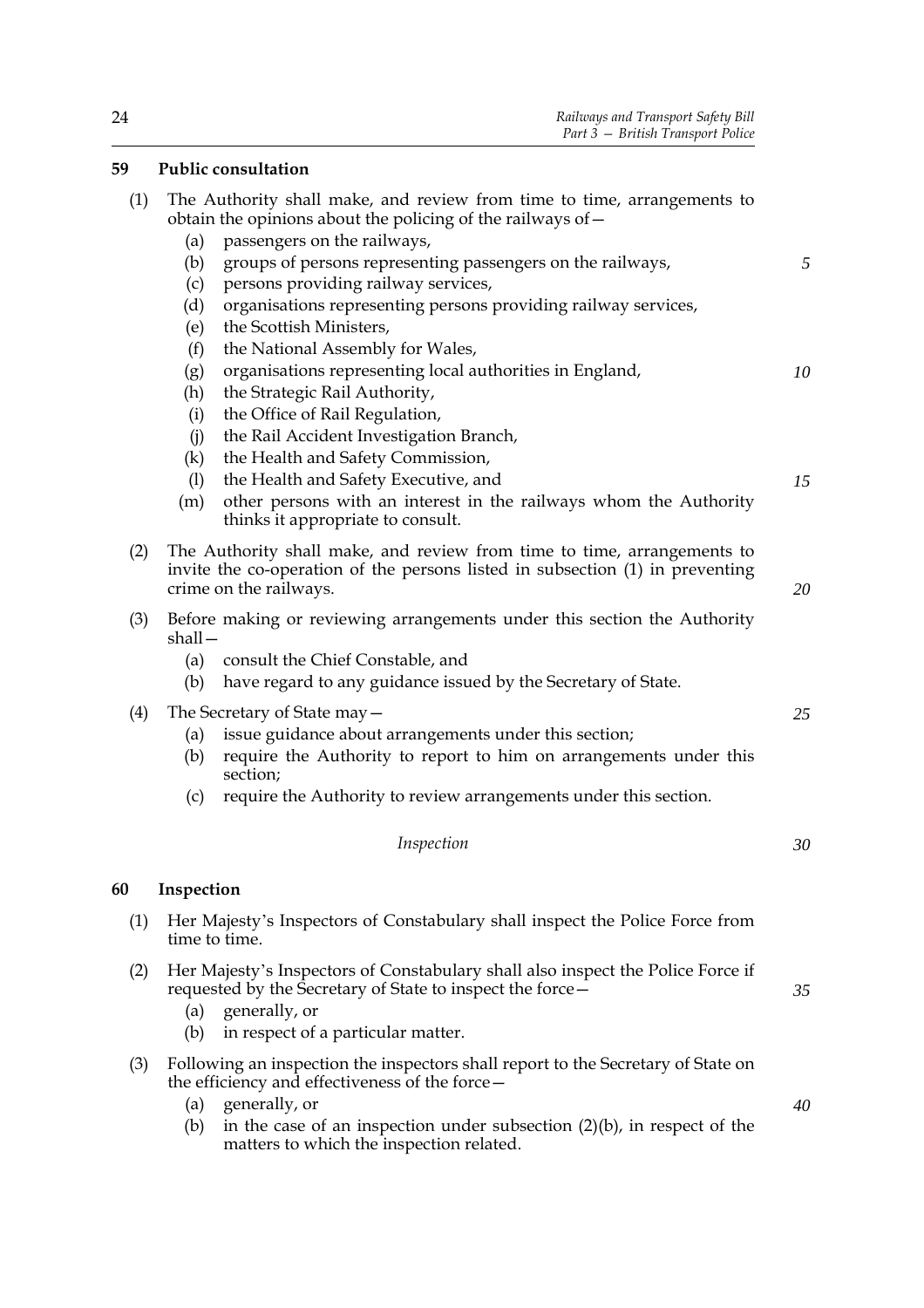- (4) A report under subsection (3) must be in such form as the Secretary of State may direct.
- (5) Where the Secretary of State receives a report under subsection (3) he shall publish it.
- (6) Section 55 of the Police Act 1996 (c. 16) (inspection reports: publication and comment) shall have effect, with any necessary modifications, in relation to a report of an inspection under this section.
- (7) The Authority shall pay to the Secretary of State such amounts as the Secretary of State may specify in respect of an inspection carried out under this section.

# (8) In the application of this section in relation to Scotland—

- (a) a reference to Her Majesty's Inspectors of Constabulary shall be treated as a reference to inspectors of constabulary appointed under section 33(1) of the Police (Scotland) Act 1967 (c. 77), and
- (b) where an inspection under this section is carried out by inspectors so appointed the references to the Secretary of State in subsection (7) shall be treated as references to the Scottish Ministers. *15*

# **61 Action after adverse inspection report**

| (1) Sections 62 and 63 apply where a report of Her Majesty's Inspectors of |
|----------------------------------------------------------------------------|
| Constabulary states that the Police Force is inefficient or ineffective -  |

- (a) generally, or
- (b) in a specified respect.
- (2) Sections 62 and 63 also apply where a report of Her Majesty's Inspectors of Constabulary states that the Police Force is likely, unless remedial measures are taken, to become inefficient or ineffective—
	- (a) generally, or
	- (b) in a specified respect.
- (3) In the application of this section in relation to Scotland a reference to Her Majesty's Inspectors of Constabulary shall be treated as a reference to inspectors of constabulary appointed under section 33(1) of the Police (Scotland) Act 1967.

# **62 Remedial direction**

(1) Where this section applies as a result of a report the Secretary of State may by direction require the Authority to take specified measures for the purpose of remedying a deficiency identified in the report.

# (2) Before giving a direction under this section the Secretary of State shall—

- (a) notify the Authority and the Chief Constable of his intention to give a direction and the reasons for it,
- (b) give the Chief Constable an opportunity to make representations,
- (c) give the Authority an opportunity to make representations, and
- (d) give the Authority an opportunity to propose action that would make it unnecessary for the Secretary of State to give a direction.
- (3) Where the Secretary of State gives a direction under this section he shall lay before Parliament—
	- (a) a copy of the direction, and

*5*

*10*

*30*

*25*

*20*

*35*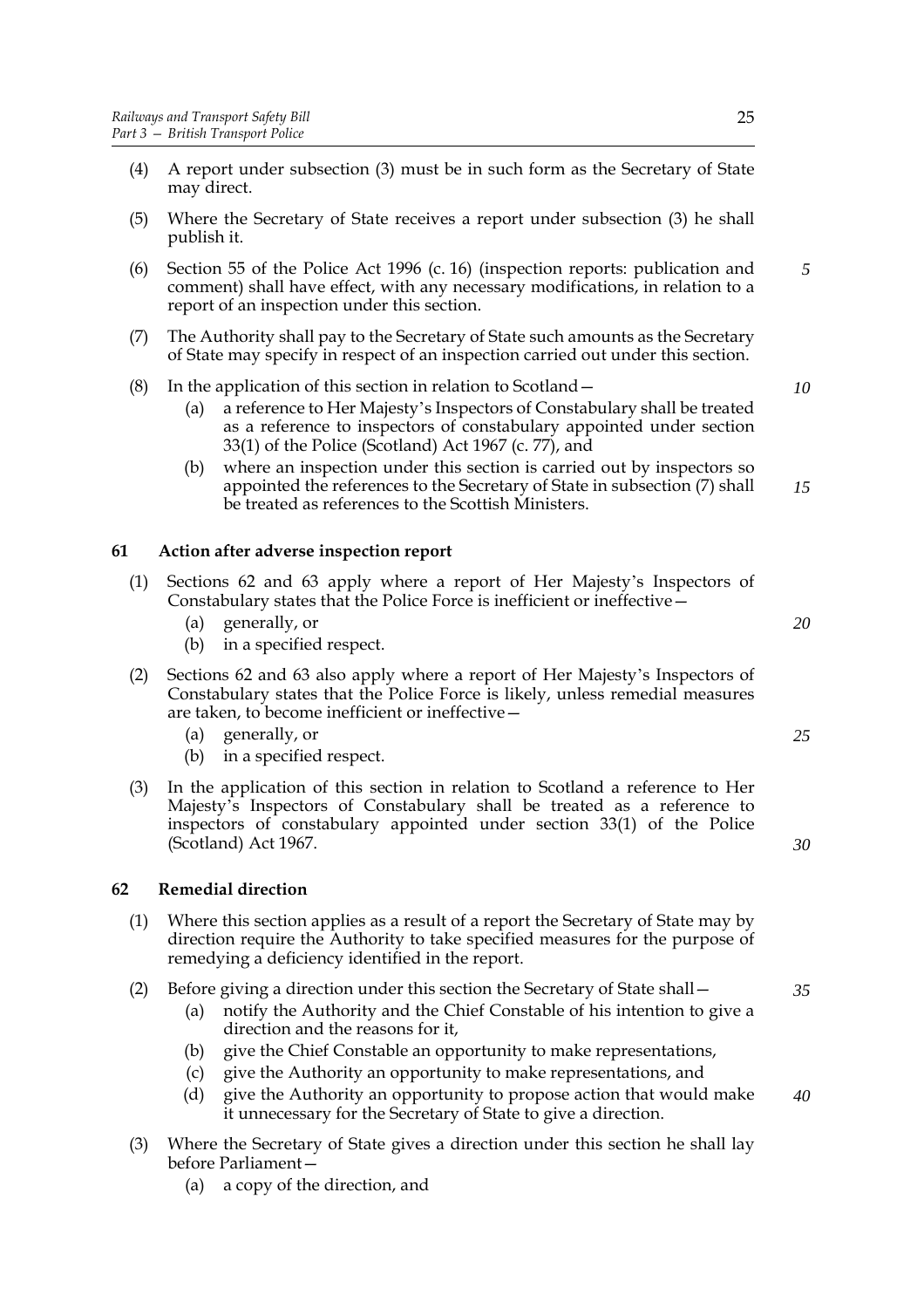(b) a report about it.

# **63 Action plan**

| (1) | Where this section applies as a result of a report, the Secretary of State may by<br>direction require the Authority to submit to him a plan of action to be taken to<br>remedy a deficiency identified in the report.                                                                                                                                                                                                                                                                                 | 5  |
|-----|--------------------------------------------------------------------------------------------------------------------------------------------------------------------------------------------------------------------------------------------------------------------------------------------------------------------------------------------------------------------------------------------------------------------------------------------------------------------------------------------------------|----|
| (2) | A direction under this section may require a plan to include, in particular –<br>performance targets;<br>(a)<br>a timetable;<br>(b)<br>proposals for assessment of achievement;<br>(c)<br>proposals for reporting to the Secretary of State about progress.<br>(d)                                                                                                                                                                                                                                     | 10 |
| (3) | A direction under this section must specify a period of between four and<br>twelve weeks within which the plan must be submitted.                                                                                                                                                                                                                                                                                                                                                                      |    |
| (4) | Before giving a direction under this section the Secretary of State shall –<br>notify the Authority and the Chief Constable of his intention to give a<br>(a)<br>direction and the reasons for it,<br>give the Chief Constable an opportunity to make representations,<br>(b)<br>give the Authority an opportunity to make representations, and<br>(c)<br>give the Authority an opportunity to propose action that would make<br>(d)<br>it unnecessary for the Secretary of State to give a direction. | 15 |
| (5) | Where the Secretary of State gives a direction under this section he shall notify<br>the Chief Constable.                                                                                                                                                                                                                                                                                                                                                                                              | 20 |
| (6) | As soon as is reasonably practicable after receiving a direction under this<br>section the Authority shall require the Chief Constable to submit a draft plan<br>of action.                                                                                                                                                                                                                                                                                                                            |    |
| (7) | Before submitting to the Secretary of State a plan which differs from the Chief<br>Constable's draft the Authority shall consult him.                                                                                                                                                                                                                                                                                                                                                                  | 25 |
| (8) | Where the Secretary of State gives a direction under this section he shall lay<br>before Parliament-<br>a copy of the direction, and<br>(a)<br>a report about it.<br>(b)                                                                                                                                                                                                                                                                                                                               | 30 |
| (9) | If the Secretary of State thinks that a plan of action submitted by the Authority<br>under this section is inadequate, he may $-$<br>inform the Authority of his opinion and the reasons for it, and<br>(a)<br>give a new direction under this section.<br>(b)                                                                                                                                                                                                                                         |    |
| 64  | Senior appointment: delegation of function                                                                                                                                                                                                                                                                                                                                                                                                                                                             | 35 |
|     | The Secretary of State may delegate to the chief inspector of constabulary<br>appointed under section 54 of the Police Act 1996 (c. 16) or section 33 of the<br>Police (Scotland) Act 1967 (c. 77) the function of -                                                                                                                                                                                                                                                                                   |    |
|     | approving an appointment under or by virtue of a provision of this<br>(a)<br>Part, or                                                                                                                                                                                                                                                                                                                                                                                                                  | 40 |

(b) giving consent under section 21(4) or 22(4).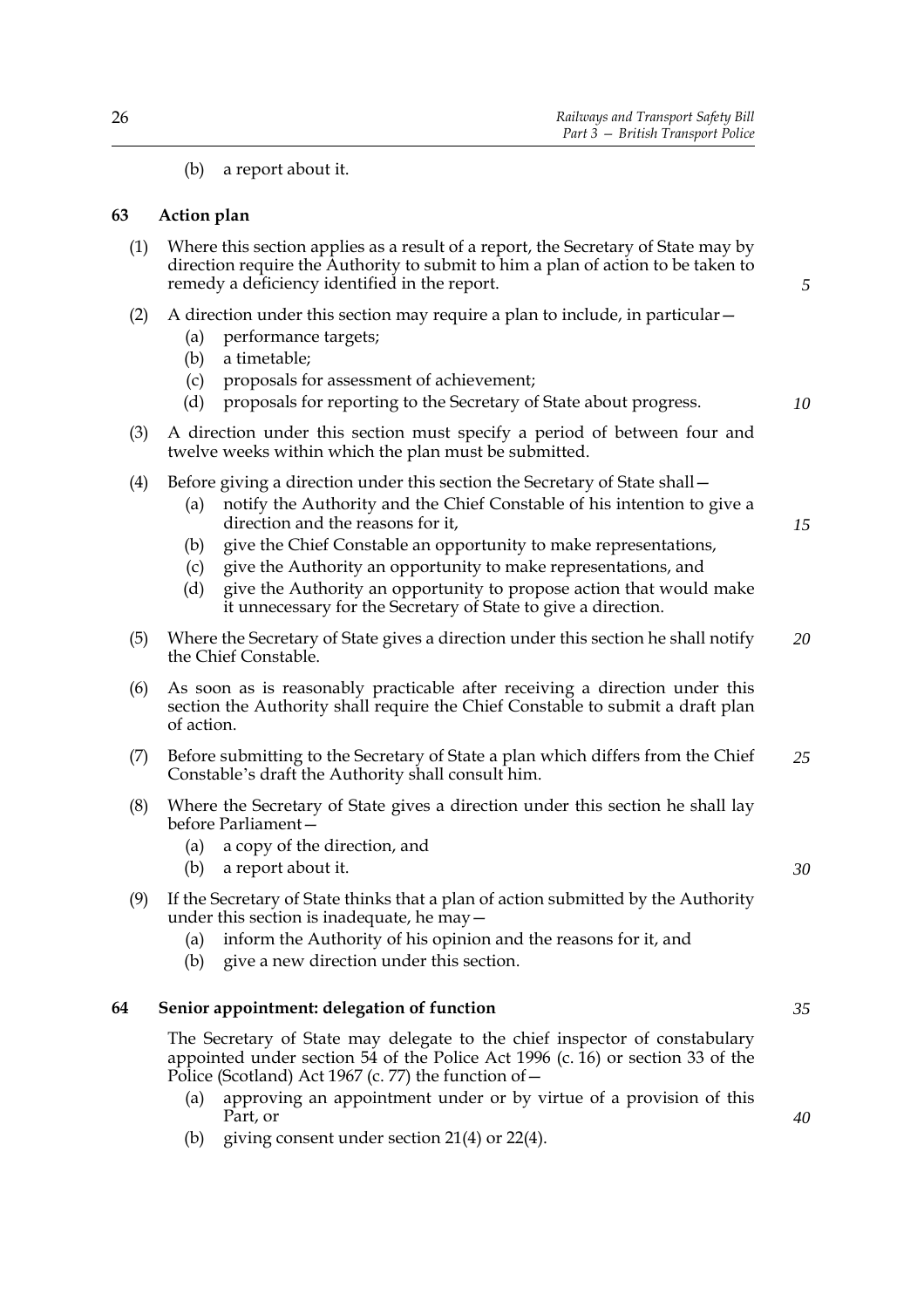#### *Miscellaneous*

# **65 Offences**

- (1) Subsections (1) and (2) of section 89(1) and (2) of the Police Act 1996 (c. 16) (assault on constable, &c.) shall apply in relation to a constable of the Police Force as they apply in relation to other constables in England and Wales.
- (2) Section 90 of that Act (impersonation of constable) shall apply as if  $-$ 
	- (a) a reference to a member of a police force included a reference to a constable of the Police Force, and
	- (b) a reference to a special constable appointed for a police area included a reference to a special constable of the Police Force.

*10*

*5*

(3) In their application in relation to the Police Force by virtue of this section, sections 89 and 90 of that Act shall have effect throughout England and Wales and Scotland.

# **66 Part III of the Road Traffic Offenders Act 1988 (c. 53)**

- (1) Part III of Road Traffic Offenders Act 1988 (fixed penalties) shall be amended as follows. *15*
- (2) In section 75 (conditional offers in Scotland) after subsection (3) insert—
	- "(3A) Where a constable is a constable of the British Transport Police Force subsection (3) shall have effect as if the reference to the chief constable were a reference to the chief constable of that force."
- (3) In section 76(2)(b) (limitation on proceedings) after "constable" insert "or, as the case may be, the chief constable of the British Transport Police Force".

#### **67 International assistance**

- (1) The Authority may provide advice or assistance, or arrange for the Police Force to provide advice or assistance, to a body which has responsibilities in relation to the policing of a railway outside Great Britain. *25*
- (2) Advice or assistance under subsection  $(1)$  -
	- (a) may, in particular, involve the secondment of an employee,
	- (b) may be provided on terms or conditions (whether as to payment or otherwise), and
	- (c) may not involve the provision of financial assistance (whether or not by way of investment).
- (3) The power under subsection (1) may be exercised only with the consent of the Secretary of State (which may be general or specific and conditional or unconditional).

The Secretary of State shall exercise his functions in relation to the Authority under this Part for the purpose of promoting the efficiency and effectiveness of the Police Force.

*20*

*30*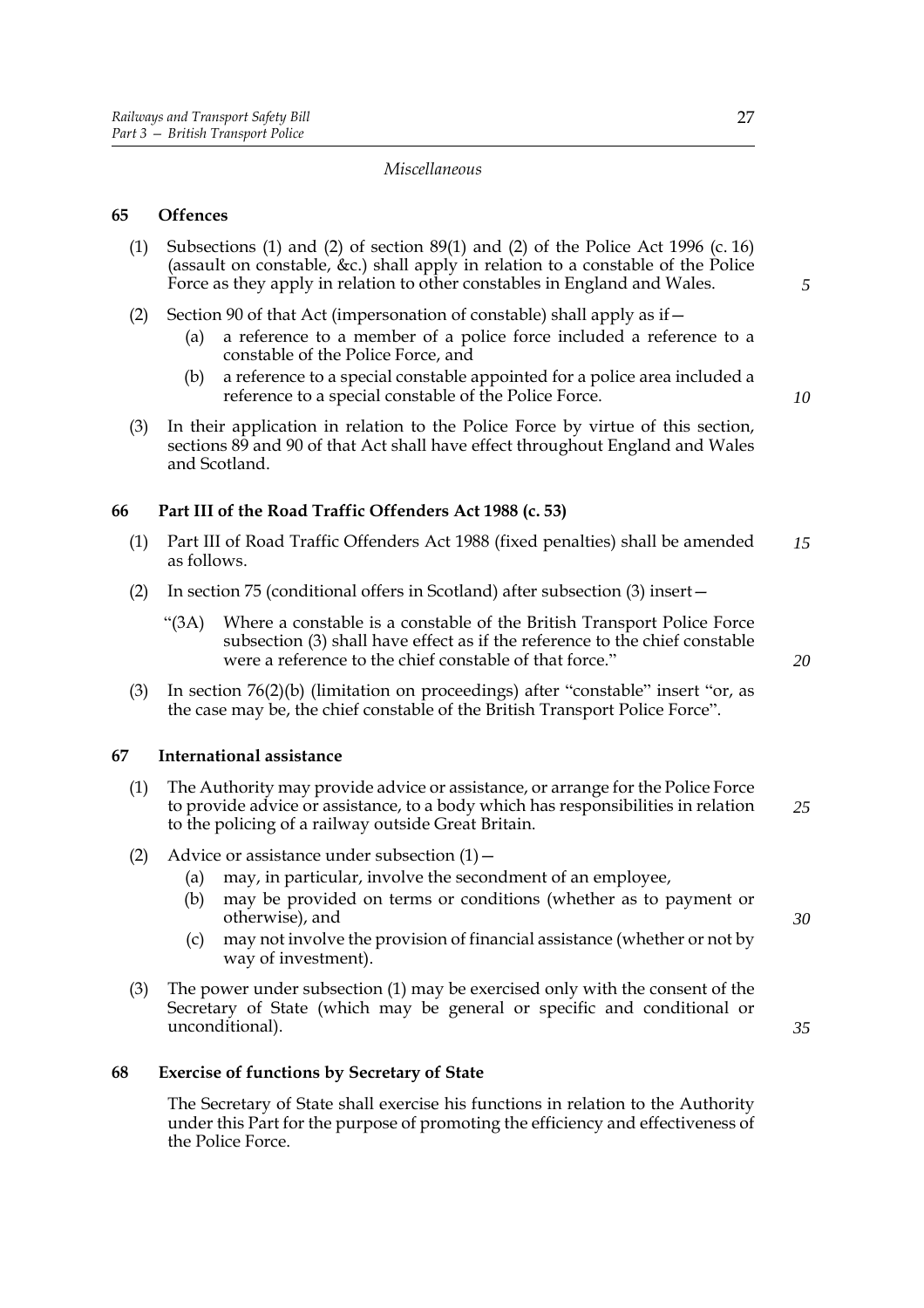*General*

# **69 Crown application**

This Part applies in relation to property irrespective of whether it belongs to or is used for the purposes of the Crown or a Duchy.

#### **70 Consequential, transitional and incidental provision**

- (1) Schedule 5 (amendments consequential on this Part) shall have effect.
- (2) The Secretary of State may by order make consequential, transitional or incidental provision, or savings, for the purpose of or in connection with a provision of this Part.
- (3) Transitional provision under subsection (2) may, in particular, make provision in connection with the abolition of the police force comprising constables appointed under section 53 of the British Transport Commission Act 1949 (c. xxix) ("the old transport police"); and that provision may include, in particular, provision— *10*
	- (a) for the transfer to the Authority of staff (including, but not limited to, constables) presently employed by the Strategic Rail Authority or by another person in connection with the old transport police; *15*
	- (b) for the transfer to the Authority of property held (whether by the Strategic Rail Authority or by another person) for the purpose of or in connection with the old transport police;
	- (c) for the transfer to the Authority of rights and liabilities arising in connection with the old transport police;
	- (d) for employment to be treated as continuous in the case of staff transferred;
	- (e) for or in relation to the continuity (with or without modifications) of a scheme in respect of pensions, which may include a scheme having effect under an instrument; *25*
	- (f) for provision under paragraph (c) or (e) to be treated as having a specified effect for the purposes of an enactment about pension schemes;
	- (g) for a pension scheme to have effect with specified modifications (which may include the conferring of a discretionary function on the Secretary of State) for the purpose of ensuring or enhancing consistency of treatment in relation to—
		- (i) different classes of employee of the Authority, or
		- (ii) schemes appertaining to different classes of employee of the Authority;
	- (h) treating persons appointed to the old transport police as having been appointed under this Part;
	- (i) for dealing with—
		- (i) the termination of agreements made in respect of the old transport police;
		- (ii) the treatment of rights and liabilities under agreements made in respect of the old transport police by persons who enter into police services agreements with the Authority (whether or not they are required to do so);

*5*

*20*

*30*

*35*

*40*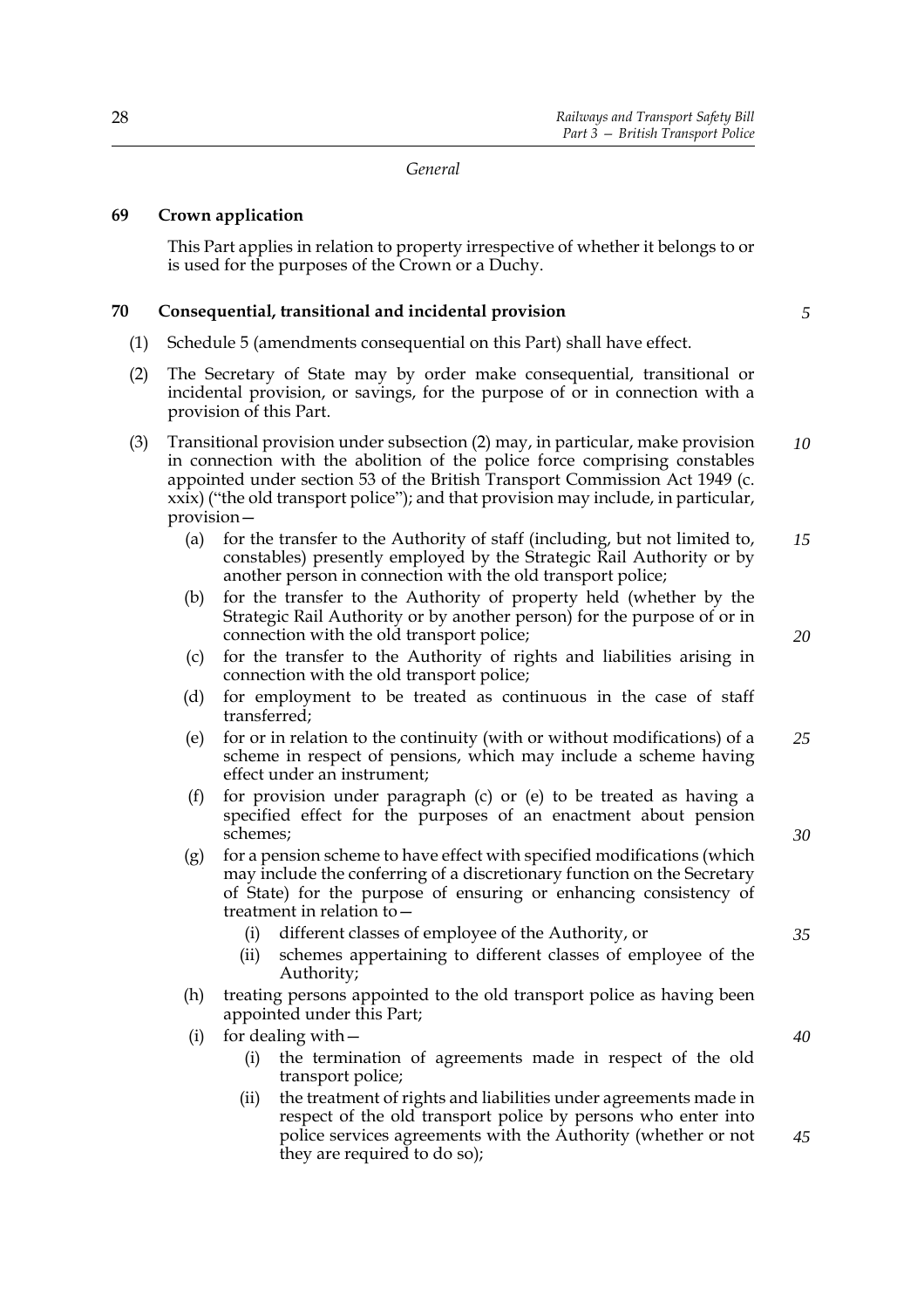- (j) for the assignment or transfer (under paragraphs (a) to  $(c)$ ) of property, rights or liabilities that would not otherwise be capable of being assigned or transferred;
- (k) about the continuity of legal proceedings;
- (l) to have effect in place of the provision relating to bankruptcy restrictions orders while the enactment conferring power to make those orders has not come into force;
- (m) in respect of the period (if any) between the coming into force of section 17 and the beginning of the first financial year of the Authority.
- (4) An order under subsection (2) may amend an enactment or instrument.

# **71 Regulations and orders**

- (1) An order or regulations under this Part—
	- (a) may make provision which applies generally or only in specified cases or circumstances,
	- (b) may make different provision for different cases or circumstances, and *15*
	- (c) may make transitional, consequential or incidental provision.
- (2) An order or regulations made by the Secretary of State under this Part shall be made by statutory instrument.
- (3) The following shall not be made unless a draft has been laid before and approved by resolution of each House of Parliament—
	- (a) an order under section 70(2) which amends an enactment or instrument,
	- (b) an order under section 70(2) which is made by virtue of section 70(3), and
	- (c) an order under paragraph 24(2) of Schedule 4.
- (4) An order under paragraph 1(2) of Schedule 4 shall be laid before Parliament.
- (5) Any other order or regulations made by the Secretary of State under this Part shall be subject to annulment in pursuance of a resolution of either House of Parliament.

# **72 Interpretation**

- (1) For the purposes of this Part (including, except where the context requires otherwise, subsections (2) to (5) below) "railway" means—
	- (a) a railway within the meaning given by section 67(1) of the Transport and Works Act 1992 (c. 42) (interpretation), and
	- (b) a tramway within the meaning given by that section.
- (2) For the purposes of this Part "railway services" means the management or control, or participation in the management or control, of all or any part or aspect of a railway or railway property.
- (3) For the purposes of this Part "railway property" means—
	- (a) a track,
	- (b) a network,
	- (c) a station,
	- (d) a light maintenance depot,

*5*

*10*

*30*

*20*

*25*

*35*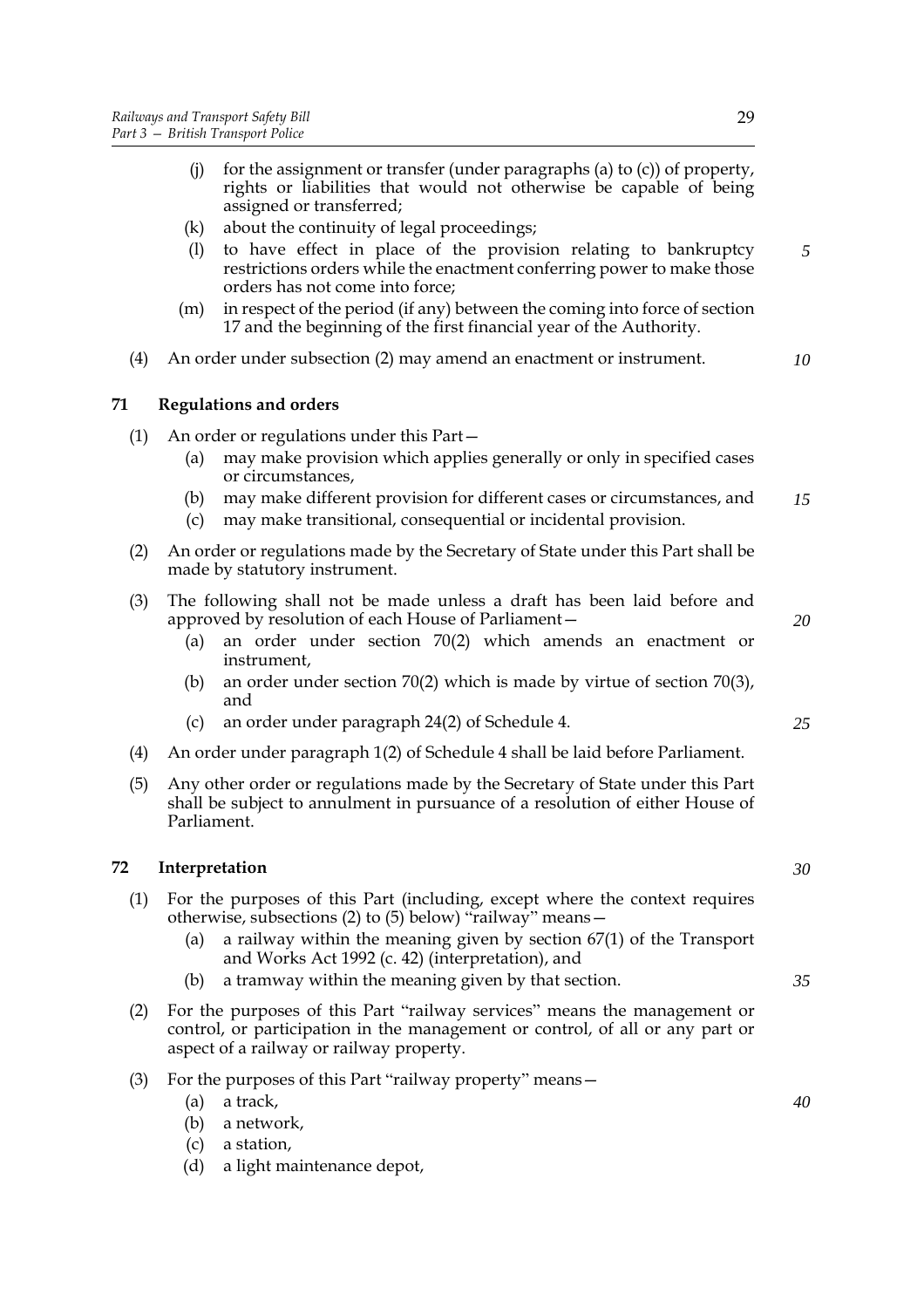- (e) a railway vehicle on a network or tramway,
- (f) rolling stock on a network or tramway,
- (g) a train used on a network, and
- (h) a vehicle used on a tramway.
- (4) For the purposes of this Part (including subsections (1)(b) and (3) above) "tramway" has the meaning given by section 67(1) of the Transport and Works Act 1992 (c. 42). *5*
- (5) For the purposes of this Part the following expressions have the meaning given by section 82 or 83 of the Railways Act 1993 (c. 43) (interpretation) (or, where appropriate, an equivalent meaning in relation to a tramway)—
	- (a) light maintenance depot,
	- (b) network,
	- (c) railway vehicle,
	- (d) rolling stock,
	- (e) station,
	- (f) track, and
	- (g) train.
- (6) In this Part unless the context requires otherwise a reference to a constable of the Police Force includes a reference to a constable of any rank.
- (7) In this Part a reference to the National Policing Plan is a reference to the plan provided for in section 36A of the Police Act 1996 (c. 16). *20*
- (8) This section is subject to section 74(2).

National Policing Plan Section 72 Network Section 72 Police services agreement Section 31 The Police Force Section 19 Railway Section 72 Railway services Section 72 Rolling stock Section 72

#### **73 Index of defined expressions**

The following expressions are defined for the purposes of this Part by the provisions specified.

| Expression                          | Provision                 |
|-------------------------------------|---------------------------|
| The Authority                       | Section 17                |
| British Transport Police Federation | Section 37                |
| The Chief Constable                 | Section 20                |
| Constable                           | Sections $24(5)$ and $72$ |
| Light maintenance depot             | Section 72                |

*35*

*30*

*15*

*25*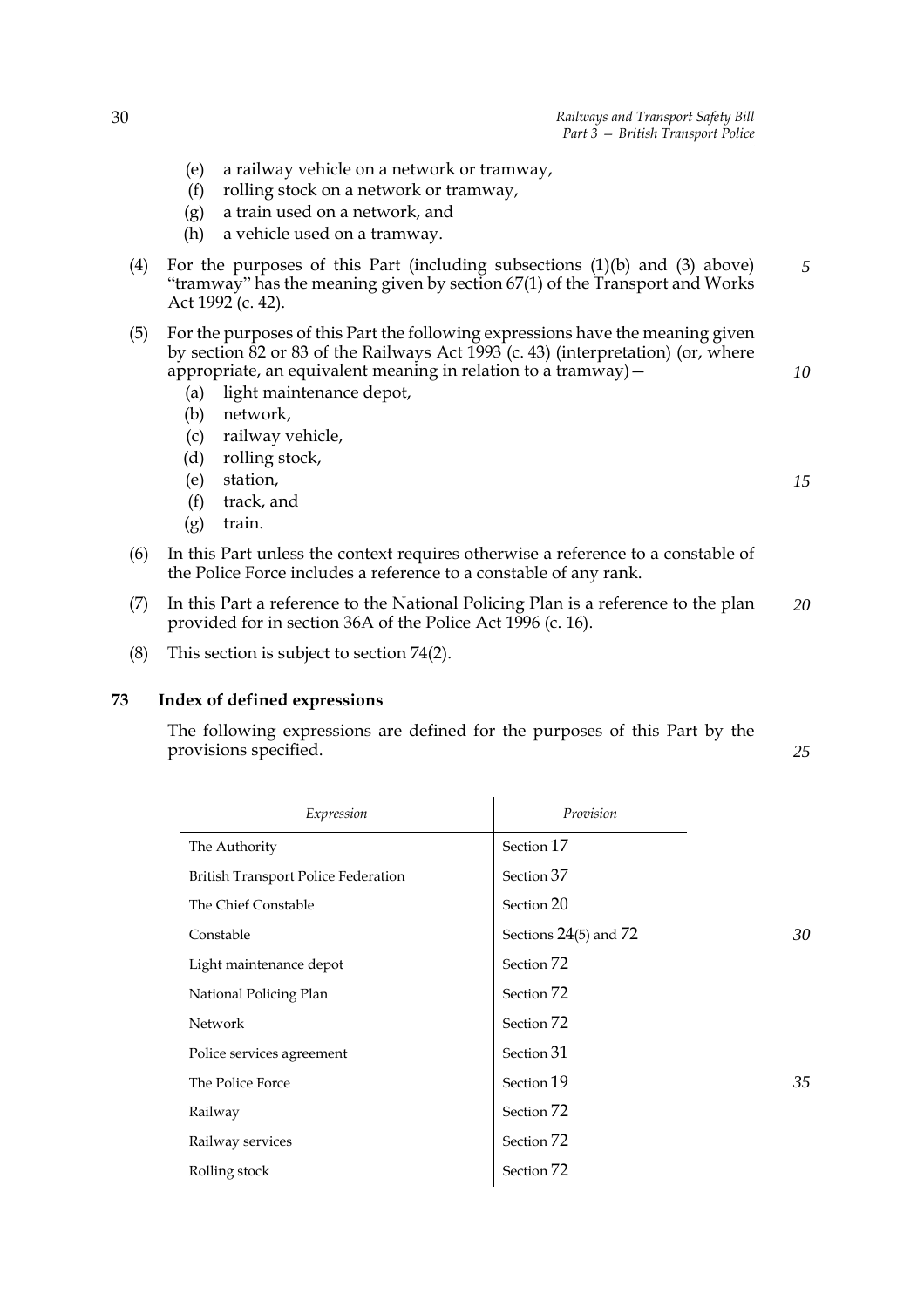| Expression | Provision  |
|------------|------------|
| Station    | Section 72 |
| Track      | Section 72 |
| Train      | Section 72 |
| Tramway    | Section 72 |

# **74 Extent**

- (1) This Part shall extend only to—
	- (a) England and Wales, and
	- (b) Scotland.
- (2) In the application of this Part in relation to Scotland any reference to a tramway shall be disregarded. *10*

#### **PART 4**

### SHIPPING: ALCOHOL AND DRUGS

#### *Offences*

# **75 Professional staff on duty**

- (1) This section applies to—
	- (a) a professional master of a ship,
	- (b) a professional pilot of a ship, and
	- (c) a professional seaman in a ship while on duty.
- (2) A person to whom this section applies commits an offence if his ability to carry out his duties is impaired because of drink or drugs. *20*
- (3) A person to whom this section applies commits an offence if the proportion of alcohol in his breath, blood or urine exceeds the prescribed limit.
- (4) For the purposes of this section a master, pilot or seaman is professional if (and only if) he acts as master, pilot or seaman in the course of a business or employment. *25*
- (5) Where a person is charged with an offence under this section in respect of the effect of a drug on his ability to carry out duties on a fishing vessel, it is a defence for him to show that—
	- (a) he took the drug for a medicinal purpose on, and in accordance with, medical advice, or *30*
	- (b) he took the drug for a medicinal purpose and had no reason to believe that it would impair his ability to carry out his duties.

# **76 Professional staff off duty**

| (1) This section applies to a professional seaman in a ship at a time when $-$ |  |
|--------------------------------------------------------------------------------|--|
| (a) he is not on duty, but                                                     |  |

*15*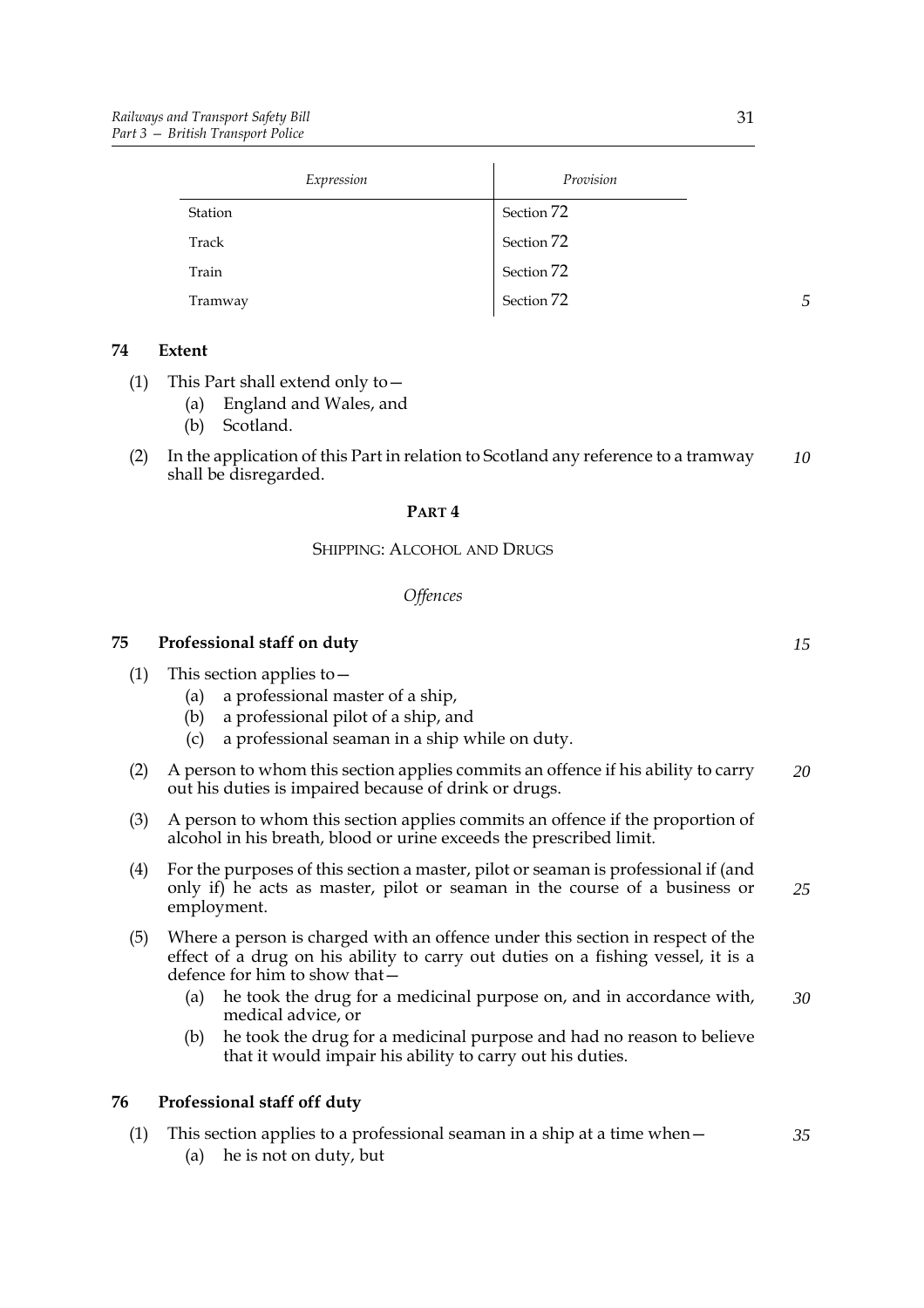- (b) in the event of an emergency he would or might be required by the nature or terms of his engagement or employment to take action to protect the safety of passengers.
- (2) A person to whom this section applies commits an offence if his ability to take the action mentioned in subsection  $(1)(b)$  is impaired because of drink or drugs.
- (3) A person to whom this section applies commits an offence if the proportion of alcohol in his breath, blood or urine exceeds the prescribed limit.
- (4) For the purposes of this section a seaman is professional if (and only if) he acts as seaman in the course of a business or employment.

# **77 Non-professionals**

- (1) This section applies to a person who—
	- (a) is on board a ship which is under way,
	- (b) is exercising, or purporting or attempting to exercise, a function in connection with the navigation of the ship, and
	- (c) is not a person to whom section 75 or 76 applies.
- (2) A person to whom this section applies commits an offence if his ability to exercise the function mentioned in subsection  $(1)(b)$  is impaired because of drink or drugs.
- (3) A person to whom this section applies commits an offence if the proportion of alcohol in his breath, blood or urine exceeds the prescribed limit.
- (4) The Secretary of State may make regulations providing for subsection (3) not to apply in specified circumstances.
- (5) Regulations under subsection (4) may make provision by reference, in particular—
	- (a) to the power of a motor;
	- (b) to the size of a ship;
	- (c) to location.

# **78 Prescribed limit**

- (1) The prescribed limit of alcohol for the purposes of this Part is—
	- (a) in the case of breath, 35 microgrammes of alcohol in 100 millilitres,
	- (b) in the case of blood, 80 milligrammes of alcohol in 100 millilitres, and
	- (c) in the case of urine, 107 milligrammes of alcohol in 100 millilitres.
- (2) The Secretary of State may make regulations amending subsection (1).

#### *Enforcement*

# **79 Penalty**

A person guilty of an offence under this Part shall be liable—

- (a) on conviction on indictment, to imprisonment for a term not exceeding two years, to a fine or to both, or
- (b) on summary conviction, to a fine not exceeding the statutory maximum.

*20*

*5*

*10*

*15*

*25*

*30*

*35*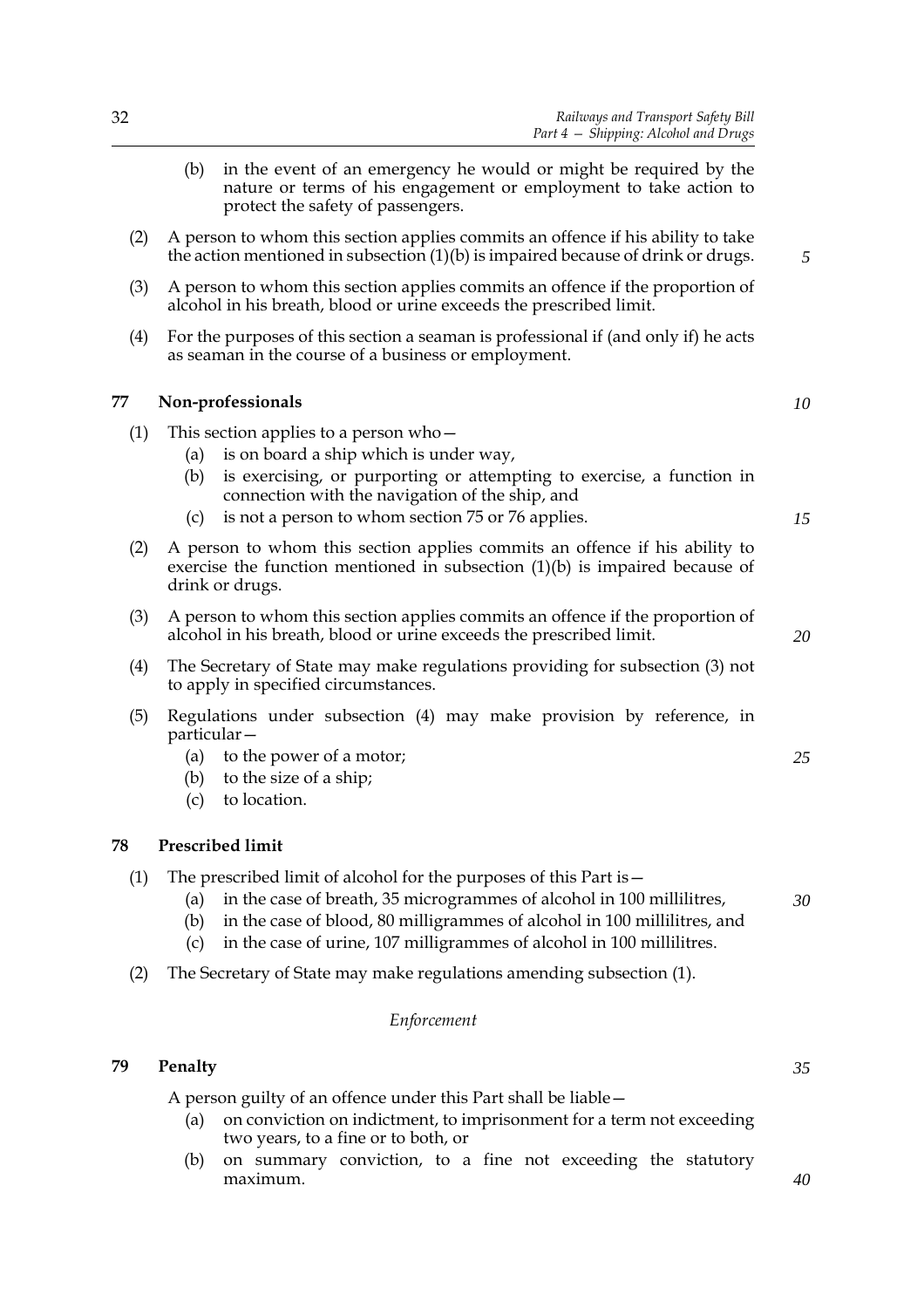# **80 Specimens, &c.**

(1) The provisions specified in the first column of the table below, with the modifications specified in the third column and any other necessary modifications, shall have effect in relation to an offence under this Part.

| Provision                        | Description                                                             | Modification                                                                                                                                                                                                                                                                                                                                                                                                                                                                                                                                                                                                                                                                                                | 5        |
|----------------------------------|-------------------------------------------------------------------------|-------------------------------------------------------------------------------------------------------------------------------------------------------------------------------------------------------------------------------------------------------------------------------------------------------------------------------------------------------------------------------------------------------------------------------------------------------------------------------------------------------------------------------------------------------------------------------------------------------------------------------------------------------------------------------------------------------------|----------|
| Road Traffic Act<br>1988 (c. 52) |                                                                         |                                                                                                                                                                                                                                                                                                                                                                                                                                                                                                                                                                                                                                                                                                             |          |
| Section 6                        | Preliminary<br>breath<br>tests                                          | In place of subsections $(1)$ and $(2)$ , the power<br>to require the provision of a specimen shall<br>$apply$ where $-$<br>a constable in uniform reasonably<br>(a)<br>the<br>suspects that<br>person<br>committing an offence under section<br>$75(3)$ , $76(3)$ or $77(3)$ ,<br>a constable in uniform reasonably<br>(b)<br>suspects that the person has<br>committed an offence under section<br>$75(3)$ , $76(3)$ or $77(3)$ and still has<br>alcohol in his body, or<br>an accident occurs owing to the<br>(c)<br>presence of a ship in a public place<br>and a constable reasonably suspects<br>that the person was at the time of the<br>accident a person to whom section<br>75, 76 or 77 applied. | 10<br>15 |
|                                  |                                                                         | In place of subsection $(3)$ , a person may be<br>required to provide a specimen either -<br>at or near the place where the<br>(a)<br>requirement is made, or<br>at a police station specified by the<br>(b)<br>constable.                                                                                                                                                                                                                                                                                                                                                                                                                                                                                  |          |
| Section 7                        | Provision<br>of<br>specimen                                             | In subsection (1) the reference to an offence<br>under section $3A$ , 4 or 5 of the 1988 Act shall<br>be treated as a reference to an offence under<br>section 75, 76 or 77 of this Act.                                                                                                                                                                                                                                                                                                                                                                                                                                                                                                                    | 20       |
|                                  |                                                                         | In subsection $(3)(c)$ the reference to an offence<br>under section 3A or 4 of the 1988 Act shall be<br>treated as a reference to an offence under<br>section $75(2)$ , $76(2)$ or $77(2)$ of this Act.                                                                                                                                                                                                                                                                                                                                                                                                                                                                                                     |          |
| Section 7A                       | Specimen of blood<br>taken from person<br>incapable<br>οf<br>consenting |                                                                                                                                                                                                                                                                                                                                                                                                                                                                                                                                                                                                                                                                                                             |          |
| Section 8                        | Choice of specimen<br>of breath                                         |                                                                                                                                                                                                                                                                                                                                                                                                                                                                                                                                                                                                                                                                                                             | 25       |
| Section 9                        | Protection<br>for<br>hospital patient                                   |                                                                                                                                                                                                                                                                                                                                                                                                                                                                                                                                                                                                                                                                                                             |          |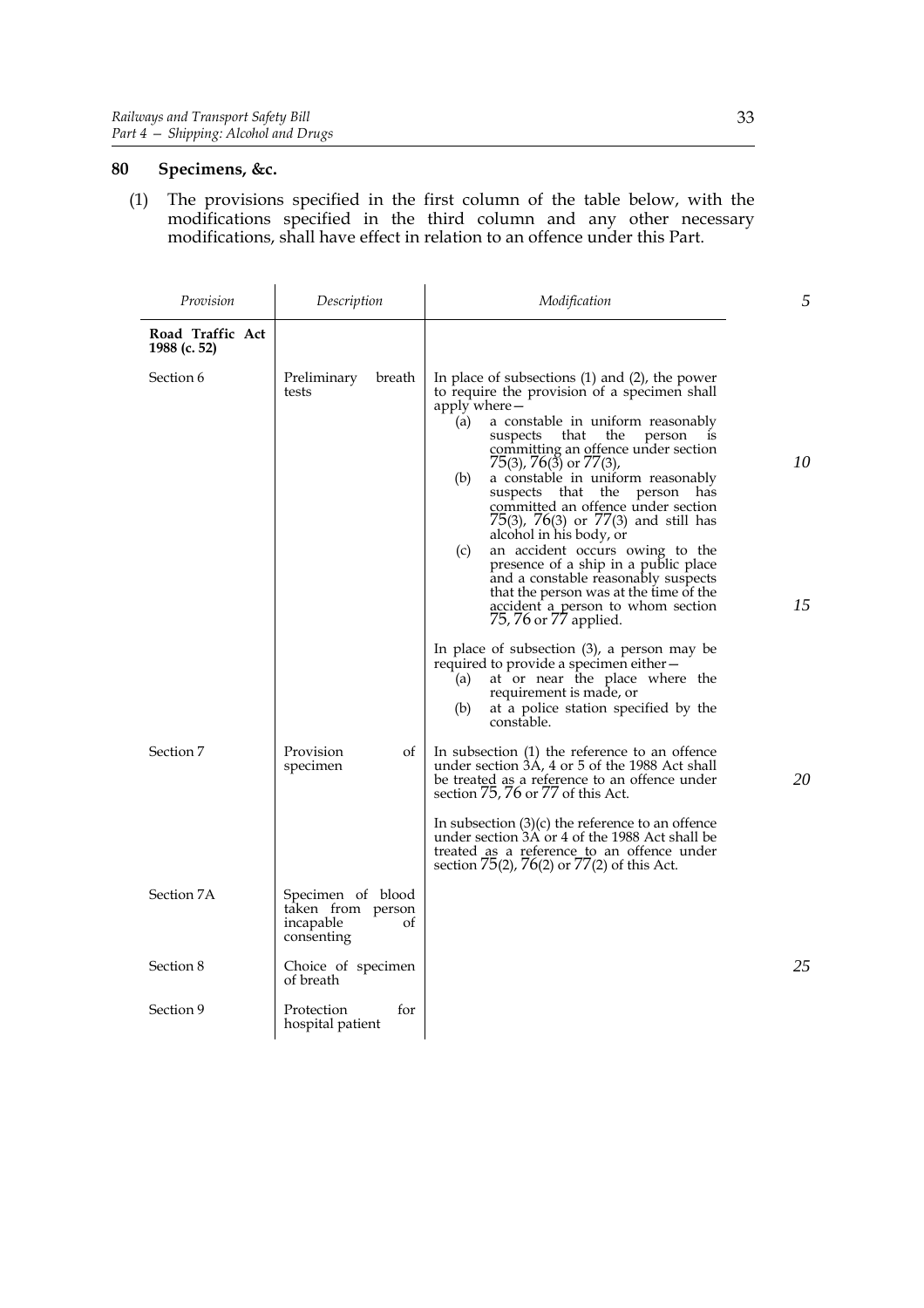#### *Railways and Transport Safety Bill Part 4 — Shipping: Alcohol and Drugs*

| Provision                                                  | Description                                           | Modification                                                                                                                                                                                                                                                                                                                                                                                                                           |    |
|------------------------------------------------------------|-------------------------------------------------------|----------------------------------------------------------------------------------------------------------------------------------------------------------------------------------------------------------------------------------------------------------------------------------------------------------------------------------------------------------------------------------------------------------------------------------------|----|
| Section 10                                                 | Detention of person<br>affected by alcohol<br>or drug | In subsection $(1)$ –<br>the reference to<br>(a)<br>driving<br>or<br>attempting to drive a mechanically<br>propelled vehicle on a road shall be<br>treated as a reference to exercising a<br>function in connection with the<br>navigation of a ship, and<br>the reference to an offence under<br>(b)<br>section 4 or 5 of the 1988 Act shall be<br>treated as a reference to an offence<br>under section 75, 76 or 77 of this<br>Act. | 5  |
|                                                            |                                                       | In subsection (2) the reference to driving a<br>mechanically propelled vehicle shall be<br>treated as a reference to exercising a function<br>in connection with the navigation of a ship.                                                                                                                                                                                                                                             |    |
|                                                            |                                                       | In subsection (3) the reference to driving<br>properly shall be treated as a reference to<br>exercising a function in connection with the<br>navigation of a ship.                                                                                                                                                                                                                                                                     | 10 |
| Section 11                                                 | Interpretation                                        | For the definition of "the prescribed limit"<br>there shall be substituted the definition given<br>in this Part (and the definition of "drug" shall<br>be disregarded).                                                                                                                                                                                                                                                                |    |
| Road<br>Traffic<br><b>Offenders</b><br>Act<br>1988 (c. 53) |                                                       |                                                                                                                                                                                                                                                                                                                                                                                                                                        | 15 |
| Section 15                                                 | Use of specimens                                      | In subsection $(1)$ , the reference to an offence<br>under section 3A, 4 or 5 of the Road Traffic<br>Act 1988 shall be treated as a reference to an<br>offence under section 75, 76 or 77 of this Act.                                                                                                                                                                                                                                 |    |
|                                                            |                                                       | The relevant time for the consumption of<br>alcohol for the purpose of subsection $(3)(a)$<br>shall be before providing the specimen and<br>after the time of the alleged offence.                                                                                                                                                                                                                                                     |    |
|                                                            |                                                       | In subsection $(3)(b)$ the reference to driving<br>shall be treated as a reference to exercising a<br>function in connection with the navigation of<br>a ship.                                                                                                                                                                                                                                                                         | 20 |
| Section 16                                                 | Documentary<br>evidence                               |                                                                                                                                                                                                                                                                                                                                                                                                                                        |    |

- (2) The Secretary of State may by regulations amend the table in subsection (1) so as—
	- (a) to add a provision relating to an offence which concerns alcohol or drugs in relation to road traffic; *25*
	- (b) to add, remove or amend a modification (whether or not in connection with an amendment of a provision specified in the table).
- (3) For the purpose of the application by subsection (1) of a provision listed in the table in that subsection—
	- (a) the provision shall extend to the whole of the United Kingdom, and
	- (b) a reference to the provision shall be treated, unless the context otherwise requires, as including a reference to the provision as applied.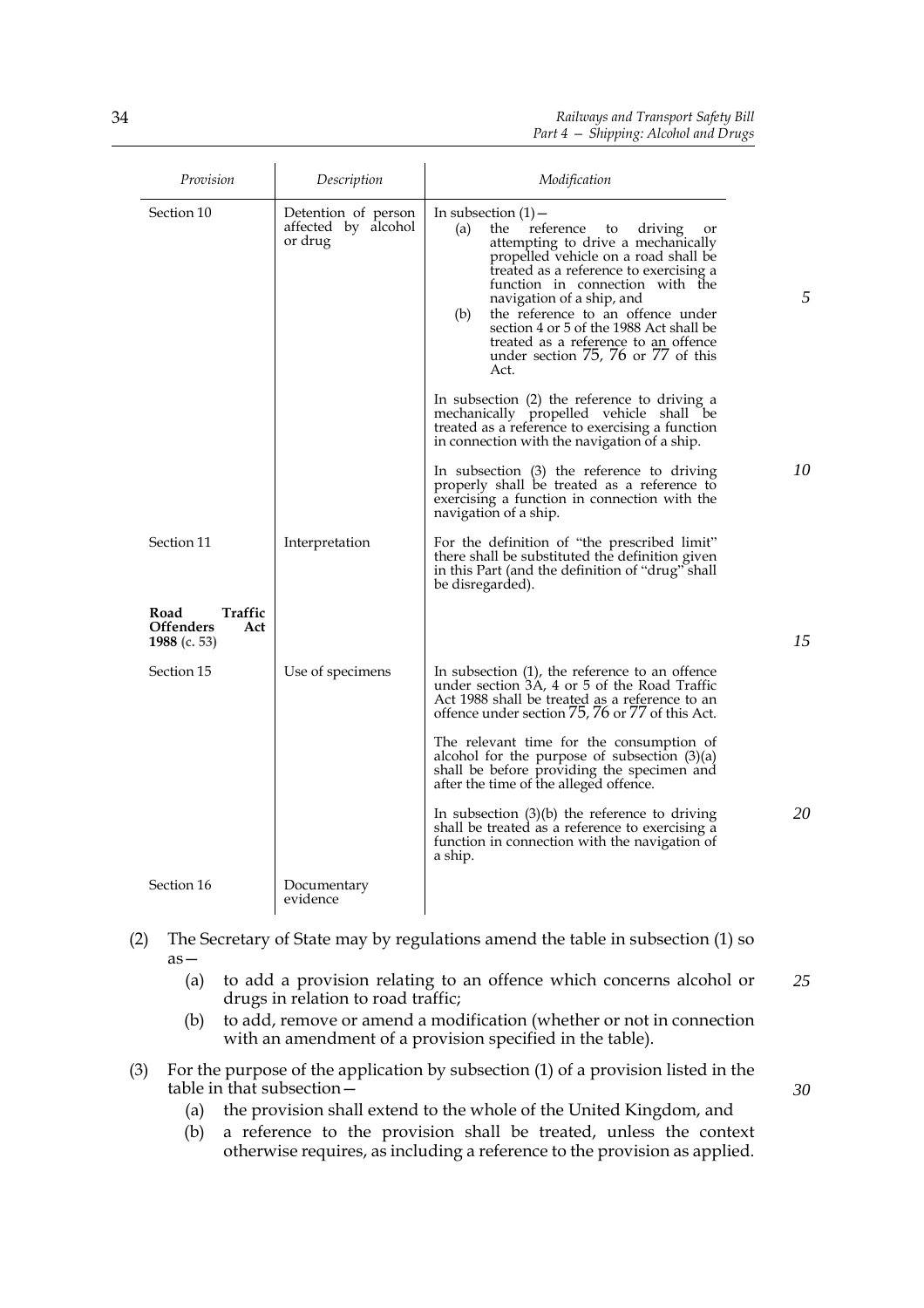# **81 Detention pending arrival of police**

- (1) A marine official may detain a ship if he reasonably suspects that a person who is or may be on board the ship—
	- (a) is committing an offence under section 75, 76 or 77, or
	- (b) has committed an offence under section 75, 76 or 77.
- (2) The power of detention under subsection  $(1)$ 
	- (a) is conditional upon the marine official making a request, either before the detention or as soon as possible after its commencement, for a constable in uniform to attend, and
	- (b) lapses when a constable in uniform has decided whether or not to exercise a power by virtue of section 80 and has informed the marine official of his decision. *10*
- (3) In this section "marine official" means—
	- (a) a harbour master, or an assistant of a harbour master, appointed by a harbour authority,
	- (b) a person listed in section 284(1)(a) to (d) of the Merchant Shipping Act 1995 (c. 21)(detention of ship), and
	- (c) a person falling within a class designated by order of the Secretary of State.
- (4) In construing section 284(1)(b) of the Merchant Shipping Act 1995 (detention by person authorised by Secretary of State) for the purpose of subsection (3)(b) above, the reference to authorisation to exercise powers under that section shall be taken as a reference— *20*
	- (a) to general authorisation to exercise powers under that section, and
	- (b) to general or particular authorisation to exercise powers under this section. *25*

# **82 Arrest without warrant**

- (1) A constable may arrest a person without a warrant if the constable reasonably suspects that the person—
	- (a) is committing an offence under section 75(2), 76(2) or 77(2), or
	- (b) has committed one of those offences and is still under the influence of drink or drugs.
- (2) But a person may not be arrested under this section while he is at a hospital as a patient.
- (3) In subsection (2) "hospital" means an institution which—
	- (a) provides medical or surgical treatment for in-patients or out-patients, and
	- (b) is not on a ship.
- (4) Arrest under this section shall be treated as arrest for an offence for the purposes of—
	- (a) Part IV of the Police and Criminal Evidence Act 1984 (c. 60) (detention), and
	- (b) Part V of the Police and Criminal Evidence (Northern Ireland) Order 1989 (S.I. 1989/1341 (N.I. 12)) (detention).

*5*

*15*

*35*

*30*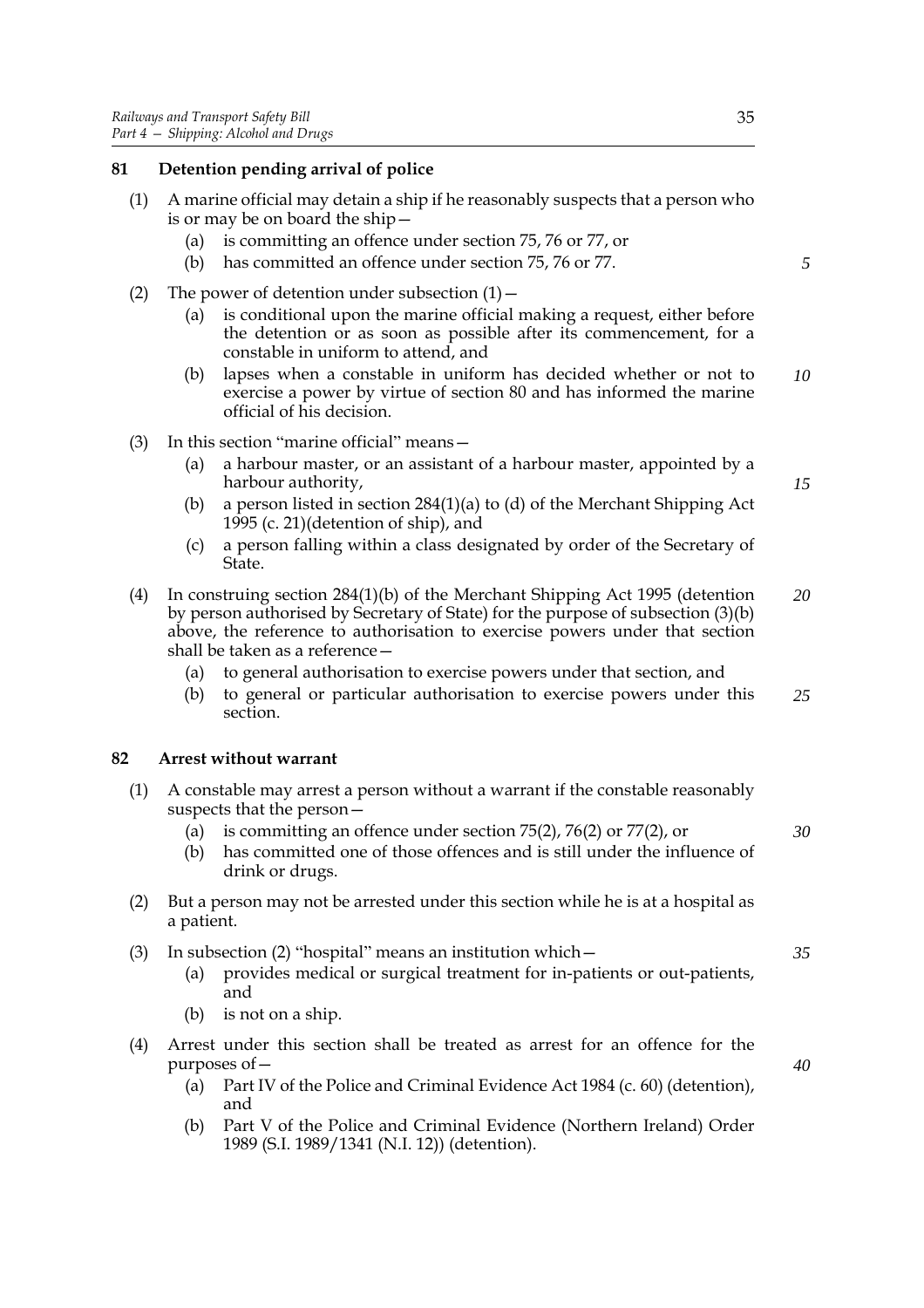# **83 Right of entry**

- (1) A constable in uniform may board a ship if he reasonably suspects that he may wish to exercise a power by virtue of section 80 or under section 82 in respect of a person who is or may be on the ship.
- (2) A constable in uniform may enter any place if he reasonably suspects that he may wish to exercise a power by virtue of section 80 or under section 82 in respect of a person who is or may be in that place. *5*
- (3) For the purposes of boarding a ship or entering a place under this section a constable—
	- (a) may use reasonable force;
	- (b) may be accompanied by one or more persons.

### *General*

# **84 Consequential repeal**

Section 117 of the Merchant Shipping Act 1995 (c. 21) (drunkenness on duty) shall cease to have effect. *15*

# **85 Orders and regulations**

- (1) An order or regulations under this Part may—
	- (a) make transitional, supplemental and incidental provision;
	- (b) make provision generally or for specified purposes only;
	- (c) make different provision for different purposes.
- (2) The power under section  $81(3)(c)$  for the Secretary of State to designate a class of person includes a power for him to designate—
	- (a) himself, or
	- (b) one or more persons employed in his Department.
- (3) An order or regulations under this Part shall be made by statutory instrument. *25*
- (4) Regulations under this Part shall not be made unless a draft has been laid before and approved by resolution of each House of Parliament.
- (5) An order under section  $81(3)(c)$  shall be subject to annulment in pursuance of a resolution of either House of Parliament.
- (6) Before making regulations under section 78(2) the Secretary of State shall consult such organisations as he thinks fit. *30*

# **86 Interpretation**

- (1) In this Part—
	- (a) "ship" includes every description of vessel used in navigation, and
	- (b) a reference to the navigation of a vessel includes a reference to the control or direction, or participation in the control or direction, of the course of a vessel. *35*
- (2) Section 313 of the Merchant Shipping Act 1995 (interpretation) shall apply to the following expressions used in this Part—

*20*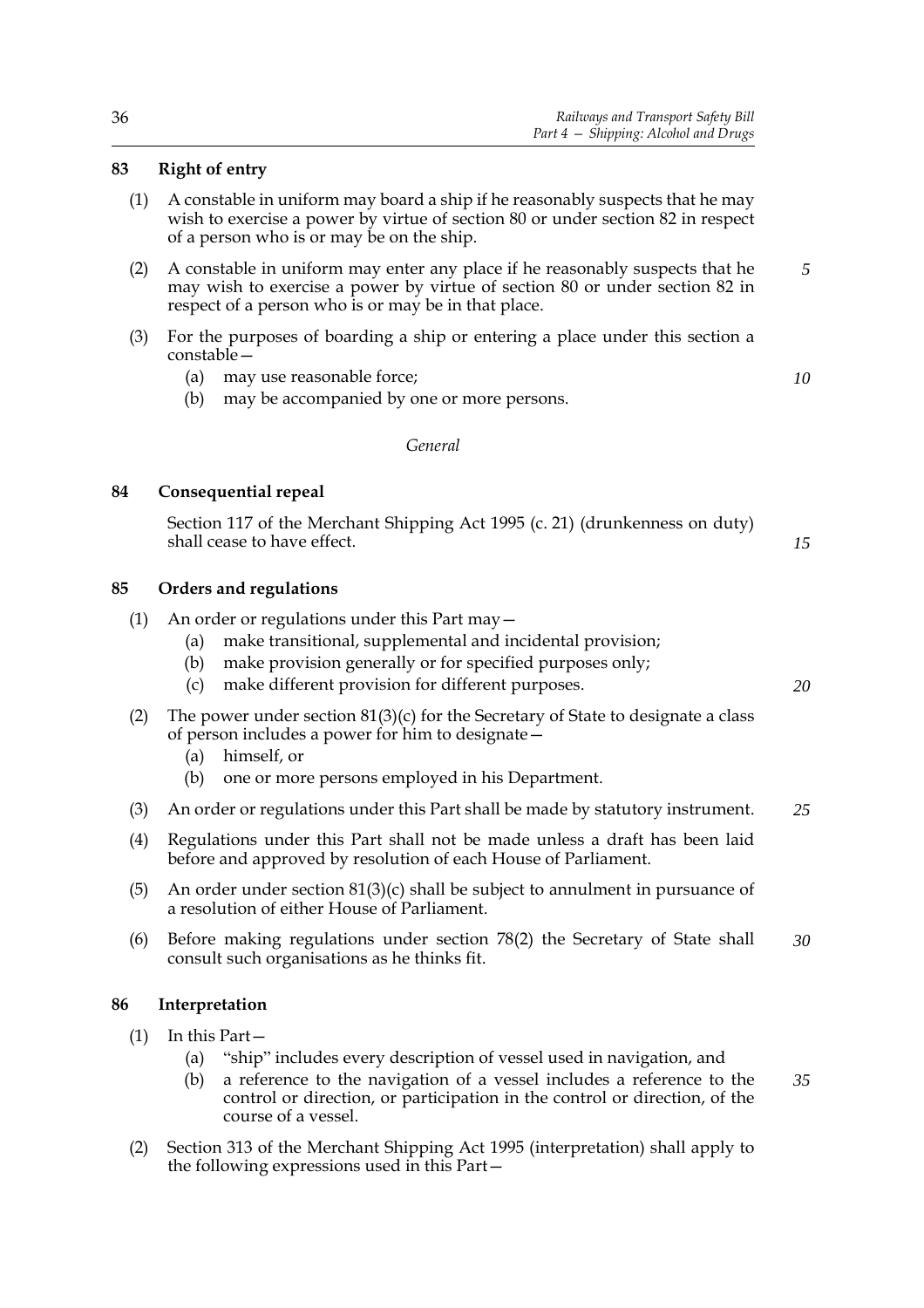- (a) fishing vessel,
- (b) foreign ship,
- (c) Government ship,
- (d) harbour authority,
- (e) master,
- (f) registered,
- (g) seaman,
- (h) United Kingdom ship, and
- (i) United Kingdom waters.
- (3) In this Part "pilot" has the meaning given by section 31(1) of the Pilotage Act 1987 (c. 21) (interpretation). *10*
- (4) Regulations under section 267(4)(a) of the Merchant Shipping Act 1995 (c. 21) (power to define "accident" for the purposes of provisions about marine accident investigations) shall, so far as is practicable, apply to the word "accident" as used in relation to this Part.
- (5) In this Part "drug" includes any intoxicant other than alcohol.

# **87 Crown application**

- (1) This Part—
	- (a) shall apply, except for section 81, in relation to ships forming part of the Royal Fleet Auxiliary Service, but
	- (b) shall not apply in relation to a function or activity performed or carried out by a person who at the time is subject to service law (within the meaning given by section 225(1) of the Army Act 1955 (c. 18) (interpretation)).

# (2) This Part shall not otherwise apply in relation to—

- (a) ships belonging to Her Majesty, or
- (b) other Government ships.

# **88 Territorial application**

- (1) This Part shall have effect in relation to  $-$ 
	- (a) United Kingdom ships,
	- (b) foreign ships in United Kingdom waters, and
	- (c) un-registered ships in United Kingdom waters.
- (2) Section 83 shall not extend to Scotland.
- (3) Subsection (2) does not affect any rule of law or enactment (including an enactment comprised in, or in an instrument made under, an Act of the Scottish Parliament) concerning the right of a constable in Scotland to board a ship or enter any place for any purpose.

*5*

*15*

*20*

*25*

*30*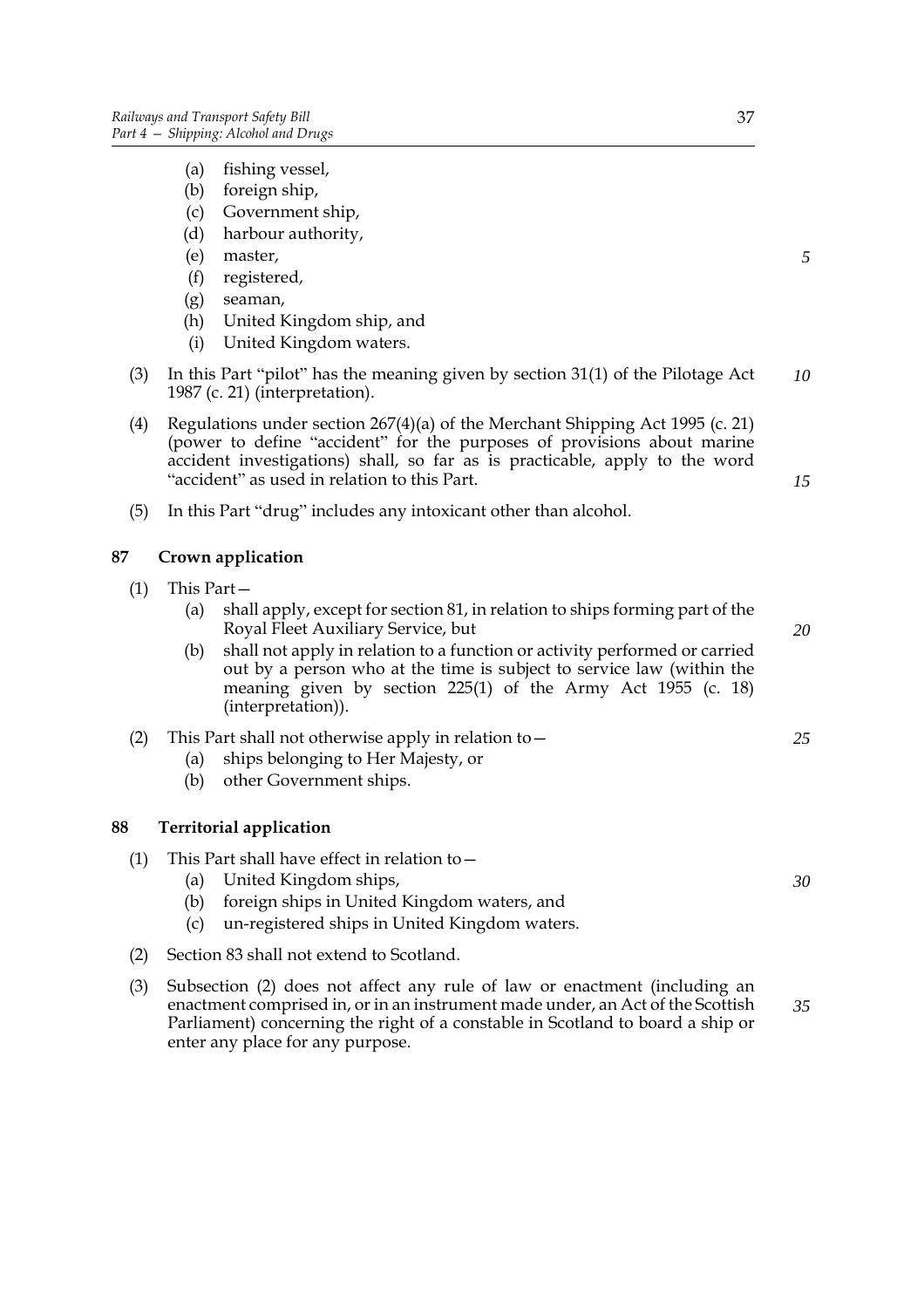### **PART 5**

#### AVIATION: ALCOHOL AND DRUGS

#### *Offences*

### **89 Being unfit for duty**

(1) A person commits an offence if—

- (a) he performs an aviation function at a time when his ability to perform the function is impaired because of drink or drugs, or
- (b) he carries out an activity which is ancillary to an aviation function at a time when his ability to perform the function is impaired because of drink or drugs.
- (2) In this section "drug" includes any intoxicant other than alcohol.
- (3) Section 91 defines "aviation function" and "ancillary activity" for the purposes of this Part.

#### **90 Prescribed limit**

|  | $(1)$ A person commits an offence if $-$                                       |  |
|--|--------------------------------------------------------------------------------|--|
|  | (a) he performs an aviation function at a time when the proportion of          |  |
|  | alcohol in his breath, blood or urine exceeds the prescribed limit, or         |  |
|  | (b) he carries out an activity which is ancillary to an aviation function at a |  |
|  | time when the proportion of alcohol in his breath, blood or urine              |  |

(2) The prescribed limit of alcohol is (subject to subsection  $(3)$ ) –

exceeds the prescribed limit.

- (a) in the case of breath, 9 microgrammes of alcohol in 100 millilitres,
- (b) in the case of blood, 20 milligrammes of alcohol in 100 millilitres, and
- (c) in the case of urine, 27 milligrammes of alcohol in 100 millilitres.
- (3) In relation to the aviation function specified in section  $91(1)(h)$  the prescribed limit is— *25*
	- (a) in the case of breath, 35 microgrammes of alcohol in 100 millilitres,
	- (b) in the case of blood, 80 milligrammes of alcohol in 100 millilitres, and
	- (c) in the case of urine, 107 milligrammes of alcohol in 100 millilitres.
- (4) The Secretary of State may make regulations amending subsection (2) or (3). *30*
- (5) Section 91 defines "aviation function" and "ancillary activity" for the purposes of this Part.

#### **91 Aviation functions**

| (1) For the purposes of this Part the following (and only the following) are aviation |
|---------------------------------------------------------------------------------------|
| functions –                                                                           |

- (a) acting as a pilot of an aircraft during flight,
- (b) acting as flight navigator of an aircraft during flight,
- (c) acting as flight engineer of an aircraft during flight,
- (d) acting as flight radio-telephony operator of an aircraft during flight,
- (e) acting as a member of the cabin crew of an aircraft during flight,

*10*

*20*

*35*

*40*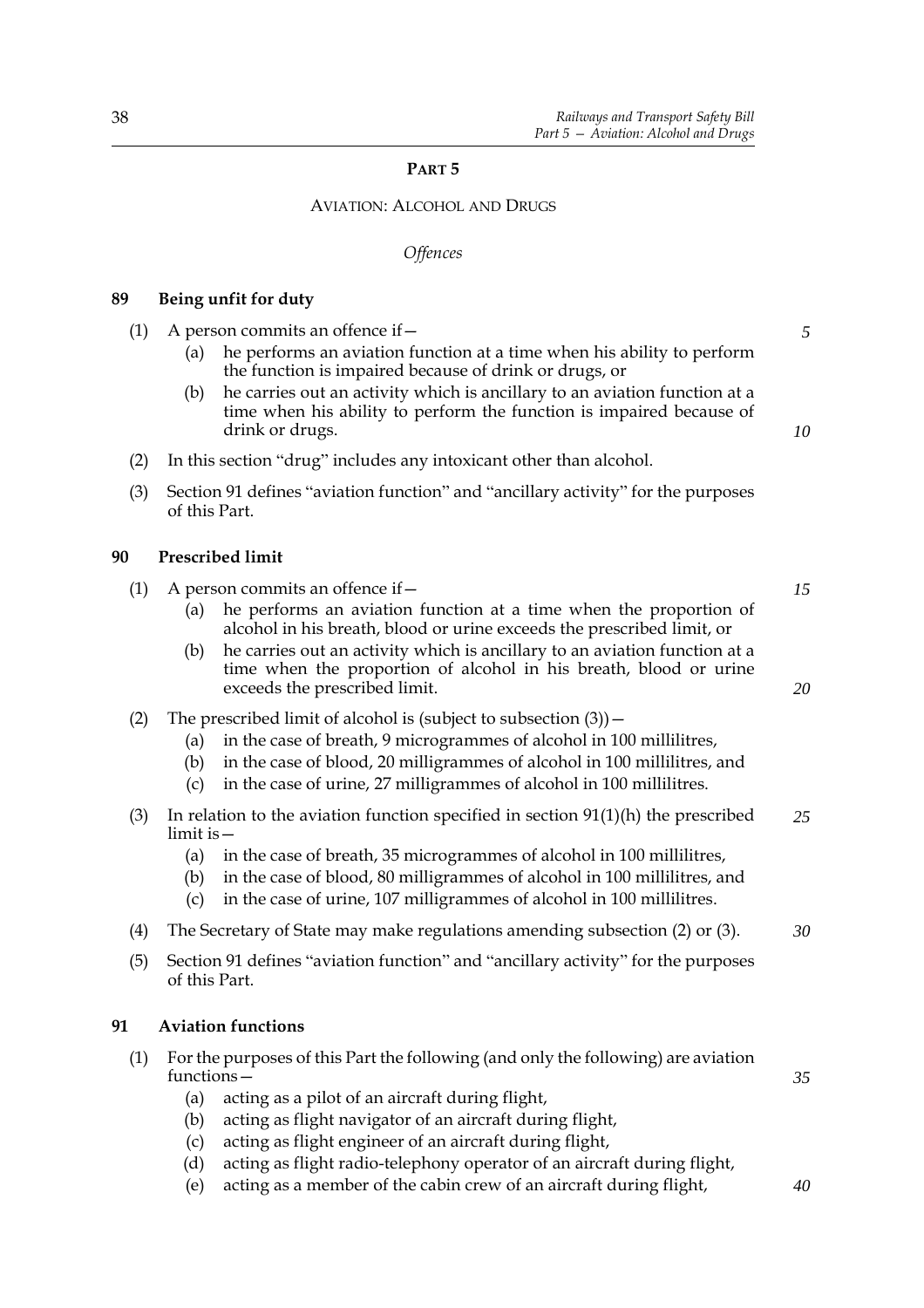- (f) attending the flight deck of an aircraft during flight to give or supervise training, to administer a test, to observe a period of practice or to monitor or record the gaining of experience,
- (g) acting as an air traffic controller in pursuance of a licence granted under or by virtue of an enactment (other than a licence granted to a student), and
- (h) acting as a licensed aircraft maintenance engineer.
- (2) For the purposes of subsection  $(1)(h)$  a person acts as a licensed aircraft maintenance engineer if—
	- (a) he issues a document relating to the maintenance, condition or use of an aircraft or equipment in reliance on a licence granted under or by virtue of an enactment relating to aviation, or *10*
	- (b) he carries out or supervises work on an aircraft or equipment with a view to, or in connection with, the issue by him of a document of the kind specified in paragraph (a).
- (3) For the purposes of this Part a reference to an activity which is ancillary to an aviation function is a reference to anything which falls to be treated as such by virtue of subsections (4) to (6).
- (4) An activity shall be treated as ancillary to an aviation function if it is undertaken—
	- (a) by a person who has reported for a period of duty in respect of the function, and
	- (b) as a requirement of, for the purpose of or in connection with the performance of the function during that period of duty.
- (5) A person who in accordance with the terms of an employment or undertaking holds himself ready to perform an aviation function if called upon shall be treated as carrying out an activity ancillary to the function. *25*
- (6) Where a person sets out to perform an aviation function, anything which he does by way of preparing to perform the function shall be treated as an activity ancillary to it.
- (7) For the purposes of this Part it is immaterial whether a person performs a function or carries out an activity in the course of an employment or trade or otherwise.
- (8) The Secretary of State may by regulations—
	- (a) amend this section;
	- (b) make an amendment of this Part which is consequential on an amendment under paragraph (a).

### *Enforcement*

# **92 Penalty**

A person guilty of an offence under this Part shall be liable—

- (a) on conviction on indictment, to imprisonment for a term not exceeding two years, to a fine or to both, or
- (b) on summary conviction, to a fine not exceeding the statutory maximum.

*5*

*15*

*20*

*35*

*30*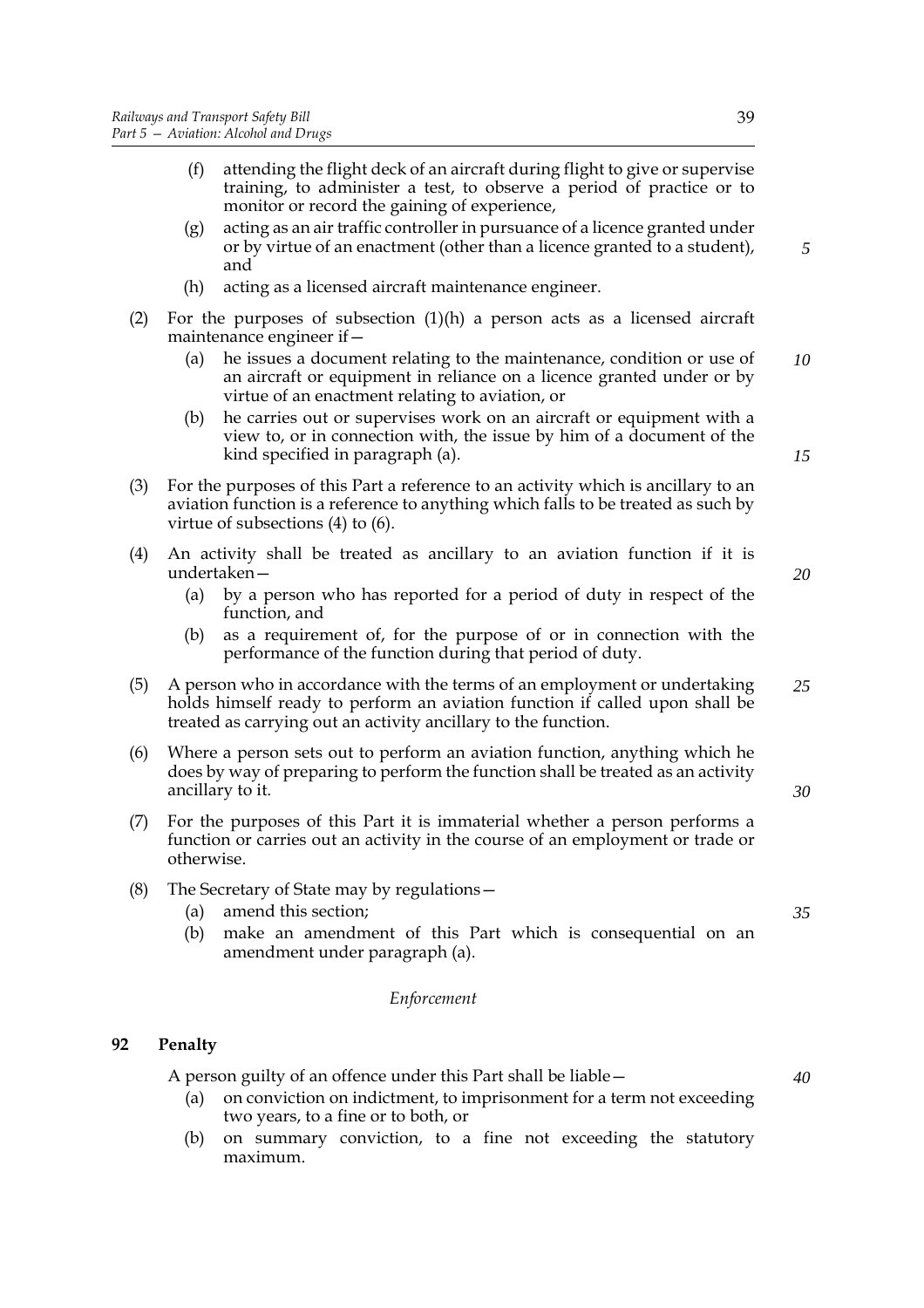# **93 Specimens, &c.**

(1) The provisions specified in the first column of the table below, with the modifications specified in the third column and any other necessary modifications, shall have effect in relation to an offence under this Part.

| Provision                        | Description                                                             | Modification                                                                                                                                                                                                                                                                                                                                                                                                                                                                                                                                                                                                                                     | 5        |
|----------------------------------|-------------------------------------------------------------------------|--------------------------------------------------------------------------------------------------------------------------------------------------------------------------------------------------------------------------------------------------------------------------------------------------------------------------------------------------------------------------------------------------------------------------------------------------------------------------------------------------------------------------------------------------------------------------------------------------------------------------------------------------|----------|
| Road Traffic Act<br>1988 (c. 52) |                                                                         |                                                                                                                                                                                                                                                                                                                                                                                                                                                                                                                                                                                                                                                  |          |
| Section 6                        | Preliminary<br>breath<br>tests                                          | In place of subsections $(1)$ and $(2)$ , the power<br>to require the provision of a specimen shall<br>apply where-<br>a constable in uniform reasonably<br>(a)<br>suspects that<br>the<br>person<br>is<br>committing an offence under section<br>90. or<br>(b)<br>a constable in uniform reasonably<br>suspects that the person has<br>committed an offence under section<br>90 and still has alcohol in his body.<br>In place of subsection $(3)$ , a person may be<br>required to provide a specimen either-<br>at or near the place where the<br>(a)<br>requirement is made, or<br>at a police station specified by the<br>(b)<br>constable. | 10<br>15 |
| Section 7                        | Provision<br>οf<br>specimen                                             | In subsection (1) the reference to an offence<br>under section 3A, 4 or 5 of the 1988 Act shall<br>be treated as a reference to an offence under<br>section 89 or 90 of this Act.<br>In subsection $(3)(c)$ the reference to an offence<br>under section 3A or 4 of the 1988 Act shall be<br>treated as a reference to an offence under<br>section 89 of this Act.                                                                                                                                                                                                                                                                               |          |
| Section 7A                       | Specimen of blood<br>taken from person<br>incapable<br>οf<br>consenting |                                                                                                                                                                                                                                                                                                                                                                                                                                                                                                                                                                                                                                                  | 20       |
| Section 8                        | Choice of specimen<br>of breath                                         | In subsection $(2)$ the reference to 50<br>microgrammes of alcohol shall, except in<br>relation to the aviation function specified in<br>section $91(1)(h)$ , be treated as a reference to<br>15 microgrammes of alcohol.                                                                                                                                                                                                                                                                                                                                                                                                                        |          |
| Section 9                        | Protection<br>for<br>hospital patient                                   |                                                                                                                                                                                                                                                                                                                                                                                                                                                                                                                                                                                                                                                  | 25       |
| Section 10                       | Detention of person<br>affected by alcohol<br>or drug                   | In subsection $(1)$ –<br>the<br>reference<br>(a)<br>to<br>driving<br>or<br>attempting to drive a mechanically<br>propelled vehicle on a road shall be<br>treated as a reference to performing<br>an aviation function of the kind in<br>respect of which the requirement to<br>provide a specimen was imposed,<br>and<br>the reference to an offence under<br>(b)<br>section 4 or 5 of the 1988 Act shall be<br>treated as a reference to an offence<br>under section 89 or 90 of this Act.                                                                                                                                                      | 30       |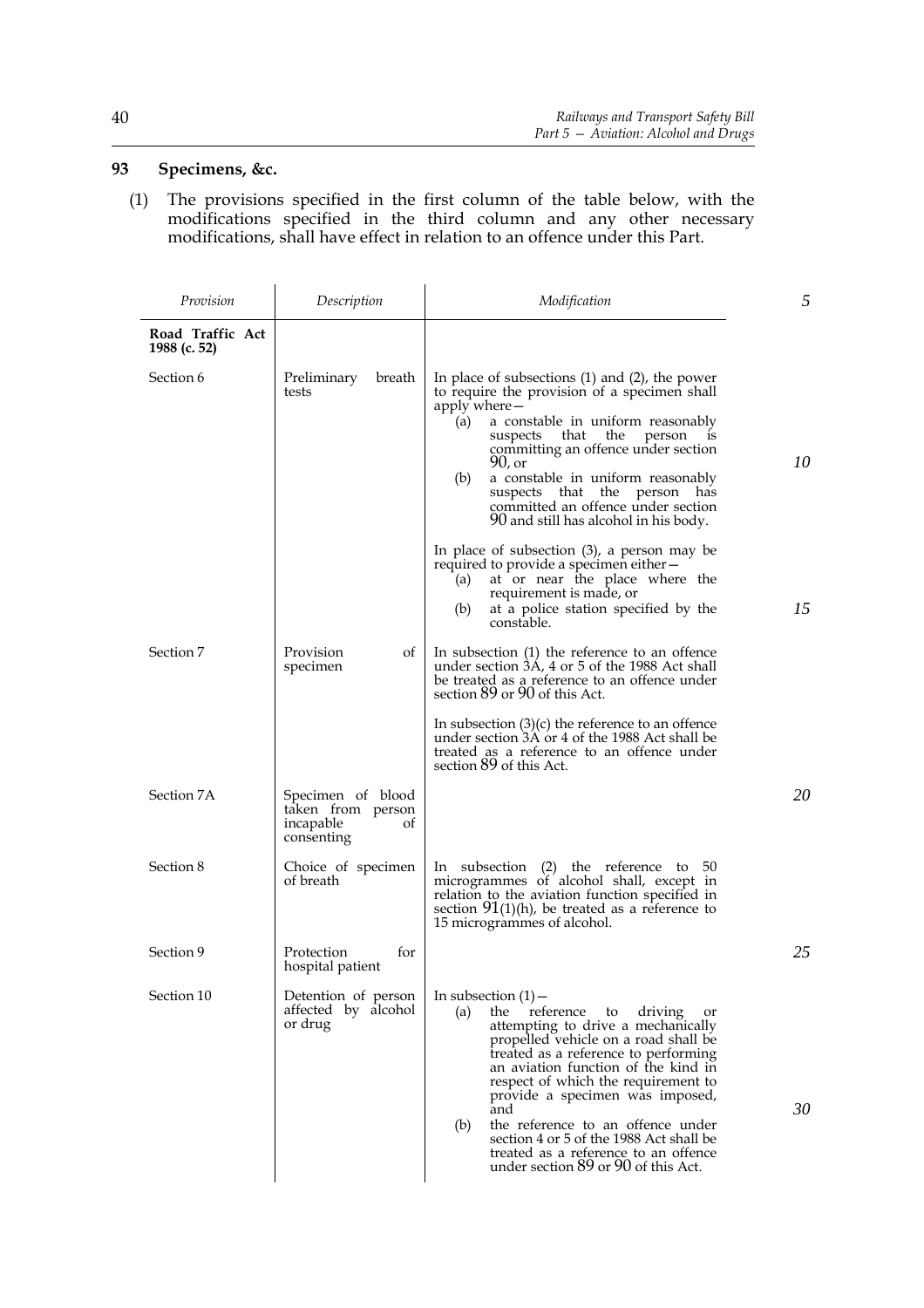| Provision                                                         | Description             | Modification                                                                                                                                                                                       |    |
|-------------------------------------------------------------------|-------------------------|----------------------------------------------------------------------------------------------------------------------------------------------------------------------------------------------------|----|
|                                                                   |                         | In subsection (2) the reference to driving a<br>mechanically propelled vehicle shall be<br>treated as a reference to performing an<br>aviation function.                                           |    |
|                                                                   |                         | In subsection (3) the reference to driving<br>properly shall be treated as a reference to<br>performing an aviation function.                                                                      | 5  |
| Section 11                                                        | Interpretation          | For the definition of "the prescribed limit"<br>there shall be substituted the definition given<br>in this Part (and the definition of "drug" shall<br>be disregarded).                            |    |
| <b>Traffic</b><br>Road<br><b>Offenders</b><br>Act<br>1988 (c. 53) |                         |                                                                                                                                                                                                    |    |
| Section 15                                                        | Use of specimens        | In subsection $(1)$ , the reference to an offence<br>under section 3A, 4 or 5 of the Road Traffic<br>Act 1988 shall be treated as a reference to an<br>offence under section 89 or 90 of this Act. | 10 |
|                                                                   |                         | The relevant time for the consumption of<br>alcohol for the purpose of subsection $(3)(a)$<br>shall be before providing the specimen and<br>after the time of the alleged offence.                 |    |
|                                                                   |                         | In subsection $(3)(b)$ the reference to driving<br>shall be treated as a reference to undertaking<br>an aviation function or an activity ancillary to<br>an aviation function.                     | 15 |
| Section 16                                                        | Documentary<br>evidence |                                                                                                                                                                                                    |    |

- (2) The Secretary of State may by regulations amend the table in subsection (1) so as—
	- (a) to add a provision relating to an offence which concerns alcohol or drugs in relation to road traffic;
	- (b) to add, remove or amend a modification (whether or not in connection with an amendment of a provision specified in the table).
- (3) For the purpose of the application by subsection (1) of a provision listed in the table in that subsection—
	- (a) the provision shall extend to the whole of the United Kingdom, and
	- (b) a reference to the provision shall be treated, unless the context otherwise requires, as including a reference to the provision as applied.

# **94 Arrest without warrant**

- (1) A constable may arrest a person without a warrant if the constable reasonably suspects that the person—
	- (a) is committing an offence under section 89, or
	- (b) has committed an offence under that section and is still under the influence of drink or drugs.
- (2) But a person may not be arrested under this section while he is at a hospital as a patient.

*20*

*25*

*35*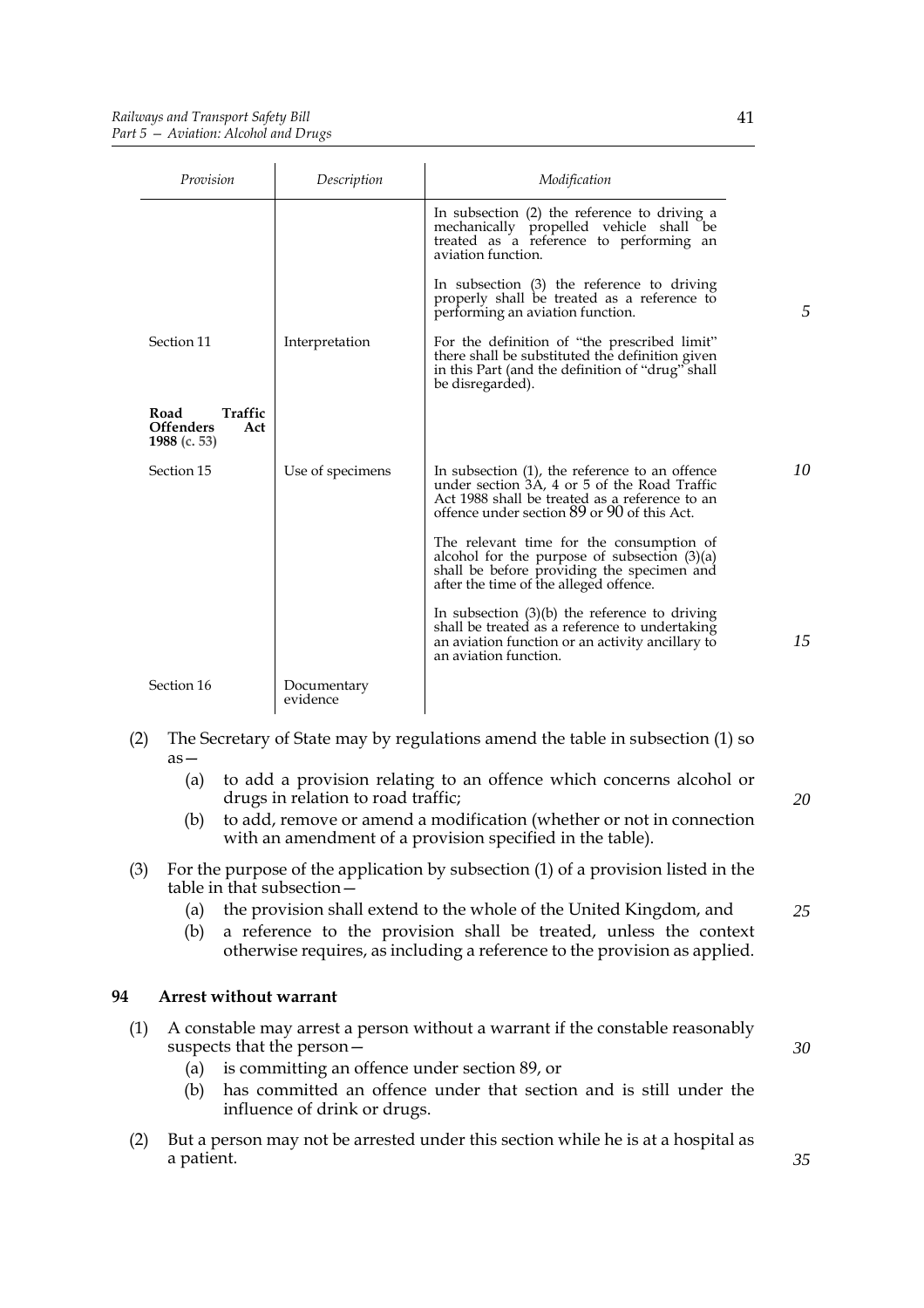- (3) In subsection (2) "hospital" means an institution which provides medical or surgical treatment for in-patients or out-patients.
- (4) Arrest under this section shall be treated as arrest for an offence for the purposes of—
	- (a) Part IV of the Police and Criminal Evidence Act 1984 (c. 60) (detention), and
	- (b) Part V of the Police and Criminal Evidence (Northern Ireland) Order 1989 (S.I. 1989/1341 (N.I. 12)) (detention).

### **95 Right of entry**

- (1) A constable in uniform may board an aircraft if he reasonably suspects that he may wish to exercise a power by virtue of section 93 or under section 94 in respect of a person who is or may be on the aircraft. *10*
- (2) A constable in uniform may enter any place if he reasonably suspects that he may wish to exercise a power by virtue of section 93 or under section 94 in respect of a person who is or may be in that place.
- (3) For the purposes of boarding an aircraft or entering a place under this section a constable—
	- (a) may use reasonable force;
	- (b) may be accompanied by one or more persons.

*General 20*

# **96 Regulations**

- (1) Regulations under this Part may—
	- (a) make transitional, supplemental and incidental provision;
	- (b) make provision generally or for a specified purpose only;
	- (c) make different provision for different purposes.
- (2) Regulations under this Part—
	- (a) shall be made by statutory instrument, and
	- (b) may not be made unless a draft has been laid before and approved by resolution of each House of Parliament.
- (3) Before making regulations under section 90 or 91 the Secretary of State shall consult such organisations as he thinks appropriate. *30*

#### **97 Crown application**

- (1) This Part shall apply to a function or activity performed or carried out in relation to an aircraft which belongs to or is employed in the service of the Crown.
- (2) This section is subject to section 98.

#### **98 Military application**

(1) This Part shall not apply to a function or activity which is performed or carried out*15*

*25*

*35*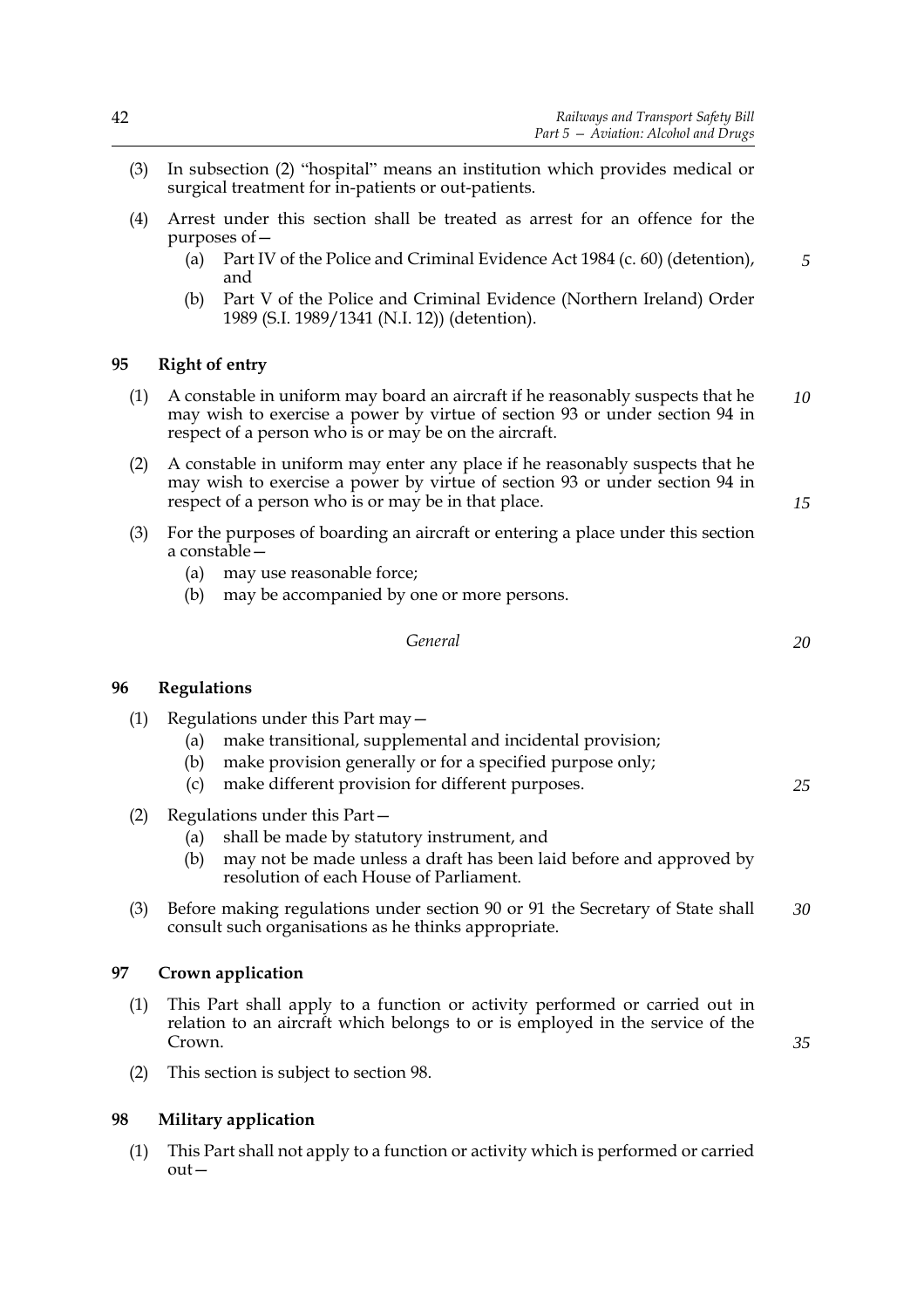- (a) in relation to a military aircraft, and
- (b) by a person who at the time is subject to service law.
- (2) For the purposes of this section—
	- (a) "military aircraft" has the meaning given by section 92(5) of the Civil Aviation Act 1982 (c. 16) (application of criminal law to aircraft),
	- (b) the power under that provision to certify that an aircraft is or is not a military aircraft shall apply, and
	- (c) "service law" has the meaning given by section 225(1) of the Army Act 1955 (c. 18) (interpretation)).

# **99 Territorial application**

- (1) This Part applies in relation to—
	- (a) a function or activity performed or carried out in the United Kingdom, and
	- (b) a flight function performed or flight activity carried out on a United Kingdom aircraft.
- (2) In subsection  $(1)$ 
	- "flight function" means a function falling within section  $91(1)(a)$  to (f),
	- "flight activity" means an activity which for the purposes of this Part is ancillary to a flight function, and
	- "United Kingdom aircraft" means an aircraft which is registered, in accordance with an enactment about aircraft, in the United Kingdom. *20*
- (3) Her Majesty may by Order in Council direct that a provision of this Part shall apply (with or without modification)—
	- (a) to a function or activity performed or carried out in any of the Channel Islands or a British overseas territory;
	- (b) to a function performed or activity carried out on an aircraft which is registered, in accordance with an enactment about aircraft, in any of the Channel Islands or a British overseas territory.
- (4) Section 95 shall not extend to Scotland.
- (5) Subsection (4) does not affect any rule of law or enactment (including an enactment comprised in, or in an instrument made under, an Act of the Scottish Parliament) concerning the right of a constable in Scotland to board an aircraft or enter any place for any purpose. *30*

#### **PART 6**

#### **MISCELLANEOUS**

#### **100 Convention on International Carriage by Rail**

- (1) The Secretary of State may make regulations for the purpose of giving effect to the Convention concerning International Carriage by Rail signed at Berne on 9th May 1980 as set out in the Annex to the modifying Protocol signed at Vilnius on 3rd June 1999.
- (2) Schedule 6 shall have effect (provision which may be made by regulations in connection with that Convention made under subsection (1) above or under

*5*

*10*

*15*

*25*

*35*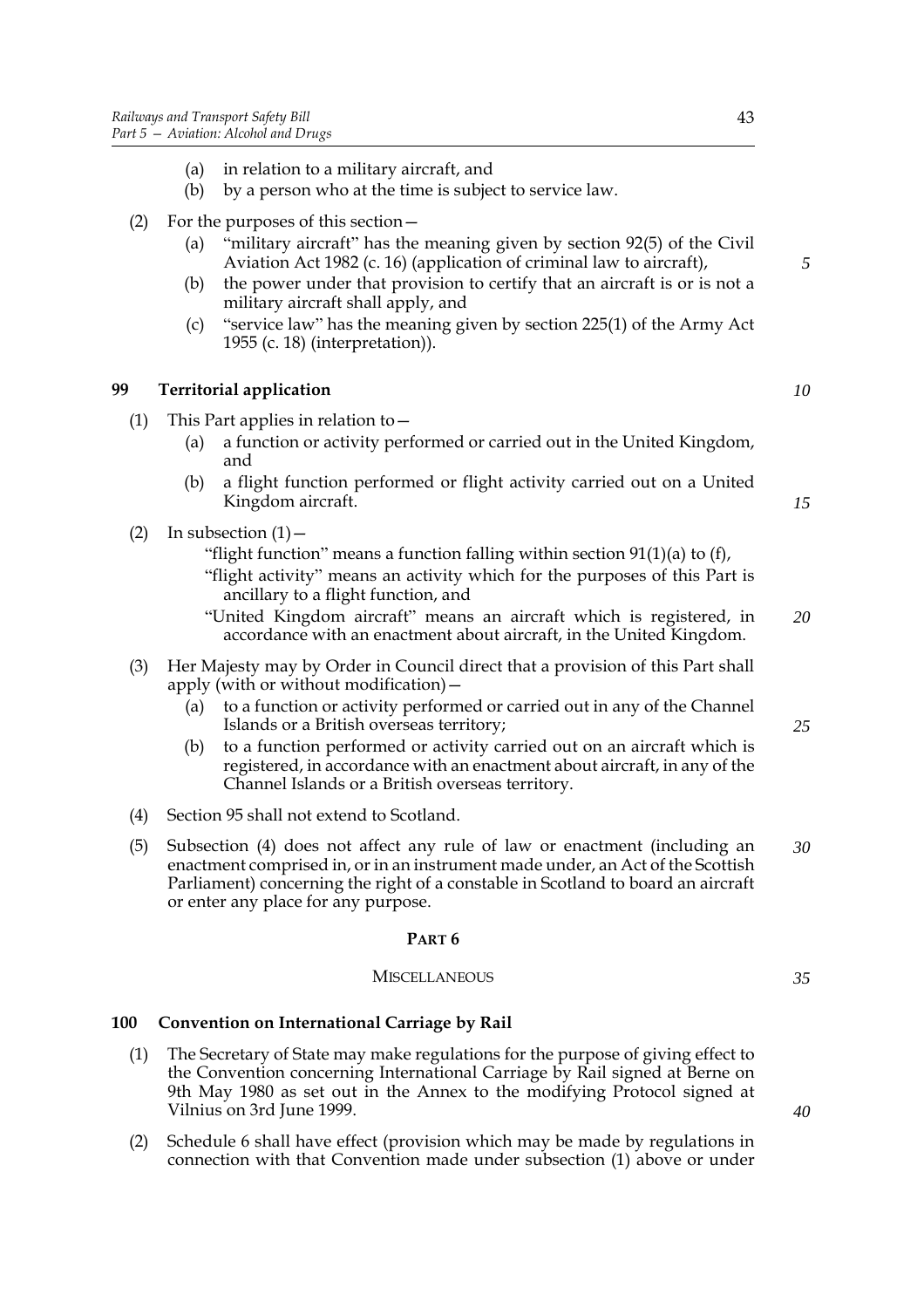section 2 of the European Communities Act 1972 (c. 68) (implementation of Community obligations)).

- (3) Regulations made under or by virtue of this section shall bind the Crown except in so far as they provide to the contrary.
- (4) Regulations made under this section shall be made by statutory instrument.
- (5) Regulations made under or by virtue of this section may not be made unless a draft has been laid before and approved by resolution of each House of Parliament.
- (6) This section extends to the whole of the United Kingdom.

#### **101 Office of Rail Regulation: general duties**

In section 4(5)(c) of the Railways Act 1993 (c. 43) (duty of the Office of Rail Regulation (formerly the Regulator): duty to have regard to position of Strategic Rail Authority) the words "under this Part" shall cease to have effect.

#### **102 Railways safety levy**

(1) The following shall be inserted after section 43 of the Health and Safety at Work etc. Act 1974 (c. 37) (financial provision)*— 15*

# **"43A Railway safety levy**

- (1) The Secretary of State may make regulations requiring persons who provide railway services to pay railway safety levy.
- (2) Railway safety levy shall be applied only for the purpose of meeting expenses incurred— *20*
	- (a) in respect of activity undertaken by the Executive in reliance on section 117 of the Railways Act 1993 (safety of railways, &c.), or
	- (b) in respect of activity undertaken by the Executive, under or by virtue of any other enactment, in relation to a transport system to which that section applies. *25*
- (3) The railway safety levy shall not be used to meet—
	- (a) an expense in respect of which a fee is payable under regulations made under section 43, or
	- (b) an expense in respect of a matter specified by the regulations for the purpose of this paragraph. *30*
- (4) Where an expense is incurred partly in respect of activity within subsection  $(2)$  $(a)$  or  $(b)$  and partly in respect of other activity, the railway safety levy may be used to meet a part of that expense which is reasonably referable to activity within subsection (2)(a) or (b).
- (5) Regulations under subsection (1) may, in particular, determine or enable the Commission or the Executive to determine—
	- (a) the total amount of the railway safety levy to be imposed in respect of a specified period;
	- (b) the persons by whom the levy is to be paid;
	- (c) the criteria for assessing the proportion of the levy to be paid by a particular person (which may, in particular, refer to the size of

*10*

*5*

*35*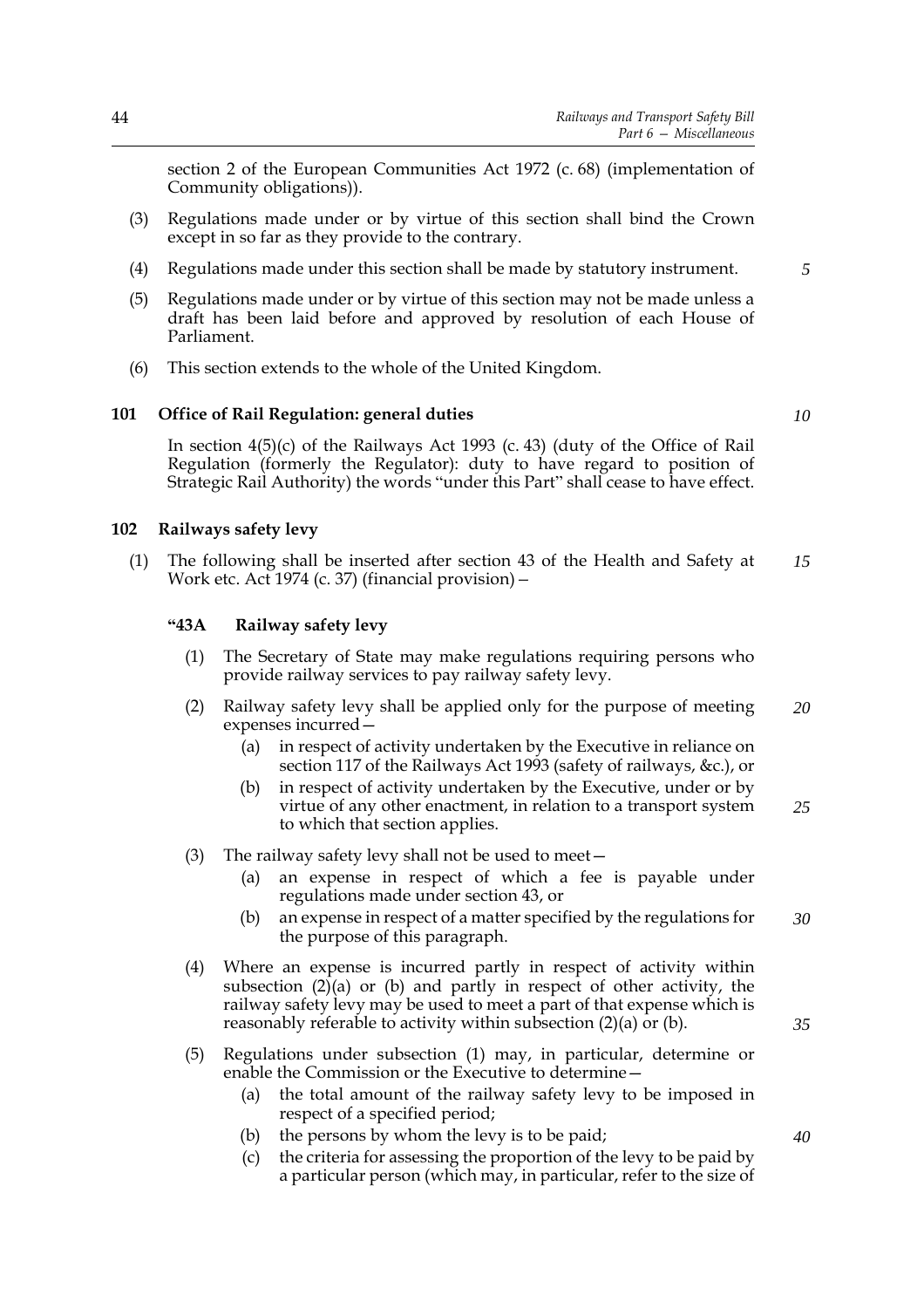a person's income or provide for an amount to be reduced or waived in specified circumstances);

(d) the periods in respect of which the levy is to be paid;

- (e) the manner in which the levy is to be paid;
- (f) the person to whom the levy is to be paid;
- (g) when the levy is to be paid.
- (6) Regulations under subsection (1) may, in particular, enable the Commission or the Executive—
	- (a) to require a person who provides railway services to supply information for the purposes of the consideration of a matter specified in subsection  $(5)$ ; *10*
	- (b) where information requested is not supplied, to make assumptions;
	- (c) to revise a determination of a matter specified in subsection (5) (whether before, during or after the period to which it relates);
	- (d) to make refunds.
- (7) Regulations by virtue of subsection  $(6)(a)$  may, in particular, make provision—
	- (a) about the manner and timing of the supply of information;
	- (b) about certification of the accuracy of information supplied;
	- (c) creating a criminal offence in connection with the supply of inaccurate or misleading information (but not an offence punishable with imprisonment).
- (8) Regulations under subsection (1) may enable payment to be enforced by civil proceeding.
- (9) For the purposes of this section a person provides railway services if he manages or controls, or participates in managing or controlling, a transport system to which section 117 of the Railways Act 1993 applies."
- (2) In section 28(1)(a) of that Act (restriction on disclosure of information) after "27A above" insert ", by virtue of section 43A(6) below". *30*

# **103** Railway security services

The following shall be inserted after section 121 of the Railways Act 1993 (c. 43) (security: inspection)—

#### **"121A Railway security services: approved providers**

- (1) In this section "railway security service" means a process or activity carried out for the purpose of—
	- (a) complying with a requirement of an instruction under section 119, or
	- (b) facilitating a person's compliance with a requirement of an instruction under section 119. *40*
- (2) Regulations may provide for the Secretary of State to maintain a list of persons who are approved by him for the provision of a particular railway security service.

*5*

*15*

*20*

*25*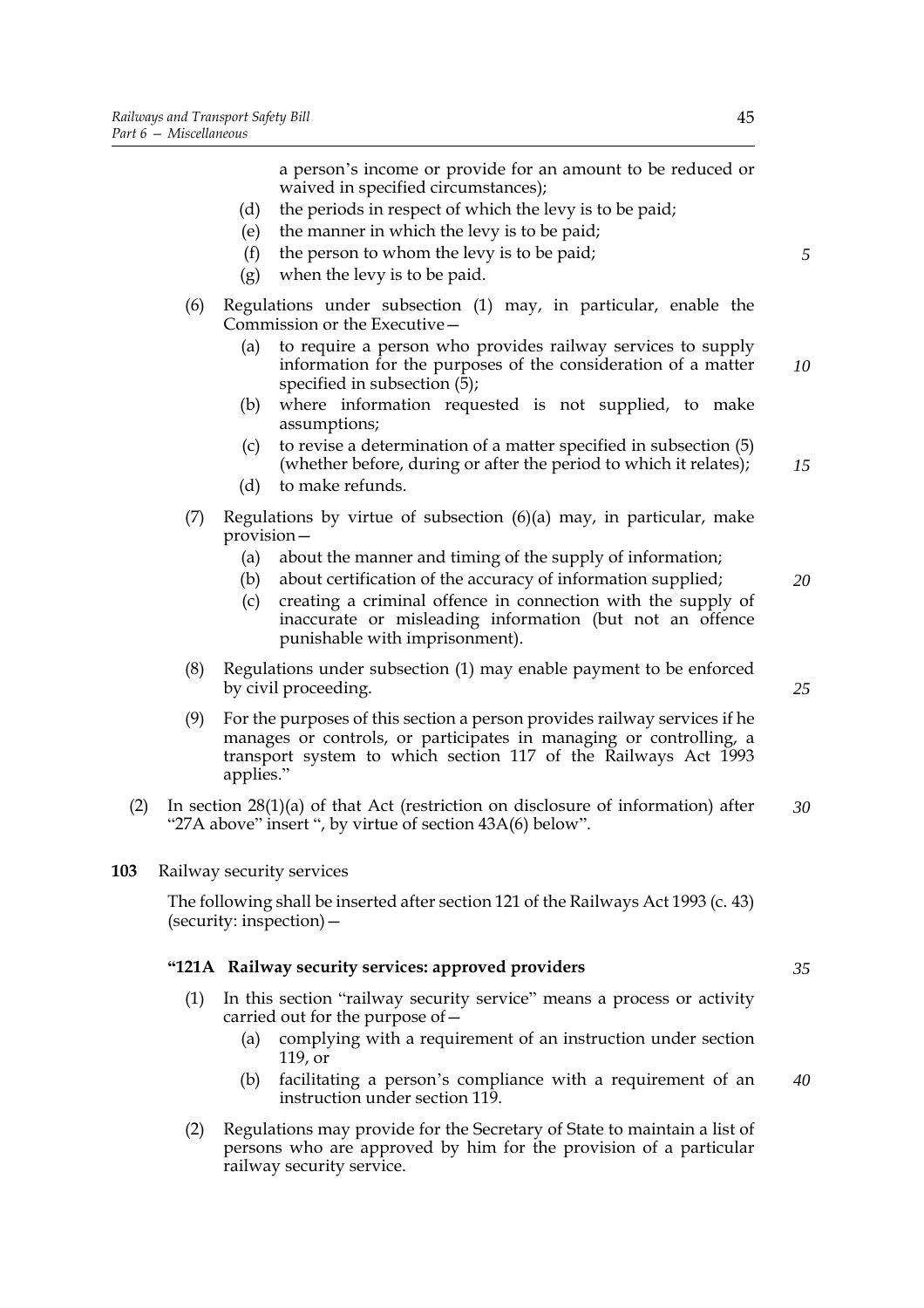- (3) The regulations may  $-$ 
	- (a) prohibit the provision of a railway security service by a person who is not listed in respect of that service;
	- (b) prohibit the use or engagement for the provision of a railway security service of a person who is not listed in respect of that service;
	- (c) create a criminal offence;
	- (d) make provision about application for inclusion in the list (including provision about fees);
	- (e) make provision about the duration and renewal of entries on the list (including provision about fees); *10*
	- (f) make provision about training or qualifications which persons who apply to be listed or who are listed are required to undergo or possess;
	- (g) make provision about removal from the list which shall include provision for appeal; *15*
	- (h) make provision about the inspection of activities carried out by listed persons;
	- (i) confer functions on the Secretary of State or on a specified person;
	- (j) confer jurisdiction on a court.
- (4) Regulations under subsection  $(3)(c)$ 
	- (a) may not provide for a penalty on summary conviction greater than a fine not exceeding the statutory maximum,
	- (b) may not provide for a penalty of imprisonment on conviction on indictment greater than imprisonment for a term not exceeding two years (whether or not accompanied by a fine), and *25*
	- (c) may create a criminal offence of purporting, with intent to deceive, to do something as a listed person or of doing something, with intent to deceive, which purports to be done by a listed person. *30*
- (5) An instruction under section 119 may—
	- (a) include a requirement to use a listed person for the provision of a railway security service;
	- (b) provide for all or part of the instruction not to apply or to apply with modified effect where a listed person provides a railway security service.
- (6) Regulations under this section—
	- (a) may make different provision for different cases,
	- (b) may include incidental, supplemental or transitional provision,
	- (c) shall be made by the Secretary of State by statutory instrument,
	- (d) shall not be made unless the Secretary of State has consulted organisations appearing to him to represent persons affected by the regulations, and
	- (e) shall be subject to annulment in pursuance of resolution of either House of Parliament."

*45*

*40*

*35*

*5*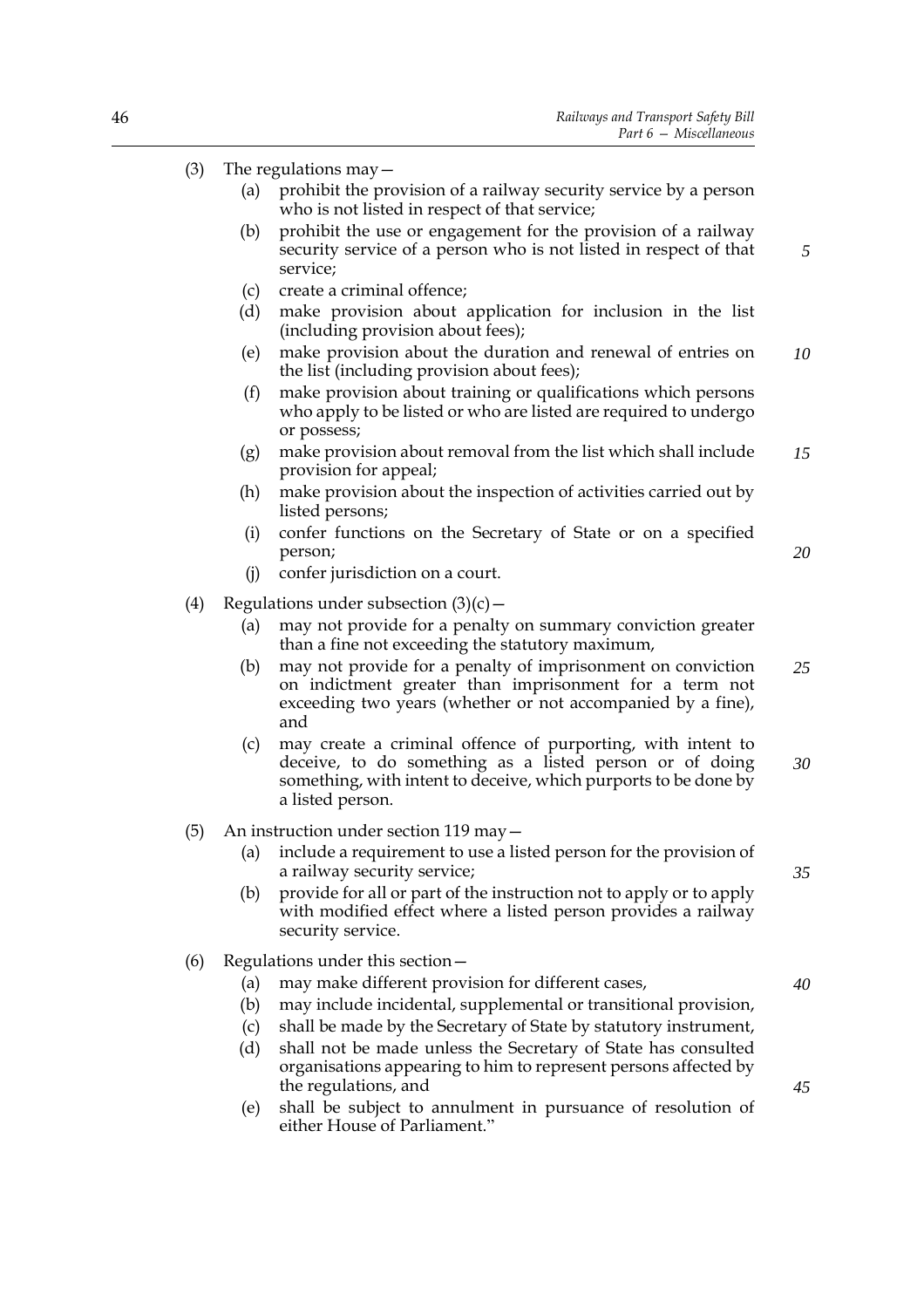# **104 Road traffic: fixed penalty**

- (1) In section 76(2)(a) of the Road Traffic Offenders Act 1988 (c. 53) (fixed penalty) the words "of police" shall cease to have effect.
- (2) This section shall extend only to England and Wales.

#### **105** Seat belts: delivery drivers

The following shall be substituted for section 14(2)(b)(i) of the Road Traffic Act 1988 (c. 52) (seat belts: exceptions: delivery drivers)—

> "(i) the driver of or a passenger in a motor vehicle constructed or adapted for carrying goods, while on a journey which does not exceed the prescribed distance and which is undertaken for the purpose of delivering or collecting any thing,".

#### **106 Shipping legislation: application to structures, craft, &c.**

- (1) The Secretary of State may by order—
	- (a) provide for a shipping provision to apply (with or without modification) in relation to specified things which are used, navigated or situated wholly or partly in or on water; *15*
	- (b) provide for a shipping provision not to apply in relation to specified things which are used, navigated or situated wholly or partly in or on water;
	- (c) modify a shipping provision in its application in relation to specified things which are used, navigated or situated wholly or partly in or on water.

### (2) In this section "shipping provision" means a provision which—

- (a) is made by or by virtue of an Act (including this Act), and
- (b) is expressed to apply in relation to ships, vessels or boats (or a specified class or description of ship, vessel or boat).
- (3) An order under subsection (1) may, in particular, be made in respect of a provision which—
	- (a) confers power to legislate, or
	- (b) creates an offence.

# (4) An order under subsection (1) shall have effect despite (and may amend) any provision which—

- (a) forms part of or relates to the shipping provision concerned, and
- (b) defines "ship", "vessel" or "boat" or in any other way limits or determines the application of the shipping provision concerned. *35*
- (5) An order under subsection (1) may—
	- (a) make different provision for different purposes;
	- (b) make provision for an individual case;
	- (c) make provision which applies only in specified circumstances;
	- (d) make transitional provision.
- (6) An order under subsection (1)(a) or (c) may provide for the shipping provision not to apply, or to apply with specified modifications, where it would conflict with a specified provision or class of provision made by or by virtue of an

*5*

*10*

*30*

*20*

*25*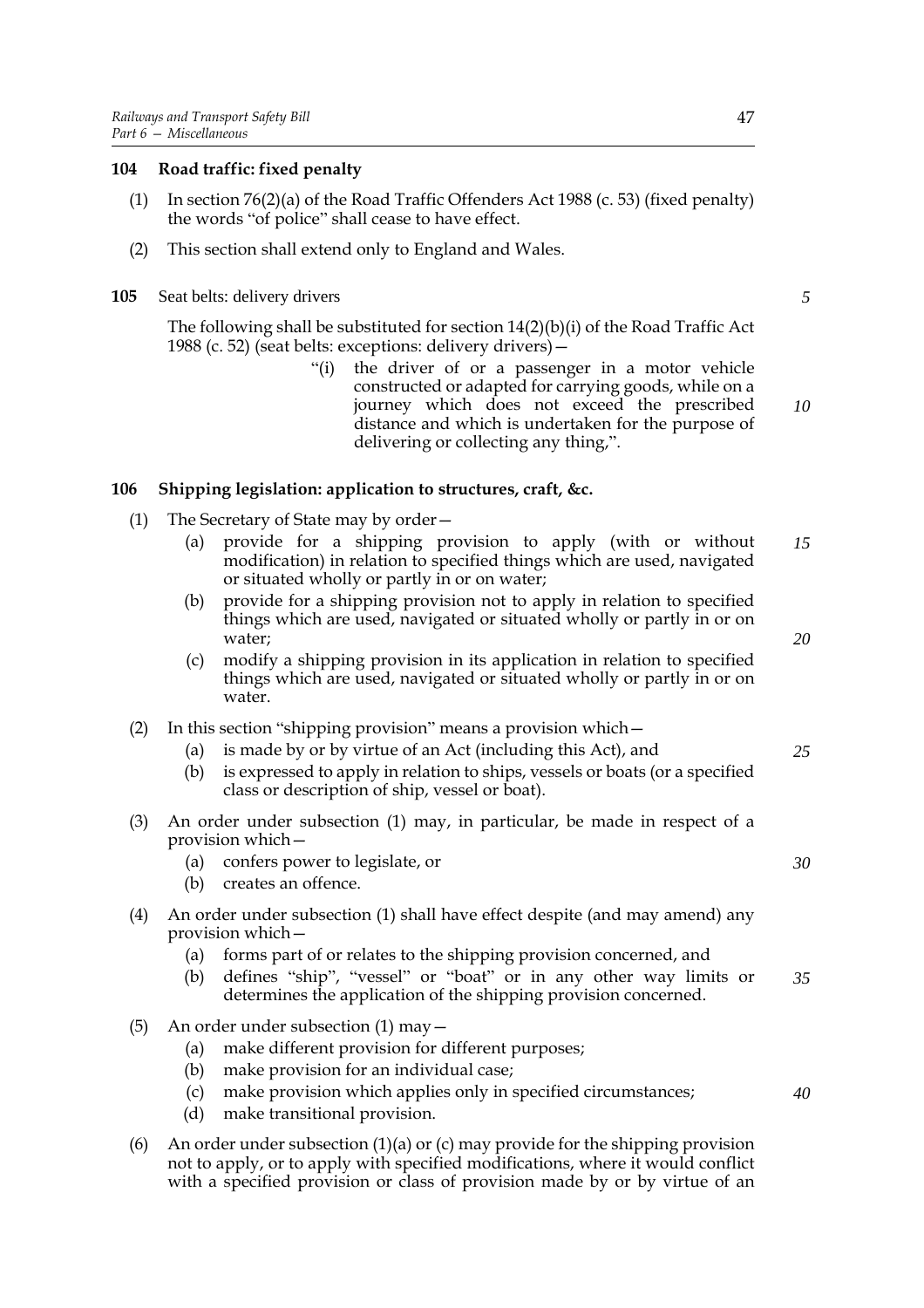enactment (including an Act of the Scottish Parliament or Northern Ireland legislation).

- (7) An order under subsection  $(1)$  -
	- (a) shall be made by statutory instrument,
	- (b) shall be subject to annulment in pursuance of a resolution of either House of Parliament, and *5*
	- (c) shall not be made unless the Secretary of State has consulted with organisations in the United Kingdom which appear to him to be representative of persons who will be affected by the order.
- (8) Section 311 of the Merchant Shipping Act 1995 (c. 21) (application of Act to structures, &c.) shall cease to have effect. *10*
- (9) This section extends to the whole of the United Kingdom.
- **107** Maritime security services

The following shall be inserted after section 36 of the Aviation and Maritime Security Act 1990 (c. 31) (security directions: inspection)— *15*

#### **"36A Maritime security services: approved providers**

- (1) In this section "maritime security service" means a process or activity carried out for the purpose of—
	- (a) complying with a requirement of a direction under any of sections 21 to 24, or
	- (b) facilitating a person's compliance with a requirement of a direction under any of those sections.
- (2) Regulations may provide for the Secretary of State to maintain a list of persons who are approved by him for the provision of a particular maritime security service.
- (3) The regulations may  $-$ 
	- (a) prohibit the provision of a maritime security service by a person who is not listed in respect of that service;
	- (b) prohibit the use or engagement for the provision of a maritime security service of a person who is not listed in respect of that service; *30*
	- (c) create a criminal offence;
	- (d) make provision about application for inclusion in the list (including provision about fees);
	- (e) make provision about the duration and renewal of entries on the list (including provision about fees); *35*
	- (f) make provision about training or qualifications which persons who apply to be listed or who are listed are required to undergo or possess;
	- (g) make provision about removal from the list which shall include provision for appeal; *40*
	- (h) make provision about the inspection of activities carried out by listed persons;
	- (i) confer functions on the Secretary of State or on a specified person;

*20*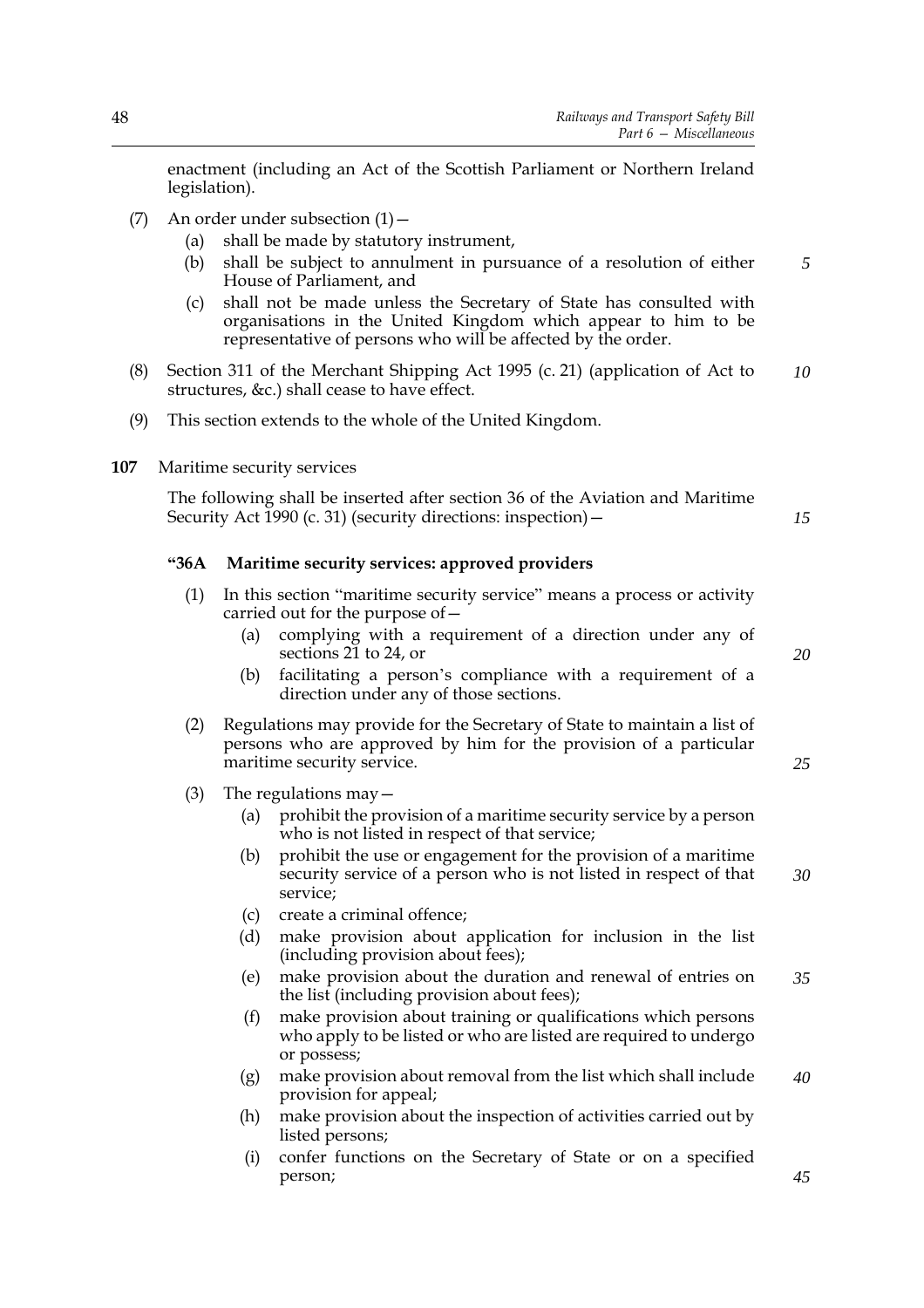- (j) confer jurisdiction on a court.
- (4) Regulations under subsection  $(3)(c)$ 
	- (a) may not provide for a penalty on summary conviction greater than a fine not exceeding the statutory maximum,
	- (b) may not provide for a penalty of imprisonment on conviction on indictment greater than imprisonment for a term not exceeding two years (whether or not accompanied by a fine), and
	- (c) may create a criminal offence of purporting, with intent to deceive, to do something as a listed person or of doing something, with intent to deceive, which purports to be done by a listed person. *10*
- (5) A direction under any of sections 21 to 24 may—
	- (a) include a requirement to use a listed person for the provision of a maritime security service;
	- (b) provide for all or part of the direction not to apply or to apply with modified effect where a listed person provides a maritime security service.
- (6) Regulations under this section—
	- (a) may make different provision for different cases,
	- (b) may include incidental, supplemental or transitional provision,
	- (c) shall be made by the Secretary of State by statutory instrument,
	- (d) shall not be made unless the Secretary of State has consulted organisations appearing to him to represent persons affected by the regulations, and
	- (e) shall be subject to annulment in pursuance of resolution of either House of Parliament."

### **108 Railways in London: transfers**

# (1) A scheme under section 409(1) or (2) of the Greater London Authority Act 1999 (c. 29) (transfer schemes) which transfers property, rights or liabilities—

(a) from London Regional Transport or a subsidiary of London Regional Transport, and

(b) to Transport for London or a subsidiary of Transport for London, may provide that section 412(3) of that Act (transfer not to trigger or breach contractual provision) shall not apply in relation to the transfer.

- (2) A transfer scheme within the meaning of paragraph 1 of Schedule 12 to that Act (schemes made by Transport for London) which transfers property, rights or liabilities may provide that paragraph 2(3) of that Schedule (transfer not to trigger or breach contractual provision) shall not apply in relation to the transfer.
- (3) Provision included in a scheme by virtue of subsection (1) or (2) may disapply section 412(3) of, or paragraph 2(3) of Schedule 12 to, that Act—
	- (a) generally,
	- (b) only in relation to a specified contract or instrument, or class of contract or instrument,
	- (c) only in relation to a specified right, class of right, provision or class of provision,

*5*

*15*

*20*

*25*

*30*

*35*

*40*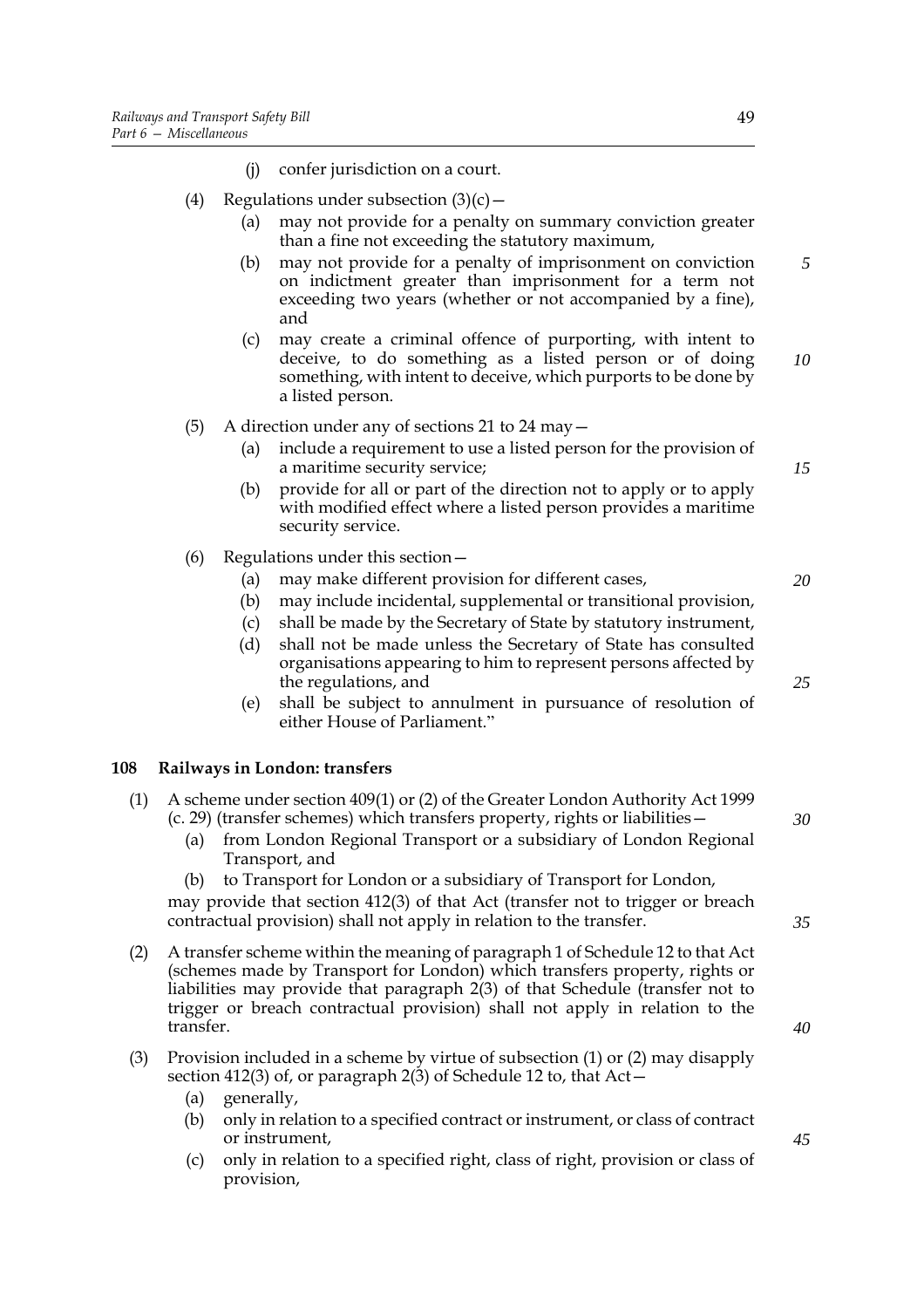- (d) only in relation to a specified transfer, or
- (e) by reference to a combination of matters mentioned in paragraphs (b) to (d).
- (4) Paragraph 2(3) of Schedule 12 to that Act shall not apply in respect of the transfer of property, rights or liabilities which—
	- (a) have been transferred under a scheme which provided for section 412(3) not to apply in relation to the transfer in reliance on subsection (1) above, or
	- (b) arise out of property, rights or liabilities transferred as described in paragraph (a).
- (5) Before the date on which London Underground Limited becomes a subsidiary of Transport for London—
	- (a) section 217 of that Act (transfer of key system assets) shall have effect as if  $-$ 
		- (i) the reference to Transport for London in subsection (1) included a reference to London Regional Transport, and *15*
		- (ii) the list of bodies in subsection (2) included London Underground Limited and any subsidiary,
	- (b) section 221 of that Act (Public-Private Partnership administration order) shall have effect as if a reference to the Mayor were a reference to London Regional Transport,
	- (c) section 222 of that Act (restriction on winding-up Public-Private Partnership company) shall have effect as if a reference to the Mayor were a reference to London Regional Transport, and
	- (d) Schedules 14 and 15 to that Act (Public-Private Partnership administration order) shall have effect (including in so far as they modify another enactment) as if a reference to the Mayor were a reference to London Regional Transport. *25*
- (6) Section 425(3) of that Act (restriction on commencement of sections 220 to 224) shall cease to have effect.
- **109** Railways in London: information
	- (1) The enactments listed in subsection (2) shall not prevent or restrict the provision of information to the Public-Private Partnership Agreement Arbiter appointed under section 225(1) of the Greater London Authority Act 1999 (c. 29).
	- (2) Those enactments are—
		- (a) section 133 of the Fair Trading Act 1973 (c. 41),
		- (b) section 174 of the Consumer Credit Act 1974 (c. 39),
		- (c) section 10 of the Estate Agents Act 1979 (c. 38),
		- (d) section 19 of the Competition Act 1980 (c. 21),
		- (e) section 101 of the Telecommunications Act 1984 (c. 12),
		- (f) section 74 of the Airports Act 1986 (c. 31),
		- (g) section 38 of the Consumer Protection Act 1987 (c. 43),
		- (h) section 206 of the Water Industry Act 1991 (c. 56),
		- (i) section 204 of the Water Resources Act 1991 (c. 57),
		- (j) section 145 of the Railways Act 1993 (c. 43),
		- (k) section 55 of the Competition Act 1998 (c. 41),

*5*

*10*

*20*

*35*

*30*

*40*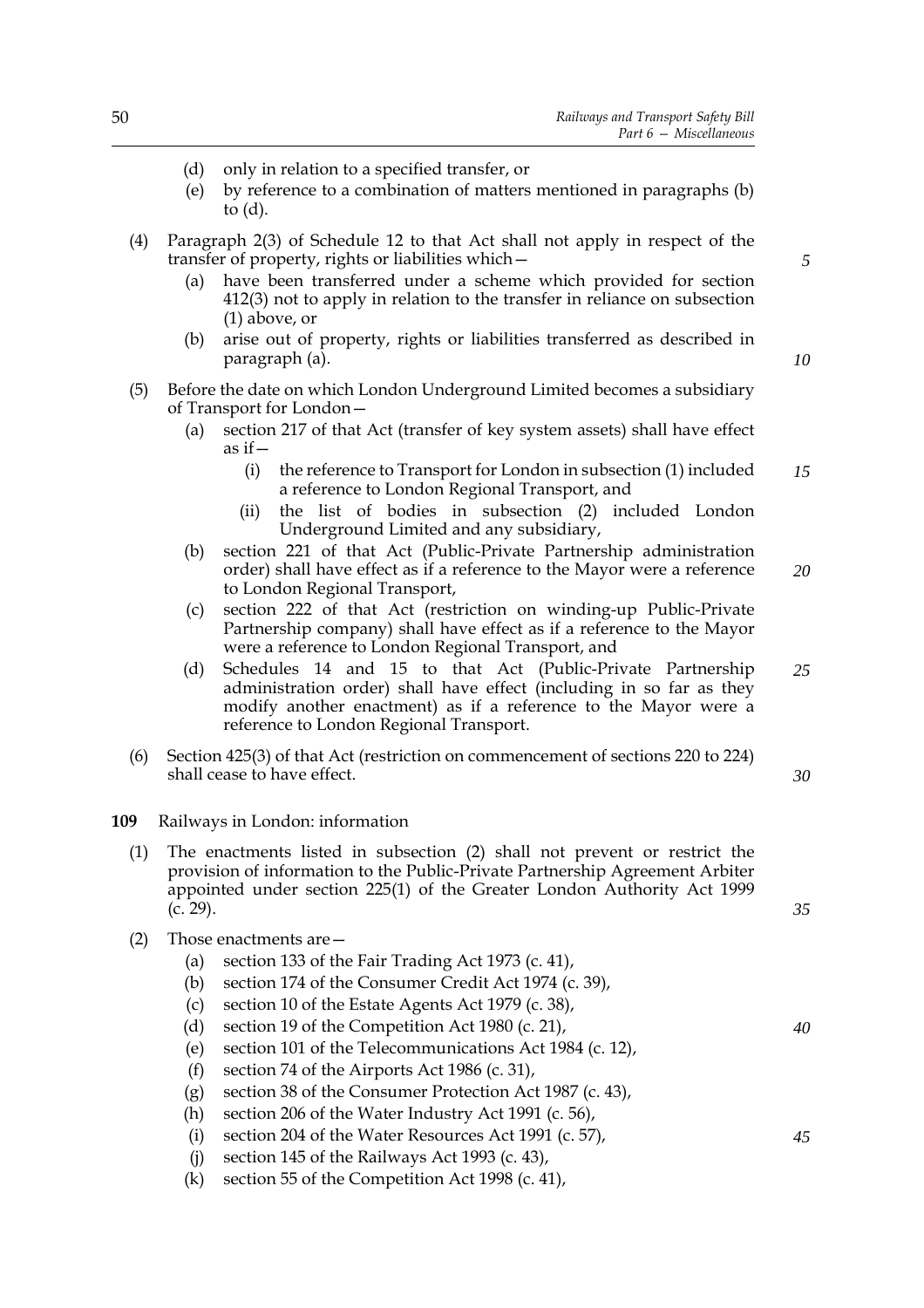- (l) section 105 of the Utilities Act 2000 (c. 27), and
- (m) section 237 of the Enterprise Act 2002 (c. 40).

### **PART 7**

#### **GENERAL**

# **110** Schedules 1 and 4: sequestration, &c. in Scotland

Where a person becomes, under paragraph 2(d) of Schedule 1, liable to dismissal or, under paragraph 7(4) of Schedule 4, ineligible for appointment—

- (a) by reason that his estate has been sequestrated, he shall cease to be so liable or ineligible—
	- (i) in the case of the sequestration of his estate being recalled or reduced, on the date of that event; and *10*
	- (ii) in any other case, on his obtaining a discharge;
- (b) by reason of his having made a composition or arrangement with, or granted a trust deed for, his creditors, he shall cease to be so liable or ineligible—
	- (i) in the case of his paying his debts in full, on the date on which the payment is completed; and
	- (ii) in any other case, at the end of the period of five years beginning with the date on which the terms of the deed of composition or arrangement or trust deed are fulfilled.

# **111 Repeals**

The enactments listed in Schedule 7 are hereby repealed to the extent specified.

#### **112 Money**

Expenditure of the Secretary of State in consequence of this Act shall be paid out of money provided by Parliament.

# **113 Commencement**

- (1) Subject to subsections (5) to (8), the preceding provisions of this Act shall come into force in accordance with provision made by the Secretary of State by order.
- (2) An order under this section—
	- (a) may make provision which applies only for a specified purpose;
	- (b) may make different provision for different purposes;
	- (c) may make transitional, consequential or incidental provision.
- (3) An order under this section in respect of Schedule 1 may, in particular, make provision to have effect in place of the provision relating to bankruptcy restrictions orders while the enactment conferring power to make those orders has not come into force.
- (4) An order under this section shall be made by statutory instrument.
- (5) Section 101 (and the relevant entry in Schedule 7) shall come into force on the passing of this Act.

*30*

*35*

*5*

*25*

*20*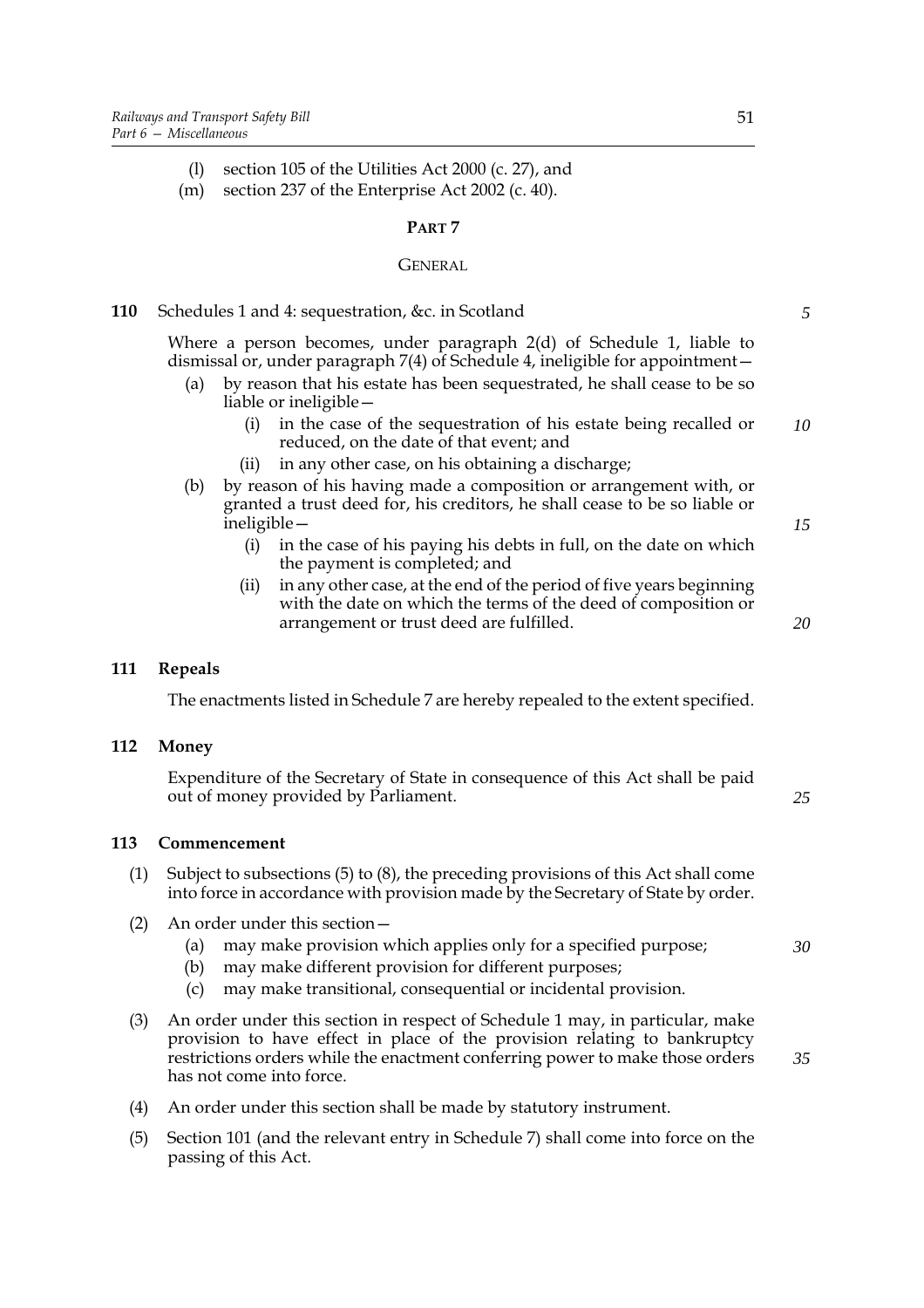- (6) Section 102 shall come into force at the end of the period of two months beginning with the date on which this Act is passed.
- (7) Section 106 (and the relevant entry in Schedule 7) shall come into force at the end of the period of two months beginning with the date on which this Act is passed.
- (8) Section 108(and the relevant entry in Schedule 7) shall come into force on the passing of this Act.

# **114 Extent**

- (1) The following provisions of this Act make provision about extent or territorial application—
	- (a) section 13 (in relation to Part 1),
	- (b) section 16 (in relation to Part 2),
	- (c) section 74 (in relation to Part 3),
	- (d) section 88 (in relation to Part 4),
	- (e) section 99 (in relation to Part 5), and
	- (f) sections 100(6), 104(2) and 106(9) (in Part 6).
- (2) An amendment or repeal of an enactment effected by this Act shall have the same extent as the enactment (or the relevant part of the enactment) amended or repealed.
- (3) Subsection  $(2)$ 
	- (a) has effect despite any of the provisions listed in subsection (1), but
	- (b) does not apply to section 104.

# **115 Short title**

This Act may be cited as the Railways and Transport Safety Act 2003.

*20*

*5*

*10*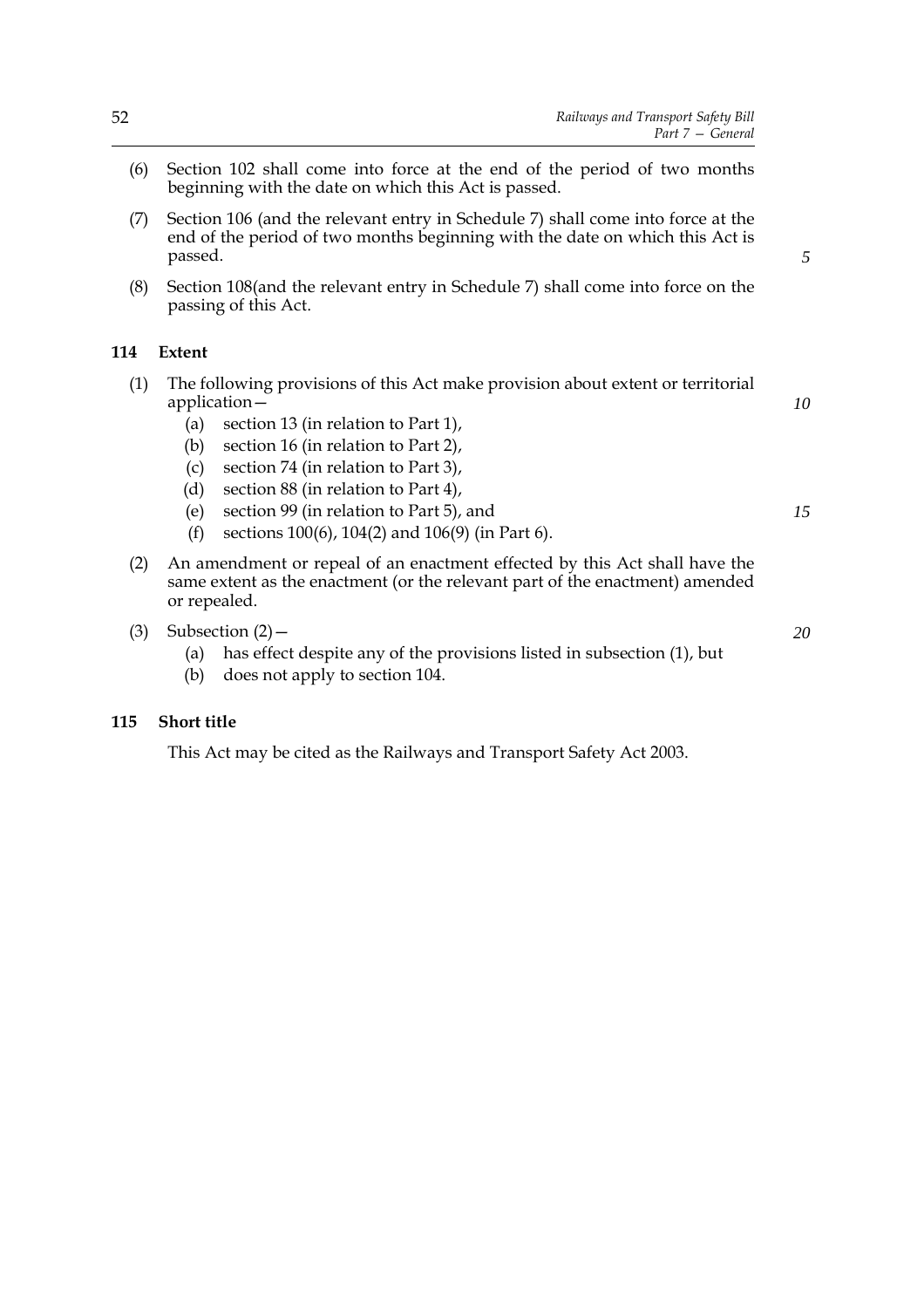# SCHEDULES

# SCHEDULE 1 Section 14

# OFFICE OF RAIL REGULATION

# *Constitution*

| $\mathbf{1}$ | (1) The Office of Rail Regulation shall consist of a chairman and at least four<br>other members appointed by the Secretary of State.                                                                                                                                                                     | 5  |
|--------------|-----------------------------------------------------------------------------------------------------------------------------------------------------------------------------------------------------------------------------------------------------------------------------------------------------------|----|
|              | (2) The chairman or another member $-$<br>may not be appointed for a term of more than five years (but may be<br>(a)<br>reappointed),<br>may resign by notice in writing to the Secretary of State, and<br>(b)<br>shall hold and vacate office in accordance with the terms of his<br>(c)<br>appointment. | 10 |
|              | (3) Before appointing a member other than the chairman the Secretary of State<br>shall consult the chairman.                                                                                                                                                                                              |    |
| 2            | The Secretary of State may dismiss a member of the Office by notice in<br>writing on the grounds that the member-<br>has been absent from meetings of the Office without permission of<br>(a)<br>the Office during a period of more than three months,                                                    | 15 |
|              | has a financial or other personal interest which is likely to influence<br>(b)<br>the performance of his functions as a member,<br>is the subject of a bankruptcy restrictions order (or interim order),<br>(c)                                                                                           | 20 |
|              | has had his estate sequestrated in Scotland or, under Scots law, has<br>(d)<br>made a composition or arrangement with, or granted a trust deed<br>for, his creditors,<br>has misbehaved, or                                                                                                               |    |
|              | (e)<br>is unable, unfit or unwilling to perform his functions as a member.<br>(f)                                                                                                                                                                                                                         | 25 |
| Staff        |                                                                                                                                                                                                                                                                                                           |    |
| 3            | (1) The Office shall appoint a Chief Executive.                                                                                                                                                                                                                                                           |    |
|              | (2) Before appointing a Chief Executive the Office shall –<br>consult the Secretary of State, and<br>(a)<br>obtain the Treasury's approval of the terms and conditions of<br>(b)<br>appointment.                                                                                                          | 30 |
| 4            | (1) The Office may appoint other employees.                                                                                                                                                                                                                                                               |    |
|              | (2) The power under sub-paragraph (1) may be exercised only if the Office has<br>the approval of the Treasury as to -                                                                                                                                                                                     | 35 |
|              | numbers, and<br>(a)                                                                                                                                                                                                                                                                                       |    |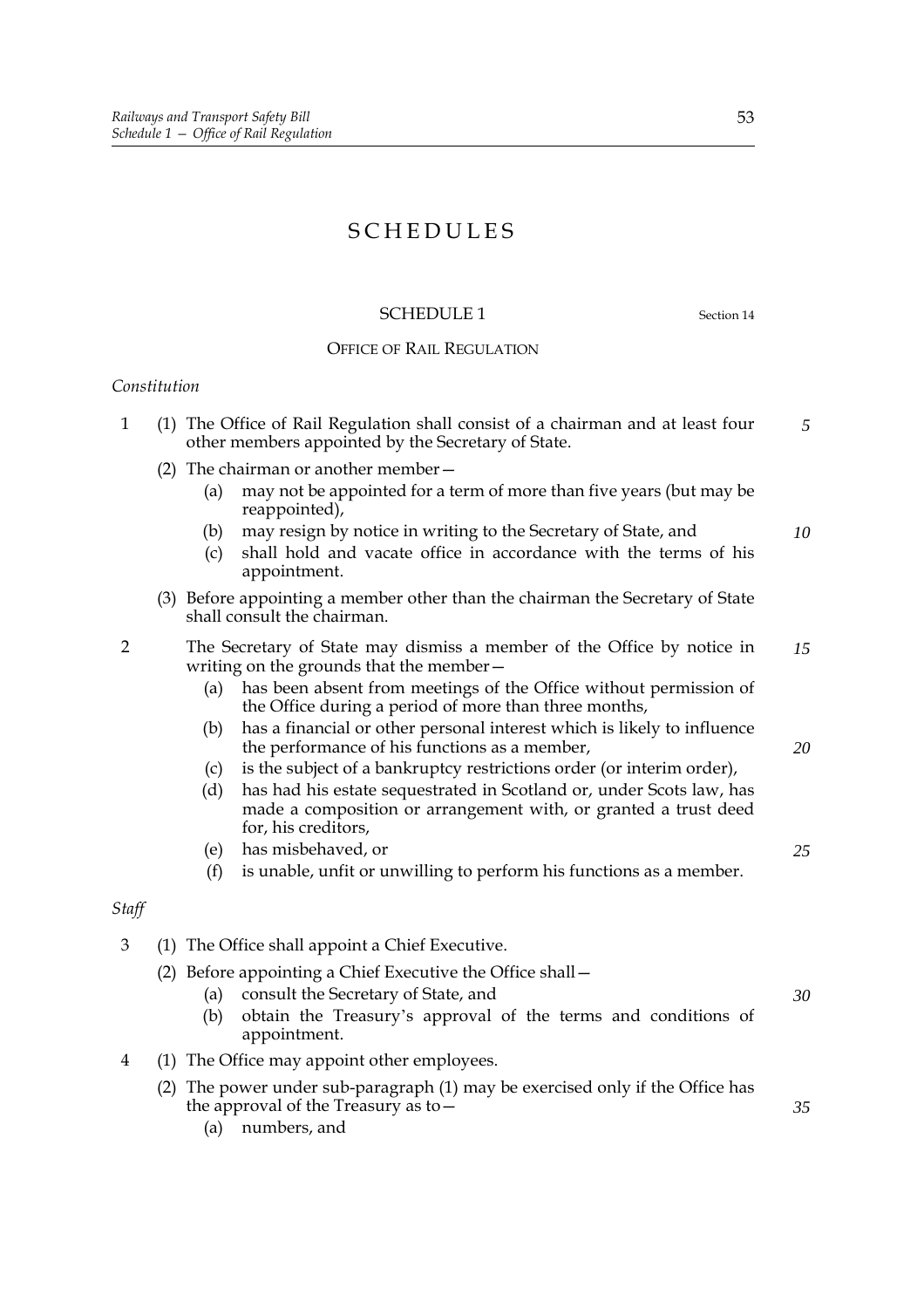| 54          | Railways and Transport Safety Bill<br>Schedule 1 - Office of Rail Regulation                                                                                                                                                                                                                                               |    |
|-------------|----------------------------------------------------------------------------------------------------------------------------------------------------------------------------------------------------------------------------------------------------------------------------------------------------------------------------|----|
|             | (b)<br>terms and conditions of employment.                                                                                                                                                                                                                                                                                 |    |
| 5           | Service as an employee of the Office is employment in the civil service of the<br>State.                                                                                                                                                                                                                                   |    |
| Proceedings |                                                                                                                                                                                                                                                                                                                            |    |
| 6           | The Office may establish one or more committees (which may include<br>persons who are neither members of nor employed by the Office).                                                                                                                                                                                      | 5  |
| 7           | The Office may delegate a function to $-$<br>the Chief Executive or another employee, or<br>(a)<br>a committee.<br>(b)                                                                                                                                                                                                     |    |
| 8           | The Office shall -<br>determine arrangements for the conduct of its proceedings (which<br>(a)<br>may, in particular, include arrangements for a quorum), and<br>publish those arrangements.<br>(b)                                                                                                                         | 10 |
| 9           | (1) The Office may do anything which it thinks necessary or expedient for the<br>purpose of or in connection with the performance of its functions.                                                                                                                                                                        | 15 |
|             | (2) Sub-paragraph (1) is subject to paragraph 16.                                                                                                                                                                                                                                                                          |    |
| 10          | The validity of any proceedings of the Office shall not be affected by $-$<br>a vacancy, or<br>(a)<br>(b)<br>a defective appointment.                                                                                                                                                                                      |    |
| Money       |                                                                                                                                                                                                                                                                                                                            | 20 |
| 11          | The Office may with the approval of the Secretary of State make to or in<br>respect of members of the Office, employees or committee-members<br>payments by way of or in respect of –<br>remuneration;<br>(a)                                                                                                              |    |
|             | (b)<br>pension;<br>allowances;<br>(c)<br>(d)<br>expenses.                                                                                                                                                                                                                                                                  | 25 |
| 12          | (1) This paragraph applies where an employee of the Office becomes a member<br>of the Office.                                                                                                                                                                                                                              |    |
|             | (2) The Secretary of State may determine that the person's term as a member<br>shall be treated for the purposes of a scheme under section 1 of the<br>Superannuation Act 1972 (c. 11) (civil service pension scheme) as<br>employment in the civil service of the State.                                                  | 30 |
| 13          | If the Secretary of State thinks that special circumstances of a person's<br>ceasing to be a member of the Office make it appropriate to pay him<br>compensation, the Office may pay him compensation of an amount<br>approved by the Secretary of State (whether or not he receives other benefits<br>by way of pension). | 35 |
| 14          | The Office may incur expenditure in connection with advisory or other                                                                                                                                                                                                                                                      |    |

services provided to the Office.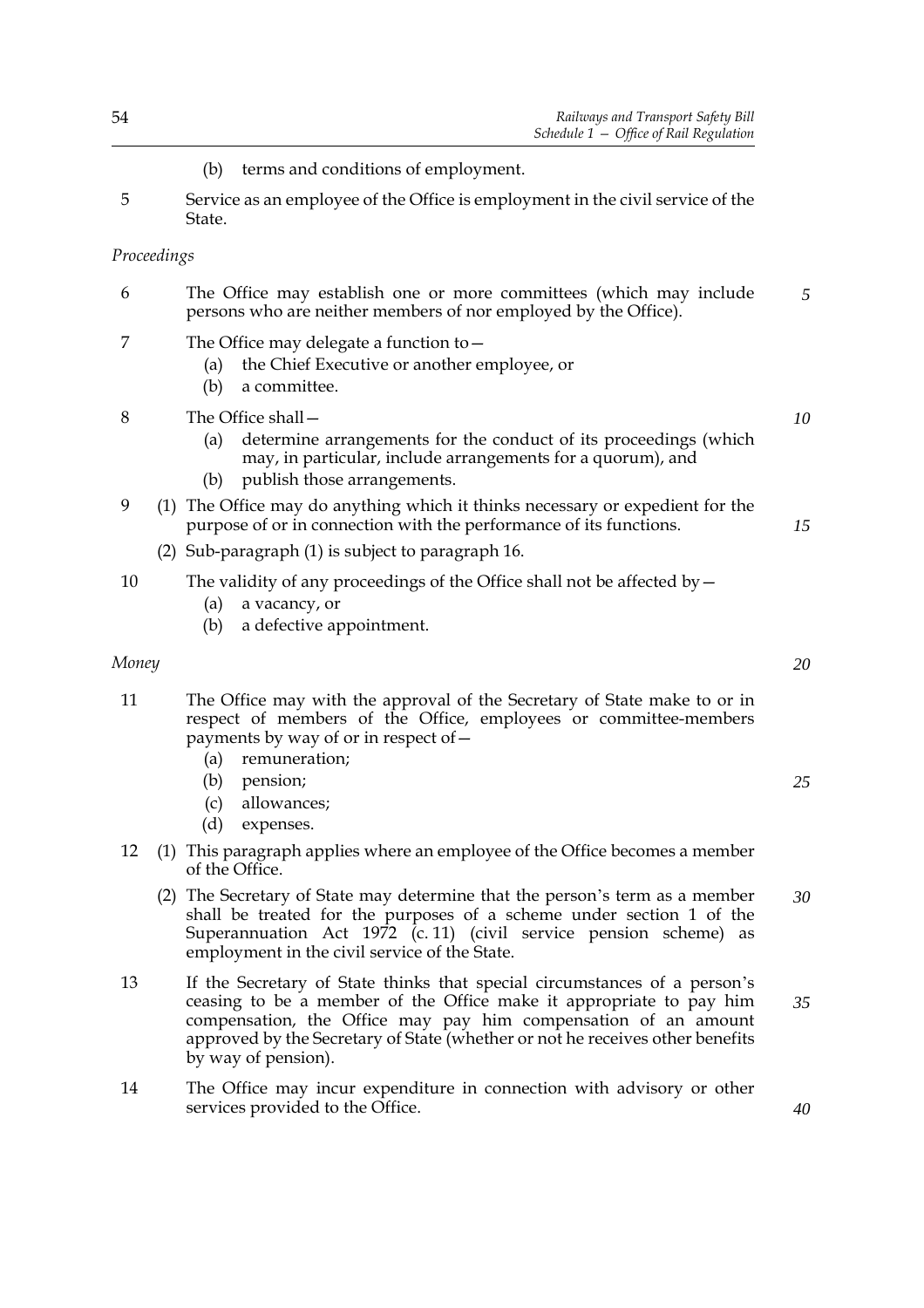- 15 Expenditure incurred by the Office in connection with the performance of its functions shall (to the extent not met by other income of the Office) be paid out of money provided by Parliament.
- 16 The Office may not borrow money.

### *Conflict of interest*

- 17 (1) Before appointing a person as a member of the Office the Secretary of State shall satisfy himself that the person neither has nor is expected to acquire a financial or other personal interest which is likely to influence the performance of his functions as a member.
	- (2) From time to time the Secretary of State shall satisfy himself that no member of the Office has a financial or other personal interest which is likely to influence the performance of his functions as a member. *10*
- 18 (1) Procedural arrangements made by the Office under paragraph 8 shall include arrangements under which a member, employee or committeemember who has a financial or other personal interest which is likely to influence his performance of a particular function is obliged—
	- (a) to declare the interest, and
	- (b) to withdraw from the performance of the function to the relevant extent.
	- (2) Procedural arrangements made by the Office under paragraph 8 shall include arrangements under which a member, employee or committeemember who has a financial or other personal interest which is relevant to a particular function but does not fall under sub-paragraph (1) is obliged— *20*
		- (a) to declare the interest, and
		- (b) unless the members of the Office direct otherwise, to withdraw from the performance of the function to the relevant extent. *25*

# SCHEDULE 2 Section 15

#### ABOLITION OF RAIL REGULATOR: CONSEQUENTIAL AMENDMENTS

#### PART 1

#### RAILWAYS ACT 1993 (C. 43)

- 1 The Railways Act 1993 shall be amended as follows.
- 2 Section 1 and Schedule 1 (the Rail Regulator) shall cease to have effect.
- 3 Subject to the following paragraphs of this Schedule, in the provisions specified in the following table—
	- (a) for "the Regulator" substitute "the Office of Rail Regulation",
	- (b) for "he" and "him", where they refer only to the Regulator, substitute "it", and
	- (c) for "his", where it refers to the Regulator, substitute "its".

*5*

*15*

*30*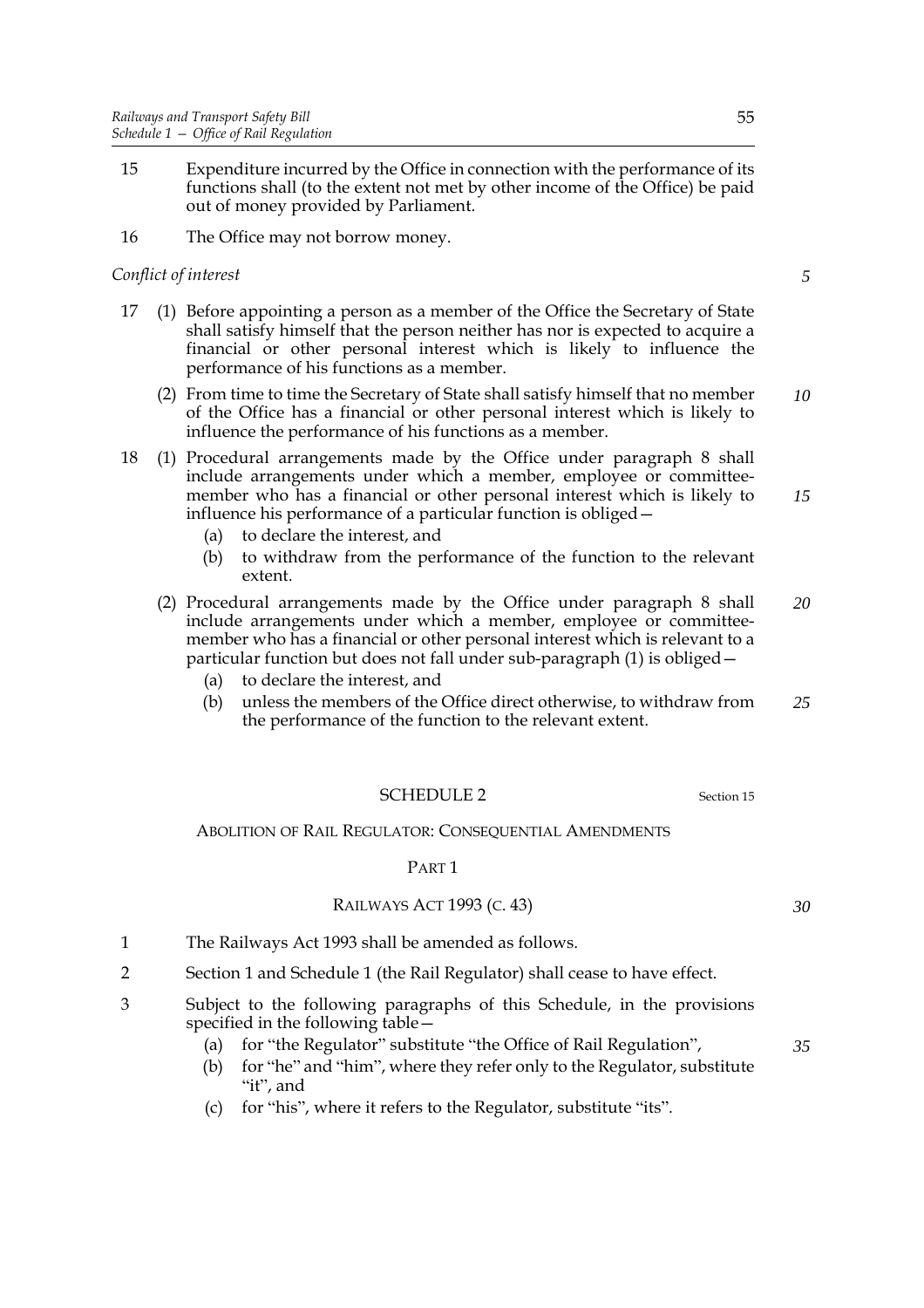| <b>Section</b> | Description                                         | Section     | Description                                          |
|----------------|-----------------------------------------------------|-------------|------------------------------------------------------|
| Section 4      | General duties                                      | Section 22B | Applications for directions                          |
| Section 6      | Unauthorised operators                              | Section 22C | Amendment: supplementary                             |
| Section 7      | Exemptions                                          | Section 24  | Exemption of passenger services<br>5                 |
| Section 7A     | Consumer protection conditions                      | Section 26  | Invitations to tender                                |
| Section 8      | Licences                                            | Section 43  | Closures: notification &c.                           |
| Section 9      | Conditions of licences                              | Section 46  | Variation of closure conditions                      |
| Section 11     | Assignment of licences                              | Section 46A | General determinations                               |
| Section 12     | Modification by agreement                           | Section 46B | 10<br>Notification of minor closures                 |
| Section 13     | <b>Modification references</b>                      | Section 55  | Orders for ensuring compliance                       |
| Section 14     | Reports on references                               | Section 56  | Procedural requirements                              |
| Section 15     | Modification following report                       | Section 57A | Penalties                                            |
| Section 15A    | Power to veto modification                          | Section 57B | Statement of policy                                  |
| Section 15B    | Modification by Commission                          | Section 57C | 15<br>Procedural<br>requirements<br>for<br>penalties |
| Section 15C    | Supplementary                                       | Section 67  | Respective functions                                 |
| Section 16     | Modification by order                               | Section 68  | Investigatory functions                              |
| Section 16A    | Provision &c. of facilities                         | Section 69  | General functions                                    |
| Section 16B    | Exemption                                           | Section 71  | Publication of information                           |
| Section 16C    | Applications for directions                         | Section 72  | 20<br>Keeping of register: Regulator                 |
| Section 16D    | Procedure                                           | Section 73  | Keeping of register: Authority                       |
| Section 16E    | Decisions: adequate reward                          | Section 74  | Reports: Regulator                                   |
| Section 16F    | Decisions: other provisions                         | Section 75  | Reports: Authority                                   |
| Section 16G    | <b>Directions</b>                                   | Section 76  | Rail Passengers' Council                             |
| Section 16H    | Code of Practice                                    | Section 77  | 25<br>Rail Passengers' Committees                    |
| Section 16I    | Supplementary                                       | Section 79  | Annual reports                                       |
| Section 17     | Access agreements: directions                       | Section 95  | Transfer schemes: power to require<br>information    |
| Section 18     | Access agreements: approval                         | Section 118 | National emergency                                   |
| Section 19     | of<br>Access<br>agreements:<br>use<br>installations | Section 145 | Disclosure of information                            |
| Section 19A    | Review of access charges                            | Schedule 2  | 30<br>Rail Passengers' Committees                    |
| Section 20     | Exemption                                           | Schedule 3  | Rail Passengers' Council                             |
| Section 21     | Model clauses                                       | Schedule 4  | Access agreements                                    |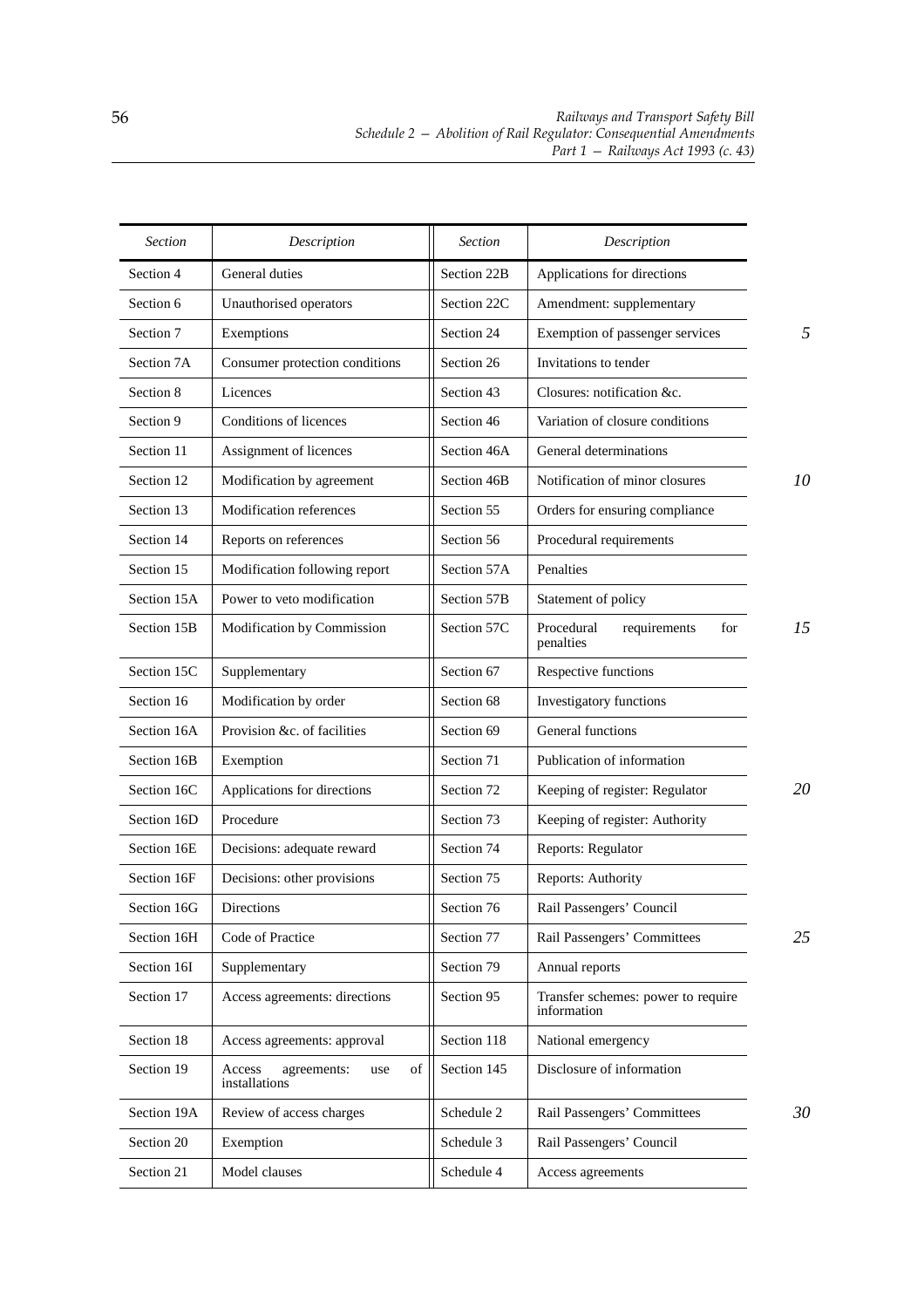| <b>Section</b> |                                                                                                                                                | Description                                                                                                                                                                    | <b>Section</b> | Description                                                                                                                                                                                                                    |
|----------------|------------------------------------------------------------------------------------------------------------------------------------------------|--------------------------------------------------------------------------------------------------------------------------------------------------------------------------------|----------------|--------------------------------------------------------------------------------------------------------------------------------------------------------------------------------------------------------------------------------|
| Section 22     |                                                                                                                                                | Amendment                                                                                                                                                                      | Schedule 4A    | Review of access charges                                                                                                                                                                                                       |
| Section 22A    |                                                                                                                                                | Directions to amend                                                                                                                                                            |                |                                                                                                                                                                                                                                |
| 4              |                                                                                                                                                | In section 7 (exemptions from section $6$ ) –<br>in subsection $(3)(b)$ for "it" substitute "the exemption", and<br>(a)<br>in subsection (8) after "he" insert "or it".<br>(b) |                |                                                                                                                                                                                                                                |
| 5              |                                                                                                                                                | In section $8(4)(a)$ and (b) (licences) after "he" insert "or it".                                                                                                             |                |                                                                                                                                                                                                                                |
| 6              |                                                                                                                                                |                                                                                                                                                                                |                | In section $9(3)(f)$ (conditions of licences) after "he" and "him" insert "or it".                                                                                                                                             |
| 7              |                                                                                                                                                | In section $15(4A)$ (modification following report) –<br>omit "he or", and<br>(a)<br>in paragraphs (a) and (b) omit "it proposes to".<br>(b)                                   |                |                                                                                                                                                                                                                                |
| 8              |                                                                                                                                                | In section $15C(3)$ (sections 15A and 15B: supplementary) –<br>after "shall" insert "each", and<br>(a)<br>in each place, omit "his or".<br>(b)                                 |                |                                                                                                                                                                                                                                |
| 9              |                                                                                                                                                | 22A) for "it" substitute "the exemption".                                                                                                                                      |                | In section $20(3)(b)$ (exemption of railway facilities from sections 17, 18 and                                                                                                                                                |
| 10             |                                                                                                                                                | In section $21(5)$ (model clauses for access contracts) –<br>after "any" insert "of its", and<br>(a)<br>omit "of his".<br>(b)                                                  |                |                                                                                                                                                                                                                                |
| 11             | In section $55(5ZA)(a)$ (orders for securing compliance) for the second "it"<br>substitute "the Authority".                                    |                                                                                                                                                                                |                |                                                                                                                                                                                                                                |
| 12             |                                                                                                                                                |                                                                                                                                                                                |                | In section $57A(5)(a)$ (penalties) for the second "it" substitute "the Authority".                                                                                                                                             |
| 13             | In section 57B (statement of policy) $-$<br>in subsection (3) omit "or his", and<br>(a)<br>in subsection $(4)(a)$ omit "his or".<br>(b)        |                                                                                                                                                                                |                |                                                                                                                                                                                                                                |
| 14             |                                                                                                                                                | In section 74 (reports) $-$<br>(a)<br>each financial year,", and<br>(b)                                                                                                        |                | in subsection (1) for "after the end of the first relevant financial year<br>and of each subsequent financial year," substitute "after the end of<br>in subsection (8) omit the definition of "first relevant financial year". |
| 15             | In section 76(5A) (matters referred to the Authority by the Rail Passengers'<br>Council) for "him" substitute "the Office of Rail Regulation". |                                                                                                                                                                                |                |                                                                                                                                                                                                                                |
| 16             |                                                                                                                                                | Committee) for "him" substitute "the Office of Rail Regulation".                                                                                                               |                | In section 77(4A) (matters referred to the Authority by a Rail Passengers'                                                                                                                                                     |
| 17             |                                                                                                                                                | Regulator".                                                                                                                                                                    |                | In section 151(1) (general interpretation) omit the definition of "the                                                                                                                                                         |
| 18             |                                                                                                                                                | Regulator" substitute "the Office of Rail Regulation".                                                                                                                         |                | In Part I of Schedule 6 (railway administration orders) for "the Rail                                                                                                                                                          |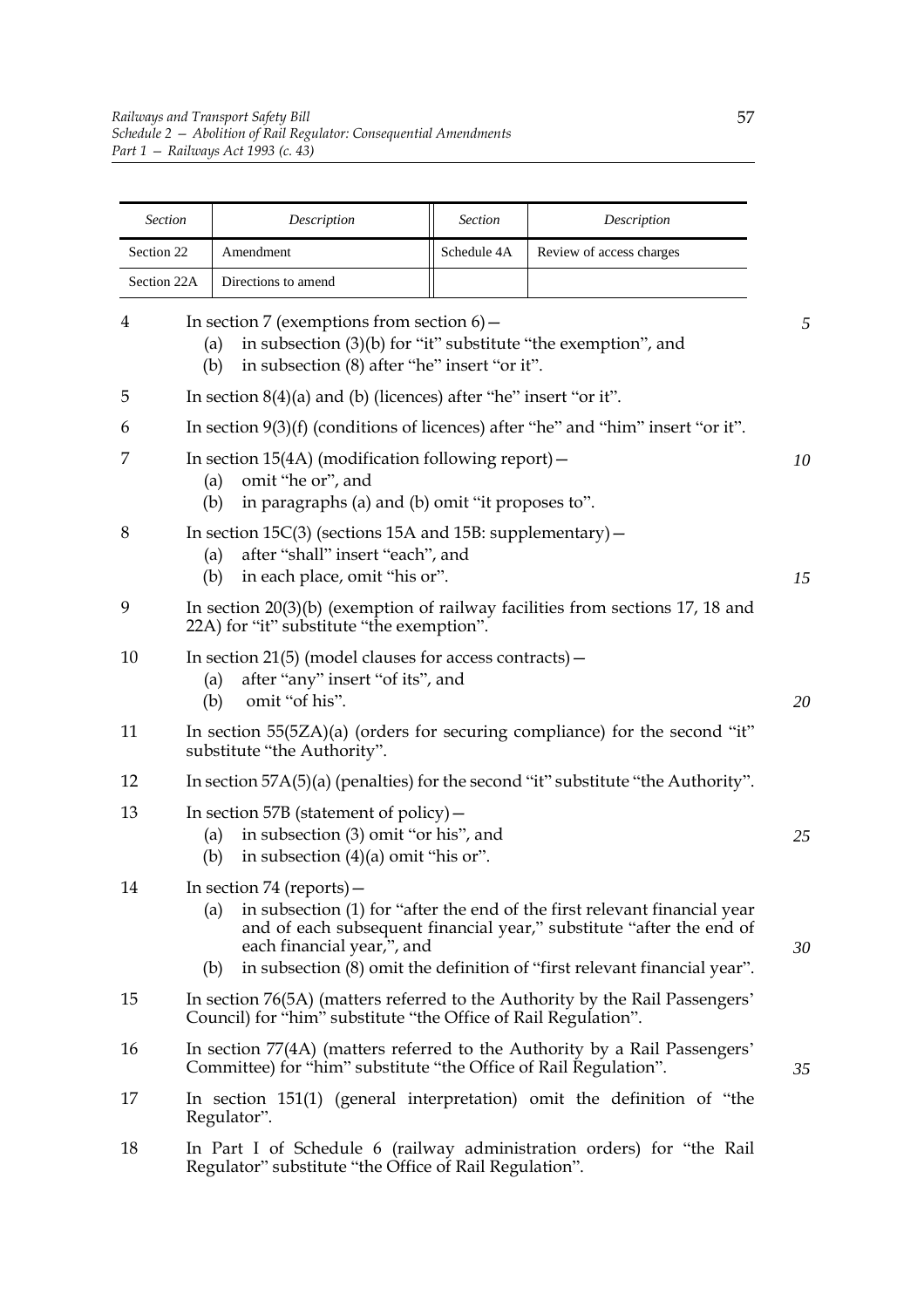*5*

# PART 2

# OTHER ACTS

19 In the following enactments for a reference to the Rail Regulator there shall

be substituted a reference to the Office of Rail Regulation—

# *General*

| (a)     | section 13 of the Transport Act 1962 (c. 46) (Boards' powers of<br>manufacture),                                                    |    |
|---------|-------------------------------------------------------------------------------------------------------------------------------------|----|
| (b)     | Schedule 2 to the Parliamentary Commissioner Act 1967 (c. 13)<br>(departments subject to jurisdiction),                             |    |
| (c)     | section 133 of the Fair Trading Act 1973 (c. 41) (disclosure of<br>information),                                                    | 10 |
| (d)     | section 174 of the Consumer Credit Act 1974 (c. 39) (disclosure of<br>information),                                                 |    |
| (e)     | section 10 of the Estate Agents Act 1979 (c. 38) (disclosure of<br>information),                                                    | 15 |
| (f)     | section 19 of the Competition Act 1980 (c. 21) (disclosure of<br>information),                                                      |    |
| (g)     | section 101 of the Telecommunications Act 1984 (c. 12) (disclosure of<br>information),                                              |    |
| (h)     | section 41A of the London Regional Transport Act 1984 (c. 32) (access<br>contracts),                                                | 20 |
| (i)     | section 74 of the Airports Act 1986 (c. 31) (disclosure of information),                                                            |    |
| (i)     | section 9E of the Company Directors Disqualification Act 1986 (c. 46)<br>(disqualification for competition infringement),           |    |
| (k)     | section 38 of the Consumer Protection Act 1987 (c. 43) (disclosure of<br>information),                                              | 25 |
| (1)     | Schedule 15 to the Water Industry Act 1991 (c. 56) (disclosure of<br>information),                                                  |    |
| (m)     | Schedule 24 to the Water Resources Act 1991 (c. 57) (disclosure of<br>information),                                                 | 30 |
| (n)     | Schedules 2 and 4 to the Deregulation and Contracting Out Act 1994<br>(c. 40) (sectoral regulators),                                |    |
| $\circ$ | sections 17, 21 and 22 of the Channel Tunnel Rail Link Act 1996 (c. 61)<br>(rail legislation and regulator),                        |    |
| (p)     | section 54 of, Part I of Schedule 10 to and Schedule 11 to the<br>Competition Act 1998 (c. 41) (regulators),                        | 35 |
| (q)     | sections 199, 200, 228(2) and (3) and 235 of, and paragraph 15 of<br>Schedule 18 to, the Greater London Authority Act 1999 (c. 29), |    |
| (r)     | Schedule 7 to the Postal Services Act 2000 (c. 26) (disclosure of<br>information),                                                  | 40 |
| (s)     | section 105 of the Utilities Act 2000 (c. 27) (disclosure of information),                                                          |    |
| (t)     | the following provisions of the Transport Act $2000$ (c. 38) $-$                                                                    |    |
|         | (i)<br>section 206 (strategies),                                                                                                    |    |
|         | section 216 (assumption of certain functions of Regulator),<br>(ii)                                                                 |    |
|         | paragraph 3 of Schedule 9 (disclosure of information),<br>(iii)                                                                     | 45 |
|         | paragraph 13 of Schedule 10 (disclosure of information),<br>(iv)                                                                    |    |
|         | Part III of Schedule 17 (transfers to SRA from Regulator), and<br>(v)                                                               |    |
|         |                                                                                                                                     |    |
|         |                                                                                                                                     |    |
|         |                                                                                                                                     |    |
|         |                                                                                                                                     |    |
|         |                                                                                                                                     |    |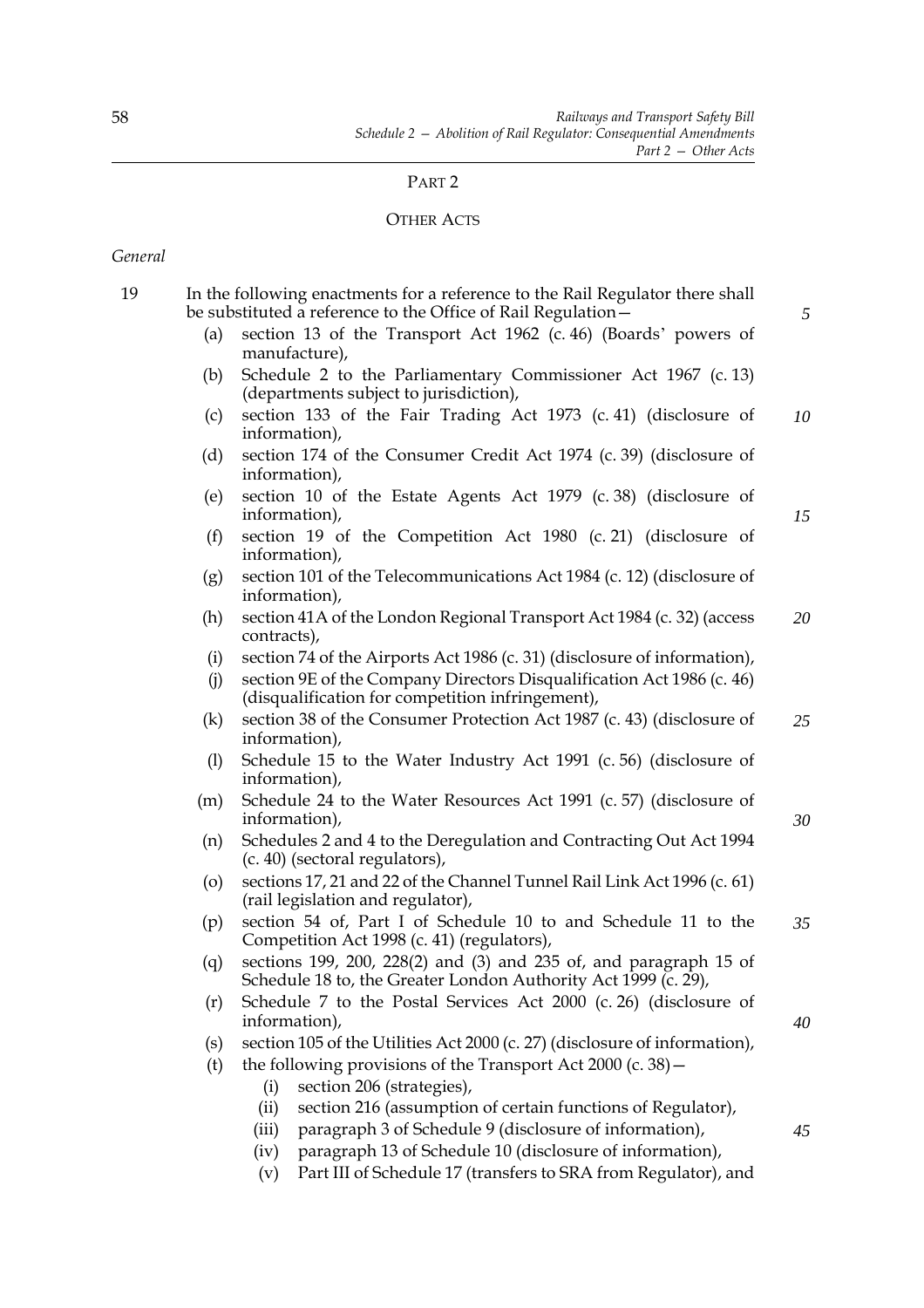# (vi) Part II of Schedule 26 (transfers to SRA: tax), and

- (u) sections 136 and 168 of the Enterprise Act 2002 (c. 40) (investigations and regulated markets).
- 20 In addition to the amendments effected by paragraph 19, the following enactments shall be amended as specified.

*House of Commons Disqualification Act 1975 (c. 24)*

- 21 In Schedule 1 to the House of Commons Disqualification Act 1975 (offices disqualifying for membership)—
	- (a) in Part II (bodies of which all members are disqualified) at the appropriate place insert—
		- "The Office of Rail Regulation.", and
	- (b) in Part III (other disqualifying offices) omit the entry relating to the Rail Regulator.

*Channel Tunnel Rail Link Act 1996 (c. 61)*

- 22 In sections 21 and 22 of the Channel Tunnel Rail Link Act 1996—
	- (a) for "he" and "him", where they refer to the Rail Regulator, substitute "it", and
	- (b) for "his", where it refers to the Rail Regulator, substitute "its".

*Greater London Authority Act 1999 (c. 29)*

- 23 For section 228(1) of the Greater London Authority Act 1999 (the heading to which becomes "PPP arbiter also Member of Office of Rail Regulation: duties of staff") substitute— *20*
	- "(1) Subsections (2) and (3) shall apply while a member of the Office of Rail Regulation holds the office of PPP arbiter."

*Financial Services and Markets Act 2000 (c. 8)*

24 In the table in Part I of Schedule 19 to the Financial Services and Markets Act 2000 (competition information) for the entry numbered 11 substitute—

"11 The Office of Rail Regulation. | Any function of that office under a

specified enactment."

#### SCHEDULE 3 Section 15

*30*

#### ABOLITION OF RAIL REGULATOR: SAVINGS, &C.

- 1 Section 15 shall not affect the validity of anything done by or in relation to the Rail Regulator before commencement.
- 2 Anything done by or in relation to the Rail Regulator which has effect at commencement shall, so far as necessary for continuing its effect after *35*

*5*

*10*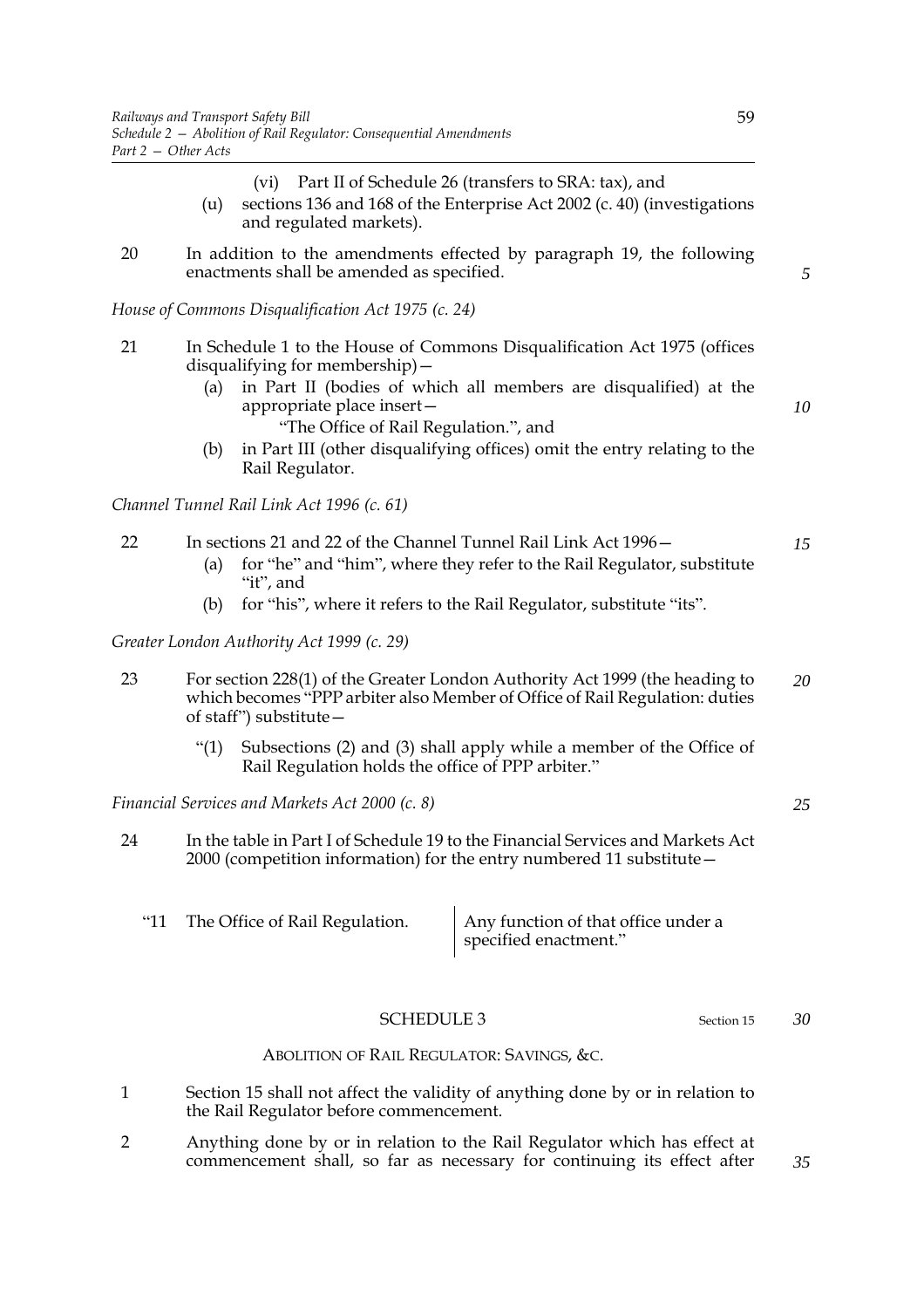commencement, have effect as if done by or in relation to the Office of Rail Regulation.

- 3 Anything (including any legal proceedings) which at commencement is in the process of being done by or in relation to the Rail Regulator may be continued by or in relation to the Office of Rail Regulation.
- 4 A reference in any enactment, instrument or other document to the Rail Regulator shall, so far as necessary or appropriate in consequence of section 15, be treated after commencement as a reference to the Office of Rail Regulation.
- 5 (1) Section 15 is without prejudice to any personal right or liability of any person who held the office of the Rail Regulator. *10*
	- (2) In particular, the Secretary of State may continue to make payments in accordance with arrangements made before commencement for or in respect of a pension for a person who held the office of the Rail Regulator.
	- (3) The Secretary of State may pay compensation to the last person who held the office of the Rail Regulator. *15*
- 6 Section 15 is without prejudice to any function, property, right or liability of the International Rail Regulator.
- 7 In this Schedule "commencement" means the coming into force of section 15.

#### SCHEDULE 4 Section 17

#### BRITISH TRANSPORT POLICE AUTHORITY

#### PART 1

#### **MEMBERSHIP**

### *Appointment*

- 1 (1) The Secretary of State— (a) shall appoint the members of the Authority, and (b) shall ensure that the number of members is an odd number neither lower than 11 nor higher than 17. (2) The Secretary of State may by order amend sub-paragraph (1)(b) so as to substitute a different number for a number specified. (3) An order under sub-paragraph (2) may not be made unless the Secretary of State has consulted the Authority. 2 (1) The Secretary of State shall so far as is reasonably practicable ensure that the membership of the Authority includes— (a) at least four persons who have knowledge of and experience in relation to the interests of persons travelling by railway, (b) at least four persons who have knowledge of and experience in relation to the interests of persons providing railway services, (c) a person nominated by the Strategic Rail Authority, *30 35*
	-

*5*

*25*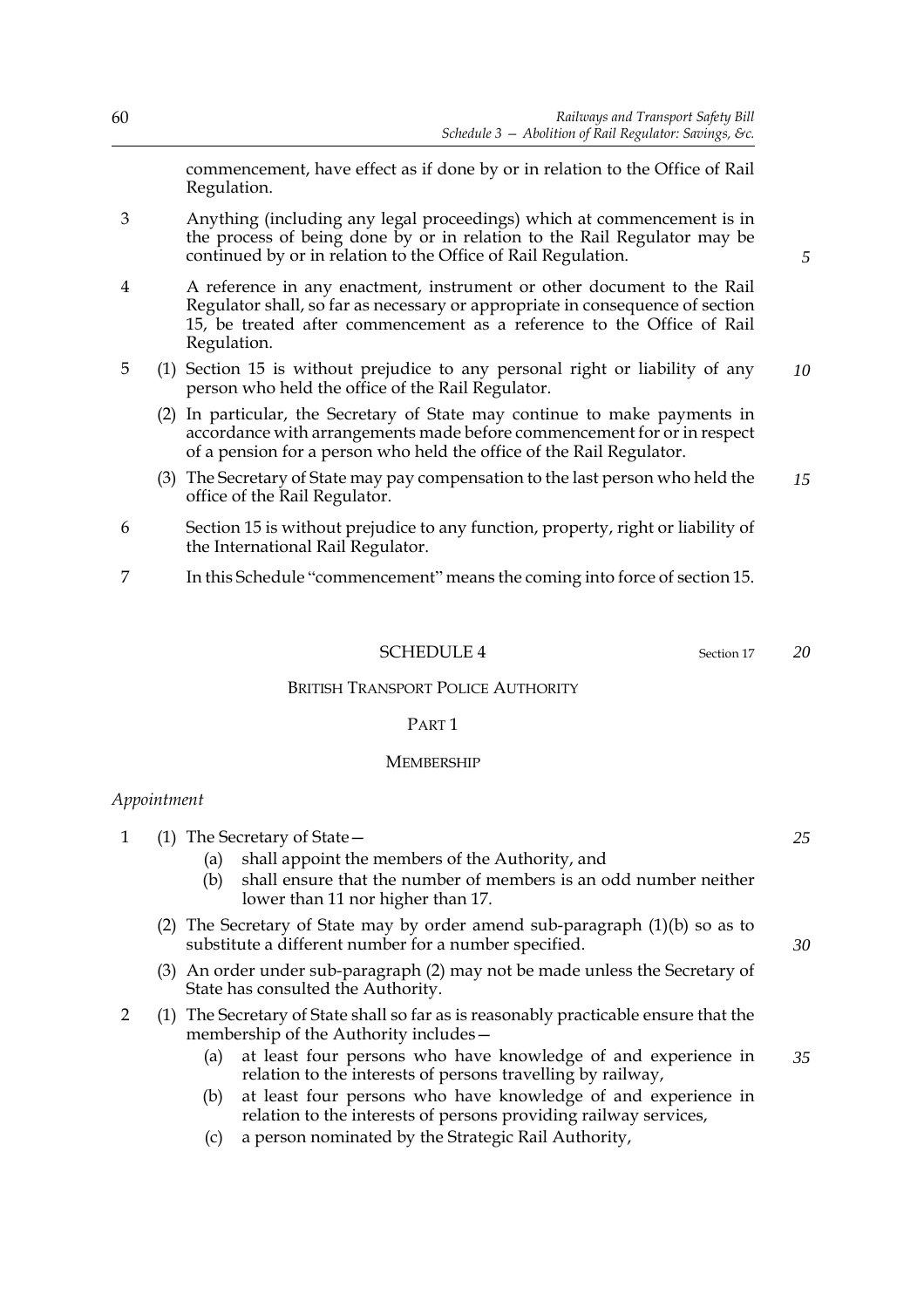- (d) a person who has knowledge of the interests of persons in Scotland and who is appointed following consultation with the Scottish Ministers,
- (e) a person who has knowledge of the interests of persons in Wales and who is appointed following consultation with the National Assembly for Wales, and
- (f) a person who has knowledge of the interests of persons in England.
- (2) A person may be appointed so as to satisfy, or to contribute to satisfying, more than one paragraph of sub-paragraph (1).
- (3) In appointing members of the Authority the Secretary of State shall have regard to the desirability of appointing persons who have experience of and have shown capacity in relation to matters relevant to the policing of the railways. *10*

#### *Tenure*

- 3 (1) A member of the Authority shall hold and vacate office in accordance with the terms of his appointment (subject to the provisions of this Schedule). *15*
	- (2) A member of the Authority may resign by notice to the Secretary of State, which must be—
		- (a) in writing, and
		- (b) copied to the Authority.
	- (3) The Secretary of State may dismiss a member of the Authority if—
		- (a) he is absent from meetings of the Authority during a period of more than three months without permission of the Authority,
		- (b) he is convicted of an offence, or
		- (c) the Secretary of State thinks that the member is unable, unfit or unwilling to perform his functions as a member (whether because of illness or otherwise). *25*

#### *Chairman and deputy chairman*

- 4 (1) The Secretary of State shall appoint a member of the Authority as its chairman.
	- (2) The chairman shall perform such functions as may be assigned to him by the Secretary of State.
- 5 (1) The Secretary of State may appoint a member of the Authority as its deputy chairman.
	- (2) The deputy chairman—
		- (a) may act for the chairman when he is unable to act or unavailable, and
		- (b) shall perform such other functions as may be assigned or delegated to him by the chairman.
- 6 The Secretary of State may not appoint as chairman or deputy chairman of the Authority a member who—
	- (a) is an officer or employee of a body which is required to enter into a police services agreement, or
	- (b) was nominated for membership by the Strategic Rail Authority.

*5*

*35*

*30*

*20*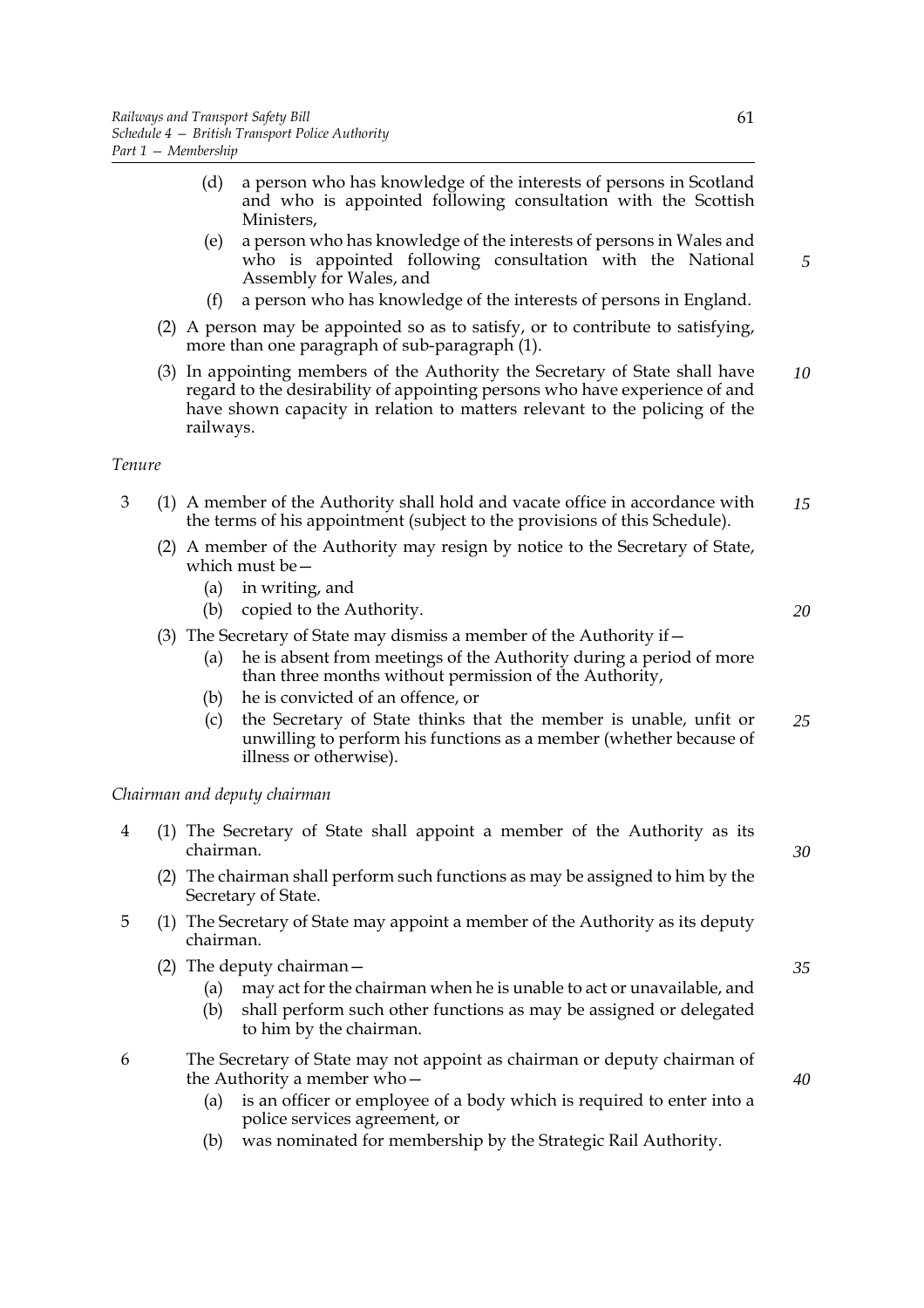# *Disqualification*

- 7 (1) A person under the age of 21 shall not be eligible for appointment as a member of the Authority.
	- (2) A person shall not be eligible for appointment as a member of the Authority while he—
		- (a) is an officer or employee of the Authority,
		- (b) is a constable,
		- (c) is an officer or employee of a police authority within the meaning of section 101 of the Police Act 1996 (c. 16) (interpretation), or
		- (d) is an officer or employee of a police authority within the meaning of section 50 of the Police (Scotland) Act 1967 (c. 77) (interpretation). *10*
	- (3) A person shall not be eligible for appointment as a member of the Authority if he is the subject of  $-$ 
		- (a) a bankruptcy restrictions order (or interim order),
		- (b) a disqualification order under the Company Directors Disqualification Act 1986 (c. 46) or under Part II of the Companies (Northern Ireland) Order 1989 (S.I. 1989/2404 (N.I. 18)), or *15*
		- (c) an order under section 429(2)(b) of the Insolvency Act 1986 (c. 45) (disability imposed on revoking administration order under County Courts Act 1984).
	- (4) A person shall not be eligible for appointment as a member of the Authority if his estate has been sequestrated in Scotland or if, under Scots law, he has made a composition or arrangement with, or granted a trust deed for, his creditors.
	- (5) If a person is convicted of an offence for which he is sentenced to imprisonment for a term of at least three months, he shall not be eligible for appointment as a member of the Authority during the period of five years beginning with the date of the conviction. *25*
- 8 If a member of the Authority becomes ineligible for appointment his membership shall lapse.

# PART 2

#### **PROCEEDINGS**

#### *Standards of conduct*

- 9 (1) The Authority shall make a code of practice establishing standards for the conduct of members.
	- (2) The code of practice must make provision similar to that of the model code issued by the Secretary of State under section 50 of the Local Government Act 2000 (c. 22) (local government: conduct).
	- (3) Before making the code of practice the Authority shall—
		- (a) submit a draft to the Secretary of State, and
		- (b) obtain his approval of it.

*35*

*30*

*5*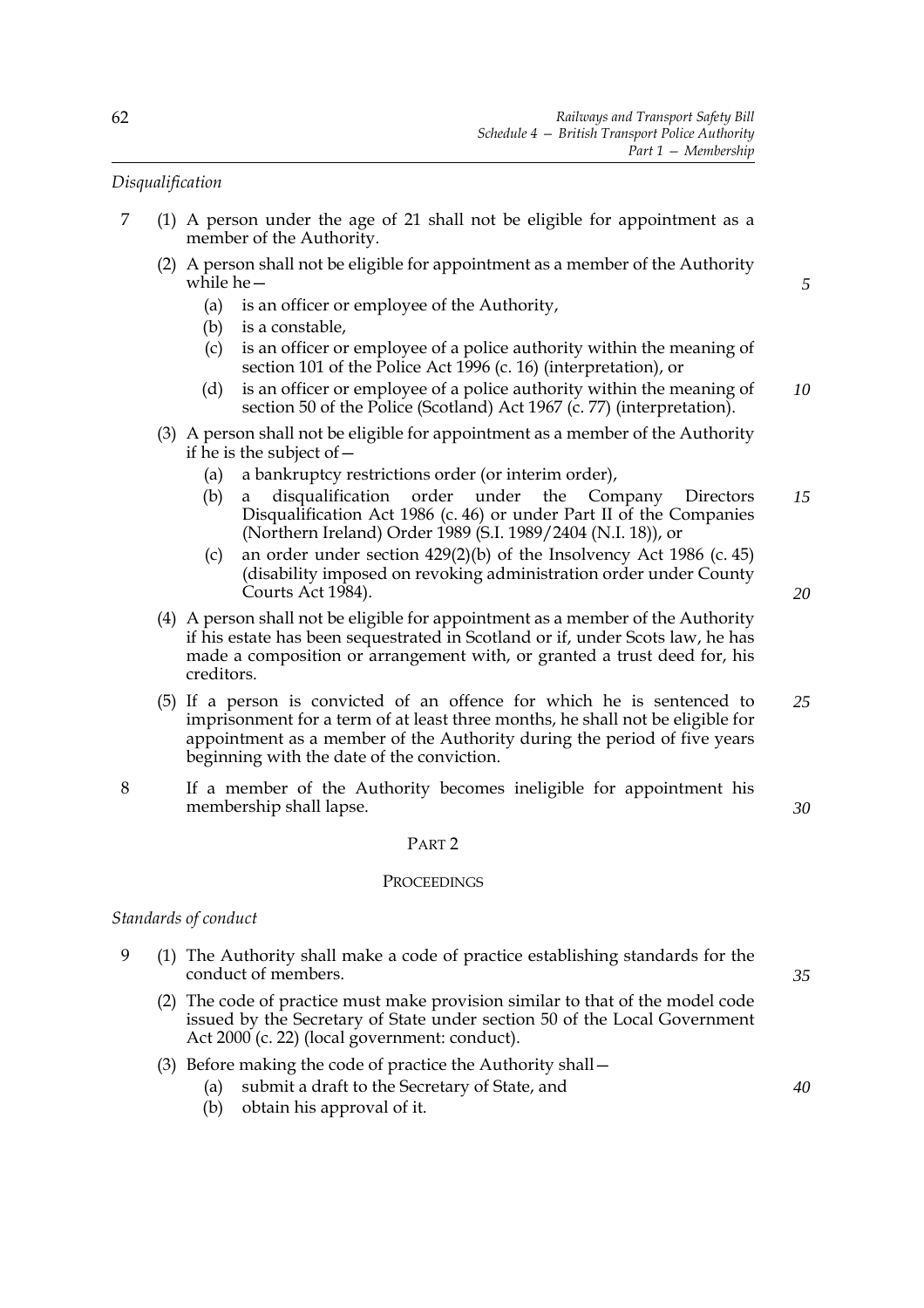#### *Staff*

10 The Authority may—

- (a) appoint staff;
- (b) delegate a function to staff.
- 11 In particular, the Authority shall appoint -
	- (a) a Treasurer with responsibility for ensuring the proper management of the Authority's finances, and
	- (b) a clerk with responsibilities, assigned by the Authority, similar to those of the head of a local authority's paid service under section 4 of the Local Government and Housing Act 1989 (c. 42).

#### *Committees*

12 The Authority may—

- (a) establish a committee (which may include persons who are not members of the Authority);
- (b) delegate a function to a committee established under paragraph (a). *15*

### *Procedure*

- 13 The Authority shall determine its practice and procedure (subject to the provisions of this Schedule).
- 14 (1) The Authority shall conduct its proceedings in public.
	- (2) The Authority—
		- (a) may disapply sub-paragraph (1) in respect of proceedings which the Authority thinks should be conducted in private, and
		- (b) may exclude a specified person from proceedings.

# *Validity of proceedings*

| 15 | The validity of proceedings of the Authority shall not be affected by $-$ |  |
|----|---------------------------------------------------------------------------|--|
|    | (a) a vacancy in the membership,                                          |  |
|    | (b) a vacancy in the office of chairman,                                  |  |

- (c) a defect in the appointment of a member, of the chairman or of the deputy chairman, or
- (d) the participation of a person whose membership has lapsed. *30*

# PART 3

#### MONEY AND PROPERTY

# *The British Transport Police Fund*

- 16 The Authority shall establish a fund to be known as the British Transport Police Fund. *35*
- 17 The Authority shall—
	- (a) maintain accounts of the British Transport Police Fund, and
	- (b) make arrangements to have the accounts for each financial year audited.

*5*

*10*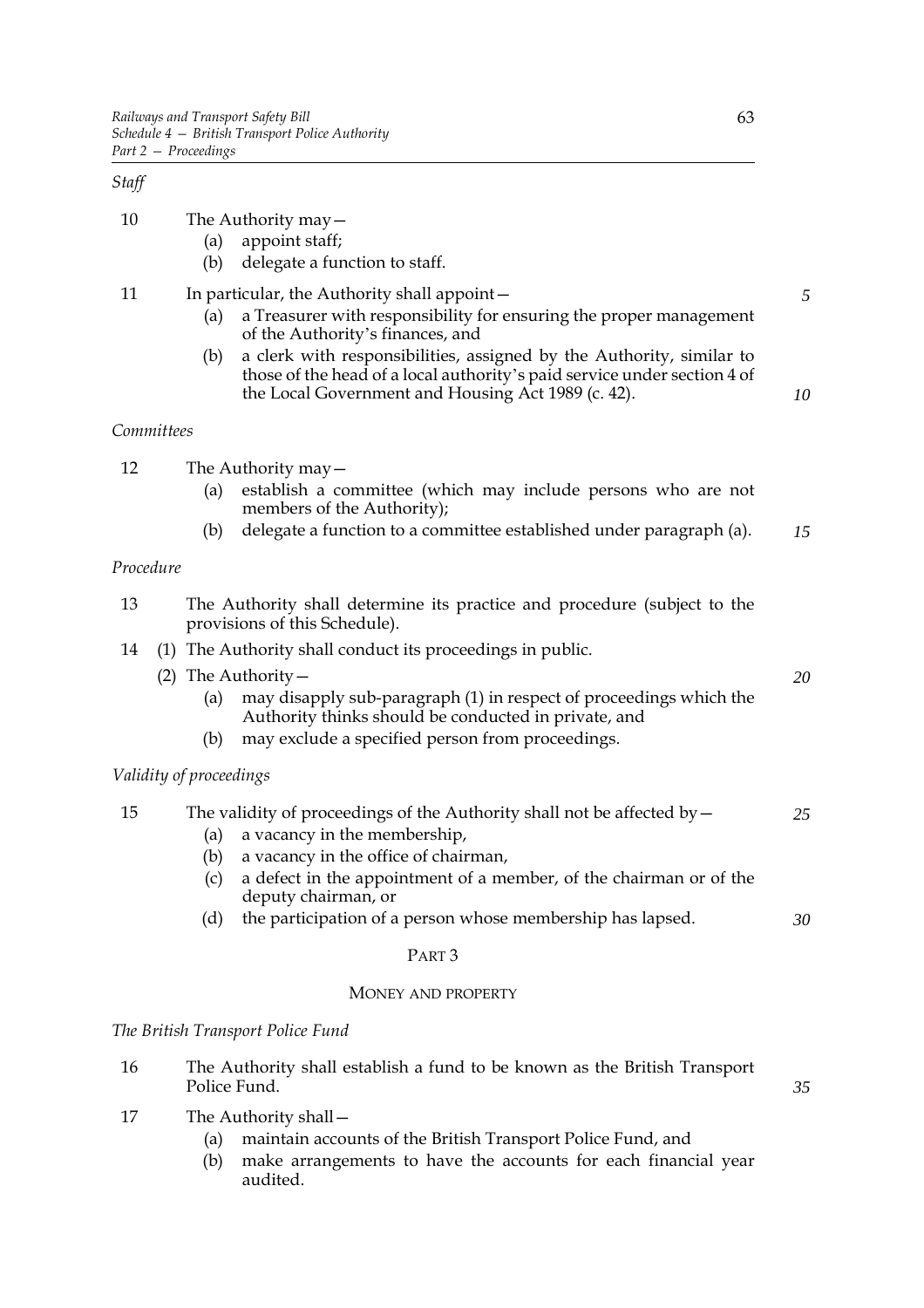18 All expenditure of the Authority shall be made by way of payment out of the British Transport Police Fund.

*Budget*

| expenditure and income for the year.                                                                                                                                                                                        | 5                                                                                                                                                                                                                                                                                                                                                               |
|-----------------------------------------------------------------------------------------------------------------------------------------------------------------------------------------------------------------------------|-----------------------------------------------------------------------------------------------------------------------------------------------------------------------------------------------------------------------------------------------------------------------------------------------------------------------------------------------------------------|
| the Treasurer, and<br>(a)<br>the Chief Constable.<br>(b)                                                                                                                                                                    |                                                                                                                                                                                                                                                                                                                                                                 |
| by majority vote at a meeting of the Authority,<br>(a)<br>with at least half of the members of the Authority voting in favour,<br>(b)<br>and                                                                                | 10                                                                                                                                                                                                                                                                                                                                                              |
| with at least half of the members who vote being neither officers of<br>(c)<br>nor employed by a person who has entered into, or is required to<br>enter into, a police services agreement.                                 | 15                                                                                                                                                                                                                                                                                                                                                              |
| sub-paragraph (1) the Secretary of State may set a budget for the Authority<br>for the year.                                                                                                                                |                                                                                                                                                                                                                                                                                                                                                                 |
| consult-<br>each member of the Authority,<br>(a)<br>the Treasurer, and<br>(b)<br>the Chief Constable.<br>(c)                                                                                                                | 20                                                                                                                                                                                                                                                                                                                                                              |
| The Authority shall make an estimate of the likely ratio of customers'<br>contributions in accordance with section $31(4)(b)$ –<br>before and in relation to each consecutive period of five financial<br>(a)<br>years, and | 25                                                                                                                                                                                                                                                                                                                                                              |
|                                                                                                                                                                                                                             | (1) The Authority shall before each financial year set a budget of expected<br>(2) Before setting a budget the Authority shall consult-<br>(3) A budget must be set by a decision taken -<br>(4) If the Authority has not immediately before a financial year complied with<br>(5) Before setting a budget under sub-paragraph (4) the Secretary of State shall |

(b) at such other times and in relation to such other periods as the Authority think appropriate.

*Members: remuneration, allowances, &c.*

- 21 (1) The Authority shall publish arrangements for the making of payments to or in respect of members or former members whether by way of or in respect  $of-$ 
	- (a) remuneration,
	- (b) allowances,
	- (c) expenses,
	- (d) compensation, or
	- (e) gratuity.
	- (2) The first arrangements published under this paragraph shall come into force—
		- (a) on being made, or
		- (b) at such later time as they may specify.

*35*

*30*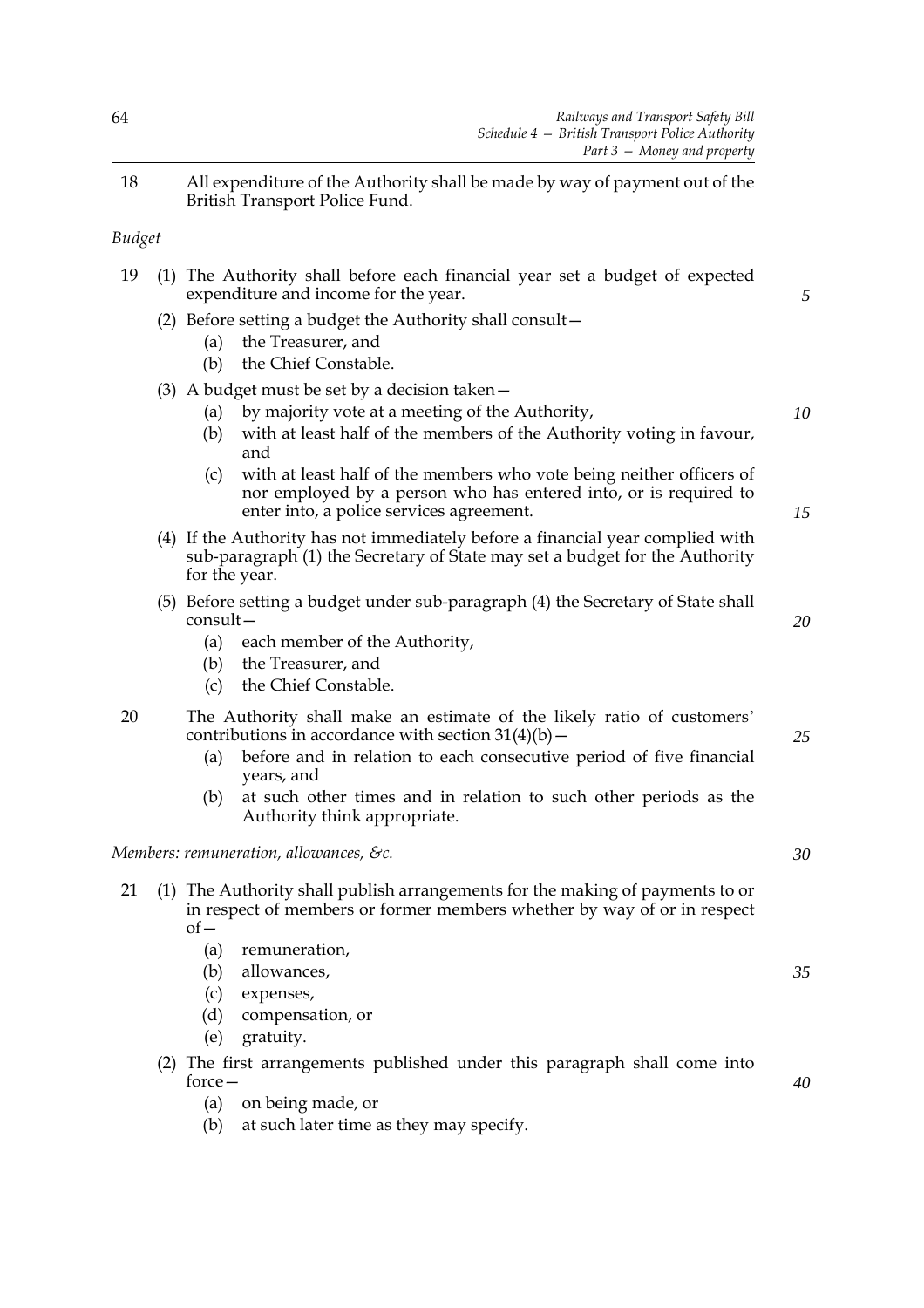- (3) Subsequent arrangements published under this paragraph shall come into force at the end of the period of 12 months beginning with the date of publication.
- (4) Arrangements under this paragraph may not be made without the consent of the Secretary of State.
- (5) Arrangements under this paragraph shall, in particular, provide that compensation may be paid by the Authority to a person who ceases to be a member only if the Secretary of State thinks it appropriate because of special circumstances.
- (6) The Authority may make payments in accordance with arrangements published under this paragraph. *10*

*General staff: remuneration, allowances, &c.*

- 22 (1) The Authority may make payments to or in respect of staff or former staff whether by way of or in respect of  $-$ 
	- (a) remuneration,
	- (b) allowances,
	- (c) expenses,
	- (d) compensation, or
	- (e) gratuity.
	- (2) In this paragraph "staff" does not include a constable, cadet or civilian employee of the Police Force. *20*

*Constables, &c.: remuneration, allowances, &c.*

- 23 (1) The Authority may make payments to or in respect of a person who is or has been a constable, cadet or civilian employee of the Police Force—
	- (a) in accordance with the terms of the person's appointment, and *25*
	- (b) subject to any provision made by or under this Act.
	- (2) The Authority may make payments to or for a person who is or has been a constable of the Police Force in respect of proceedings brought against the person in relation to anything done or not done in the course of or in connection with his duties.
	- (3) The Authority may on the recommendation of the Chief Constable make a payment to a constable or cadet by way of reward for—
		- (a) exceptional diligence, or
		- (b) other specially meritorious conduct.

#### *Pensions*

- 24 (1) This paragraph applies in relation to any pension scheme which—
	- (a) had effect before the commencement of this Schedule principally or exclusively for the benefit of constables of the old transport police (within the meaning of section 70(3)), and
	- (b) has effect after the commencement of this Schedule (whether or not wholly or partly by virtue of an order under that section) principally or exclusively for the benefit of constables of the Police Force. *40*
	- (2) The Secretary of State may by order vary—

*5*

*15*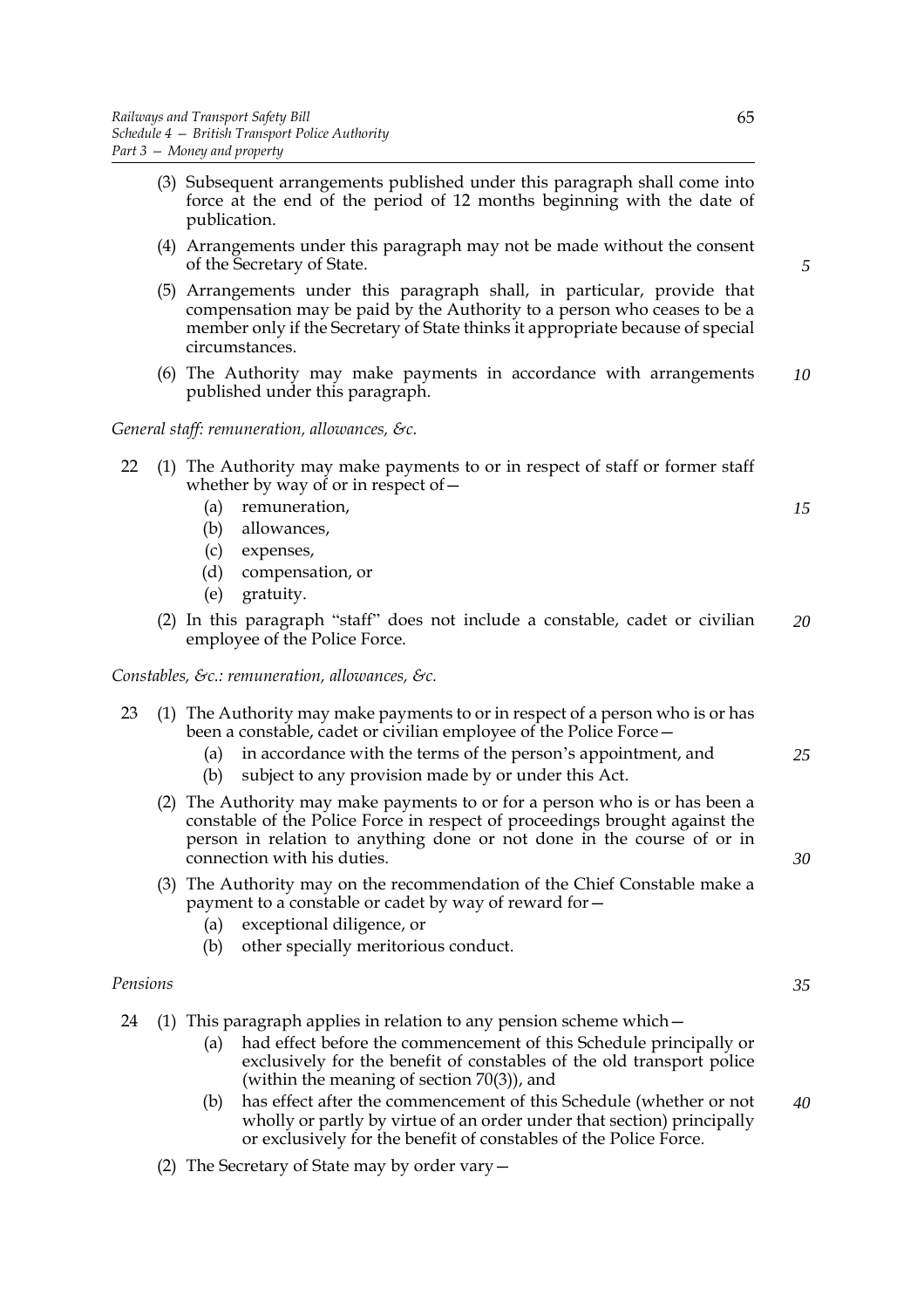(a) the terms of the scheme;

|  | (b)<br>arrangements relating to the operation of the scheme. |  |
|--|--------------------------------------------------------------|--|
|  |                                                              |  |

- (3) An order under sub-paragraph (2) may, in particular—
	- (a) amend an instrument under which a scheme has effect;
	- (b) amend an instrument regulating a scheme;
	- (c) make provision about the manner in which a scheme can be amended;
	- (d) make provision about the exercise of functions under a scheme;
	- (e) confer a function (which may include a discretionary function) on the Secretary of State.
- (4) An order under sub-paragraph (2) may not—
	- (a) make provision about—
		- (i) the persons who may participate in a scheme,
		- (ii) contributions by participants,
		- (iii) contributions by employers of participants,
		- (iv) the investment of assets, or
		- (v) the winding up of all or part of the scheme,
	- (b) prevent approval of a scheme under Chapter I of Part XIV of the Income and Corporation Taxes Act 1988 (c. 1) (retirement benefit schemes), or
	- (c) prevent a scheme from being a contracted-out scheme for the purposes of Part III of the Pension Schemes Act 1993 (c. 48) or of the Pension Schemes (Northern Ireland) Act 1993 (c. 49).
- (5) Section 67(2) to (4) of the Pensions Act 1995 (c. 26) (restriction on power to alter pension scheme) shall apply to the power conferred by sub-paragraph (2) (except in so far as may be prescribed under section 67(5)(b) of that Act). *25*
- (6) Provision made under sub-paragraph (2) shall have effect only in so far as it is consistent with provision made under Schedule 11 to the Railways Act 1993 (c. 43).
- (7) An order under sub-paragraph (2) may not be made unless the Secretary of State has consulted the trustees of any scheme to which the order relates. *30*
- 25 (1) The Authority may with the consent of the Secretary of State arrange for the establishment of a pension scheme for the benefit of members or staff.
	- (2) A scheme established under sub-paragraph (1) may confer a function (which may include a discretionary function) on the Secretary of State.
	- (3) In this paragraph "staff" includes a constable, cadet or civilian employee of the Police Force.
- 26 The Authority may make payments—
	- (a) under a scheme in relation to which paragraph 24 applies;
	- (b) under a scheme which continues to have effect by virtue of or in accordance with an order under section 70(3); *40*
	- (c) under a scheme which is established under paragraph 25;
	- (d) otherwise in respect of pensions for members, former members, staff or former staff.

*35*

*5*

*10*

*15*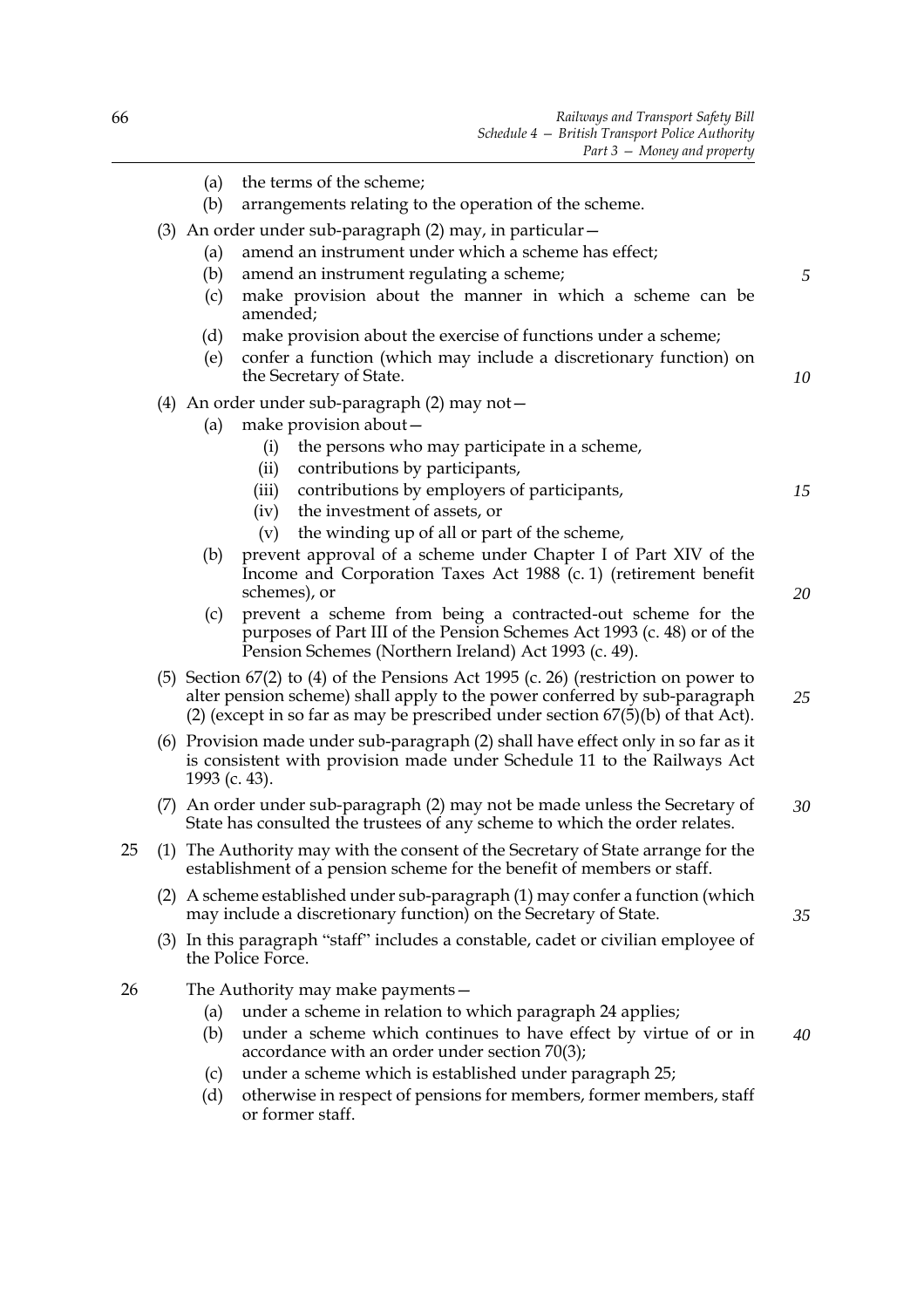#### *Income*

- 27 The Secretary of State may make a payment to the Authority—
	- (a) by way of grant (subject to such conditions, if any, as the Secretary of State may specify), or
	- (b) by way of loan (on such terms, as to interest or otherwise, as the Secretary of State may specify).
- 28 The Authority may accept money or other property, by way of grant, loan or otherwise, from any person (whether or not subject to conditions or terms).
- 29 The Authority may borrow money only from or with the consent (which may be general or specific) of the Secretary of State.
- 30 All money received by the Authority shall be paid into the British Transport Police Fund.

#### *Property*

31 The Authority may acquire, develop or dispose of property.

#### *Financial year*

32 The financial year of the Authority shall be the period of twelve months ending with 31st March.

# PART 4

#### **MISCELLANEOUS**

## *Status*

- 33 (1) The Authority shall not be regarded as the servant or agent of the Crown or as enjoying any status, immunity or privilege of the Crown.
	- (2) Property of the Authority shall not be regarded as property of or held on behalf of the Crown.
	- (3) Membership of or employment by the Authority is not employment in the civil service of the State. *25*

#### SCHEDULE 5 Section 70

## BRITISH TRANSPORT POLICE: CONSEQUENTIAL AMENDMENTS

*British Transport Commission Act 1949 (c. xxix)*

1 Section 53 of the British Transport Commission Act 1949 (constables) shall cease to have effect.

*Railways Act 1993 (c. 43)*

2 Sections 132 and 133 of (and Schedule 10 to) the Railways Act 1993 (transport police) shall cease to have effect.

*5*

*10*

*15*

*20*

*30*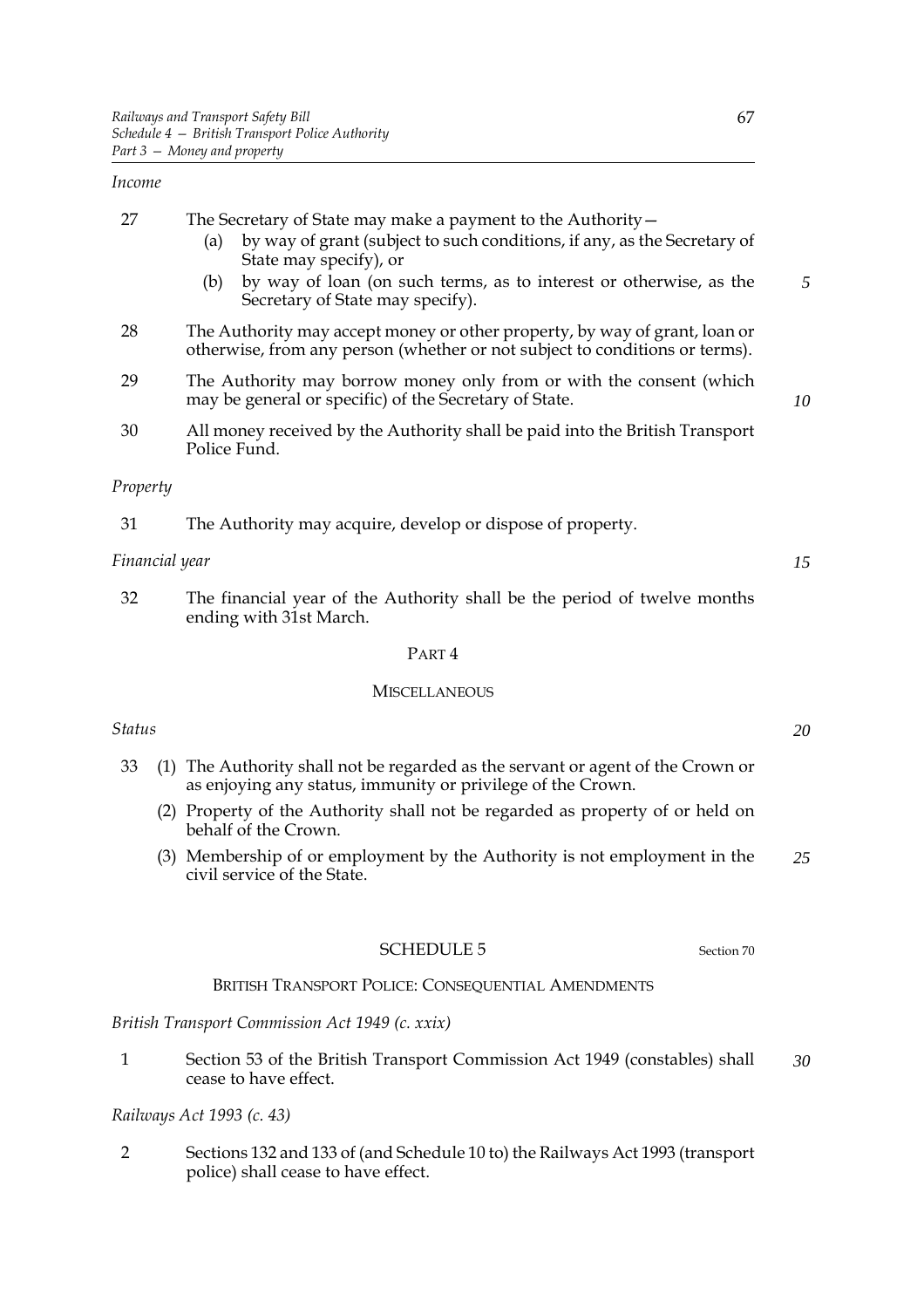*Anti-terrorism, Crime and Security Act 2001 (c. 24)*

3 Paragraphs 6 and 25 of Schedule 7 to the Anti-terrorism, Crime and Security Act 2001 (amendment of s. 43 of Police (Scotland) Act 1967 and s. 90 of Police Act 1996) shall cease to have effect.

# *General*

*5*

- 4 (1) In the enactments specified in sub-paragraph (2) and, in so far as necessary in consequence of Part 3 of this Act, in any other enactment, legislative or other instrument or document—
	- (a) a reference (whether or not as the "British Transport Police Force") to constables appointed under section 53 of the British Transport Commission Act 1949 shall be treated as a reference to the British Transport Police Force established by Part 3 of this Act, and
	- (b) a definition of the "British Transport Police Force" or the "British Transport Police" shall cease to have effect.
	- (2) The enactments referred to in sub-paragraph  $(1)$  are  $-$ 
		- (a) sections 11, 12, 17, 42 and 51 of the Police (Scotland) Act 1967 (c. 77) (general provisions, &c.),
		- (b) sections 54 and 57 of the Firearms Act 1968 (c. 27) (Crown application),
		- (c) sections 35, 36, 63A and 118 of the Police and Criminal Evidence Act 1984 (c. 60) (custody, &c.), *20*
		- (d) sections 2, 2A and 2B of the Ministry of Defence Police Act 1987 (c. 4) (jurisdiction),
		- (e) sections 54, 75, 87 and 89 of the Road Traffic Offenders Act 1988 (c. 53) (fixed penalty),
		- (f) sections 60 and 60AA of the Criminal Justice and Public Order Act 1994 (c. 33) (stop and search, &c.),
		- (g) section 64 of the Disability Discrimination Act 1995 (c. 50) (Crown application),
		- (h) sections 23, 24, 25, 30, 91 and 101 of the Police Act 1996 (c. 16) (jurisdiction, &c.), *30*
		- (i) sections 6, 9, 46, 55, 90, 93 and 94 of the Police Act 1997 (c. 50) (appointments, &c.),
		- (j) sections 1 and 16 of the Crime and Disorder Act 1998 (c. 37) (antisocial behaviour and truancy),
		- (k) sections 34, 44, 121 and 122 of the Terrorism Act 2000 (c. 11) (powers),
		- (l) section 100 of the Anti-terrorism, Crime and Security Act 2001 (c. 24) (jurisdiction of transport police), and
		- (m) sections 26, 43, 82 and 106 of the Police Reform Act 2002 (c. 30) (cooperation, safety and nationality).

# SCHEDULE 6 Section 100

CONVENTION ON INTERNATIONAL CARRIAGE BY RAIL

*PROVISION WHICH MAY BE INCLUDED IN REGULATIONS MADE UNDER OR* 

*15*

*10*

*35*

*40*

*25*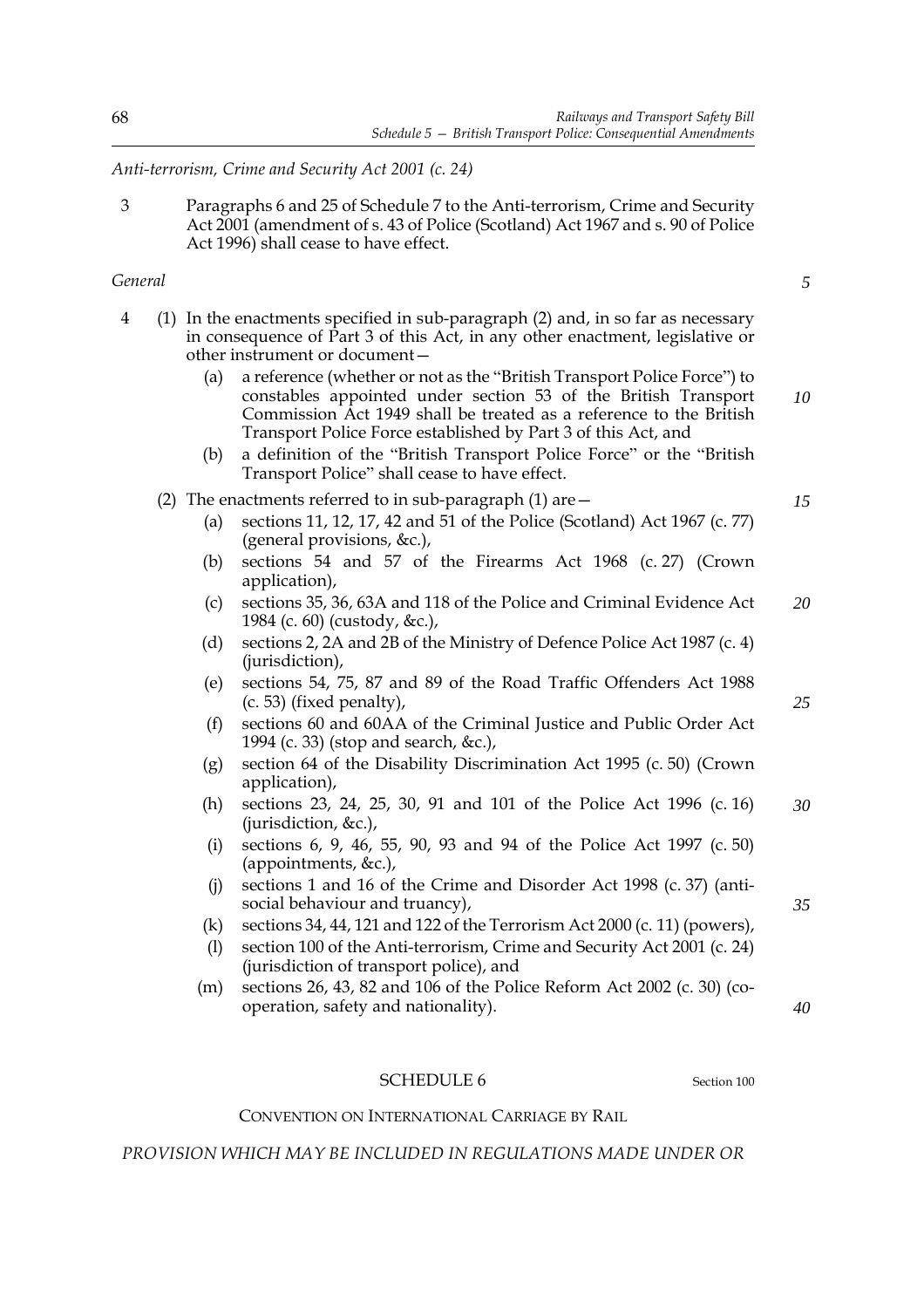# *BY VIRTUE OF SECTION* 100

# *Introduction*

| muvaatuvu      |            |                                                                                                                                                                                                                                                                               |    |
|----------------|------------|-------------------------------------------------------------------------------------------------------------------------------------------------------------------------------------------------------------------------------------------------------------------------------|----|
| 1              | (a)<br>(b) | (1) In this Schedule "regulations" means regulations which are made $-$<br>in connection with the Convention specified in section 100(1), and<br>under section 100(1) or section 2 of the European Communities Act<br>1972 (c. 68) (implementation of Community obligations). | 5  |
|                |            | (2) An expression used in this Schedule and in the Convention has the same<br>meaning in this Schedule as in the Convention.                                                                                                                                                  |    |
|                |            | $(3)$ In this Schedule –                                                                                                                                                                                                                                                      |    |
|                |            | "court" includes "tribunal", and<br>"legal proceedings" includes arbitration.                                                                                                                                                                                                 | 10 |
| General        |            |                                                                                                                                                                                                                                                                               |    |
| $\overline{2}$ |            | Regulations $may -$                                                                                                                                                                                                                                                           |    |
|                | (a)        | make provision enabling a right or duty arising under the<br>Convention to be enforced;                                                                                                                                                                                       | 15 |
|                | (b)        | deal with any matter arising out of or related to the Convention;                                                                                                                                                                                                             |    |
|                | (c)        | supplement or amplify a provision of the Convention;                                                                                                                                                                                                                          |    |
|                | (d)        | amend an enactment;<br>apply, disapply or modify the effect of an enactment;                                                                                                                                                                                                  |    |
|                | (e)<br>(f) | confer jurisdiction on a court;                                                                                                                                                                                                                                               | 20 |
|                | (g)        | confer a function (which may include a discretionary function) on<br>the Secretary of State or a person appointed in accordance with the<br>regulations;                                                                                                                      |    |
|                | (h)        | impose a duty to co-operate with a person exercising a function<br>under the Convention or the regulations;                                                                                                                                                                   | 25 |
|                | (i)        | enable a fee to be charged in connection with an inspection or the<br>exercise of another function under the Convention or the regulations;                                                                                                                                   |    |
|                | (i)        | require a person to provide information to the Secretary of State or<br>another person;                                                                                                                                                                                       |    |
|                | (k)        | make provision about the disclosure of information;                                                                                                                                                                                                                           | 30 |
|                | (1)        | make provision about the admission of railway vehicles or other<br>railway material to international traffic, which may include<br>provision                                                                                                                                  |    |
|                |            | which concerns the movement or treatment of vehicles or<br>(i)<br>other material following admission;                                                                                                                                                                         | 35 |
|                |            | which concerns the movement or treatment of passengers<br>(ii)<br>following admission;                                                                                                                                                                                        |    |
|                | (m)        | make provision which applies generally or only in specific<br>circumstances;                                                                                                                                                                                                  |    |
|                | (n)        | make different provision for different circumstances;                                                                                                                                                                                                                         | 40 |
|                | $\circ$    | include consequential provision (which may include provision<br>amending or repealing an enactment);                                                                                                                                                                          |    |
|                | (p)        | include transitional, supplemental or incidental provision.                                                                                                                                                                                                                   |    |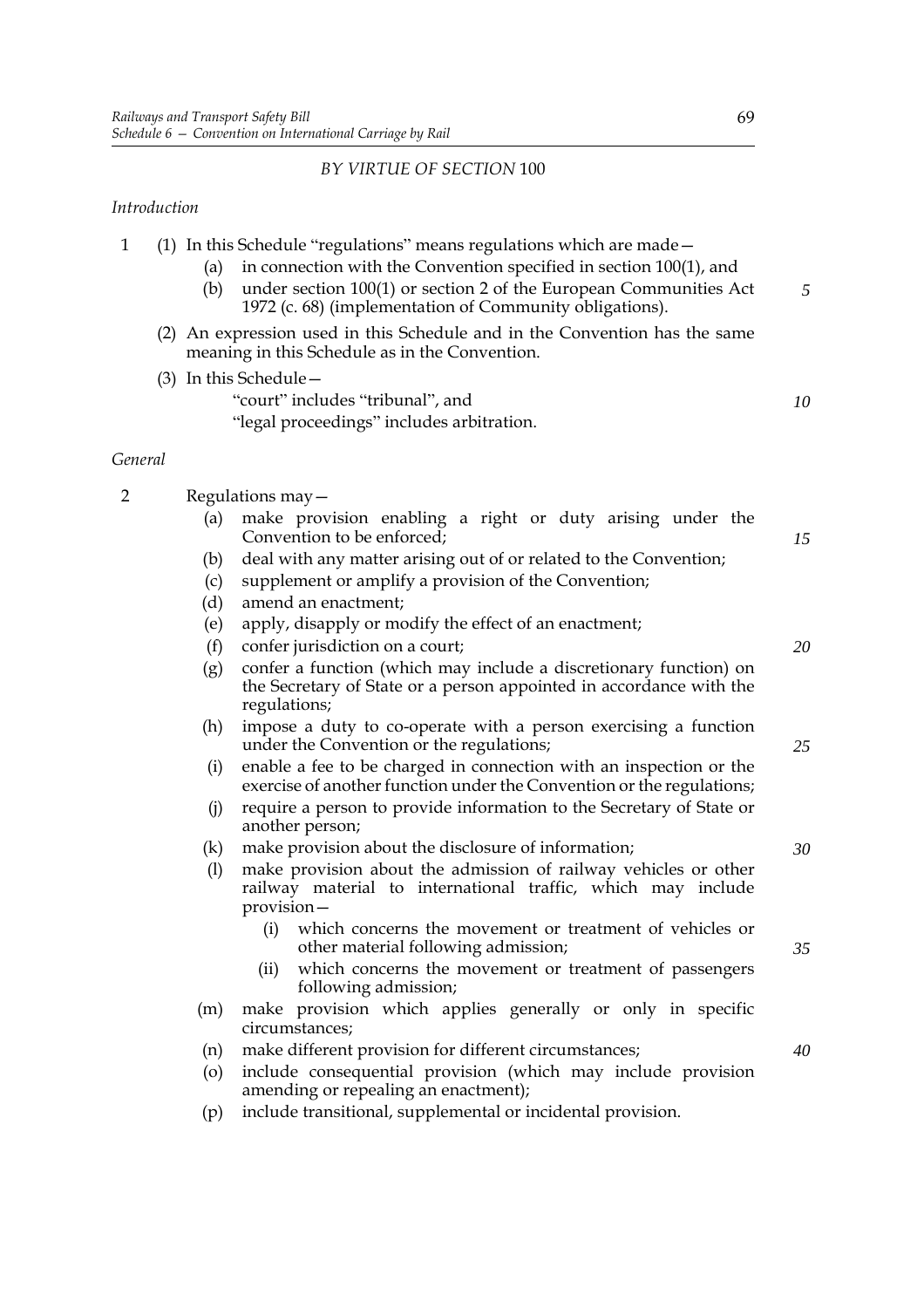*Changes to Convention*

| 3                |                          | (1) Regulations may make provision about modification of the Convention in<br>accordance with its provisions.                                                                                                                                         |    |
|------------------|--------------------------|-------------------------------------------------------------------------------------------------------------------------------------------------------------------------------------------------------------------------------------------------------|----|
|                  | (a)                      | (2) In particular, the regulations may $-$<br>provide for a reference to the Convention to be treated following<br>modification (whether occurring before or after the reference first<br>takes effect) as a reference to the Convention as modified; | 5  |
|                  | (b)<br>(c)               | make different provision in respect of modification by decision of a<br>committee and modification by decision of the General Assembly;<br>provide for a suspension under Article 35(4) of the Convention to be                                       | 10 |
|                  | (d)                      | disregarded except in so far as it relates to the United Kingdom;<br>give effect to a transitional provision made by or under the<br>Convention;                                                                                                      |    |
|                  | (e)                      | make transitional provision in relation to a modification of the<br>Convention.                                                                                                                                                                       | 15 |
|                  | reference to -           | (3) In this paragraph a reference to modification of the Convention includes a                                                                                                                                                                        |    |
|                  | (a)                      | the validation of a technical standard, and                                                                                                                                                                                                           |    |
|                  | (b)                      | the adoption of a uniform technical prescription.                                                                                                                                                                                                     |    |
| 4                |                          | Regulations may make provision about the publication of –                                                                                                                                                                                             | 20 |
|                  | (a)                      | a change to the list of parties to the Convention;                                                                                                                                                                                                    |    |
|                  | (b)                      | a declaration, objection or reservation by a party to the Convention;                                                                                                                                                                                 |    |
|                  | (c)                      | the suspension of part of the Convention in relation to a party;                                                                                                                                                                                      |    |
|                  | (d)                      | a modification of the Convention (including the validation of a<br>technical standard or the adoption of a uniform technical<br>prescription).                                                                                                        | 25 |
|                  | Imposition of conditions |                                                                                                                                                                                                                                                       |    |
| 5                | $may -$                  | (1) Regulations may specify conditions which must be satisfied before a person                                                                                                                                                                        |    |
|                  | (a)                      | exercise a right under the Convention, or                                                                                                                                                                                                             | 30 |
|                  | (b)                      | do something to which the Convention applies.                                                                                                                                                                                                         |    |
|                  |                          | (2) The conditions may, in particular, relate to $-$                                                                                                                                                                                                  |    |
|                  | (a)                      | the making of an application;                                                                                                                                                                                                                         |    |
|                  | (b)                      | the determination of an application by the Secretary of State or<br>another person;                                                                                                                                                                   | 35 |
|                  | (c)                      | the payment of a fee;                                                                                                                                                                                                                                 |    |
|                  | (d)                      | the provision of information;                                                                                                                                                                                                                         |    |
|                  | (e)                      | the display of a sign on a rail vehicle;                                                                                                                                                                                                              |    |
|                  | (f)                      | the attendance of a constable.                                                                                                                                                                                                                        |    |
| <b>Sanctions</b> |                          |                                                                                                                                                                                                                                                       | 40 |

- 6 (1) Regulations may provide a criminal or other sanction in connection with a duty arising under the Convention or the regulations.
	- (2) But regulations may not create a criminal offence which—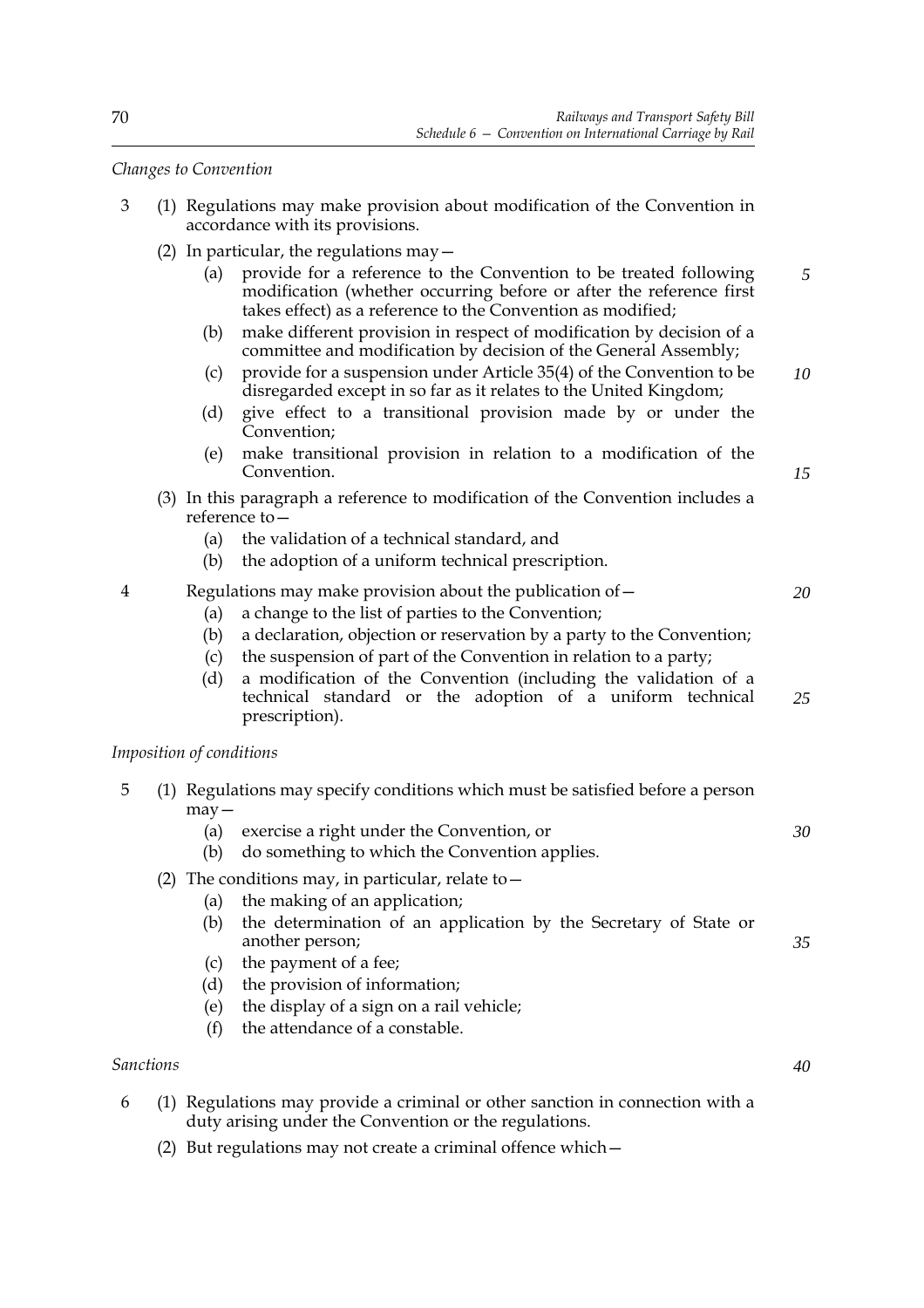- (a) is punishable with imprisonment, or
- (b) is punishable on summary conviction with a fine exceeding the statutory maximum or level 5 on the standard scale.
- (3) Sub-paragraph (2) shall not apply to an offence created in reliance on section 2(2) of the European Communities Act 1972 (c. 68).
- (4) Sub-paragraph (2) shall also not apply to an offence created by way of or in connection with a provision which—
	- (a) applies (with or without modification) a provision made in reliance on an Act other than this Act,
	- (b) is similar to provision made in reliance on an Act other than this Act, or *10*
	- (c) is made partly in reliance on this Act and partly in reliance on another Act.

# *Related legal proceedings*

- 7 (1) Regulations may make provision designed to prevent double recovery. *15*
	- (2) In particular, regulations may require or enable a court to  $-$ 
		- (a) have regard to the result or possible result of other proceedings, whether in the United Kingdom or elsewhere and whether actual or potential;
		- (b) make an award wholly or partly conditional on the result of other proceedings. *20*

# *Enforcement of judgments*

- 8 (1) Regulations may make provision about the enforcement of judgments.
	- (2) The regulations may, in particular, make provision about the application of Part I of the Foreign Judgments (Reciprocal Enforcement) Act 1933 (c. 13).

# *Special drawing rights*

- 9 (1) Regulations may make provision for the conversion of special drawing rights into sterling in connection with the application of the Convention or the regulations to legal proceedings.
	- (2) Regulations may, in particular—
		- (a) make provision by reference to determinations of the International Monetary Fund;
		- (b) require or enable a matter to be certified by or on behalf of the Treasury;
		- (c) provide for the proof and treatment of a certificate under paragraph (b); *35*
		- (d) enable a fee to be charged for the issue of a certificate under paragraph (b).

# *Saving*

| 10 | This Schedule is without prejudice to the generality of $-$ |  |
|----|-------------------------------------------------------------|--|
|    |                                                             |  |

- (a) section 100(1), or
- (b) section 2 of the European Communities Act 1972.

*5*

*25*

*30*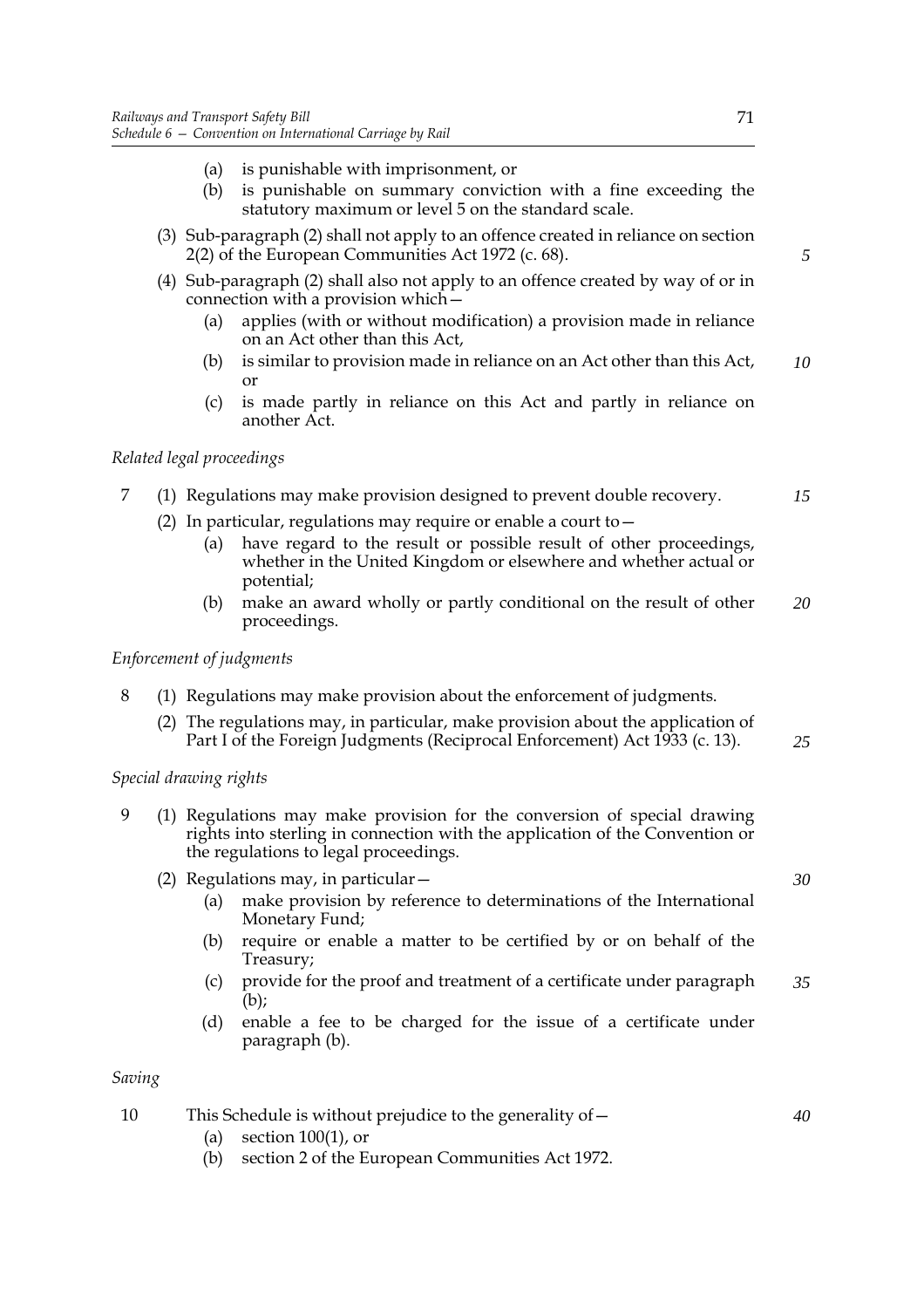# SCHEDULE 7 Section 111

# REPEALS

| Short title and chapter                                              | Extent of repeal                                                                                                                                                                                                            |    |
|----------------------------------------------------------------------|-----------------------------------------------------------------------------------------------------------------------------------------------------------------------------------------------------------------------------|----|
| British Transport Commission<br>Act 1949 (c. xxix)                   | Section 53.                                                                                                                                                                                                                 | 5  |
| of<br>House<br>Commons<br>Disqualification<br>1975<br>Act<br>(c. 24) | In Part III of Schedule 1, the entry relating to the<br>Rail Regulator.                                                                                                                                                     |    |
| Road Traffic Offenders Act 1988<br>(c. 53)                           | In section $76(2)(a)$ , the words "of police".                                                                                                                                                                              | 10 |
| Railways Act 1993 (c. 43)                                            | Section 1.<br>In section $4(5)(c)$ , the words "under this Part".<br>In section $15(4A)$ –<br>the words "he or", and<br>in paragraphs (a) and (b), the words "it<br>proposes to".                                           | 15 |
|                                                                      | In section $15C(3)$ , in each place, the words "his<br>or".<br>In section $21(5)$ , the words "of his".<br>In section $57B -$<br>in subsection (3), the words "or his", and<br>in subsection $(4)(a)$ , the words "his or". | 20 |
|                                                                      | In section $74(8)$ –<br>the definition of "first relevant financial<br>year", and<br>the word "or" immediately preceding it.<br>Sections 132 and 133.<br>the definition of "the<br>In section $151(1)$ ,<br>Regulator".     | 25 |
|                                                                      | Schedule 1.<br>Schedule 10.                                                                                                                                                                                                 | 30 |
| Merchant Shipping Act 1995 (c.<br>21)                                | Section 117.<br>Section 311.                                                                                                                                                                                                |    |
| Greater London Authority Act<br>1999 (c. 29)                         | Section 425(3).                                                                                                                                                                                                             | 35 |
| Transport Act 2000 (c. 38)                                           | Section 251(2).<br>In Schedule 18, paragraph 9.<br>In Schedule 27, paragraph 45.                                                                                                                                            |    |
| Anti-terrorism,<br>Crime<br>and<br>Security Act 2001 (c. 24)         | In Schedule 7, paragraph 25.                                                                                                                                                                                                | 40 |